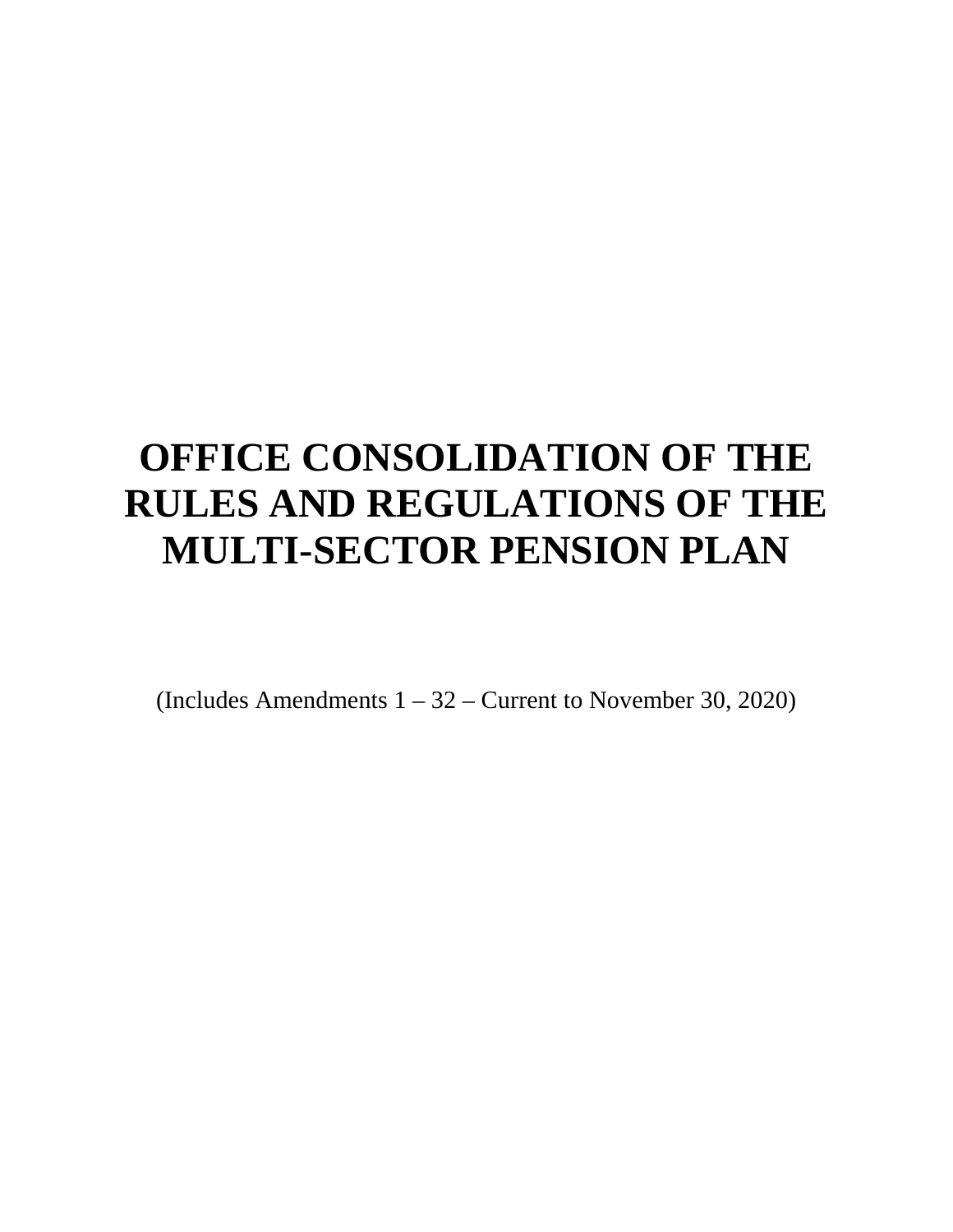# **TABLE OF CONTENTS**

| Section 1.02 |                                     |     |
|--------------|-------------------------------------|-----|
| Section 1.03 |                                     |     |
| Section 1.04 |                                     |     |
| Section 1.05 |                                     |     |
|              |                                     |     |
| Section 1.07 |                                     |     |
| Section 1.08 |                                     |     |
| Section 1.09 |                                     |     |
| Section 1.10 |                                     |     |
| Section 1.11 |                                     |     |
|              |                                     |     |
| Section 1.13 |                                     |     |
| Section 1.14 |                                     |     |
| Section 1.15 |                                     |     |
| Section 1.16 |                                     |     |
|              | Section 1.17 Employer Contributions | .10 |
| Section 1.18 |                                     |     |
|              |                                     |     |
|              |                                     |     |
| Section 1.20 |                                     |     |
| Section 1.21 |                                     |     |
| Section 1.22 |                                     |     |
| Section 1.23 |                                     |     |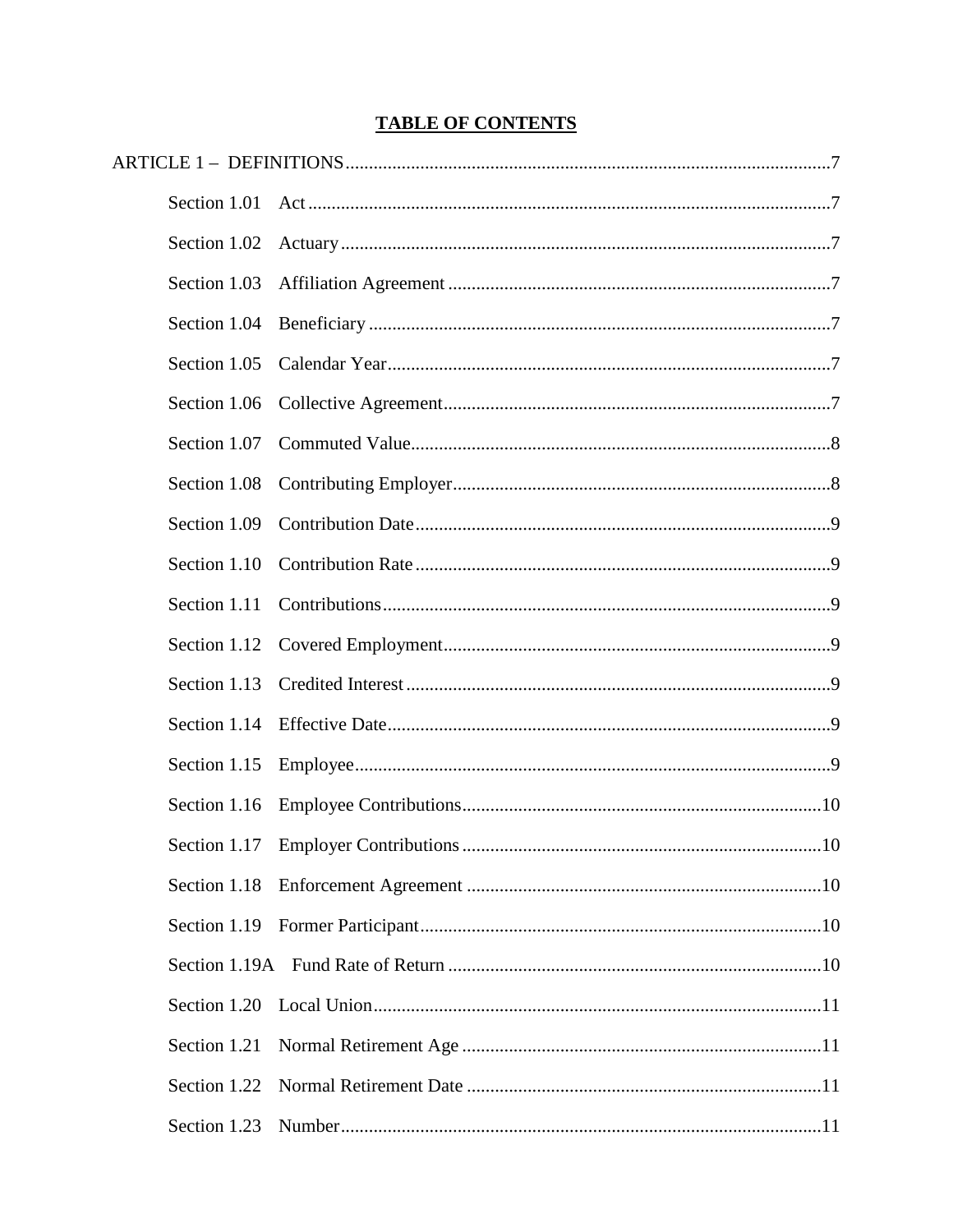| Section 1.25 |                                                                         |
|--------------|-------------------------------------------------------------------------|
| Section 1.26 |                                                                         |
| Section 1.27 |                                                                         |
| Section 1.28 |                                                                         |
|              |                                                                         |
| Section 1.30 |                                                                         |
| Section 1.31 |                                                                         |
| Section 1.32 |                                                                         |
|              |                                                                         |
| Section 1.33 |                                                                         |
| Section 1.34 |                                                                         |
| Section 1.35 |                                                                         |
| Section 1.36 |                                                                         |
| Section 1.37 |                                                                         |
| Section 1.38 |                                                                         |
| Section 1.39 |                                                                         |
|              |                                                                         |
| Section 2.01 |                                                                         |
| Section 2.02 | Standard Language/Participation Agreement/Enforcement Agreement/No      |
| Section 2.03 |                                                                         |
| Section 2.04 | Acceptance of Special Classes of Employees of a Contributing Employer15 |
| Section 2.05 |                                                                         |
| Section 2.06 |                                                                         |
| Section 2.07 |                                                                         |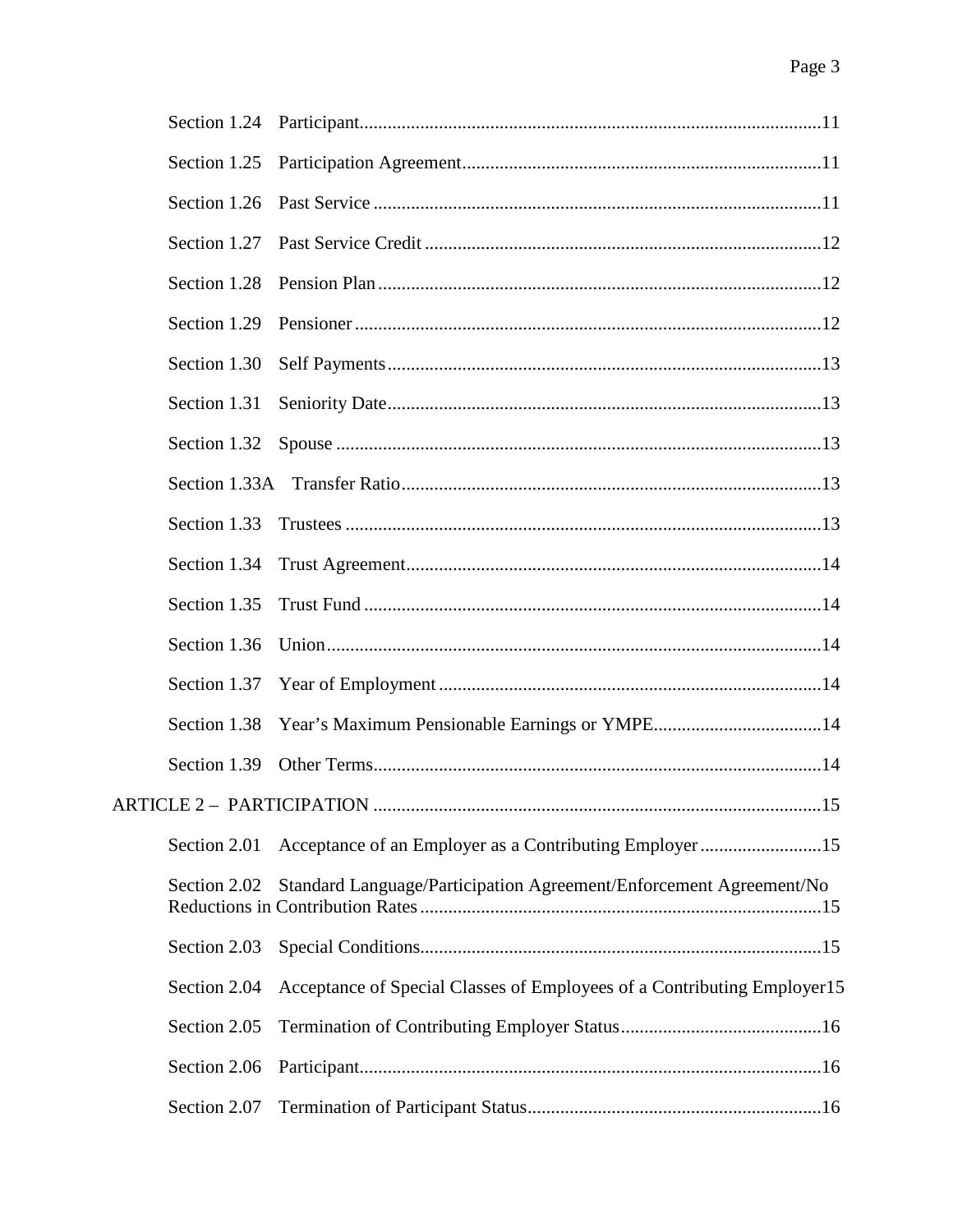| Section 3.01 |                                                                    |  |
|--------------|--------------------------------------------------------------------|--|
| Section 3.02 |                                                                    |  |
| Section 3.03 |                                                                    |  |
| Section 3.04 |                                                                    |  |
| Section 3.05 |                                                                    |  |
| Section 3.06 |                                                                    |  |
| Section 3.07 |                                                                    |  |
| Section 3.08 |                                                                    |  |
| Section 3.09 |                                                                    |  |
| Section 3.10 |                                                                    |  |
| Section 3.11 |                                                                    |  |
| Section 3.12 |                                                                    |  |
| Section 3.13 |                                                                    |  |
| Section 3.14 |                                                                    |  |
| Section 3.15 |                                                                    |  |
|              |                                                                    |  |
|              |                                                                    |  |
|              | ARTICLE 4 - ACCUMULATION OF PAST SERVICE CREDIT AND PORTABILITY 22 |  |
| Section 4.00 |                                                                    |  |
| Section 4.01 |                                                                    |  |
| Section 4.02 |                                                                    |  |
| Section 4.03 |                                                                    |  |
| Section 4.04 |                                                                    |  |
| Section 4.05 |                                                                    |  |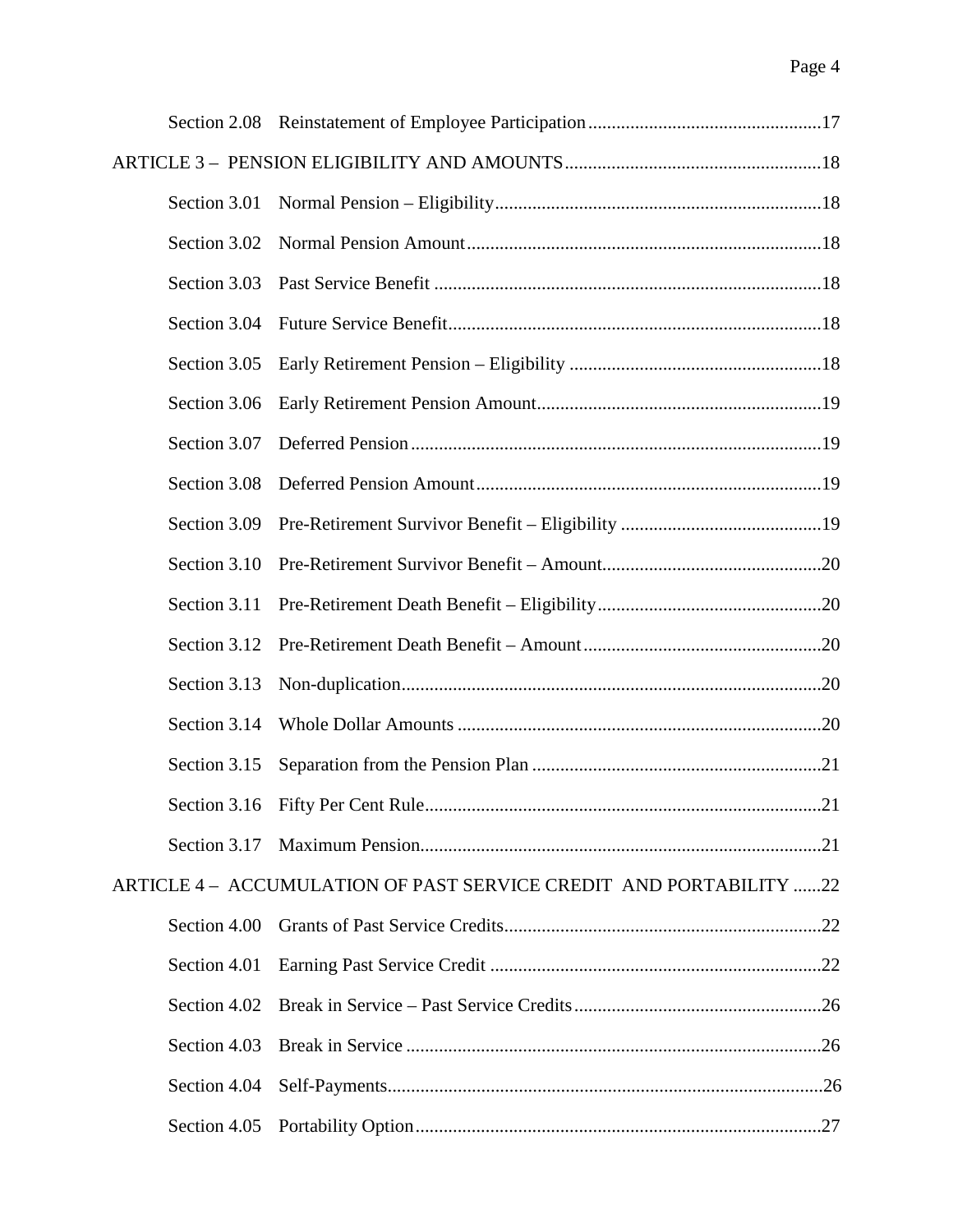| Section 4.06 |                                                                    |     |
|--------------|--------------------------------------------------------------------|-----|
| Section 4.07 |                                                                    |     |
|              | ARTICLE 5 - APPLICATIONS, BENEFIT PAYMENTS, AND RETIREMENT 30      |     |
| Section 5.01 |                                                                    |     |
| Section 5.02 |                                                                    |     |
| Section 5.03 |                                                                    |     |
| Section 5.04 |                                                                    |     |
| Section 5.05 |                                                                    |     |
| Section 5.06 |                                                                    |     |
| Section 5.07 |                                                                    |     |
| Section 5.08 |                                                                    |     |
| Section 5.09 | Incompetence or Incapacity of a Pensioner, Spouse or Beneficiary33 |     |
| Section 5.10 |                                                                    |     |
| Section 5.11 |                                                                    |     |
| Section 5.12 |                                                                    |     |
|              | ARTICLE 6 - STANDARD AND OPTIONAL FORMS OF PAYMENT 35              |     |
| Section 6.01 |                                                                    |     |
|              |                                                                    | .36 |
|              | ARTICLE 7 - AMENDMENT, TERMINATION AND GENERAL PROVISIONS 39       |     |
| Section 7.01 |                                                                    |     |
| Section 7.02 |                                                                    |     |
| Section 7.03 |                                                                    |     |
| Section 7.04 |                                                                    |     |
| Section 7.05 |                                                                    |     |
| Section 7.06 | Termination or Reduction of Obligation to Contribute40             |     |
| Section 7.07 |                                                                    |     |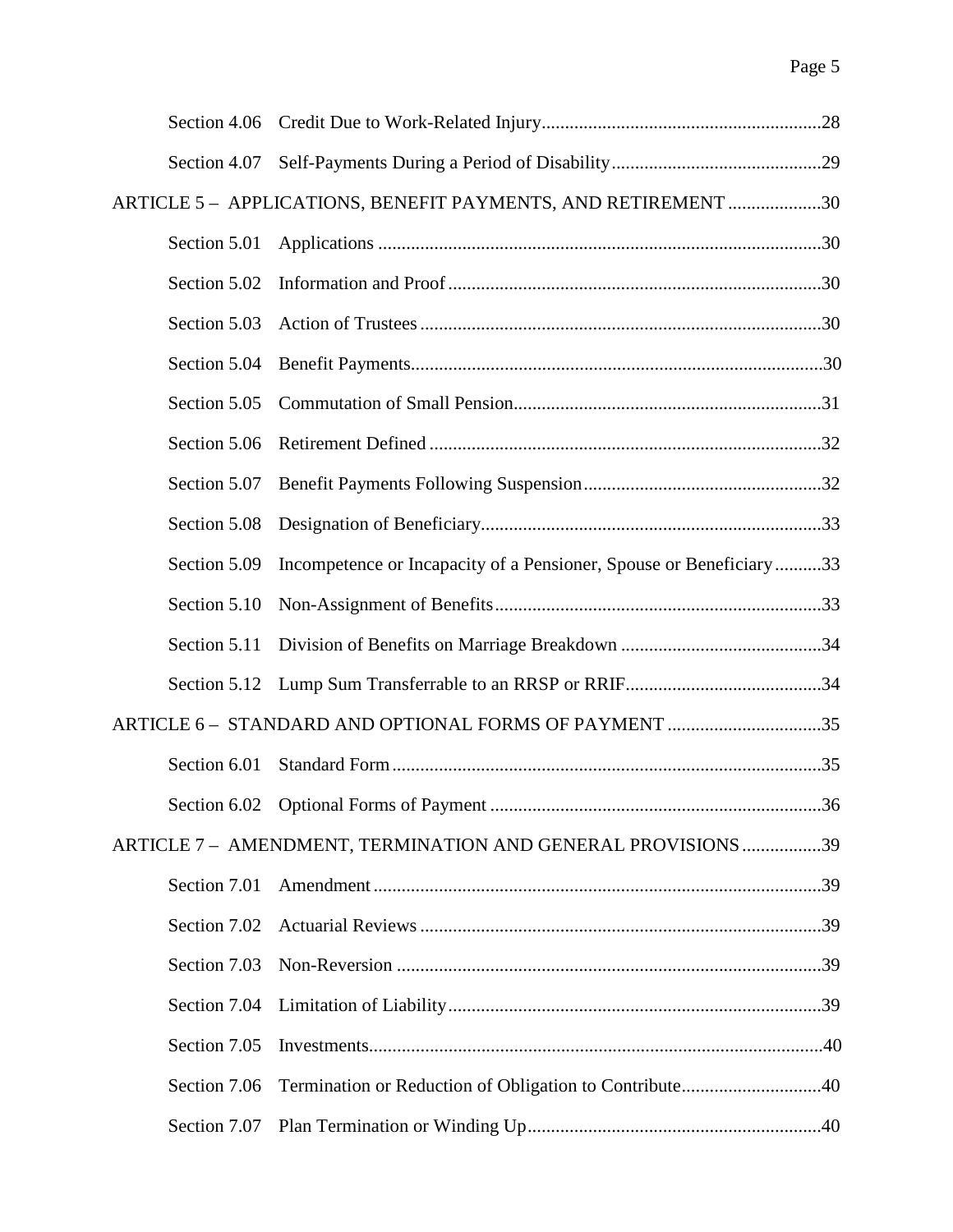| Section 8.02 Termination of Participation of a Contributing Employer 42         |  |
|---------------------------------------------------------------------------------|--|
| ARTICLE 9 - PROVISIONS FOR PARTICIPANTS GOVERNED BY OTHER THAN                  |  |
| Section 9.01 Participants Governed by Law of the Province Other Than Ontario 43 |  |
|                                                                                 |  |
| ARTICLE 10 - APPLICATION OF THIS CONSOLIDATED PLAN TEXT44                       |  |
|                                                                                 |  |
|                                                                                 |  |
|                                                                                 |  |
|                                                                                 |  |
|                                                                                 |  |
|                                                                                 |  |
|                                                                                 |  |
|                                                                                 |  |
|                                                                                 |  |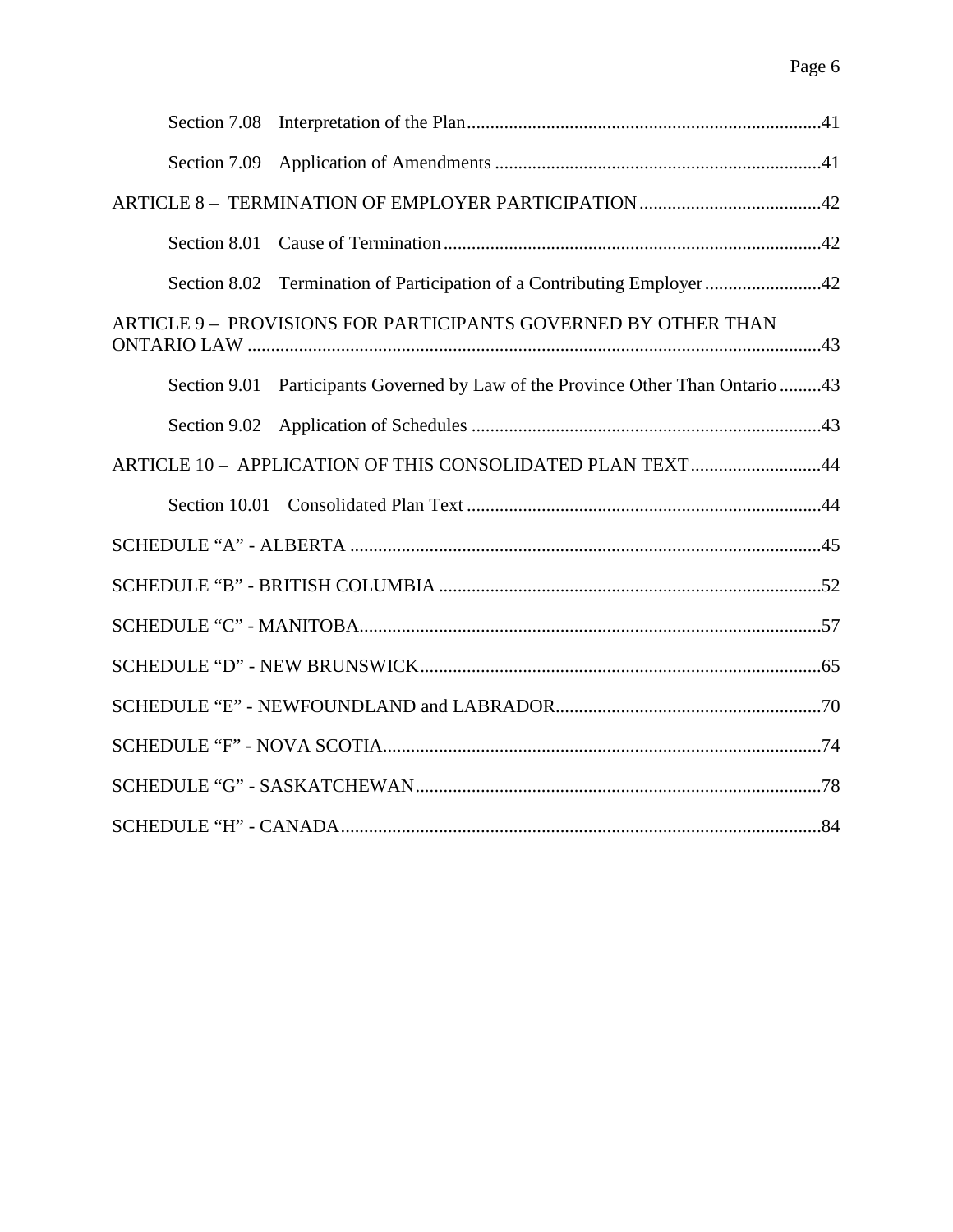# **RULES AND REGULATIONS OF THE MULTI-SECTOR PENSION PLAN**

# **ARTICLE 1 – DEFINITIONS**

### <span id="page-6-1"></span><span id="page-6-0"></span>Section 1.01 **Act**

"Act" means the Ontario *Pension Benefits Act*, R.S.O. 1990, ch. P-8, and the Regulations thereunder, as amended or re-enacted from time to time, or for persons governed by the pension law of a province or jurisdiction other than Ontario, the applicable pension law of that province or jurisdiction.

### <span id="page-6-2"></span>Section 1.02 **Actuary**

"Actuary" means a person, a firm, or a corporation designated by the Trustees to be the Actuary of the Plan, who shall be, or in the case of a firm or corporation, a member of the staff shall be, a Fellow of the Canadian Institute of Actuaries.

### <span id="page-6-3"></span>Section 1.03 **Affiliation Agreement**

"Affiliation Agreement" means an agreement, entered into with the Trustees in accordance with Section 2.04, requiring contributions to the Plan on behalf of persons not covered by a Collective Agreement.

### <span id="page-6-4"></span>Section 1.04 **Beneficiary**

"Beneficiary" means a person or persons designated by a Participant, Former Participant or Pensioner, pursuant to Section 5.08, who is, or shall be, receiving benefits under this Pension Plan upon the death of the Participant, Former Participant or Pensioner, and includes a successor Beneficiary designated pursuant to Section 5.08.

### <span id="page-6-5"></span>Section 1.05 **Calendar Year**

"Calendar Year" or "Year" means the fiscal year of the Plan which covers the twelve-month period from January 1 to December 31.

### <span id="page-6-6"></span>Section 1.06 **Collective Agreement**

"Collective Agreement" means any written agreement between a Union or Local Union or council of unions and an employer which provides for Employee Contributions and Employer Contributions to the Trust Fund, including a Memorandum of Understanding, Memorandum of Agreement or similar instrument with the Union or the Local Union, with any amendments, renewals and successor agreements thereto and shall be deemed to include an Affiliation Agreement.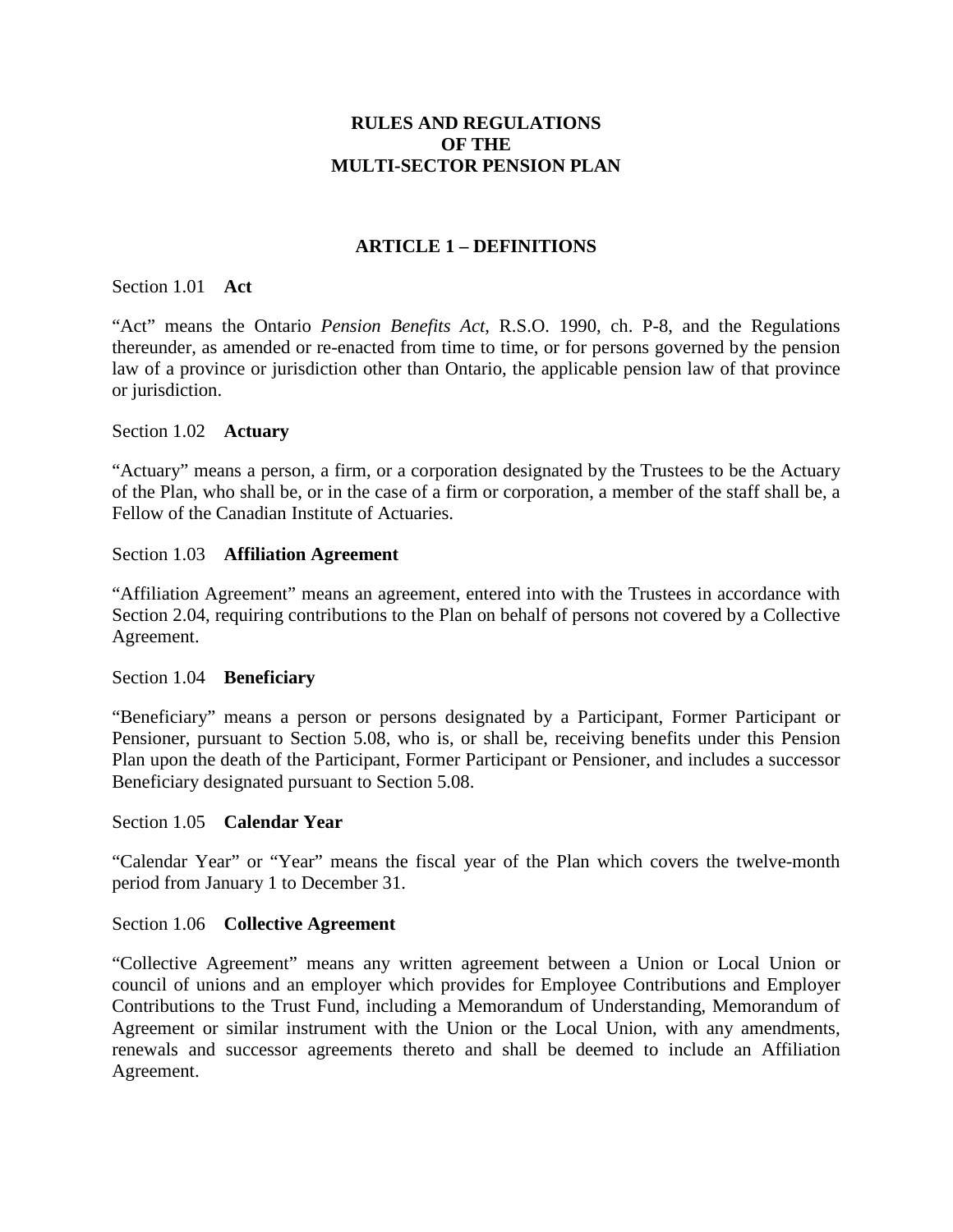### <span id="page-7-0"></span>Section 1.07 **Commuted Value**

"Commuted Value" means the lump sum value of a pension benefit at a particular time, calculated in accordance with the Act, and using assumptions that are acceptable to the Canada Customs and Revenue Agency.

### <span id="page-7-1"></span>Section 1.08 **Contributing Employer**

- (a) "Contributing Employer" means:
	- (i) any employer who:
		- (A) is a party to, or bound by a Collective Agreement;
		- (B) is accepted for participation in the Pension Plan pursuant to Article 2; and
		- (C) makes contributions to the Pension Fund as required by the Trustees; or
	- (ii) the Trust Fund to the extent it makes contributions to the Pension Plan for all its salaried or hourly paid employees, or other appropriate classification of its other employees.
- (b) An employer shall be considered a Contributing Employer only with respect to those job classifications and places of business which are covered by the first Collective Agreement requiring Contributions. In the event that additional job classifications or places of business are covered by a subsequent Collective Agreement with the employer, or by a modification or amendment to the first Collective Agreement, then the employer shall be separately considered as a new Contributing Employer for the additional job classifications or places of business, effective upon acceptance for participation in the Fund, pursuant to Article 2.
- (b.1) Where a Contributing Employer, for the purposes of paragraph (a)(i) of this section, enters into an Affiliation Agreement with the Trustees, the Contributing Employer shall be separately considered as a new Contributing Employer for the Participants covered by the Affiliation Agreement, for all purposes, including Article 8 of the Plan.
- (b.2) Notwithstanding any other provision of the Plan, Garda Cash-in-Transit Limited Partnership ("Garda") shall be considered a new Contributing Employer effective January 17, 2014 in respect of its employees who became Garda employees on January 17, 2014 as a result of the acquisition of G4S Secure Solutions (Canada) Ltd. by Garda on January 17, 2014.
- (c) The term "Contributing Employer" shall not include an employer whose status as a Contributing Employer has been terminated pursuant to Article 8.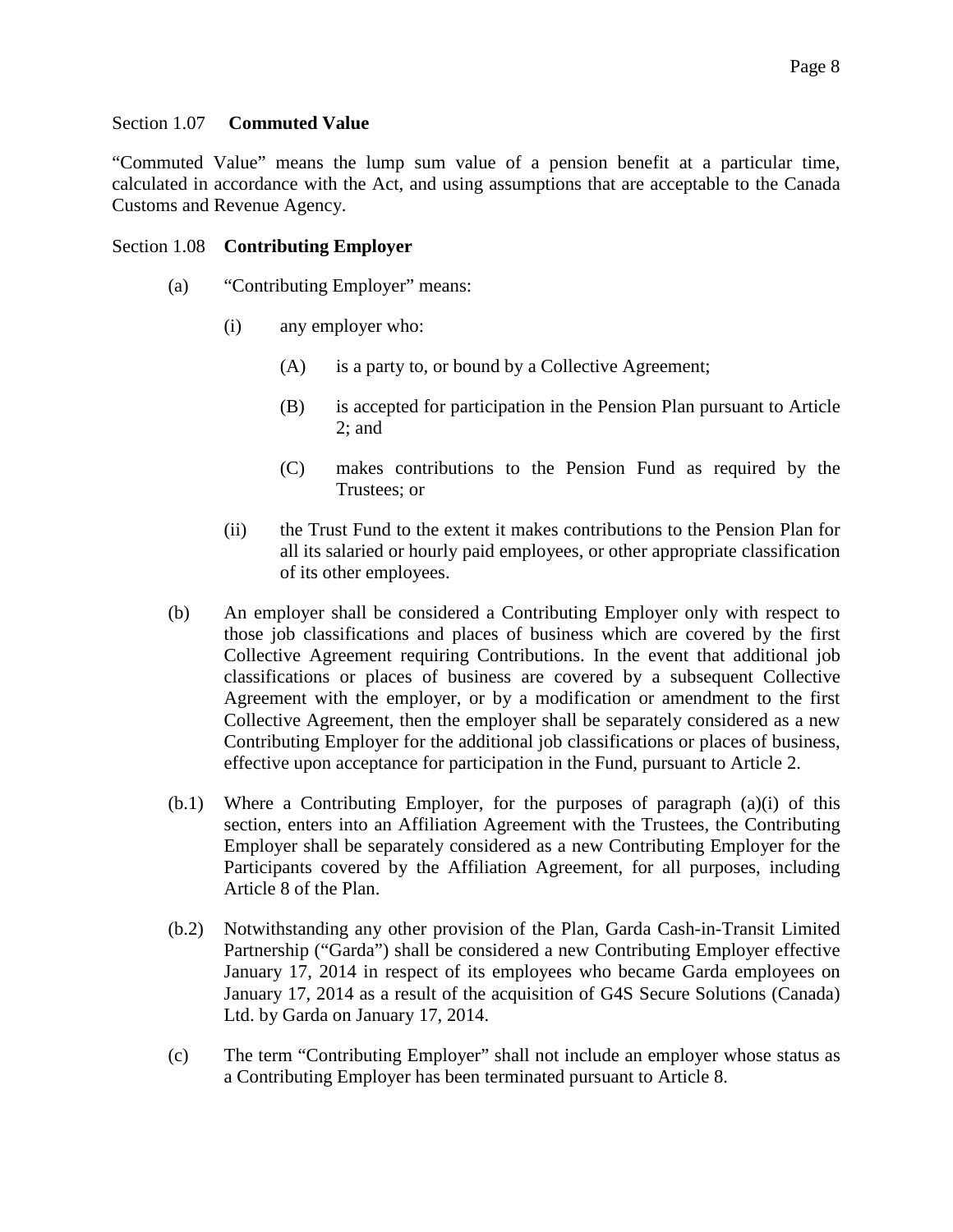### <span id="page-8-0"></span>Section 1.09 **Contribution Date**

"Contribution Date" means the first day on which a Contributing Employer is obligated by a Collective Agreement to make contributions to the Trust Fund.

### <span id="page-8-1"></span>Section 1.10 **Contribution Rate**

"Contribution Rate" means, for all Employee Contributions and Employer Contributions, the rate of contribution stipulated in the Collective Agreement.

### <span id="page-8-2"></span>Section 1.11 **Contributions**

"Contributions" means either Employer or Employee Contributions or both as the context requires.

### <span id="page-8-3"></span>Section 1.12 **Covered Employment**

"Covered Employment" means:

- (a) employment with a Contributing Employer for which Contributions are made and Future Service Benefits are granted pursuant to Section 3.02; and
- (b) employment for which Past Service Credit is granted pursuant to Section 4.01.

### <span id="page-8-4"></span>Section 1.13 **Credited Interest**

- (a) "Credited Interest" means the interest to be applied in respect of Employee Contributions or Self-payments.
- (b) Credited Interest shall be established annually effective the first day of January of each year and calculated on the basis of the average of the five-year personal fixed term chartered bank deposit rates as published monthly in the Bank of Canada Review, over the previous calendar year.

### <span id="page-8-5"></span>Section 1.14 **Effective Date**

"Effective Date" means January 1, 2002.

### <span id="page-8-6"></span>Section 1.15 **Employee**

- (a) "Employee" means any person who is employed by a Contributing Employer, and is:
	- (i) covered by a Collective Agreement;
	- (ii) accepted for participation by the Trustees pursuant to Section 2.04;
	- (iii) covered by an Affiliation Agreement; or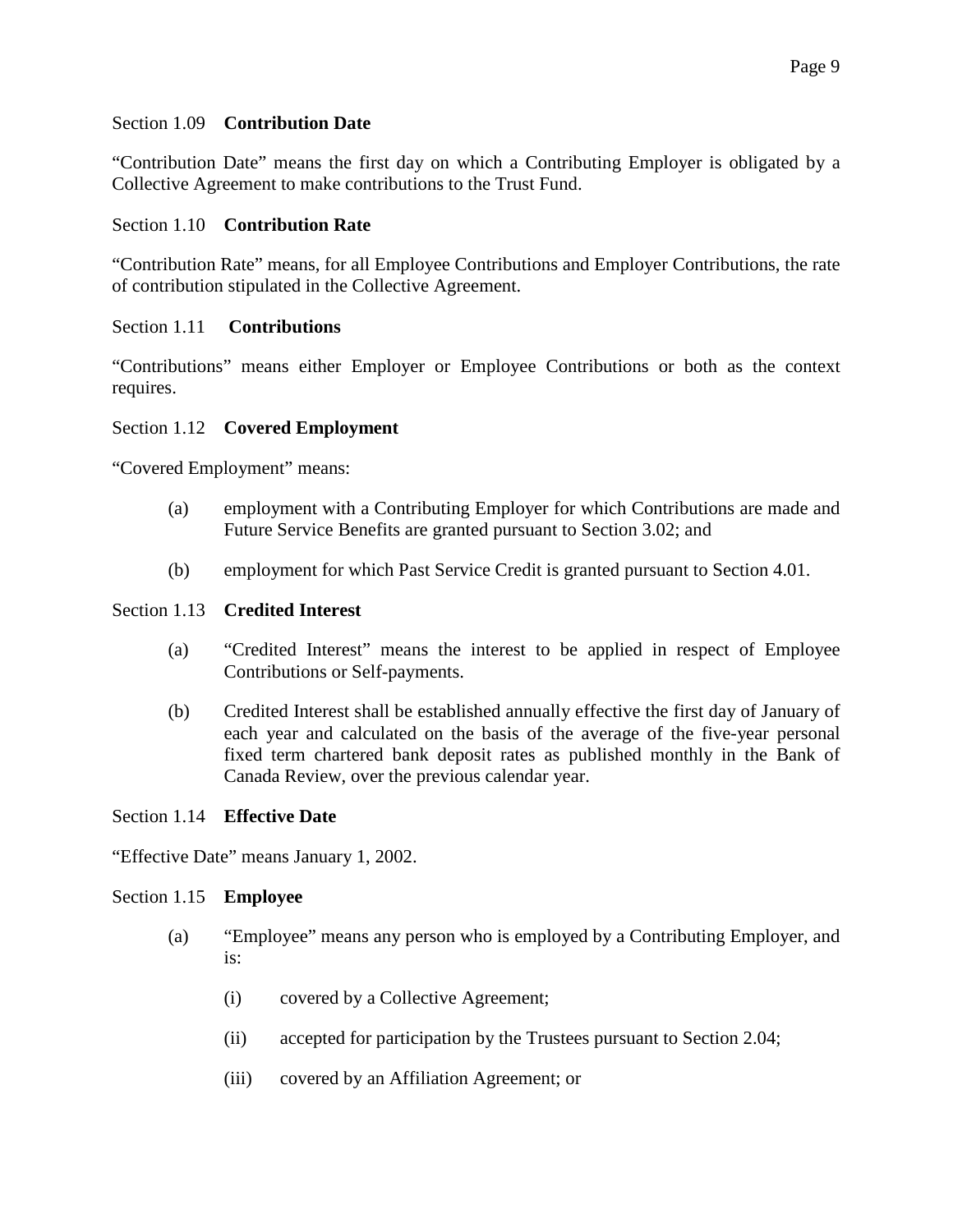- (iv) a salaried or hourly paid employee of the Trust Fund or Fund Office, council, co-ordinating body, regional association or similar organization established or sponsored by a union and accepted for participation by the Trustees;
- (b) "Employee" shall not include any self-employed person, nor any person who is a partner or proprietor, within the meaning of the *Income Tax Act* (Canada), of a business organization if such business is a Contributing Employer.

# <span id="page-9-0"></span>Section 1.16 **Employee Contributions**

"Employee Contributions" means payments to the Trust Fund by an Employee in accordance with:

- (a) the terms of a Collective Agreement; or
- (b) any reciprocal agreement.

In no event may Employee Contributions be made before the Calendar Year to which the Contributions relate.

# <span id="page-9-1"></span>Section 1.17 **Employer Contributions**

"Employer Contributions" means payments to the Trust Fund by a Contributing Employer in accordance with:

- (a) the terms of a Collective Agreement; or
- (b) any reciprocal agreement.

### <span id="page-9-2"></span>Section 1.18 **Enforcement Agreement**

"Enforcement Agreement" means an agreement between the Trustees and a Union or Local Union in which the Union or Local Union agrees to enforce Contributions and other obligations of a Contributing Employer.

### <span id="page-9-3"></span>Section 1.19 **Former Participant**

"Former Participant" means a former Employee:

- (a) whose participation has been terminated pursuant to Section 2.07; and
- (b) who has not elected the Portability Option in accordance with Section 4.05.

### <span id="page-9-4"></span>Section 1.19A **Fund Rate of Return**

(a) "Fund Rate of Return" means the rate of return, net of investment expenses, earned by the Fund during a calendar year, or part of a calendar year, as the case may be, as determined by the Trustees in a manner that reflects investment income, capital gains and losses, and changes in the market value of investments.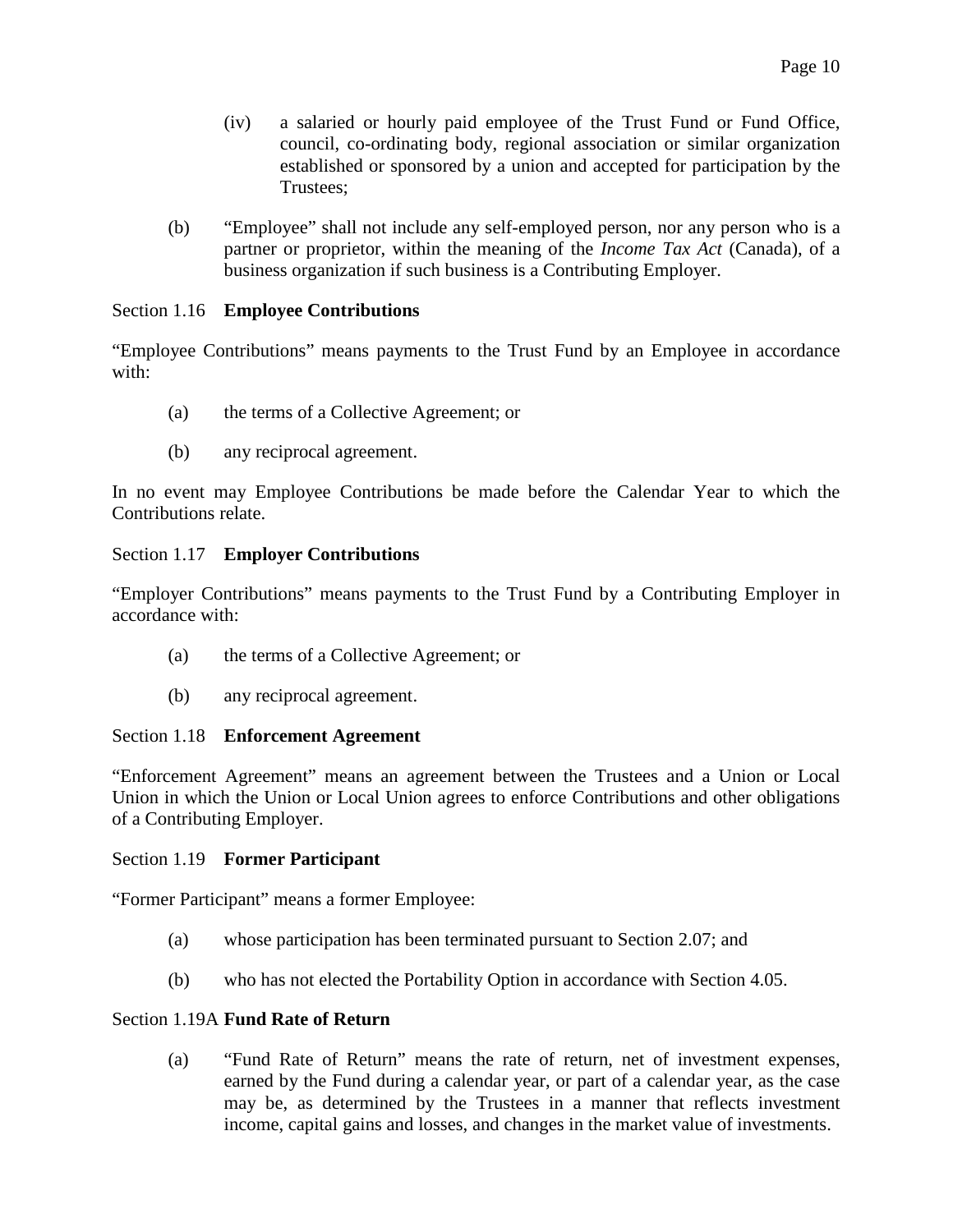- (b) "Fund Rate of Return Adjusted for Administrative Expenses" means the Fund Rate of Return less a reasonable allowance for administrative expenses as determined by the Trustees from time to time.
- (c) The Trustees may, in their discretion, determine the rate of return on any asset that is not publicly traded for the purposes of determining the Fund Rate of Return.

### <span id="page-10-0"></span>Section 1.20 **Local Union**

"Local Union" means a Local chartered by, or affiliated with, the Union.

### <span id="page-10-1"></span>Section 1.21 **Normal Retirement Age**

"Normal Retirement Age" means the attainment of age 65.

### <span id="page-10-2"></span>Section 1.22 **Normal Retirement Date**

"Normal Retirement Date" means the first of the month coincident with or next following the attainment of Normal Retirement Age.

### <span id="page-10-3"></span>Section 1.23 **Number**

Except as the context may specifically require otherwise, use of the singular shall include the plural.

### <span id="page-10-4"></span>Section 1.24 **Participant**

"Participant" means an Employee who meets the requirements for participation in the Pension Plan pursuant to Section 2.06, and whose participation has not been terminated pursuant to Section 2.07.

### <span id="page-10-5"></span>Section 1.25 **Participation Agreement**

A "Participation Agreement" means an agreement between an employer and the Pension Plan in the form set out in Schedule "B" to the Trust Agreement, or in a form substantially similar to it.

### <span id="page-10-6"></span>Section 1.26 **Past Service**

- (a) For Participants other than those described in subsection (b), subject to subsections 4.01(b), (d) and (g), "Past Service" means a Participant's employment with their current Contributing Employer during the period from the Participant's Seniority Date with that Contributing Employer to that Contributing Employer's Contribution Date.
- (b) For a Participant who:

1- became employed by Garda Cash-in-Transit Limited Partnership ("Garda") on January 17, 2014 as a result of the acquisition of G4S Secure Solutions (Canada) Ltd. ("G4S") by Garda on January 17, 2014; and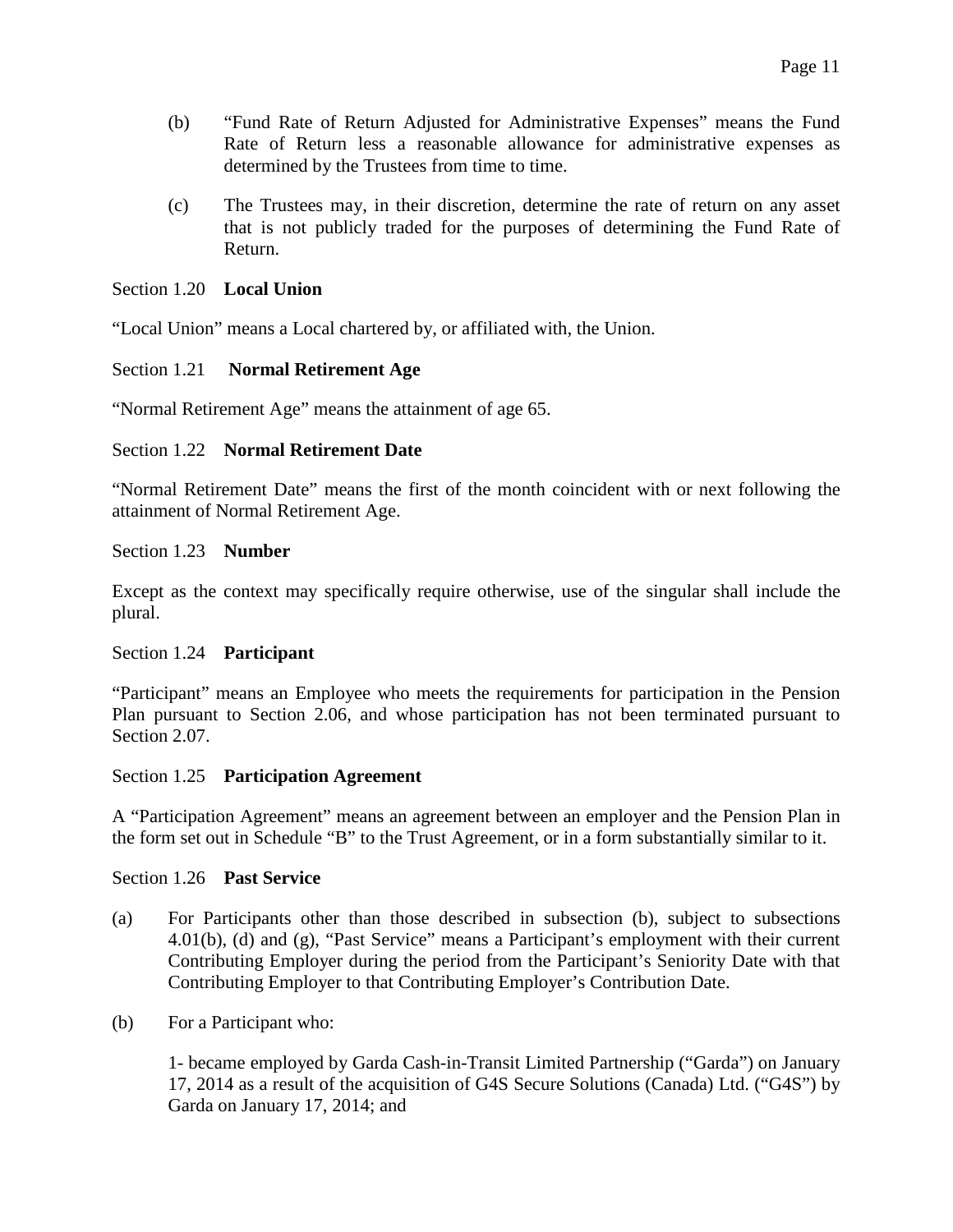2- did not exclude himself from the Settlement Agreement, Transaction, Release and Discharge entered into on May 28, 2018 in the file bearing court number 500-06-000873- 170, in the manner prescribed and before the expiry of the opt-out period provided for therein;

"Past Service" means his employment with G4S during the period from his Seniority Date with G4S to October 5, 2014.

# <span id="page-11-0"></span>Section 1.27 **Past Service Credit**

"Past Service Credit" means such credit as is provided under the Plan to a Participant in respect of the Participant's Past Service.

### <span id="page-11-1"></span>Section 1.28 **Pension Plan**

"Pension Plan" or "Plan" means the Multi-Sector Pension Plan established under the Trust Agreement, and set forth in the Rules and Regulations herein, together with any amendments or interpretations duly adopted by the Trustees.

### <span id="page-11-2"></span>Section 1.29 **Pensioner**

"Pensioner" means a person, other than a Beneficiary, to whom a pension under this Pension Plan is being paid, or who has met all the requirements for a pension as set forth in these Rules and Regulations, including those related to the filing of an application.

### Section 1.29A **Portability Option Participant**

"Portability Option Participant" means a former Employee:

- (a) who ceased to be a Participant pursuant to Section 2.07;
- (b) who elected the Portability Option in accordance with Section 4.05; and
- (c) in respect of whom, at the time of reference, a Residual Amount is owing.

### Section 1.29B **Residual Amount**

"Residual Amount" means, in respect of a former Employee who ceased to be a Participant pursuant to Section 2.07 and who elected the Portability Option in accordance with Section 4.05, the lump sum value equal to the difference, if any, between:

- (a) the Commuted Value of his accrued pension benefit; and
- (b) the portion of the Commuted Value of his accrued pension benefit that, at the time of reference, has been transferred pursuant to the Portability Option,

plus any interest thereon that is required under the Act.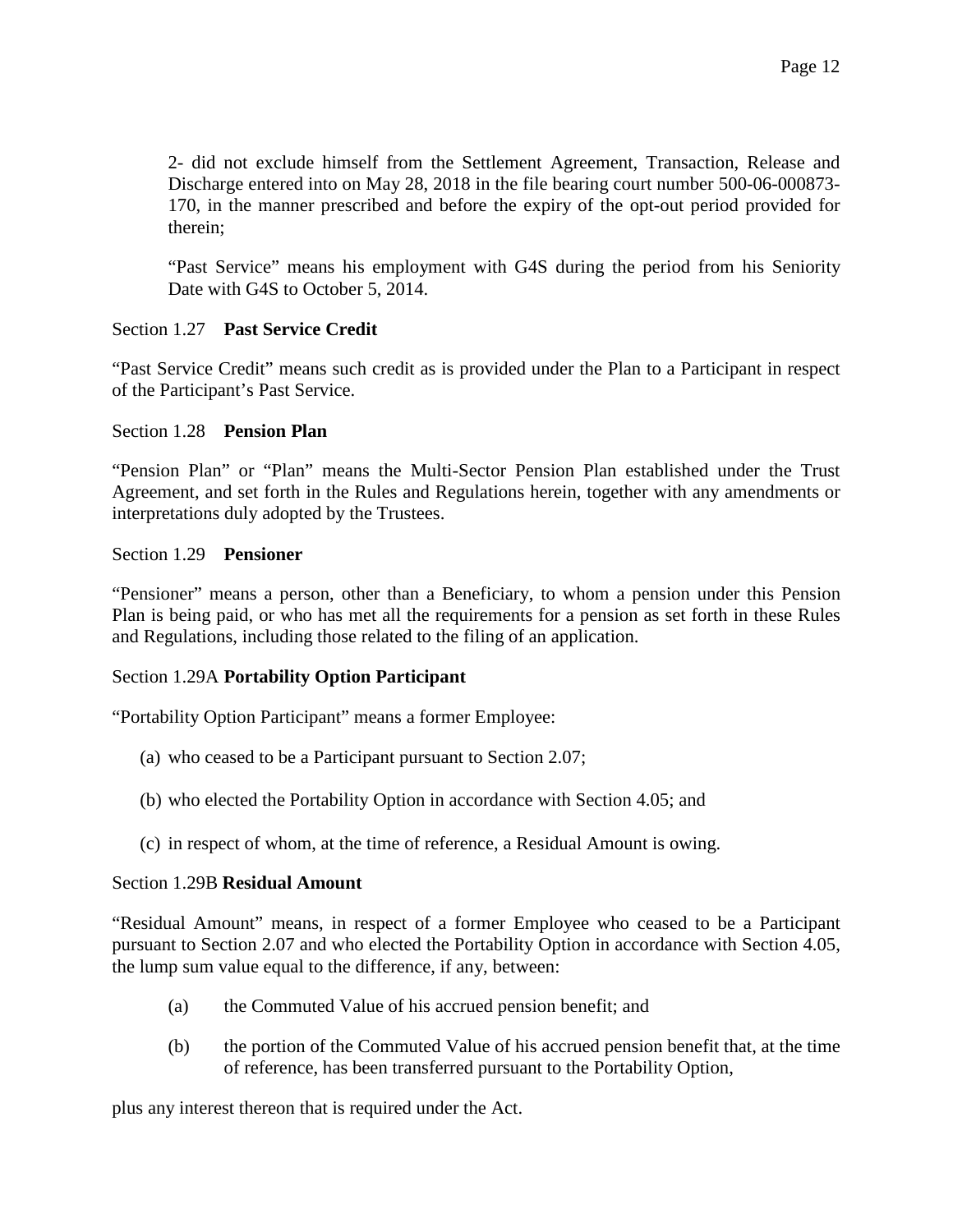### <span id="page-12-0"></span>Section 1.30 **Self Payments**

"Self Payments" means payments permitted under Section 4.04 and Section 4.07.

### <span id="page-12-1"></span>Section 1.31 **Seniority Date**

"Seniority Date" means:

- (a) for Employees covered by a Collective Agreement, the seniority starting date for each Employee on a seniority list which is calculated pursuant to the Collective Agreement and supplied to the Union or Local Union by the Employer;
- (b) for Employees not covered by a Collective Agreement, the date of hire.

### <span id="page-12-2"></span>Section 1.32 **Spouse**

"Spouse" means either of two persons who, at the relevant time, are:

- (a) married to each other, or
- (b) not married to each other and living together in a conjugal relationship,
	- (i) continuously for a period of not less than three years, or
	- (ii) in a relationship of some permanence, if they are the parents of a child as set out in Section 4 of Ontario's *Children's Law Reform Act*.

If, at the relevant time, the Participant or Former Participant has a Spouse described under paragraph (a) of this Section from whom the Participant or Former Participant is living separate and apart, that Spouse is not his or her Spouse for the purposes of any pre-retirement death benefits or post-retirement death benefits payable to a Spouse under this Plan. If, at the relevant time, the Participant or Former Participant has a Spouse described under paragraph (b) of this Section and a Spouse under paragraph (a) of this Section from whom the Participant or Former Participant is living separate and apart, the Spouse described under paragraph (b) of this Section is his or her Spouse for the purposes of any pre-retirement death benefits or post-retirement death benefits payable to a Spouse under this Plan.

**Modified by Schedules A, B, C, D, E, F, G and H for Participants and Former Participants governed by the pension laws of Alberta, British Columbia, Manitoba, New Brunswick, Newfoundland and Labrador, Nova Scotia, Saskatchewan and Canada, respectively.** 

### <span id="page-12-3"></span>Section 1.33A **Transfer Ratio**

"Transfer Ratio" means the "transfer ratio" of the Plan, as this term is defined under the Act and as determined by the Plan's Actuary on a quarterly basis, subject to a maximum of 1.0.

### <span id="page-12-4"></span>Section 1.33 **Trustees**

"Trustees" means the Board of Trustees as established and constituted from time to time pursuant to the Trust Agreement.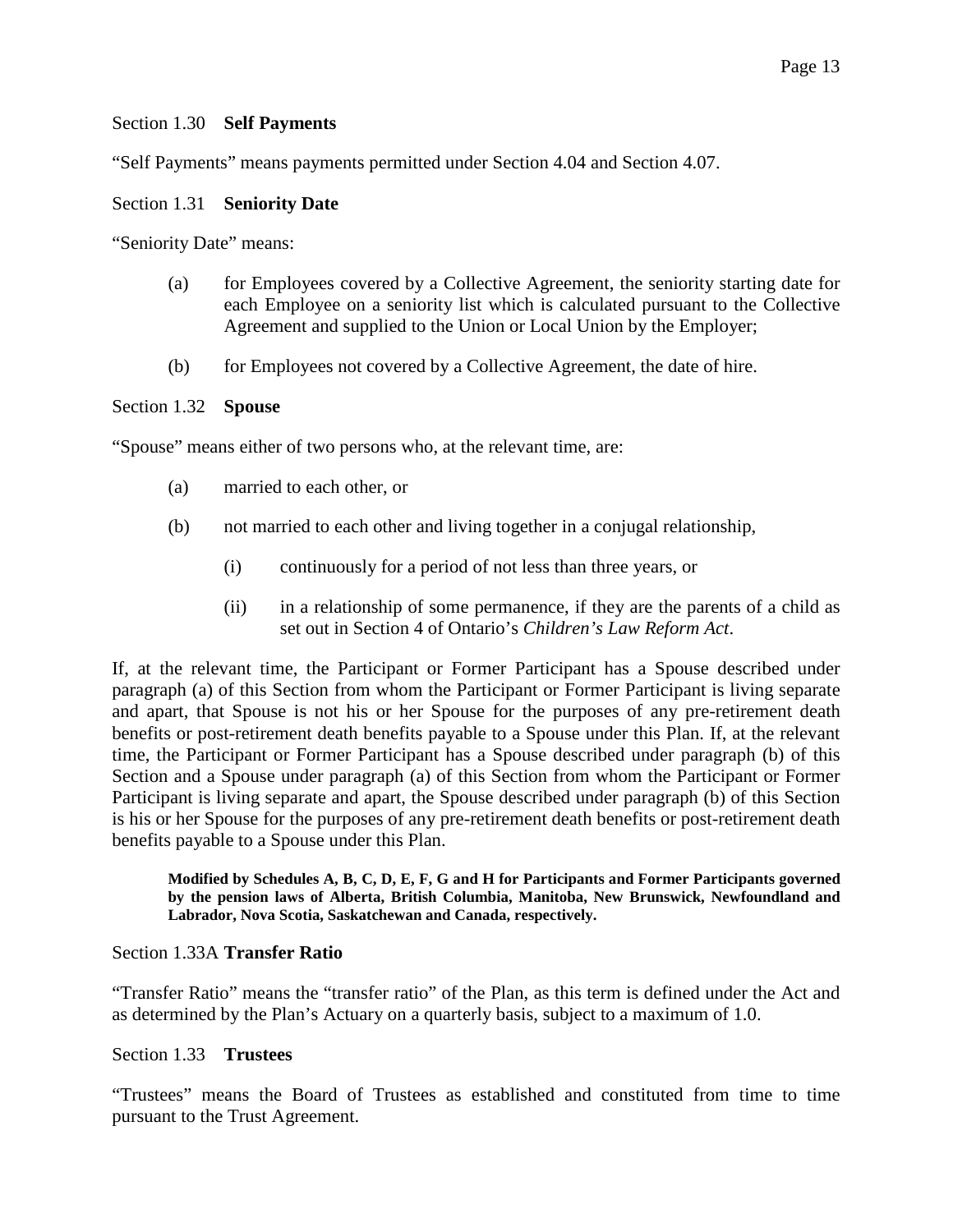### <span id="page-13-0"></span>Section 1.34 **Trust Agreement**

"Trust Agreement" means the Agreement and Declaration of Trust dated February 1, 2001 establishing the Multi-Sector Pension Plan between the Service Employees International Union and Canadian Union of Public Employees and the Trustees, as amended from time to time.

### <span id="page-13-1"></span>Section 1.35 **Trust Fund**

"Trust Fund" or "Fund" means the Multi-Sector Pension Plan Trust Fund as established under the Trust Agreement.

### <span id="page-13-2"></span>Section 1.36 **Union**

"Union" means the Service Employees International Union and Canadian Union of Public Employees and such other unions or associations as the Trustees may designate for some or all purposes of the Plan.

# <span id="page-13-3"></span>Section 1.37 **Year of Employment**

"Year of Employment" means 1800 hours of employment.

### <span id="page-13-4"></span>Section 1.38 **Year's Maximum Pensionable Earnings or YMPE**

"Year's Maximum Pensionable Earnings" or "YMPE" shall have the same meaning as in the Canada Pension Plan.

### <span id="page-13-5"></span>Section 1.39 **Other Terms**

Other terms, not defined, but having the meaning ascribed to them in this Pension Plan, are as follows:

|     | Term                                | Section |
|-----|-------------------------------------|---------|
| (a) | <b>Normal Pension</b>               | 3.02    |
| (b) | <b>Early Retirement Pension</b>     | 3.06    |
| (c) | <b>Deferred Pension</b>             | 3.08    |
| (d) | Pre-Retirement Survivor Benefit     | 3.10    |
| (e) | <b>Pre-Retirement Death Benefit</b> | 3.12    |
| (f) | Past Service Credit                 | 4.01    |
| (g) | <b>Break in Service</b>             | 4.03    |
| (h) | Self-payments                       | 4.04    |
| (i) | <b>Portability Option</b>           | 4.05    |
| (i) | <b>Beneficiary Designation</b>      | 5.08    |
|     |                                     |         |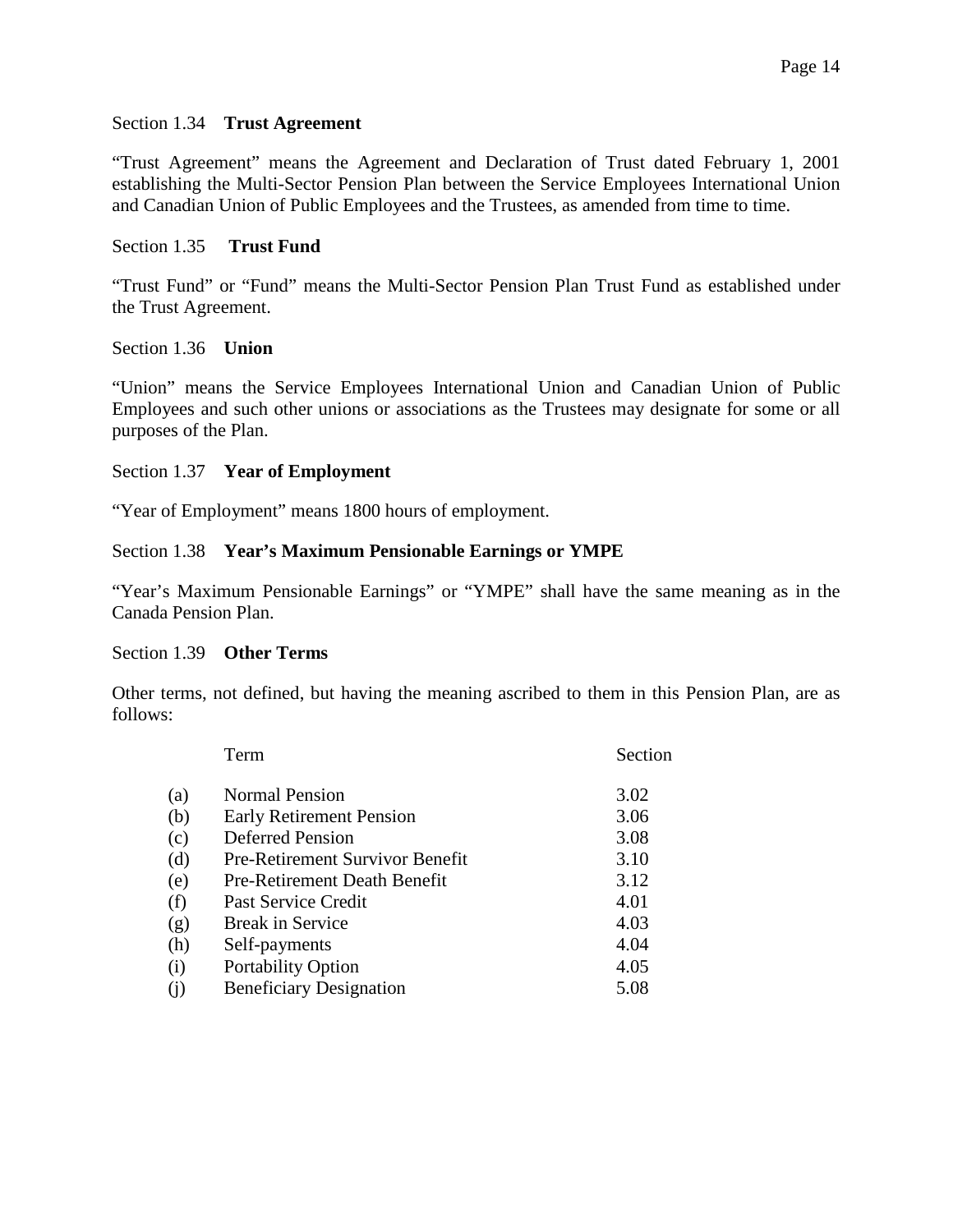# **ARTICLE 2 – PARTICIPATION**

### <span id="page-14-1"></span><span id="page-14-0"></span>Section 2.01 **Acceptance of an Employer as a Contributing Employer**

- (a) An employer may be accepted by the Trustees as a Contributing Employer if:
	- (i) the employer meets the requirements for a "Contributing Employer" set out in subsection  $1.08(a)(i)(A);$
	- (ii) the employer furnishes the necessary employee data;
	- (iii) such acceptance will not adversely affect the benefit rights of existing Participants, Former Participants and Pensioners, as determined by the Trustees; and
	- (iv) participation in the Plan is compulsory for all employees covered by the Collective Agreement, unless the Trustees agree to permit exclusions of some category of employees.
- (b) A written notice of acceptance by the Trustees constitutes acceptance of an employer as a Contributing Employer.

# <span id="page-14-2"></span>Section 2.02 **Standard Language/Participation Agreement/Enforcement Agreement/No Reductions in Contribution Rates**

Any employer accepted as a Contributing Employer pursuant to Section 2.01 may as a condition of participation in the Plan be required to include standard language, as established by the Trustees, in the Collective Agreement to which the employer is bound and to sign a Participation Agreement. A Union or Local Union may as a condition of having employees it represents become or continue as Participants be required to enter into an Enforcement Agreement with the Trustees. Unless the Trustees determine otherwise, a Contribution Rate may not be reduced once contributions at that rate have been received by the Plan.

### <span id="page-14-3"></span>Section 2.03 **Special Conditions**

The Trustees may impose, as a condition of acceptance of an employer as a Contributing Employer, any terms and conditions they consider necessary or advisable to preserve an actuarial balance between Employee Contributions and Employer Contributions, or between Selfpayments and the benefits provided for Employees of that employer, and to preserve the benefit rights of existing Participants. Such conditions may include, but shall not be limited to, the granting of a lower scale of benefits or a surcharge.

### Section 2.04 **Acceptance of Special Classes of Employees of a Contributing Employer**

- <span id="page-14-4"></span>(a) The Trustees may accept for participation in the Pension Plan, classes of employees who are employed by a Contributing Employer, but are not covered by a Collective Agreement, on the following conditions:
	- (i) the Contributing Employer is also a Contributing Employer for Employees covered by a Collective Agreement;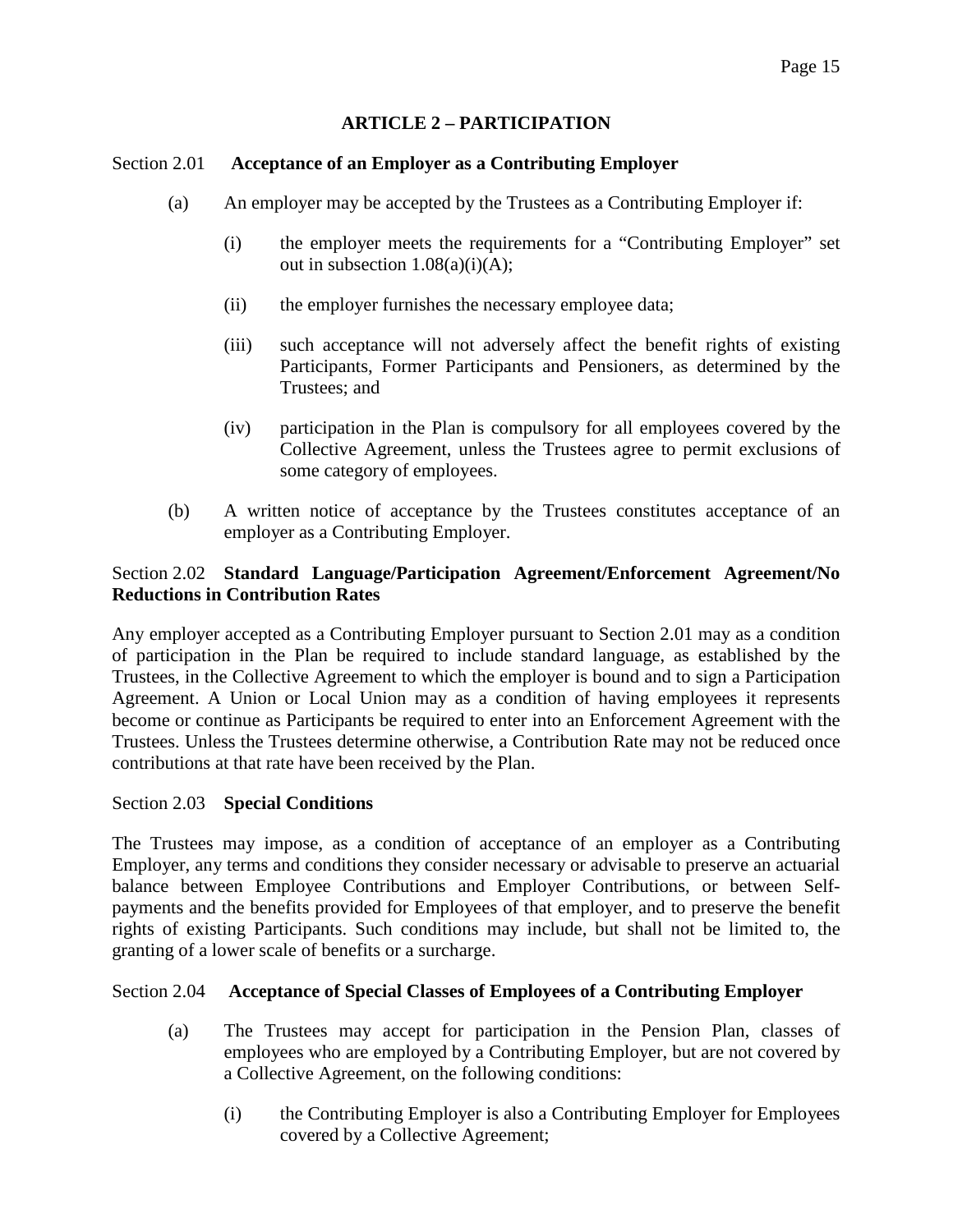- (ii) the Contributing Employer makes a written application to the Trustees for participation by the special class of employees;
- (iii) the description of the special class of employees is sufficiently clear;
- (iv) the Contribution Rate for such class of employees is the same as for the Employees who are covered by a Collective Agreement, unless a higher rate of contribution is necessary to produce the same level of benefits for such class of employees as for the Employees who are covered by a Collective Agreement;
- (v) the Contributing Employer agrees to sign an Affiliation Agreement pursuant to which Contributions for such class of employees is contained as long as the Contributing Employer is obligated to contribute to the Pension Fund for Employees who are covered by a Collective Agreement;
- (vi) the acceptance of such class of employees will not adversely affect the benefit rights of existing Participants of the Pension Plan, as determined by the Trustees; and
- (vii) participation in the Plan is compulsory for all employees of the special class.
- (b) A written notice of acceptance by the Trustees constitutes acceptance of a special class of employees of a Contributing Employer.

### <span id="page-15-0"></span>Section 2.05 **Termination of Contributing Employer Status**

The termination of an employer's status, or the Trust Fund's status, as a Contributing Employer, shall be governed by the provisions of Article 8.

### <span id="page-15-1"></span>Section 2.06 **Participant**

An Employee shall become a Participant in the Pension Plan on the later of January 1, 2002 and the first day of the month following completion of 500 hours of employment with a Contributing Employer, unless the Trustees agree to a different commencement date for participation.

**Modified by Schedules A, B, C, D, E, F, G and H for Participants and Former Participants governed by the pension laws of Alberta, British Columbia, Manitoba, New Brunswick, Newfoundland and Labrador, Nova Scotia, Saskatchewan and Canada, respectively.** 

### <span id="page-15-2"></span>Section 2.07 **Termination of Participant Status**

A Participant shall cease to be a Participant on retirement, incurring a Break in Service, or death, whichever occurs first.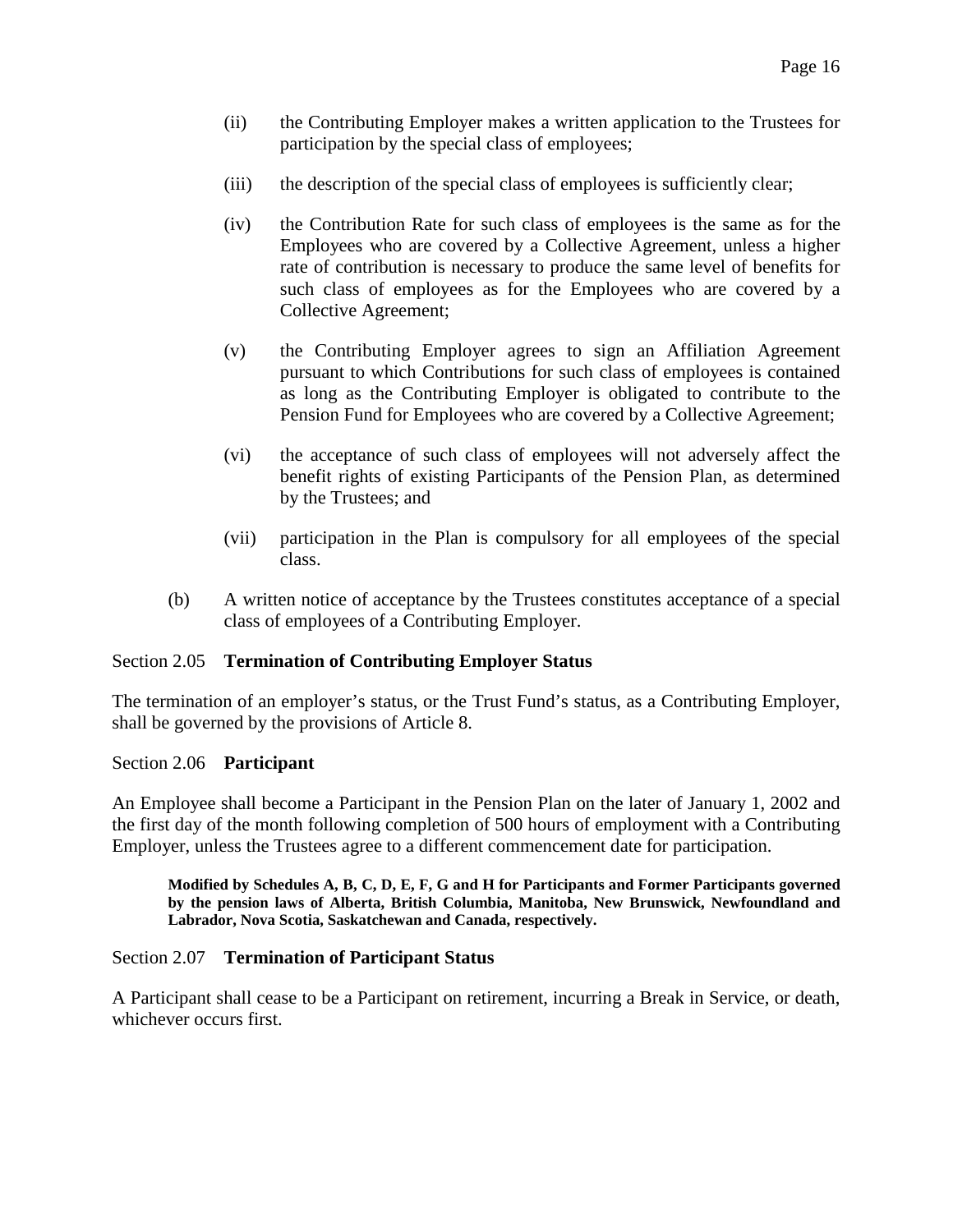# <span id="page-16-0"></span>Section 2.08 **Reinstatement of Employee Participation**

An Employee who has terminated participation in the Pension Plan pursuant to Section 2.07 shall again become a Participant by subsequently completing the requirement for participation pursuant to Section 2.06.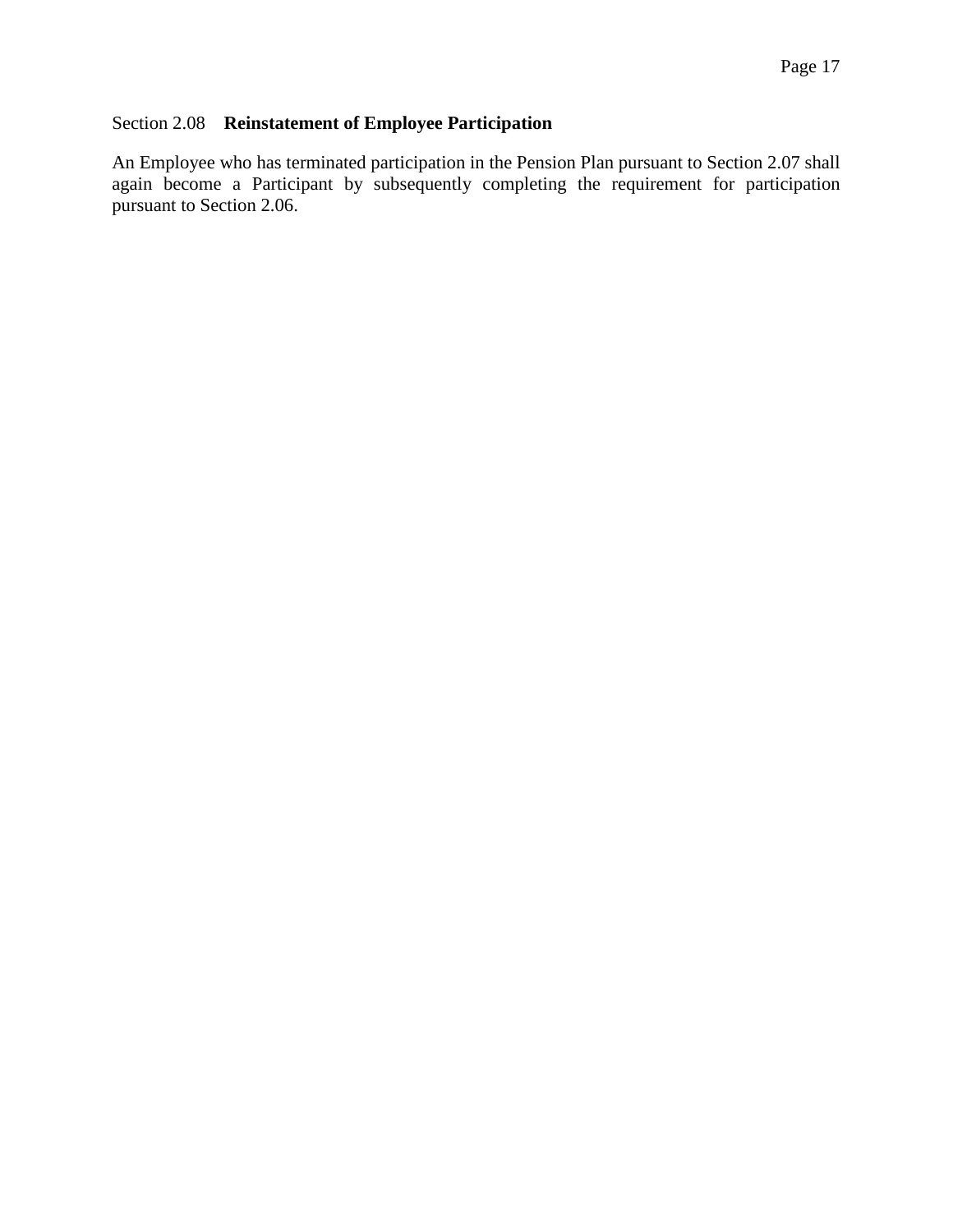# **ARTICLE 3 – PENSION ELIGIBILITY AND AMOUNTS**

# <span id="page-17-1"></span><span id="page-17-0"></span>Section 3.01 **Normal Pension – Eligibility**

A Participant shall be eligible for a Normal Pension if the Participant has:

- (a) retired; and
- (b) reached the Normal Retirement Date.

# <span id="page-17-2"></span>Section 3.02 **Normal Pension Amount**

A Participant on whose behalf Contributions are made to the Plan shall be entitled to receive a monthly Normal Pension which consists of Future Service Benefit and, where eligible, Past Service Benefit. The standard form of payment for a Normal Pension shall be an equal monthly amount, payable for life, with at least 60 months of payments to be made regardless of whether the Participant dies before the  $60<sup>th</sup>$  payment..

# <span id="page-17-3"></span>Section 3.03 **Past Service Benefit**

The monthly amount of the Past Service Benefit is \$26.60 per year of Past Service Credit to a maximum amount of \$186.20. Past Service Credit is granted pursuant to Section 4.01.

# <span id="page-17-4"></span>Section 3.04 **Future Service Benefit**

The monthly amount of the Future Service Benefit is \$1.55 per \$100 of:

- (a) Employer Contributions and Employee Contributions;
- (b) Self-payments made pursuant to Section 4.04 or 4.07 ; and
- (c) Amount credited pursuant to Section 4.06.

For the purposes of subparagraphs (a) and (b), Future Service Benefit shall be determined based on Employer Contributions and Employee Contributions actually received by the Fund, unless the Trustees determine otherwise.

Notwithstanding the foregoing, the benefit amounts payable are subject to the provisions of Section 2.03, where applicable.

### <span id="page-17-5"></span>Section 3.05 **Early Retirement Pension – Eligibility**

A Participant shall be eligible to retire on an Early Retirement Pension if the Participant has:

- (a) retired; and
- (b) reached the first day of the month after attainment of age 55, but not the Normal Retirement Date.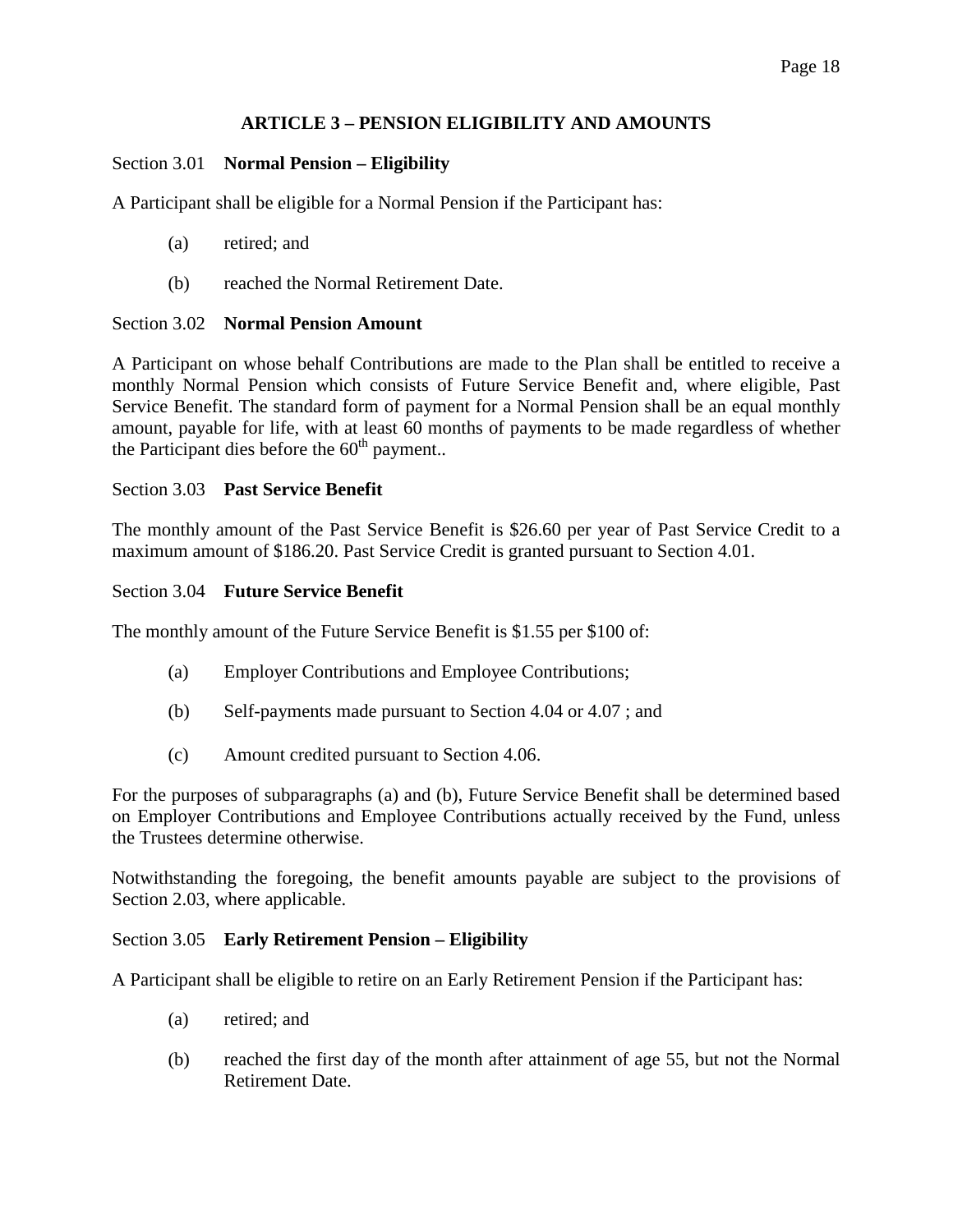### <span id="page-18-0"></span>Section 3.06 **Early Retirement Pension Amount**

A Participant shall be entitled to receive a monthly Early Retirement Pension determined as the amount of the Normal Pension reduced by one-half of one percent  $(\frac{1}{2})$  for each month by which the commencement of the pension precedes the Participant's Normal Retirement Date. The standard form of payment for an Early Retirement shall be an equal monthly amount, payable for life, and with at least 60 months of payments to be made regardless of whether the Participant dies before the  $60<sup>th</sup>$  payment.

### <span id="page-18-1"></span>Section 3.07 **Deferred Pension**

- (a) A Former Participant shall be entitled to a Deferred Pension if the Former Participant has not elected to make a transfer pursuant to the Portability Option under Section 4.05.
- (b) A Deferred Pension shall be payable to a Former Participant upon Retirement after the attainment of age 55.

### <span id="page-18-2"></span>Section 3.08 **Deferred Pension Amount**

- (a) On and after the Normal Retirement Date: If payment of the Deferred Pension begins on or after a Former Participant has reached the Normal Retirement Date, a Former Participant shall be entitled to receive a monthly Deferred Pension equal to the monthly amount of the Former Participant's Normal Pension.
- (b) Before the Normal Retirement Date: If payment of the Deferred Pension begins before a Former Participant reaches the Normal Retirement Date, a Former Participant shall be entitled to receive a monthly Deferred Pension equal to the monthly amount of the Former Participant's Early Retirement Pension.

The standard form of payment for a Deferred Pension shall be an equal monthly amount, payable for life, with at least 60 months of payments to be made regardless of whether the Participant dies before the  $60<sup>th</sup>$  payment.

### <span id="page-18-3"></span>Section 3.09 **Pre-Retirement Survivor Benefit – Eligibility**

- (a) The Spouse of a Participant or Former Participant shall be entitled to a Pre-Retirement Survivor Benefit, if the Participant or Former Participant dies before commencement of pension payment.
- (b) The right of the Spouse of a Participant or Former Participant to the Pre-Retirement Survivor Benefit may be waived by filing a written waiver with the Trustees in the form prescribed in the Act. If this waiver is filed with the Trustees, and not revoked, the Participant or Former Participant shall be considered not to have a Spouse for purposes of the Pre-Retirement Survivor Benefit and the sections on Pre-Retirement Death Benefit may apply.

**Modified by Schedules A, C, D, E, F and H for Participants and Former Participants governed by the pension laws of Alberta, Manitoba, New Brunswick, Newfoundland and Labrador, Nova Scotia and Canada, respectively.**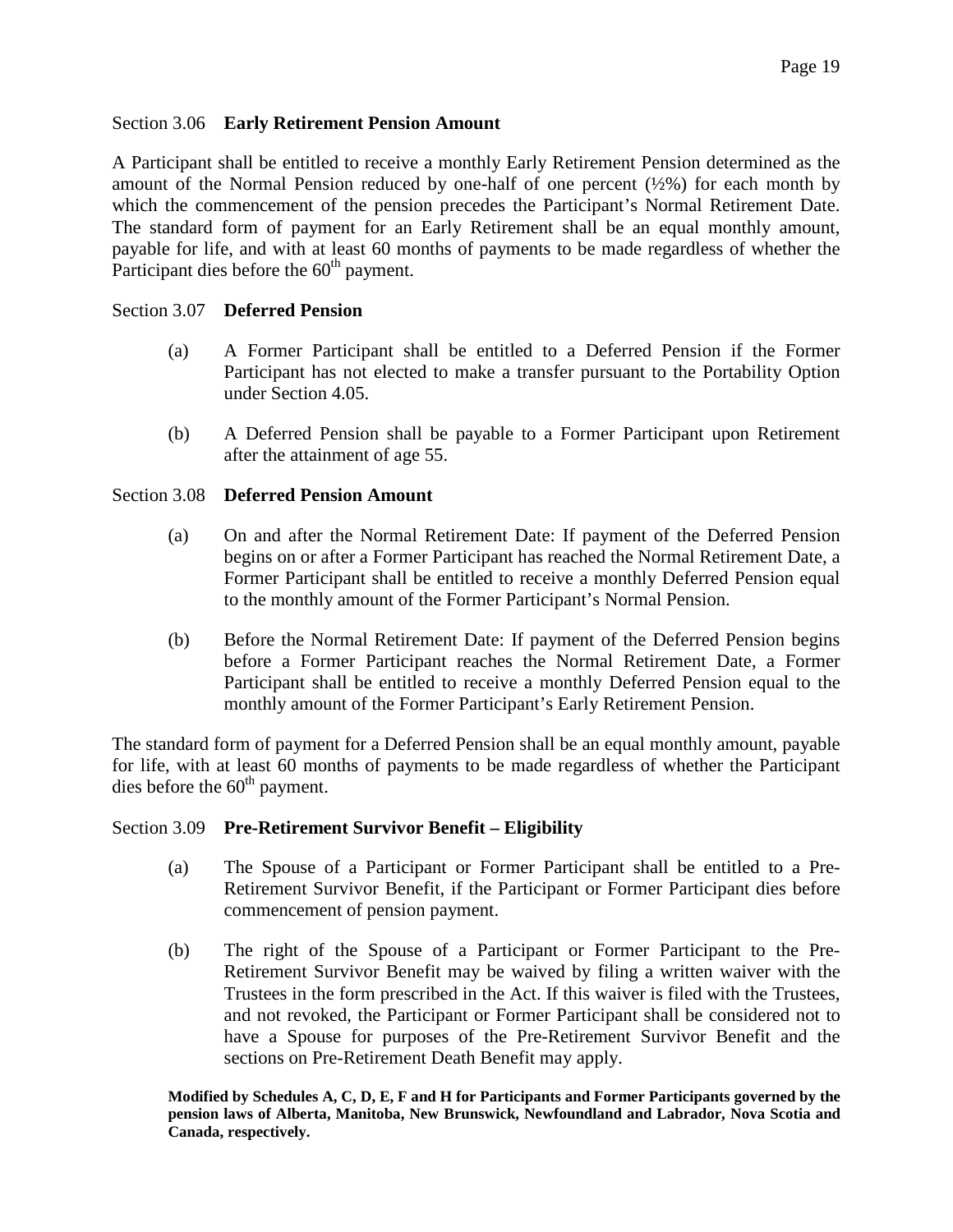### <span id="page-19-0"></span>Section 3.10 **Pre-Retirement Survivor Benefit – Amount**

The surviving Spouse shall be entitled to receive a Pre-Retirement Survivor Benefit of:

- (a) a monthly amount, payable for the life of the surviving Spouse, the value of which is actuarially equivalent to 100% of the Commuted Value of the Participant's or Former Participant's pension benefit accrued to the date of death;
- (b) a deferred monthly pension actuarially equivalent to 100% of the Commuted Value of the Participant's or Former Participant's pension benefit accrued to the date of death; or
- (c) a lump sum payment equal to 100% of the Commuted Value of the Participant's or Former Participant's pension benefit accrued to the date of death.

**Modified by Schedules A, B, C, D, E, F, G and H for Participants and Former Participants governed by the pension laws of Alberta, British Columbia, Manitoba, New Brunswick, Newfoundland and Labrador, Nova Scotia, Saskatchewan and Canada, respectively.** 

### <span id="page-19-1"></span>Section 3.11 **Pre-Retirement Death Benefit – Eligibility**

- (a) If a Participant or Former Participant does not have a Spouse eligible for the Pre-Retirement Survivor Benefit or the Spouse has waived the right to the Pre-Retirement Survivor Benefit, and the Participant or Former Participant dies before commencement of pension payment, the Participant's or Former Participant's Beneficiary shall be entitled to a Pre-Retirement Death Benefit.
- (b) If there is no Beneficiary, or the Beneficiary has predeceased the Participant or Former Participant, the Pre-Retirement Death Benefit shall be paid to the Participant's or Former Participant's estate.

### <span id="page-19-2"></span>Section 3.12 **Pre-Retirement Death Benefit – Amount**

The Participant's or Former Participant's Beneficiary or estate shall be entitled to receive a Pre-Retirement Death Benefit of a lump sum payment, the value of which is equal to 100% of the Commuted Value of the Participant's or Former Participant's pension benefit accrued to the date of death.

#### **Modified by Schedule C for Participants and Former Participants governed by the pension laws of Manitoba.**

### <span id="page-19-3"></span>Section 3.13 **Non-duplication**

A person shall be entitled to only one type of pension under this Plan. However, a Pensioner may also receive a pension as the surviving Spouse or Beneficiary of a deceased Pensioner.

### <span id="page-19-4"></span>Section 3.14 **Whole Dollar Amounts**

If the monthly amount of pension benefit, computed pursuant to this Article, or adjusted pursuant to other applicable provisions of this Pension Plan, is not a whole dollar amount, it shall be rounded to the next higher dollar amount.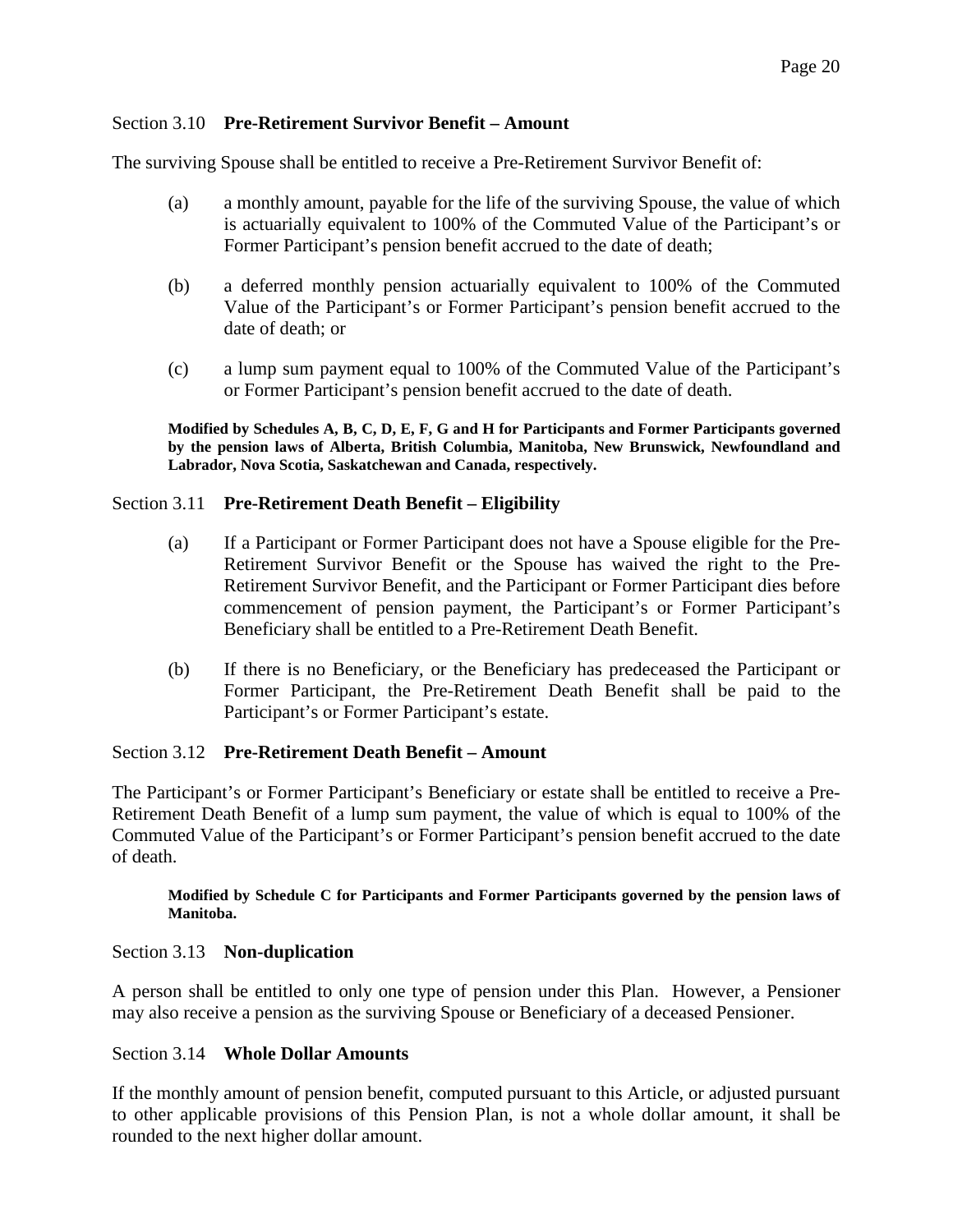### <span id="page-20-0"></span>Section 3.15 **Separation from the Pension Plan**

The pension benefit to which a Participant or Former Participant is entitled shall be determined under the terms of the Plan in effect at the date the Participant or Former Participant terminates participation in the Plan.

### <span id="page-20-1"></span>Section 3.16 **Fifty Per Cent Rule**

- (a) Employee Contributions plus Credited Interest shall not be used to provide more than fifty percent (50%) of the Commuted Value of a Normal, Early Retirement, or Deferred Pension.
- (b) If Employee Contributions plus Credited Interest exceed fifty percent (50%) of the Commuted Value of the Participant's accrued pension, such excess, shall be:
	- (i) used to provide an additional amount of pension calculated in accordance with recommendations from the Actuary;
	- (ii) transferred to another pension plan administered pursuant to the Act;
	- (iii) transferred to a registered retirement vehicle established in accordance with the *Income Tax Act* (Canada); or
	- (iv) paid to the Former Participant or the Former Participant's Spouse, Beneficiary, or estate, as the case may be, in a lump sum.

**Modified by Schedules A, B, C, D, E, F, G and H for Participants and Former Participants governed by the pension laws of Alberta, British Columbia, Manitoba, New Brunswick, Newfoundland and Labrador, Nova Scotia, Saskatchewan and Canada, respectively.** 

### <span id="page-20-2"></span>Section 3.17 **Maximum Pension**

In no event shall any annual pension amount payable under this Pension Plan, whether at retirement, termination of employment, or termination of the Pension Plan in respect of all years exceed at the date of pension commencement the maximum pension amount permissible under the *Income Tax Act* (Canada).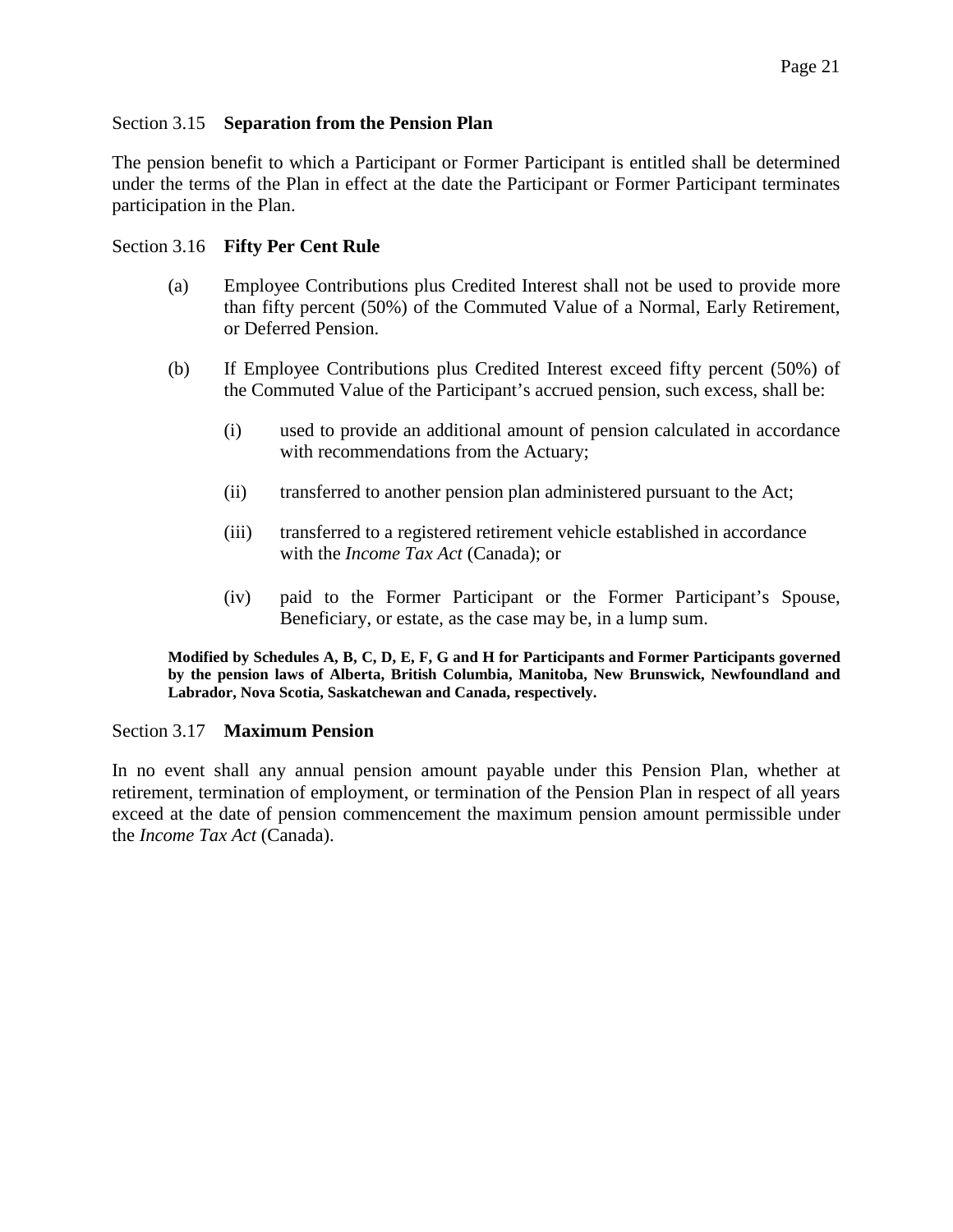### **ARTICLE 4 – ACCUMULATION OF PAST SERVICE CREDIT AND PORTABILITY**

- <span id="page-21-1"></span><span id="page-21-0"></span>Section 4.00 Grants of Past Service Credits are subject to the following general rules which prevail over any other provisions of the Plan:
	- (a) The maximum Past Service Credits that may be granted to any Participant, in any way, and through any combination of periods of membership or employments with one or more Participating Employers, and including any Past Service Credits that may have been commuted and paid to a Participant, Spouse or Beneficiary, is seven (7) years;
	- (b) If a Participant has Past Service Credits for a period of time, and those Past Service Credits are reduced for any reason, the Past Service Credits of the Participant for purposes of (a) are the Past Service Credits the Participant had before the reduction;
	- (c) After a Participant has received a full or partial payment in respect of a Commuted Value, or a Commuted Value prorated to the Plan's funded ratio, or any other lump sum amount reflecting the value of their pension benefits, the Participant may not be granted any Past Service Credits; and
	- (d) A Participant who is covered by an Affiliation Agreement shall not be granted any Past Service Credits in respect of the Participant's Past Service with the Contributing Employer between the day that the Participant's Contributing Employer first contributed to the Plan in respect of any of its employees, and the Contributing Employer's Participation Date under the Affiliation Agreement.

# <span id="page-21-2"></span>Section 4.01 **Earning Past Service Credit**

- (a) Subject to Section 2.03, a Participant employed by a Contributing Employer approved by the Board of Trustees on or before December 31, 2005 who is eligible for Past Service Credit shall be granted one (1) year of Past Service Credit in respect of each year of the Participant's Past Service to a maximum of four (4) years. The Participant shall be granted an additional 1/12 year of Past Service Credit for every month in which Contributions are received in respect of the Participant to a maximum of three (3) additional years of Past Service Credit. In no event shall a Participant receive more than seven (7) years of Past Service Credit.
- (b) Notwithstanding the foregoing, if a Participant who meets the above requirements to receive Past Service Credit is concurrently employed by another employer while being employed by the first Contributing Employer and the other employer subsequently becomes a Contributing Employer ("second Contributing Employer"), and
	- (i) the Participant was employed by the second Contributing Employer during the period from the Participant's Seniority Date with the second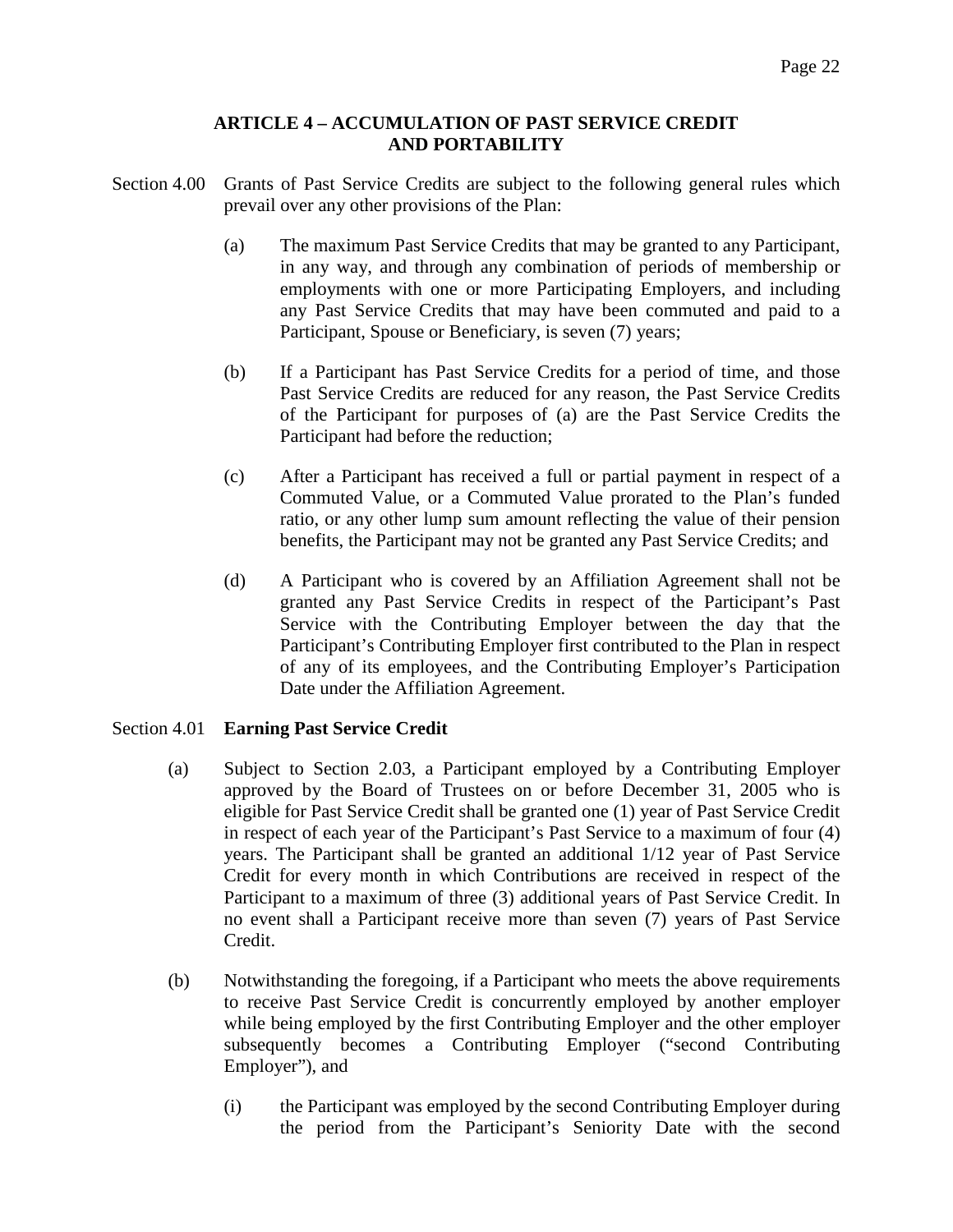Contributing Employer to the second Contributing Employer's Contribution Date, and

(ii) for the period prior to the Contribution Date of the first Contributing Employer, the Participant's number of Years of Employment with the second Contributing Employer is greater than the number of Years of Employment with the first Contributing Employer,

the Participant's Past Service Credit shall instead be based on the Years of Employment with the second Contributing Employer prior to the first Contributing Employer's Contribution Date, to a maximum of four (4) years, subject to an increase of 1/12 year of Past Service for every month in which Contributions are received in respect of the Participant from the second Contributing Employer to a maximum of three (3) additional years of Past Service Credit. In no event shall any Participant receive more than seven (7) years Past Service Credit in total.

- (c) Subject to Section 2.03 and subsection (e) below, a Participant employed by a Contributing Employer approved by the Board of Trustees after December 31, 2005 and before January 1, 2012 who is eligible for Past Service Credit shall be granted one (1) year of Past Service Credit in respect of each year of the Participant's Past Service to a maximum of four (4) years. In addition, for every month in which Contributions are received in respect of the Participant, the Participant shall be granted 1/12 year of Past Service Credit for each 150 hours of Past Service in excess of (4) four years, to a maximum of three (3) additional years of Past Service Credit. In no event shall a Participant receive more than seven (7) years of Past Service Credit in total.
- (d) Notwithstanding the foregoing, if a Participant who meets the requirements of subsection (c) to receive Past Service Credit is concurrently employed by another employer while being employed by the first Contributing Employer and the other employer subsequently becomes a Contributing Employer ("second Contributing Employer"), and
	- (i) the Participant was employed by the second Contributing Employer during the period from the Participant's Seniority Date with the second Contributing Employer to the second Contributing Employer's Contribution Date, and
	- (ii) for the period prior to the Contribution Date of the first Contributing Employer, the Participant's number of Years of Employment with the second Contributing Employer is greater than the number of Years of Employment with the first Contributing Employer,

the Participant's Past Service Credit shall instead be based on the Years of Employment with the second Contributing Employer prior to the first Contributing Employer's Contribution Date, to a maximum of four (4) years, subject to an increase of 1/12 year of Past Service Credit for every month in which Contributions are received in respect of the Participant from the second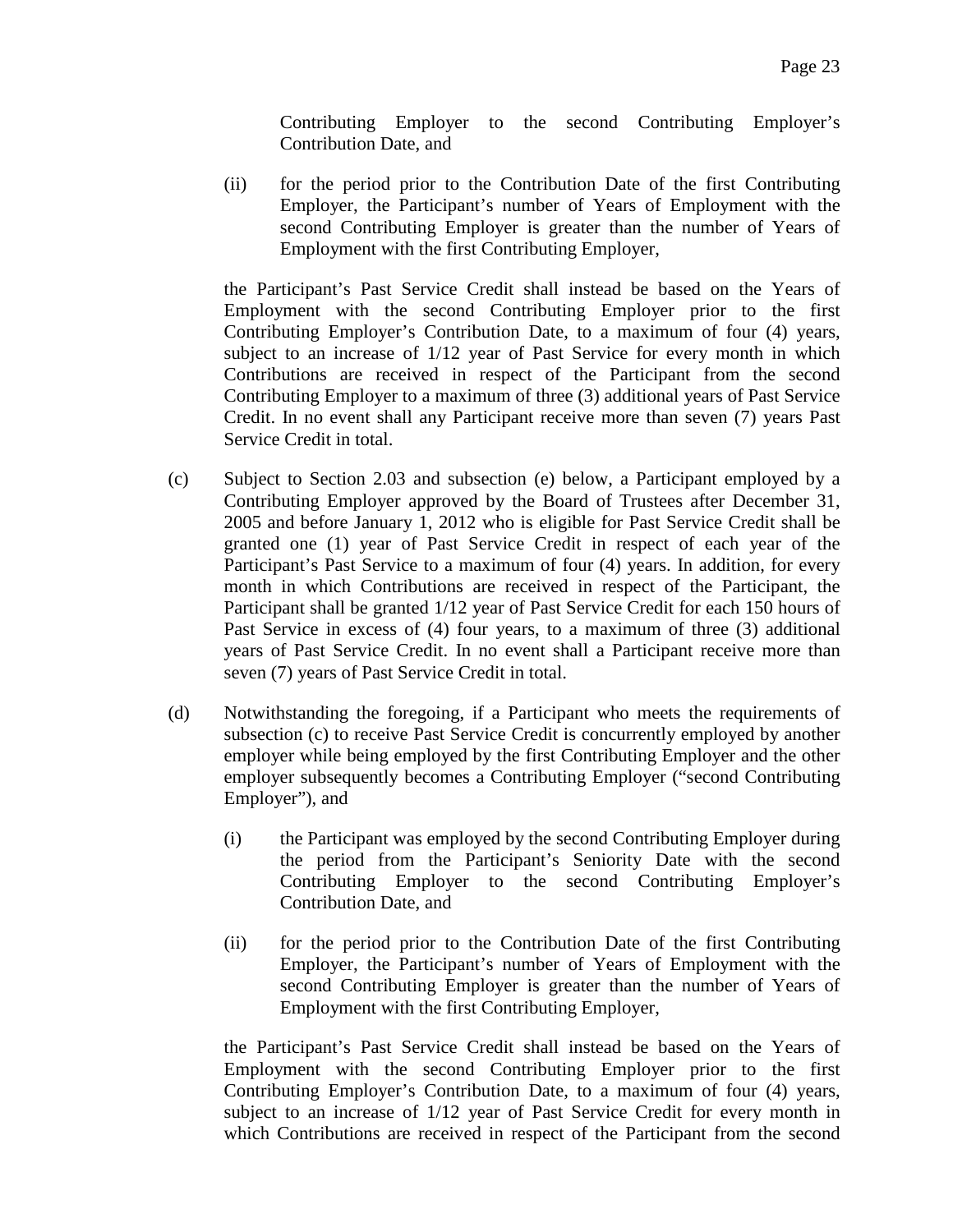Contributing Employer to a maximum of three (3) additional years of Past Service Credit. In no event shall any Participant receive more than seven (7) years Past Service Credit in total.

- (e) Unless the Trustees determine that the actuarial balance between Contributions and liabilities will otherwise be maintained, in order to receive the full Past Service Credit described in subsections (c) and (d), a Participant must have total Contributions made on his behalf of not less than 8% for at least 12 full months. In the event that a Participant does not have total Contributions made on his behalf of not less than 8% for 12 full months, that Participant's Past Service Credit shall be pro-rated. Such pro-ration shall be based upon the lowest rate of total Contributions made on that Participant's behalf during the 12-month period immediately preceding his termination of participation compared to 8%.
- (f) Subject to Section 2.03 and subsection (h) below, a Participant employed by a Contributing Employer approved by the Board of Trustees between January 1, 2012 and March 31, 2017, shall, for every month in which Contributions are received in respect of the Participant, be granted 1/12 year of Past Service Credit for each 150 hours of Past Service to a maximum of seven (7) years of Past Service Credit.
- (g) Notwithstanding the foregoing, if a Participant who meets the requirements of subsection (f) to receive Past Service Credit is concurrently employed by another employer while being employed by the first Contributing Employer and the other employer subsequently becomes a Contributing Employer ("second Contributing Employer"), and
	- (i) the Participant was employed by the second Contributing Employer during the period from the Participant's Seniority Date with the second Contributing Employer to the second Contributing Employer's Contribution Date, and
	- (ii) for the period prior to the Contribution Date of the first Contributing Employer, the Participant's number of Years of Employment with the second Contributing Employer is greater than the number of Years of Employment with the first Contributing Employer,

the Participant's Past Service Credit shall instead be based on the Years of Employment with the second Contributing Employer prior to the first Contributing Employer's Contribution Date. In such case, the Participant shall, for each month in which Contributions are received in respect of the Participant from the second Contributing Employer, be granted 1/12 year of Past Service for each 150 hours of Past Service to a maximum of seven (7) years of Past Service Credit based on the Years of Employment with the second Contributing Employer prior to the first Contributing Employer's Contribution Date.

(h) Unless the Trustees determine that the actuarial balance between Contributions and liabilities will otherwise be maintained, in order to receive the full Past Service Credit described in subsections (f) and (g), a Participant must have total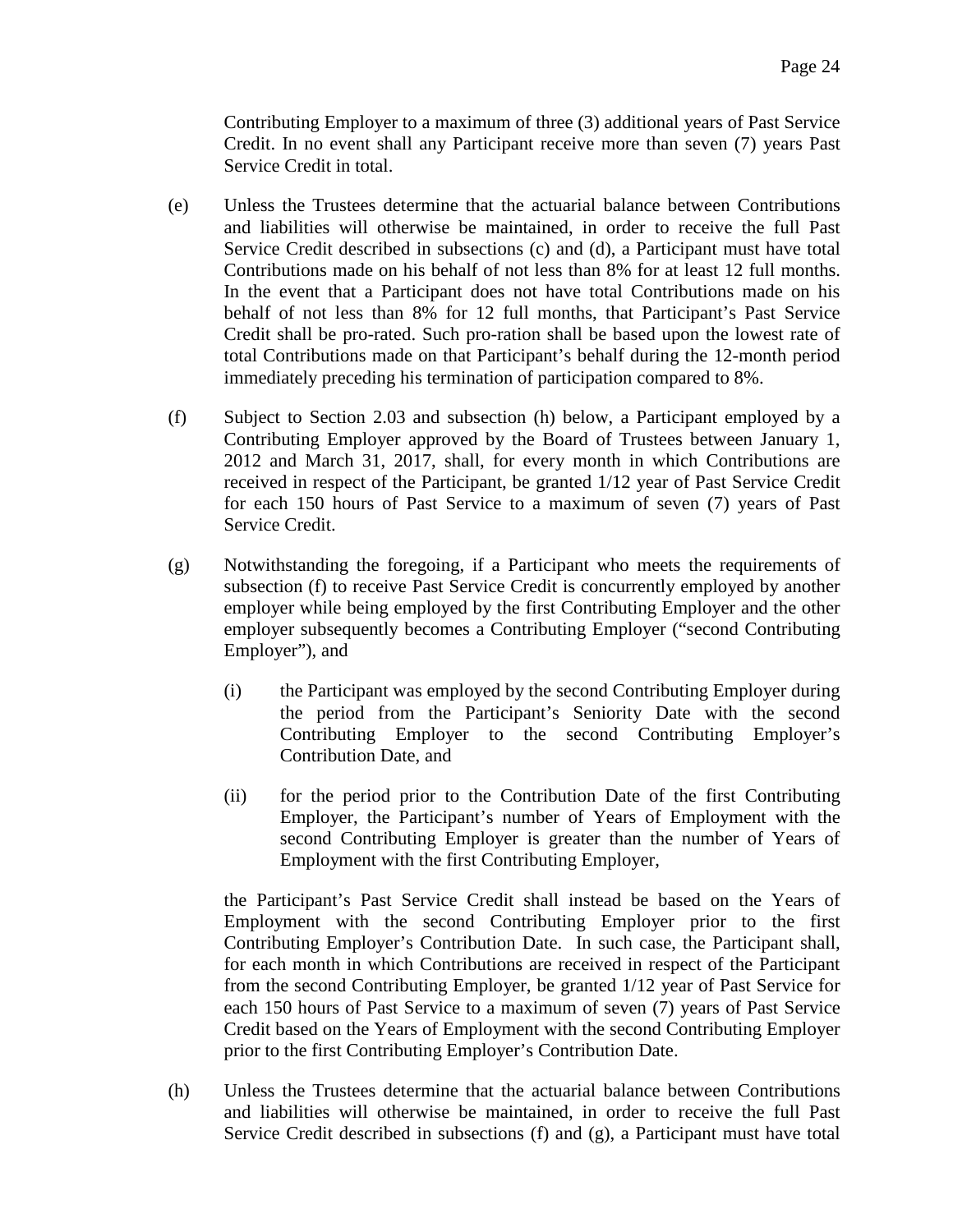Contributions made on his behalf of not less than 8% for at least 12 full months. In the event that a Participant does not have total Contributions made on his behalf of not less than 8% for 12 full months, that Participant's Past Service Credit shall be pro-rated. Such pro-ration shall be based upon the lowest rate of total Contributions made on that Participant's behalf during the 12-month period immediately preceding his termination of participation compared to 8%.

- (i) Subsection (f) does not apply to Participants who became employed by Garda Cash-in-Transit Limited Partnership ("Garda") on January 17, 2014 as a result of the acquisition of G4S Secure Solutions (Canada) Ltd. ("G4S") by Garda on January 17, 2014. Subject to subsection (k) below, a Participant who became employed by Garda on January 17, 2014 as a result of the acquisition of G4S by Garda on January 17, 2014 shall, for every month in which Contributions are received in respect of the Participant, be granted 1/12th year of Past Service Credit for each 150 hours of Past Service to a maximum of five (5) years of Past Service Credit.
- (j) Unless the Trustees determine that the actuarial balance between Contributions and liabilities will otherwise be maintained, in order to receive the full Past Service Credit described in subsection (i), a Participant must have total Contributions made on his behalf of not less than 8% for at least 12 full months. In the event that a Participant does not have total Contributions made on his behalf of not less than 8% for 12 full months, that Participant's Past Service Credit shall be pro-rated. Such pro-ration shall be based upon the lowest rate of total Contributions made on that Participant's behalf during the 12-month period immediately preceding his termination of participation compared to 8%.
- (k) If an Employee worked for a Contributing Employer, and such business is continued by another Contributing Employer, credit for periods of employment with the prior Contributing Employer may be granted for the purpose of subsections (a)  $-$  (j), if the Trustees, in their sole discretion, are satisfied on the basis of evidence submitted to them, that it is appropriate to treat the Contributing Employer as a successor to the prior employer.
- (l) [Intentionally blank]
- (m) For designated employees who work for a Contributing Employer specified by the Trustees as a qualified Employer in the airline sector:
	- (i) references to "150 hours of Past Service" in paragraphs  $(c)$ ,  $(f)$  and  $(g)$  of this Section 4.01 shall be read as "75 hours of Past Service";
	- (ii) references to "year(s) of Employment" in this s.4.01 shall refer to 900 hours of employment;
	- (iii) references in this s.4.01 to "each year of the Participant's Past Service" shall refer to a calendar year in which the Participant had at least 900 hours of employment.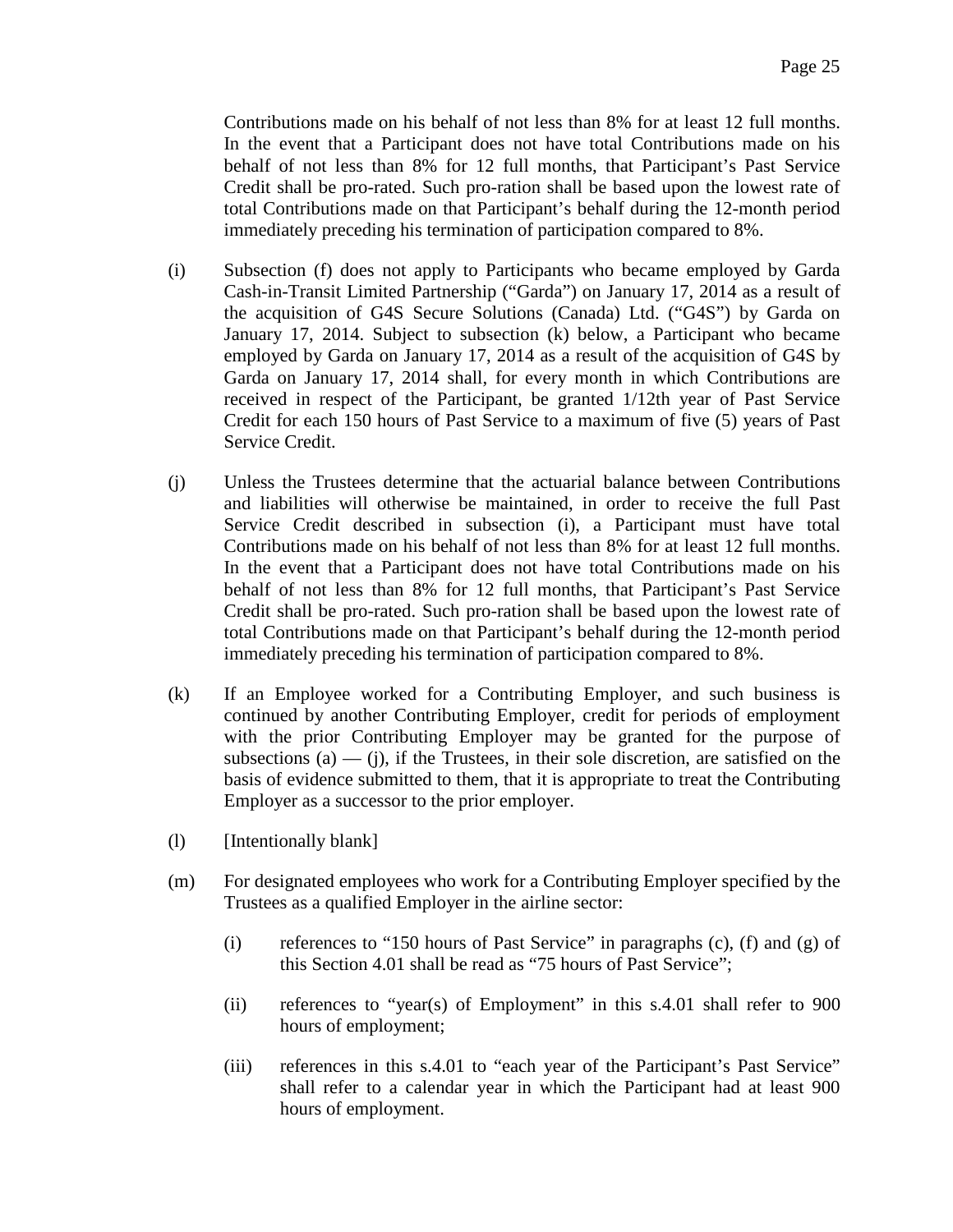(n) Notwithstanding any other section of this Plan, a Participant employed by a Contributing Employer approved by the Board of Trustees on or after April 1, 2017 shall not be granted any Past Service Credit for any hours of Past Service.

### <span id="page-25-0"></span>Section 4.02 **Break in Service – Past Service Credits**

A Participant shall not have his months of Past Service Credits cancelled as a result of a Break in Service, provided the Participant has not elected the Portability Option.

### <span id="page-25-1"></span>Section 4.03 **Break in Service**

A Participant may elect to incur a Break in Service if no Contributions are paid or are required to be paid to the Plan on behalf of the Participant and if no Self-Payments are being made to the Plan on his behalf for twenty-four consecutive months.

If a Participant elects to incur a Break in Service, the Break in Service is effective on the date that Participant's written election to incur a Break in Service is filed with and received by the Trustees, but the Break in Service may not be effective before the end of the twenty-four consecutive month period in which no Contributions and Self-Payments are paid, made, or are required to be made to the Plan on his behalf.

### **Modified by Schedules A, B, C, F, G and H for Participants governed by the pension laws of Alberta, British Columbia, Manitoba, Nova Scotia, Saskatchewan, and Canada, respectively.**

### <span id="page-25-2"></span>Section 4.04 **Self-Payments**

- (a) A Participant may make Self-Payments directly to the Trust Fund in order to remain a Participant in the Pension Plan while between employment with one Contributing Employer and employment with another Contributing Employer, and before completion of the eligibility period for contributions by the new Contributing Employer. Such Self-Payments will only be permitted if the Participant:
	- (i) terminates employment with a Contributing Employer;
	- (ii) becomes employed by another Contributing Employer before incurring a Break in Service;
	- (iii) makes a written application to the Trustees, in a manner prescribed by the Trustees; and
	- (iv) makes payments at a rate of contribution and for a period of time prescribed by the Trustees, in accordance with the limits under the *Income Tax Act* (Canada).
- (b) A Participant may make Self-Payments directly to the Trust Fund during the following periods:
	- (i) A period during which an Employee is absent because of illness or disability, but remains on the Contributing Employer's payroll for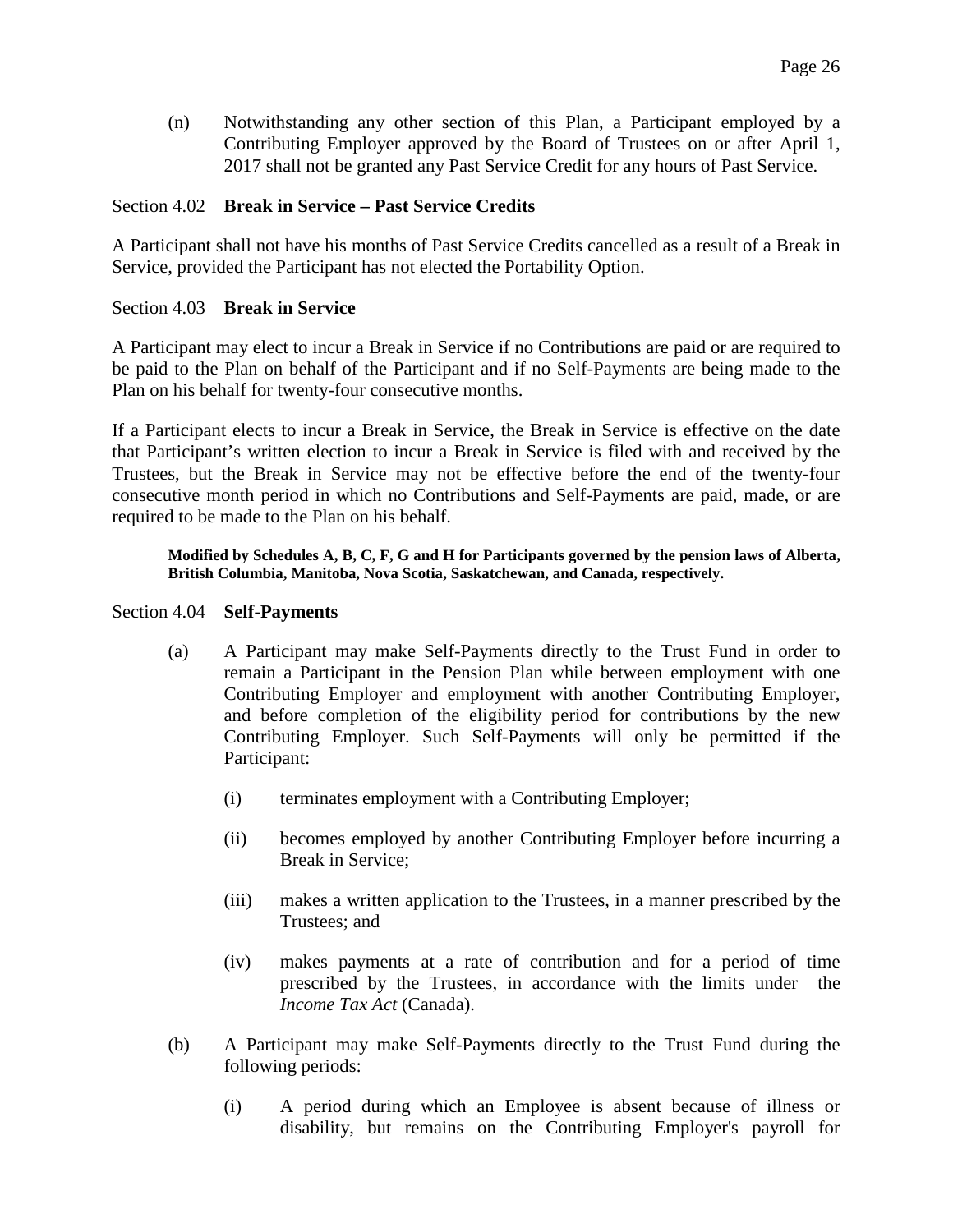purposes of retaining seniority pursuant to the terms of the Collective Agreement;

- (ii) A period during which the Employee is on lay-off and subject to recall pursuant to the terms of the Collective Agreement;
- (iii) A period of absence for pregnancy or parental leave to the maximum permitted by Ontario's *Employment Standards Act, 2000* (or other applicable employment standards legislation) or Collective Agreement, whichever is greater;
- (iv) A period of a strike or lockout;
- (v) A period during which an Employee is on an approved leave of absence without pay;
- (vi) A period of up to 12 weeks or such longer period as determined by the Trustees, following the last day of service in respect of which Contributions were made in respect of the Employee, provided the Employee is employed by and receiving remuneration from a Contributing Employer during such period and such period occurs between March 15, 2020 and the date determined by the Trustees; and
- (vii) A period following an Employee's termination, if the Employee disputes the termination and there is an outstanding grievance, arbitration or other proceeding that may result in re-instatement,

provided the Participant:

- (viii) makes written application to the Trustees, in the form and manner prescribed by the Trustees; and
- (ix) makes payments at the rate of contributions and within the time period prescribed by the Trustees, in accordance with the limits under the *Income Tax Act* (Canada) and the regulations thereunder.

In no event shall the amount of the Self-Payments exceed the total Employee Contributions and Employer Contributions that could have been remitted in respect of one Year of Employment less any Employee Contributions and Employer Contributions that were made for the Year to which the Self-Payments relate.

(c) A Participant may make Self-Payments directly to the Trust Fund during the period he is receiving credit pursuant to Section 4.06. Such Self-Payment shall be in the same amount credited under Section 4.06 and remitted within the time period prescribed by the Trustees.

# <span id="page-26-0"></span>Section 4.05 **Portability Option**

(a) A Participant who incurs a Break in Service before the attainment of age 55 may elect to transfer the amount determined in accordance with subsection 4.05(a.i) in full satisfaction and settlement of his entitlement to any payment or benefit under the Plan or Trust Fund to: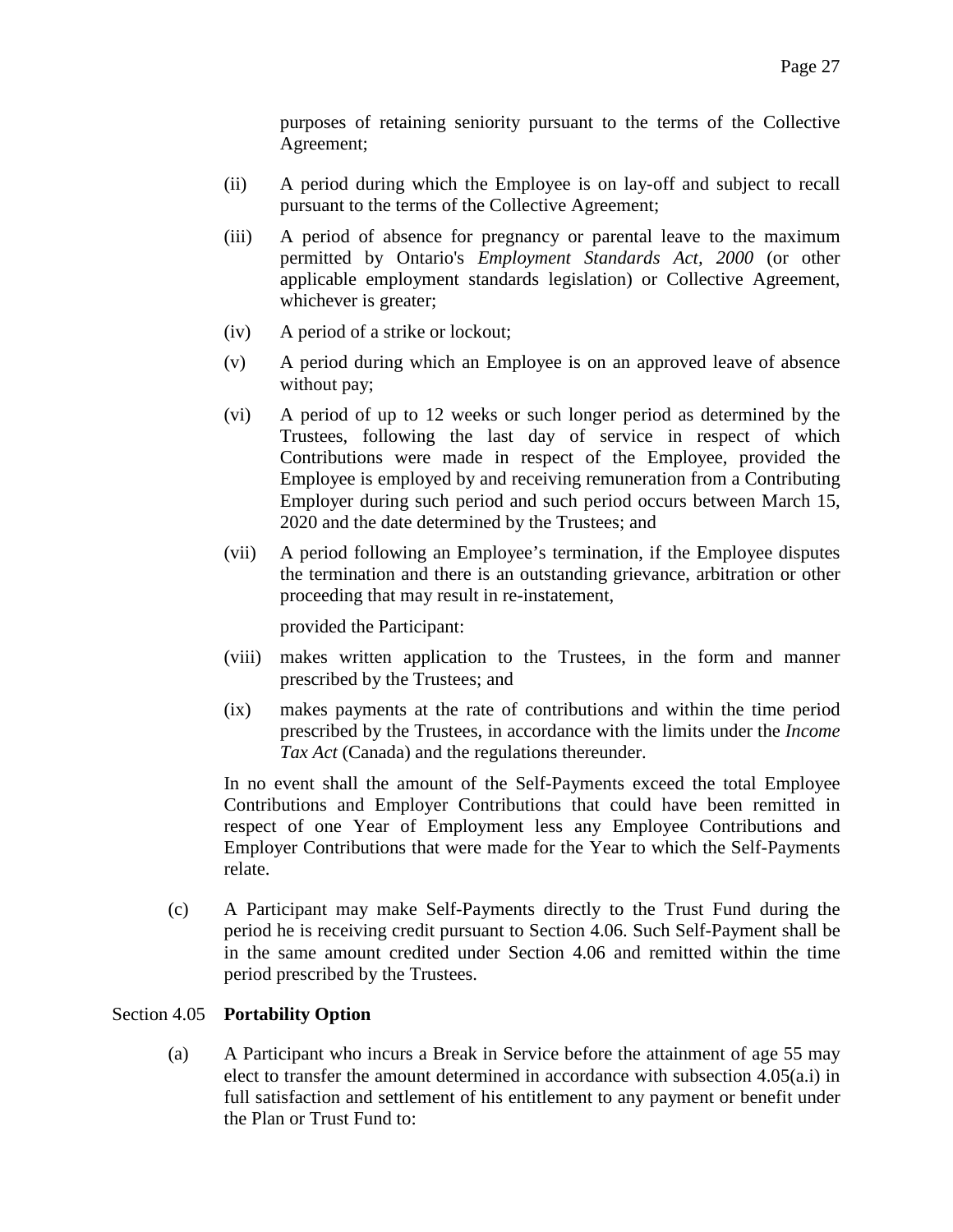- (i) another registered pension plan if that other plan permits; or
- (ii) a retirement savings arrangement prescribed by the Act and registered under the *Income Tax Act* (Canada); or
- (iii) purchase a deferred life annuity of the kind permitted by the Act; or
- (iv) a life income fund established pursuant to the Act and the *Income Tax Act*  (Canada), provided that the Former Participant's Spouse has submitted a written consent to the transfer.
- (a.i) The amount that a Former Participant may elect to transfer under subsection 4.05(a) shall be the amount determined by multiplying the Commuted Value of his accrued pension benefit, as determined as of the date immediately before the date the Former Participant incurred a Break in Service, by the Transfer Ratio last calculated before the date the Former Participant incurred a Break in Service.

Where a Former Participant elects a transfer under subsection 4.05(a), the amount determined in accordance with this subsection shall thereafter be deemed to be the Commuted Value of his accrued pension benefit for all purposes under the Plan.

(b) A Former Participant who wants to elect to make a transfer pursuant to subsection 4.05(a) must notify the Trustees of such election under subsection 4.05(a) within the later of 90 days after he incurred the Break in Service, and 60 days after the Trustees issue the required benefit statement to the Former Participant.

A Former Participant who elects to make a transfer pursuant to subsection 4.05(a) shall cease to be a Former Participant and shall not be entitled to any further payment or benefit from the Plan or the Trust Fund.

- (c) A Former Participant who does not make an election within the time period as indicated in subsection 4.05(b) shall be deemed to have elected to receive a Deferred Pension, and such Former Participant shall not have the right to make any other election under this section.
- (d) Notwithstanding the provisions of the preceding subsections, if the transfer would impair the solvency of the Fund, such transfer may not be made without the consent of the Ontario Superintendent of Financial Services or other applicable pension regulatory authority.

**Modified by Schedules A, B, C, D, E, F, G and H for Participants and Former Participants governed by the pension laws of Alberta, British Columbia, Manitoba, New Brunswick, Newfoundland and Labrador, Nova Scotia, Saskatchewan and Canada, respectively.**

### <span id="page-27-0"></span>Section 4.06 **Credit Due to Work-Related Injury**

For each full month a Participant is absent from work with an Employer due to a work-related injury for which he is receiving disability income from the Workplace Safety and Insurance Board of Ontario, he shall be credited with the Employer Contributions that would otherwise have been remitted to the Fund on his behalf had he not been injured, to a maximum of twelve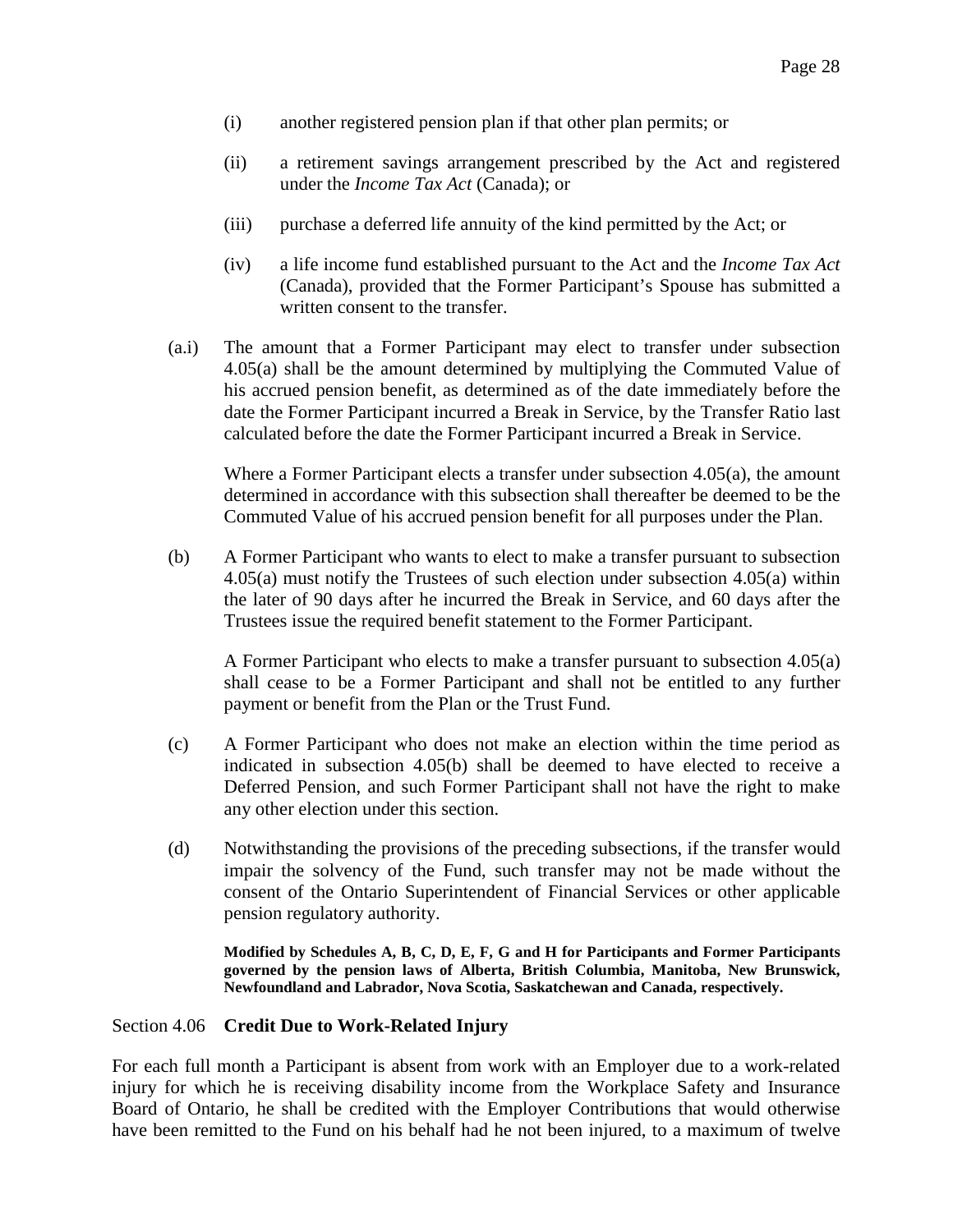months. The amount of the Employer Contributions to be credited shall be calculated based on the average weekly wage for the last four complete weeks before the date last worked and the Contribution Rate in effect on that date.

**Modified by Schedules A, B, C, D, E, F, G and H for Participants and Former Participants governed by the pension laws of Alberta, British Columbia, Manitoba, New Brunswick, Newfoundland and Labrador, Nova Scotia, Saskatchewan and Canada, respectively.** 

#### <span id="page-28-0"></span>Section 4.07 **Self-Payments During a Period of Disability**

- (a) A Participant may make written application to the Fund Office for authorization to make Self-Payments directly to the Trust Fund in order for the Participant to remain a Participant in the Pension Plan during a period in which he is absent from the workplace due to a physical or mental impairment that prevents him from performing the duties of the employment in which he was engaged immediately prior to the commencement of the impairment. A written application for authorization to make Self-Payments under this section shall be made in the form and manner prescribed by the Trustees.
- (b) No written application for authorization to make Self-Payments under this section shall be processed by the Fund Office until after the Participant has been absent from the workplace for at least 120 consecutive days of employment due to the physical or mental impairment referred to in subsection 4.07(a). The commencement date of the Participant's absence from the workplace due to the physical or mental impairment referred to in subsection 4.07(a) must be certified by the Participant in his written application for authorization to make Self-Payments under this section. The Trustees shall be the sole and final judges of whether any Participant shall be permitted to make Self-Payments under this section.
- (c) A Participant making Self-Payments under this section shall make Self-Payments at the rate of contribution and within the time period prescribed by the Trustees, in accordance with the limits contained in the *Income Tax Act* (Canada) and the regulations thereunder.
- (d) In no event shall the Self-Payments made by a Participant during a period of absence from the workplace due to physical or mental impairment exceed the Contributions which otherwise would have been remitted to the Trust Fund by the Employer and the Participant during that period of absence had the Participant continued to perform the duties of his employment at the same rate of pay as that received immediately prior to the commencement of the Participant's absence from the workplace. For greater certainty, in no event may the Self-Payments made by a Participant during a period of absence from the workplace due to physical or mental impairment exceed the Contributions that the Participant could have made himself during the period of absence had the Participant been in active employment and shall not include Contributions payable by the Employer.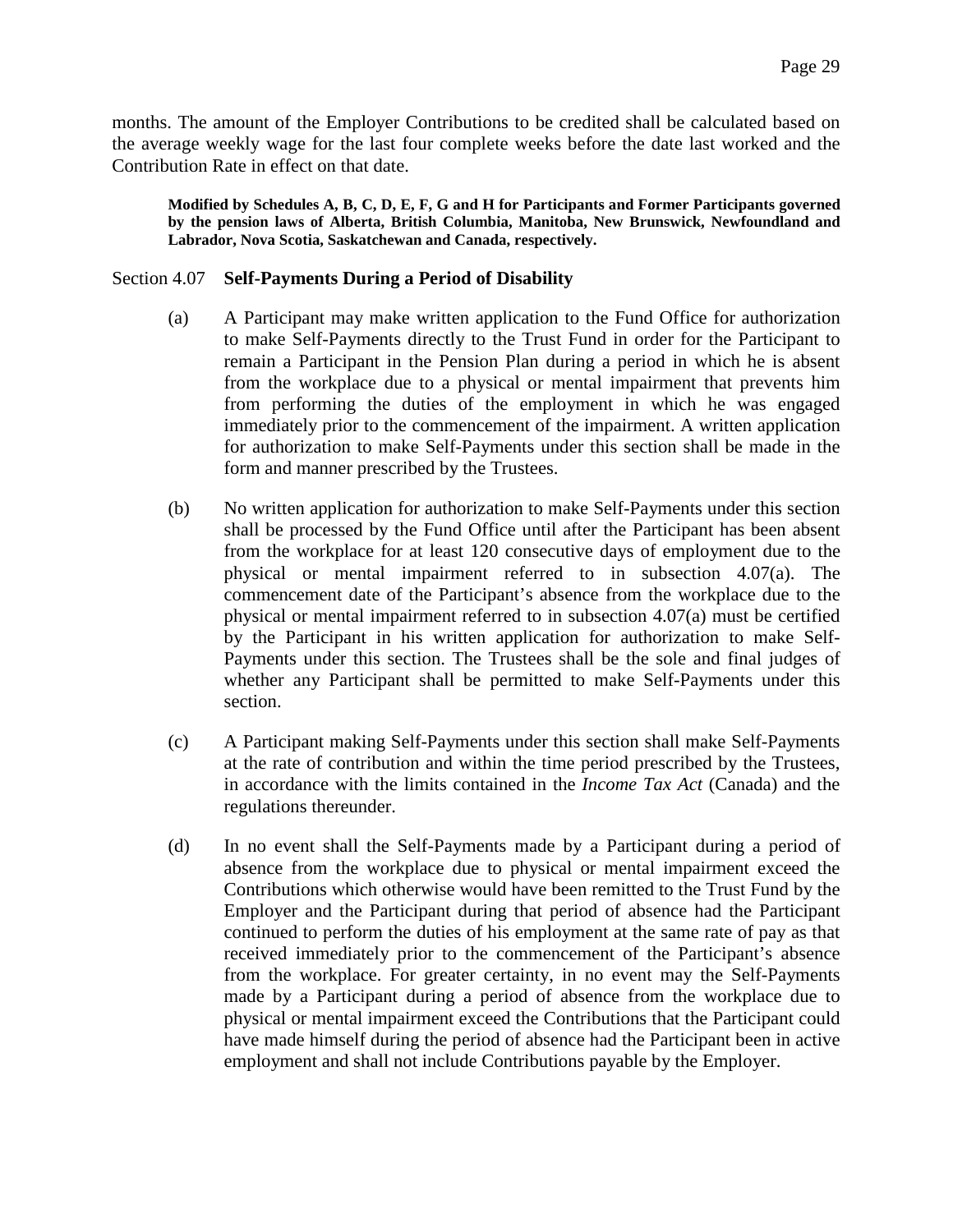# **ARTICLE 5 – APPLICATIONS, BENEFIT PAYMENTS, AND RETIREMENT**

### <span id="page-29-1"></span><span id="page-29-0"></span>Section 5.01 **Applications**

Application for a pension must be made in writing in a form and manner prescribed by the Trustees.

### <span id="page-29-2"></span>Section 5.02 **Information and Proof**

Every Participant, Former Participant, Pensioner, Spouse or Beneficiary shall furnish, at the request of the Trustees, any information or proof required for the administration of the Plan, or for the determination of any matter that the Trustees may have before them. Failure to furnish such information or proof promptly and in good faith shall be sufficient reason for the denial of benefits to such Participant, Former Participant, Spouse or Beneficiary, or the suspension or discontinuance of benefits to such Pensioner. The falsity of any statement material to an application or the furnishing of fraudulent information or proof shall be sufficient reason for the denial, suspension, or discontinuance of benefits under this Plan, and in any such case the Trustees shall have the right to recover any benefits payments made in reliance thereon.

### <span id="page-29-3"></span>Section 5.03 **Action of Trustees**

The Trustees shall have the discretion to decide:

- (a) the standard of proof required in any case;
- (b) the application and interpretation of this Plan;
- (c) entitlement to or amount of a pension; and
- (d) the crediting of Past Service Credit.

The decisions of the Trustees with respect to any of the foregoing shall be final and binding on all parties.

The Trustees shall exercise their discretionary powers in a uniform and non-discriminatory manner.

### <span id="page-29-4"></span>Section 5.04 **Benefit Payments**

- (a) Benefits for a Normal Pension or for a Deferred Pension that is payable on or after the Normal Retirement Date shall first be payable on the later of:
	- (i) the first day of the month coincident with or next following the month in which the Participant or Former Participant reaches the Normal Retirement Age; or
	- (ii) the first day of the month following the month in which the Participant or Former Participant last worked in Covered Employment.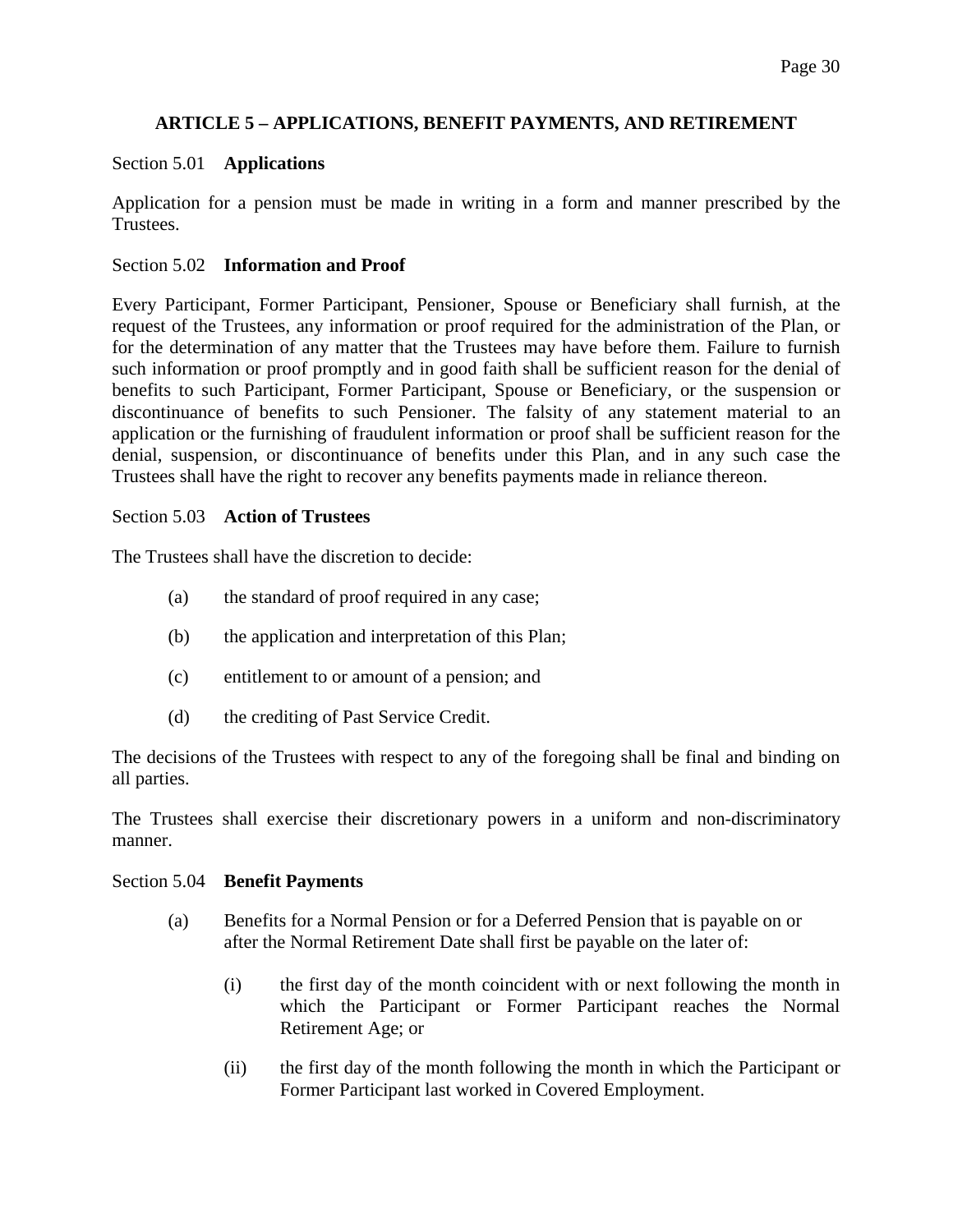Notwithstanding the foregoing, benefit payments for a Normal Pension or for a Deferred Pension that is payable on or after the Normal Retirement Date shall commence no later than the end of the year in which the Participant or Former Participant attains age seventy-one.

- (b) Benefits for an Early Retirement Pension, or a Deferred Pension that is payable before the Normal Retirement Date, shall first be payable on the latest of:
	- (i) the first of the month following the month in which the application is received;
	- (ii) the first of the month following the month in which the Participant or Former Participant last worked in Covered Employment; or
	- (iii) the first of the month for which the Participant or Former Participant has elected to begin receiving benefits.
- (c) Benefits for a Pre-Retirement Survivor Benefit shall first be payable the first day of the month following the month of death of the Participant or a Former Participant.
- (d) Benefits for a Pre-Retirement Death Benefit shall first be payable for the month following the month of death of the Participant or a Former Participant.
- (e) Benefit payments, other than as provided in (d), shall end with the payment for the month of death of the Pensioner or the last month of the period of payments as defined in subsection 6.01(a), except if an optional form of payment under Article 6 or the standard form of payment under subsection 6.01(b) is in effect.

### <span id="page-30-0"></span>Section 5.05 **Commutation of Small Pension**

- (a) Subject to subsection (b), if the monthly pension benefit payable at Normal Retirement Age to a Participant or Former Participant,
	- (i) does not exceed 1/12 of 2% of the YMPE for the Calendar Year in which the Participant or Former Participant incurs a Break in Service or retires; and
	- (ii) does not exceed \$80.00 per month,

the Participant or Former Participant may elect to receive a single lump sum payment that is equal to the Commuted Value of his entitlement under the Plan in full settlement of any and all benefits to which such Participant or Former Participant may be entitled under the Plan.

(b) If the condition specified in paragraph (i) of subsection (a) of this Section 5.05 is satisfied and if the monthly pension benefit payable at Normal Retirement Age to the Participant or Former Participant is less than \$25.00 per month, the Trustees shall make a single lump sum payment to the Participant or Former Participant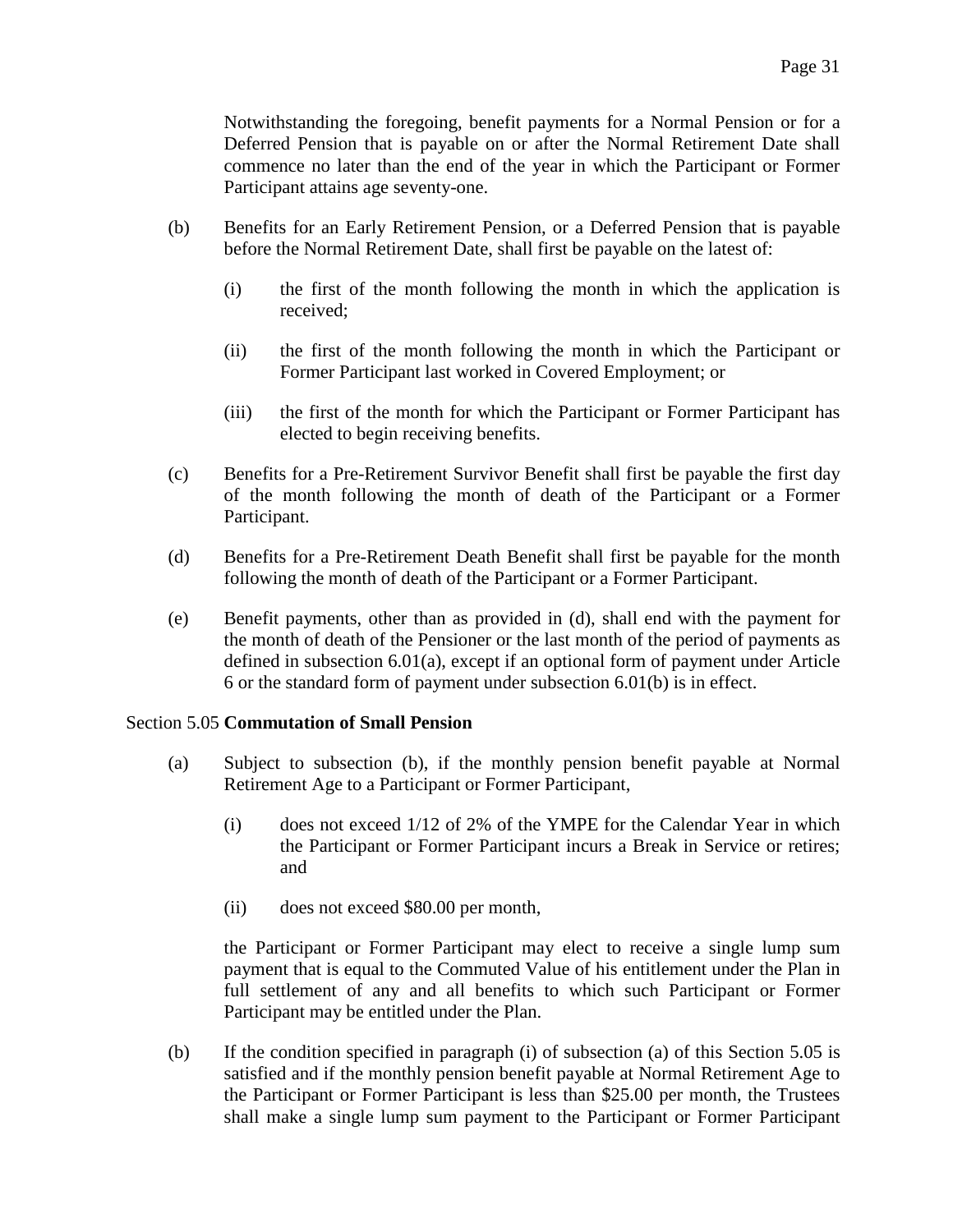that is equal to the Commuted Value of his entitlement under the Plan in full settlement of any and all benefits to which such Participant or Former Participant may be entitled under the Plan.

**Modified by Schedules A, B, C, D, and H for Participants and Former Participants governed by the pension laws of Alberta, British Columbia, Manitoba, New Brunswick, and Canada, respectively.** 

### <span id="page-31-0"></span>Section 5.06 **Retirement Defined**

- (a) A Participant or Former Participant shall be deemed to be retired:
	- (i) upon attainment of retirement age and termination of employment; or
	- (ii) at the end of the Year in which the Participant or Former Participant attains age seventy-one. (Amendment 12, April 28, 2008)

### <span id="page-31-1"></span>Section 5.07 **Benefit Payments Following Suspension**

- (a) A Pensioner who returns to Covered Employment following a suspension and who does not accumulate at least one hundred dollars (\$100) of Employee Contributions and Employer Contributions shall not be entitled to credit for such additional Contribution on subsequent termination of employment.
- (b) A Pensioner who returns to Covered Employment following a suspension and accumulates at least one hundred dollars (\$100) of Employee Contributions and Employer Contributions shall, upon subsequent Retirement, be entitled to a recomputation of his or her pension amount. This recomputation shall be based on any additional Employee Contributions and Employer Contributions, the Pensioner's attained age upon resumption of the pension, and the reduction of the Pensioner's age by the number of months for which pension benefits were previously received.
- (c) A Participant or Former Participant who is retired and receiving a Normal, Early or Deferred Pension from the Pension Plan must not engage in employment with a Contributing Employer which requires Employer or Employee Contributions to be made to the Pension Plan. If a Participant engages in such employment, the pension of that Participant shall be immediately suspended for the duration of such employment or until the end of the Year in which the Participant or Former Participant attains age 71, whichever occurs first. (Amendment 12, April 28, 2008)
- (d) No Employee or Participant shall accrue additional benefits based on employment with a Contributing Employer after the end of the Year in which the Employee or Participant attains age seventy-one. (Amendment 12, April 28, 2008)
- (e) No Employer Contributions or Employee Contributions, which relate to hours worked by a Participant after the end of the Year in which that Participant attained the age of seventy-one years, will be accepted by the Plan. (Amendment 12, April 28, 2008)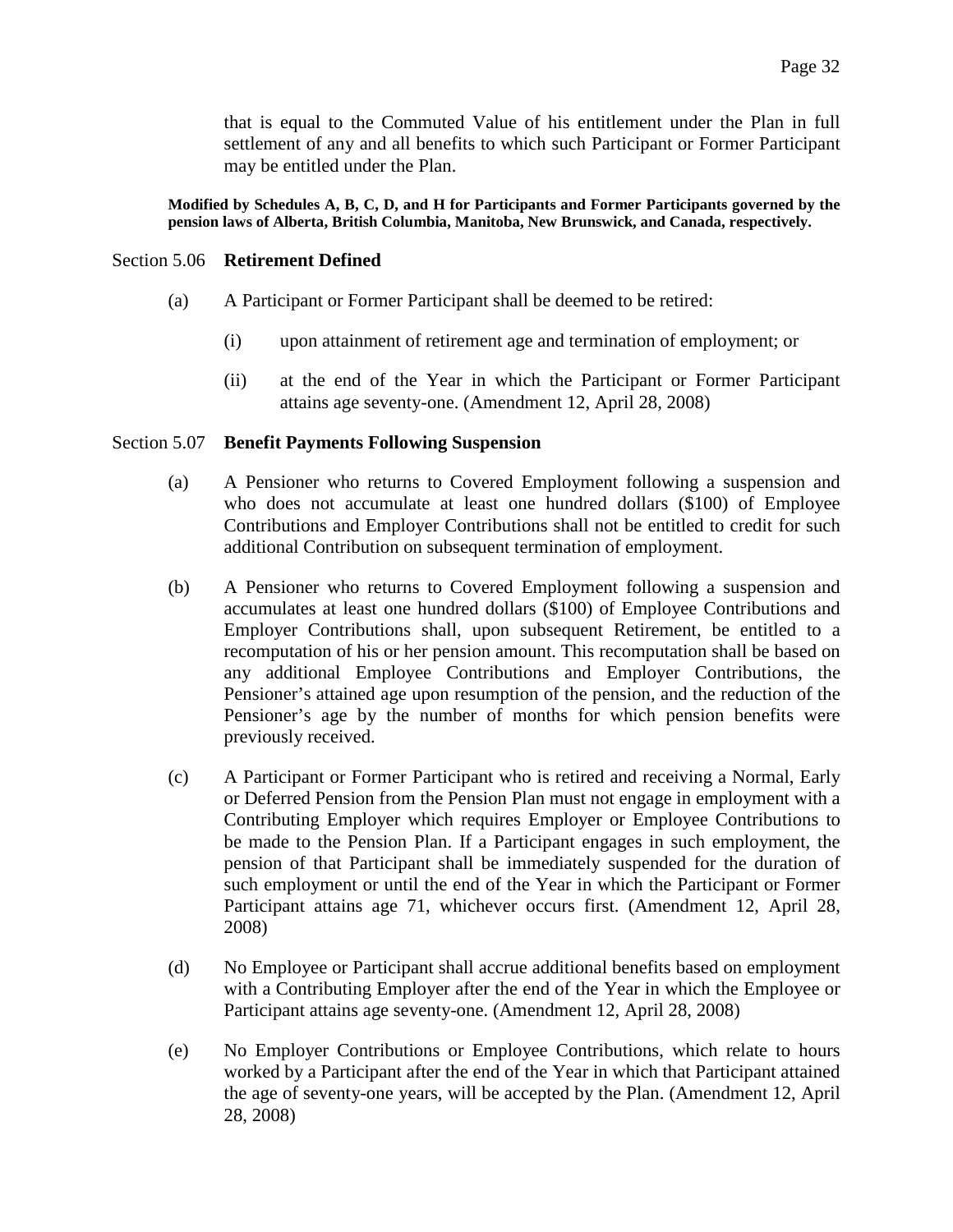# <span id="page-32-0"></span>Section 5.08 **Designation of Beneficiary**

- (a) A Participant, Former Participant or Pensioner may designate a Beneficiary to receive the benefits pursuant to Sections 3.11 and 6.01. The Participant, Former Participant or Pensioner may also designate a successor Beneficiary in the event that the Beneficiary predeceases:
	- (i) the survivor of the Participant or Former Participant and his or her Spouse, or
	- (ii) the Pensioner.
- (b) A Participant, Former Participant or Pensioner shall have the right to change or revoke the beneficiary designation, but no change or revocation shall be effective or binding on the Trustees unless notice of the change is received by the Trustees in writing prior to the time any payments are made to the Beneficiary whose designation is on file with the Fund Office.

# <span id="page-32-1"></span>Section 5.09 **Incompetence or Incapacity of a Pensioner, Spouse or Beneficiary**

In the event it is determined either under the provisions of the *Mental Health Act* that a Pensioner, Spouse or Beneficiary is unable to care for his or her affairs because of mental or physical incapacity, the Trustees may pay the benefits due such Pensioner, Spouse or Beneficiary to the respective legal guardian, committee, or legal representative of the respective Pensioner, Spouse or Beneficiary. Payment by the Trustees to such legal guardian, committee or legal representative shall operate to discharge the Trustees from any liability to such Pensioner, Spouse or Beneficiary or to anyone representing their interests.

### <span id="page-32-2"></span>Section 5.10 **Non-Assignment of Benefits**

No Employee, Participant, Former Participant, Pensioner or Spouse shall have the right to assign, charge, alienate, transfer, sell, hypothecate, mortgage, give as security, encumber, pledge, commute, surrender, or anticipate any pension payments or portions thereon and any such act or similar transaction shall be void and of no effect, and any such arrangements shall not be binding on the Trustees.

Notwithstanding the foregoing, the following shall not be considered to be a violation of the provisions of this section:

- (a) assignment pursuant to a decree, order or judgments of a competent tribunal or a written agreement in settlement of rights arising as a consequence of the breakdown of a marriage or other conjugal relationship between a person and the person's spouse or former spouse;
- (b) assignment by the legal representative of a deceased person for the distribution of the person's estate; and
- (c) reduction of benefits to avoid revocation of registration of the Plan under the *Income Tax Act* (Canada).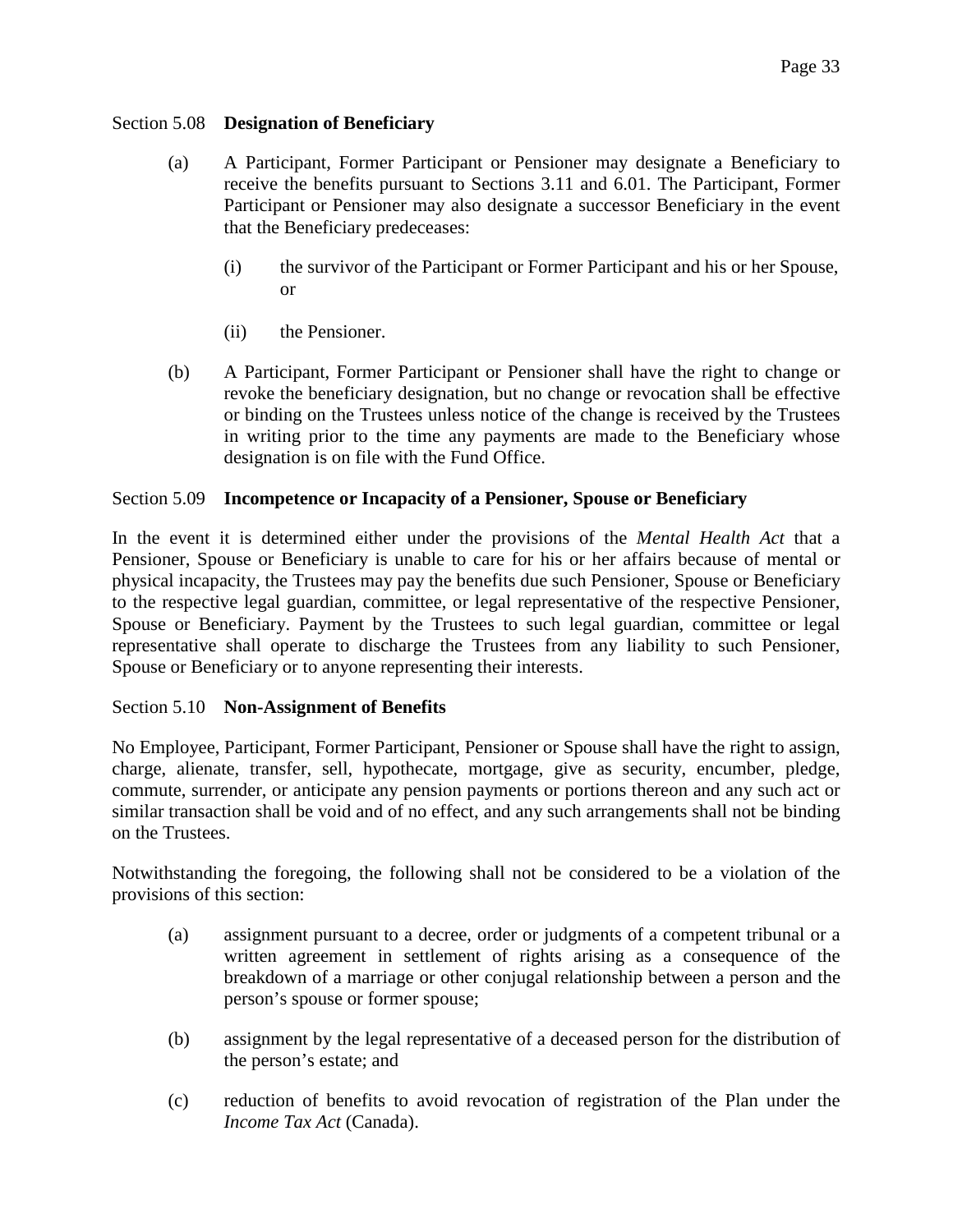# <span id="page-33-0"></span>Section 5.11 **Division of Benefits on Marriage Breakdown**

Upon marriage breakdown, the allocation of a Participant's or Former Participant's pension benefit or its Commuted Value and the manner of payment shall be subject to the *Family Law Act*, or as decreed in the appropriate court order or spousal agreement, provided such court order or spousal agreement is in conformity with the provisions of the Act.

All or part of the Participant's or Former Participant's pension benefit or its Commuted Value may be assigned to his or her Spouse as of the date of the marriage breakdown.

The Spouse will then be treated as a Participant of the Pension Plan who has terminated participation as of the effective date of the assignment. However, a subsequent Spouse of this Spouse is not entitled to any of the assigned portion of the benefits.

In no case may the Commuted Value of the benefits paid to the Participant and Spouse be greater than what would have been payable had the spousal relationship not broken down.

**Modified by Schedules A, B, C, D, E, F, G and H for Participants and Former Participants governed by the pension laws of Alberta, British Columbia, Manitoba, New Brunswick, Newfoundland and Labrador, Nova Scotia, Saskatchewan and Canada, respectively.** 

### <span id="page-33-1"></span>Section 5.12 **Lump Sum Transferrable to an RRSP or RRIF**

An individual who entitled to receive an amount payable under this Plan in the form of a lump sum payment may elect to have that lump sum payment transferred directly to a registered retirement savings plan or a registered retirement income fund, each as established under the *Income Tax Act* (Canada), to the extent permitted under the *Income Tax Act* (Canada) by notifying the Trustees of such election within the deadline specified under this section.

A Former Participant who is entitled to make an election under this section must notify the Trustees of that election within the later of 90 days after he incurred a Break in Service and 60 days after the Trustees issue the required benefit statement to the Former Participant. An individual who is not a Former Participant and who is entitled to make an election under this section must notify the Trustees of that election within 90 days after the individual's receipt of the applicable benefit statement from the Trustees.

An individual who does not notify the Trustees of his or her election under this section within the applicable deadline specified under this section will be deemed to have elected to receive a lump sum payment and will not be entitled to make any other election under this section.

**Modified by Schedules A, B, C, D, E, F, G and H for Participants and Former Participants governed by the pension laws of Alberta, British Columbia, Manitoba, New Brunswick, Newfoundland and Labrador, Nova Scotia, Saskatchewan and Canada, respectively.**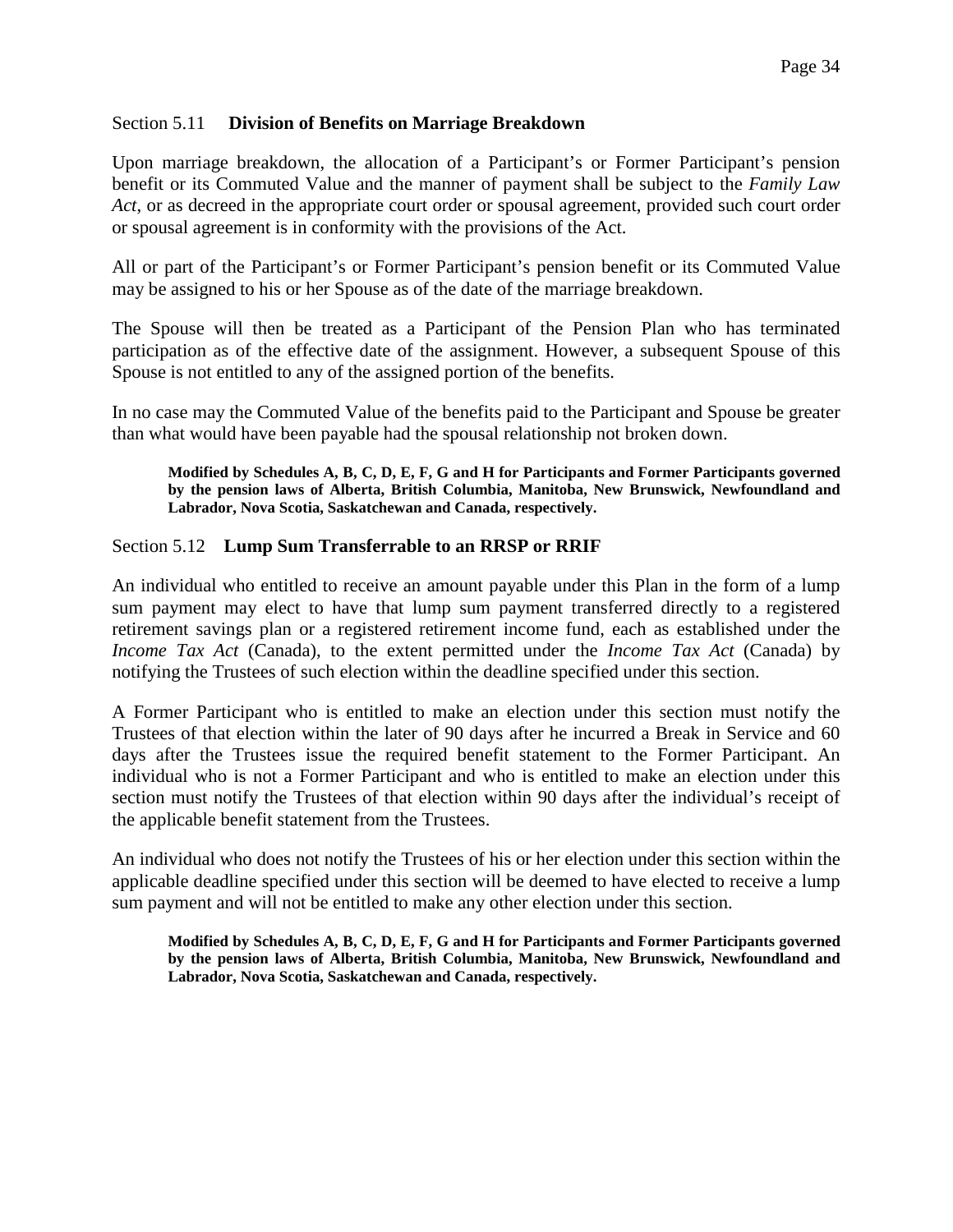# **ARTICLE 6 – STANDARD AND OPTIONAL FORMS OF PAYMENT**

### <span id="page-34-1"></span><span id="page-34-0"></span>Section 6.01 **Standard Form**

### (a) **For a Participant or a Former Participant Who Does not Have a Spouse**

For a Participant or a Former Participant who does not have a Spouse, the standard form of pension payment for a Normal, Deferred or Early Retirement Pension shall be an equal monthly amount of life annuity, with at least 60 months of payments to be made regardless of whether the Participant dies before the  $60<sup>th</sup>$ payment.

If a Pensioner who is receiving a Normal, Deferred or Early Retirement Pension dies after the effective date of the pension, but before receiving 60 monthly pension payments, the Pensioner's monthly pension shall continue to be paid to the Beneficiary until 60 such payments have been made. If no Beneficiary has been named, or the last named Beneficiary has pre-deceased the Pensioner, or dies before 60 payments have been made, the Commuted Value of any remaining payments shall be paid to the estate of the last to die of the Pensioner or the Beneficiary.

In lieu of the 60 Certain Payments, a Participant entitled to a Normal, Deferred or Early Retirement may elect one of the Options provided in Section 6.02 subject to the conditions stated therein.

# (b) **For a Participant or a Former Participant Who has a Spouse - Joint and Survivor Benefit**

For a Participant or a Former Participant who has a Spouse, the standard form of pension payment for a Normal, Deferred or Early Retirement Pension shall be a Joint and Survivor Benefit in accordance with which the monthly amount of the pension is reduced from the full amount otherwise payable on the basis that 60% of the reduced monthly pension will continue to be paid after the Pensioner's death for the life time of the Pensioner's Spouse. The reduction in the benefit amount shall be determined by the Trustees on the advice of the Actuary so that the expected cost of the Joint and Survivor Benefit is the actuarial equivalent of the cost of such monthly benefit guaranteed for 60 payments.

The payment of benefits under this standard form may be waived if the Participant or Former Participant files with the Trustees a written waiver on a prescribed form that is signed by the Participant or Former Participant and the Spouse of the Participant or Former Participant. Such Waiver must be filed with the Trustees within 12 months before the benefit payment commences.

Payment of the 60% Joint and Survivor Benefit shall be subject to the following conditions:

(i) The benefit is payable for the life time of the Pensioner and the surviving Spouse and does not terminate on the remarriage of the surviving Spouse.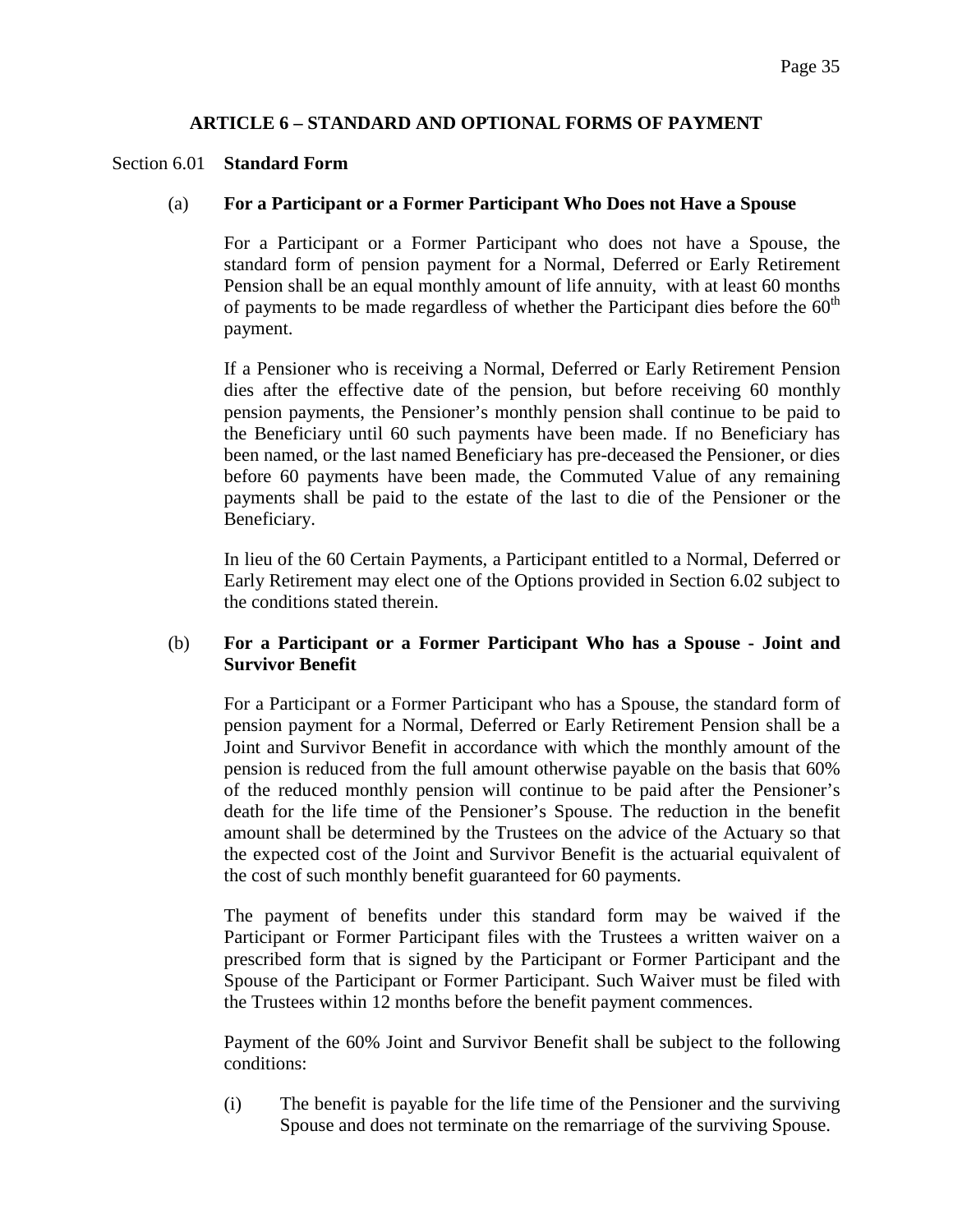- (ii) The Trustees shall be entitled to rely on a written representation filed by the Participant or Former Participant together with an application for a pension as to whether or not the Participant or the Former Participant has a Spouse. This reliance shall include the right to deny benefits to a person claiming to be the Spouse of a Participant or Former Participant in contradiction to the written representation on file, unless such person can provide conclusive proof that he or she is a Spouse.
- (iii) If the Spouse dies prior to the first month for which a pension benefit is payable to the Pensioner, the Joint and Survivor Benefit will not be operative and the Pensioner will be treated as if he did not have a Spouse.
- (iv) Once the pension benefit becomes payable, the monthly amount shall not be increased because of subsequent marriage breakdown or because the Spouse predeceases the Pensioner.
- (v) If the Participant or Former Participant is not living on the first day of the first month for which a pension benefit is payable, the Joint and Survivor Benefit shall not be operative and Pre-Retirement Survivor Benefit or the Pre-Retirement Death Benefit, whichever is applicable, shall then apply.

**Modified by Schedules A, B, C, D, E, F, G and H for Participants and Former Participants governed by the pension laws of Alberta, British Columbia, Manitoba, New Brunswick, Newfoundland and Labrador, Nova Scotia, Saskatchewan and Canada, respectively.** 

### <span id="page-35-0"></span>Section 6.02 **Optional Forms of Payment**

- (a) A Participant or Former Participant may elect to receive an optional form of payment in lieu of the Standard Form as set out in this section provided that:
	- (i) the Standard Form of payment is not mandatory for the Participant or Former Participant under the terms of the Plan or the Act; and
	- (ii) the Participant or Former Participant has elected the optional form prior to the first payment of pension to the Participant or Former Participant
- (b) The amount of monthly pension under each optional form of payment shall be adjusted from the amount payable under the Standard Form of payment in accordance with a formula or formulas adopted by the Trustees, based on the principles of overall actuarial equivalence for the cost of each option, provided that the actuarial equivalent does not exceed the Standard Form.
- (c) The optional forms of payment are:
	- (i) **Life Only Pension:** a monthly pension payable for the Pensioner's lifetime.
	- (ii) **Life Pension with 10 Years Certain:** a monthly pension payable for the Pensioner's lifetime with at least 120 months of payments to be made regardless of whether the Participant dies before the 120<sup>th</sup> payment.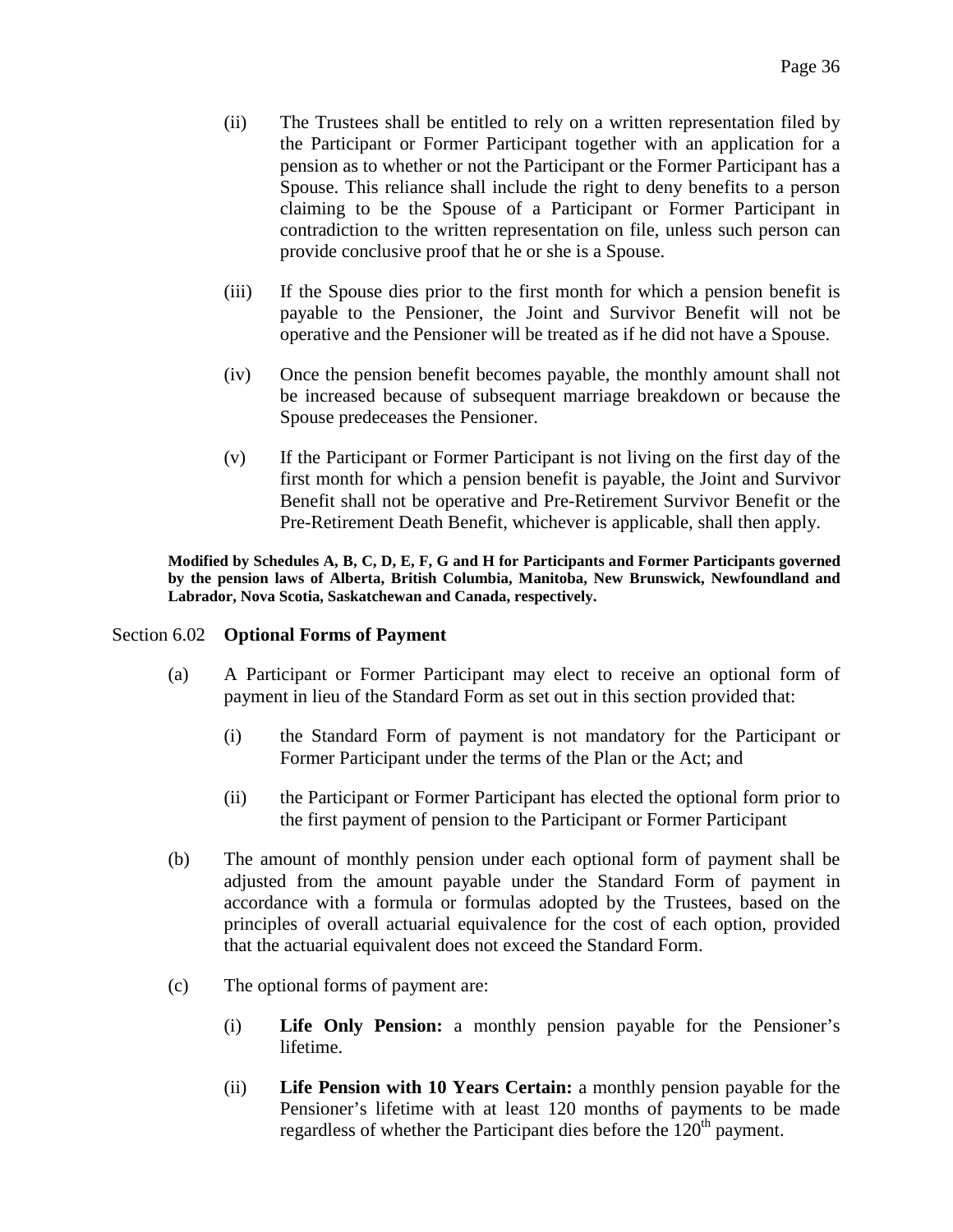- (iii) **Life Pension with 15 Years Certain**: a monthly pension payable for the Pensioner's lifetime, with at least 60 months of payments to be made regardless of whether the Participant dies before the 180<sup>th</sup> payment.
- (iv) **Joint and Survivor Benefit**: a monthly pension payable for the Pensioner's lifetime, with the provision that after the Pensioner's death, 50%, 75%, or 100%, as elected by the Pensioner, shall be payable to and during the lifetime of the Spouse, if such Spouse is surviving at the date of the Pensioner's death.
- (v) **Level Pension Option** (in case of early retirement only): an increased monthly pension payable until the Pensioner is age 65, and decreased thereafter, such that the total pension received from the Pension Plan and Canada Pension Plan/Quebec Pension Plan (CPP/QPP) and Old Age Security (OAS) together shall be as nearly equal as possible to that received prior to receipt of the CPP/QPP or OAS. Under no circumstances will the benefits payable under this subsection exceed the amount prescribed by the *Income Tax Act* (Canada) and Regulation 8503(2)(l).
- (d) Conditions of Election
	- (i) Election of a single life annuity, a life annuity with a minimum number of monthly payments, or a Joint and Survivor annuity shall be subject to the following conditions:
		- (A) For a Participant or Former Participant who has a Spouse, the payment of benefits under the optional form is payable if the Participant or Former Participant files with the Trustees a written waiver in accordance with the provision of subsection 6.01(b).
		- (B) The election must be made in writing on a form prescribed by the Trustees and filed with the Trustees prior to the commencement of the pension.
		- (C) When an option becomes effective, it may not be revoked.
		- (D) Election of any of these options is in lieu of the 60 months of payments provided under subsection 6.01(a).
		- (E) Election of any of these options shall not be approved if it would result in a monthly benefit of less than \$25 payable to the Pensioner, or payable to the surviving Spouse if the Joint and Survivor annuity is elected.
	- (ii) If the Spouse dies before the Joint and Survivor option becomes effective, the election will be void and the Participant or Former Participant will be treated as if no election had been made. However, if the Spouse dies after the option becomes effective, the election shall remain in effect and the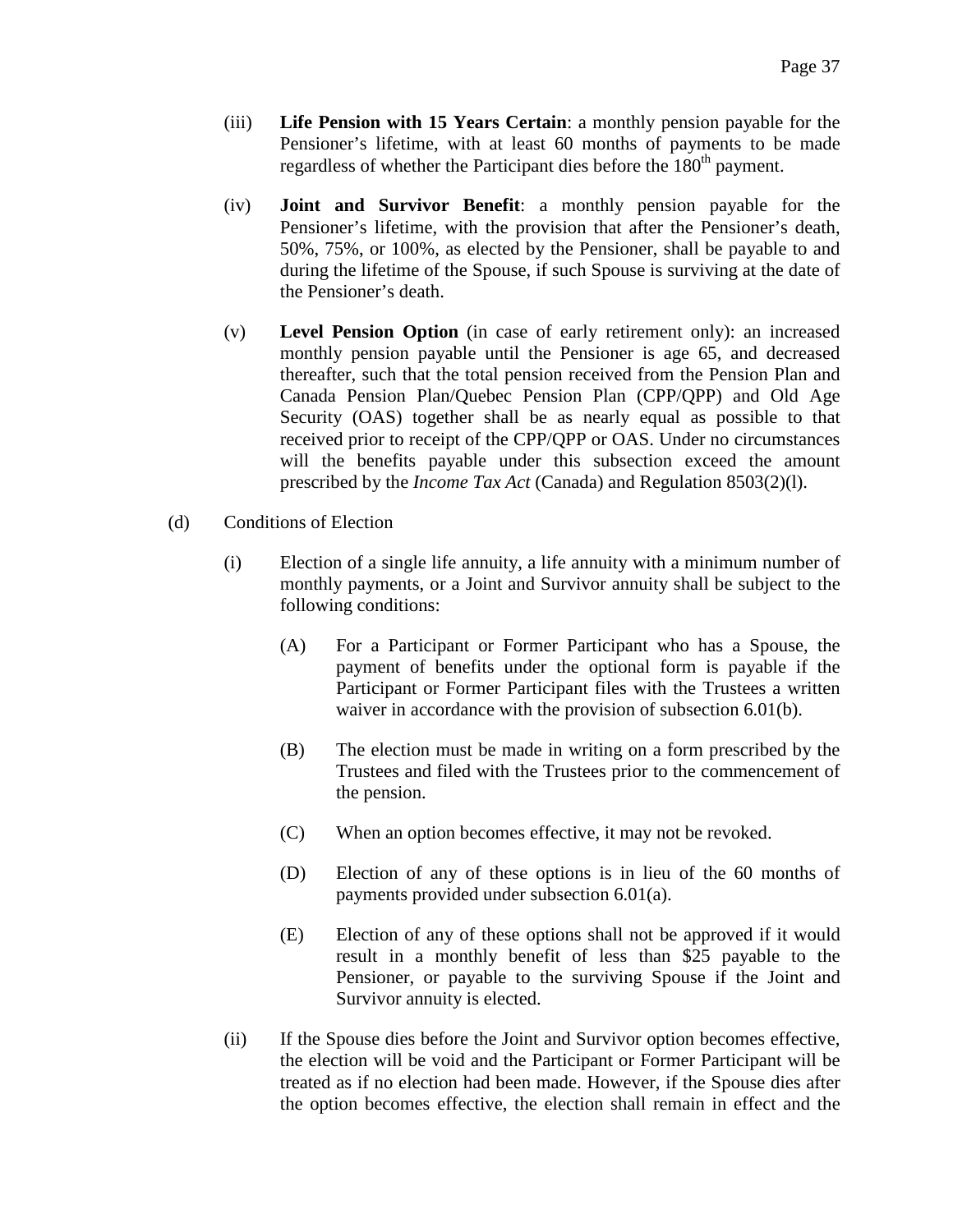Pensioner shall continue to receive pension payments in the amount paid under the optional form of benefits.

- (iii) The benefits provided under the Level Income Option are independent of any aspect of the benefits provided under the *Old Age Security Act* or the CPP/QPP or whether the Pensioner applies for, receives, or will be eligible for any such benefits at any time. In the event the OAS, CPP/QPP benefits are reduced, cancelled or abolished, there shall be no liability on the Trustees, Fund, Union, Local Union, Contributing Employer or former Contributing Employer to replace the value of such OAS, CPP/QPP benefits.
- (iv) Upon the death of a Pensioner who elected the Level Income Option, if 60 times the monthly amount of his Early Retirement Pension before it was adjusted exceeds the total amount received by the Pensioner before his death, his pension shall continue to his Beneficiary until he or she has received the excess amount. This provision has precedence over the 60 months of payments provided under subsection 6.01(a) and its fulfillment will be deemed to satisfy the requirements of subsection 6.01(a).
- (e) Amount of Pension Payable to Disabled Person With Shortened Life Expectancy

Where a person entitled to payment of a Normal, Early Retirement or Deferred Pension has a mental or physical disability that, according to medical evidence satisfactory to the Trustees, is likely to substantially shorten the life expectancy of that person, the Trustees shall, at the written request of such person, pay out the Commuted Value of the pension in a lump sum. The eligibility criteria and the procedure for making application for such payment shall be in accordance with the Regulations under the Act.

**Modified by Schedules A, B, C, D, E, G and H for Participants and Former Participants governed by the pension laws of Alberta, British Columbia, Manitoba, New Brunswick, Newfoundland and Labrador, Saskatchewan and Canada, respectively.**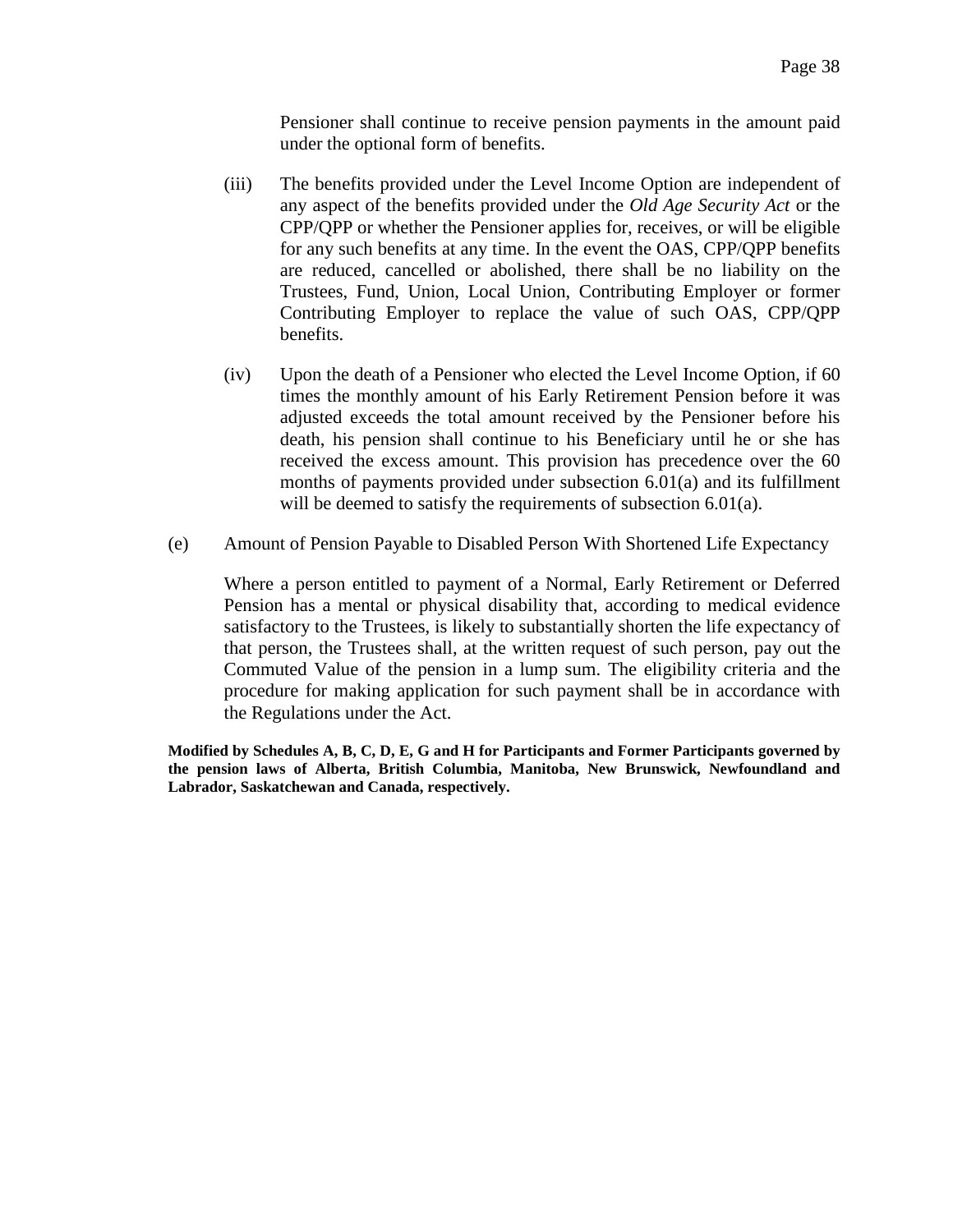## **ARTICLE 7 – AMENDMENT, TERMINATION AND GENERAL PROVISIONS**

#### Section 7.01 **Amendment**

The Trustees may amend or modify this Pension Plan at any time in accordance with the Agreement establishing the Trust Fund including, but not necessarily limited to, changes in benefit amounts, types of benefits and conditions of eligibility, except that no amendment or modification may reduce any pension benefits accrued prior to the amendment, or any vested interest acquired prior to the amendment, so long as funds are available for payment of such benefits. No amendment or modification may enable any of the assets of the Pension Fund to be returned or paid to any Contributing Employer.

Notwithstanding the foregoing, the Trustees may amend this Plan to reduce the benefits accrued by a person to the extent that such reduction is required in order to avoid revocation of registration of the Plan under the *Income Tax Act* (Canada)*.*

#### Section 7.02 **Actuarial Reviews**

This Plan has been adopted by the Trustees on the basis of an actuarial estimate, which has established that the income and accruals of the Fund will be sufficient to support this Plan.

However, it is recognized as possible that in the future the income or the liabilities of the Fund may be substantially different from those previously anticipated.

It is understood that the obligations under this Pension Plan can be fulfilled only to the extent that the Trust Fund has assets available from which to make the pension payments. Consequently, the Trustees shall have actuarial valuations of the Fund prepared periodically, and at least triennially, to assess its ability to meet all current and future financial obligations.

#### Section 7.03 **Non-Reversion**

It is expressly understood that in no event shall any of the corpus or assets of the Pension Fund revert to the Employers or be subject to any claims of any kind or nature by any Contributing Employers, except for the return of an erroneous Employer Contribution where, in the opinion of the Trustees, there is no prejudice to the Trust Fund and an application for refund is made within 12 calendar months following the remittance of the erroneous contribution, or the return of Employer Contributions is required in order to avoid revocation of registration of the Plan under the *Income Tax Act* (Canada).

#### Section 7.04 **Limitation of Liability**

This Pension Plan has been adopted on the basis of an actuarial calculation which has established that the Employee Contributions and Employer Contributions, will if continued, be sufficient to maintain the Plan on a permanent basis. However, it is recognized that the benefits provided by the Pension Plan can be paid only to the extent that the Plan has available adequate assets for those payments.

No Contributing Employer or Employee has any liability, directly or indirectly, to provide the benefits established by this Plan beyond the obligation to make Contributions pursuant to this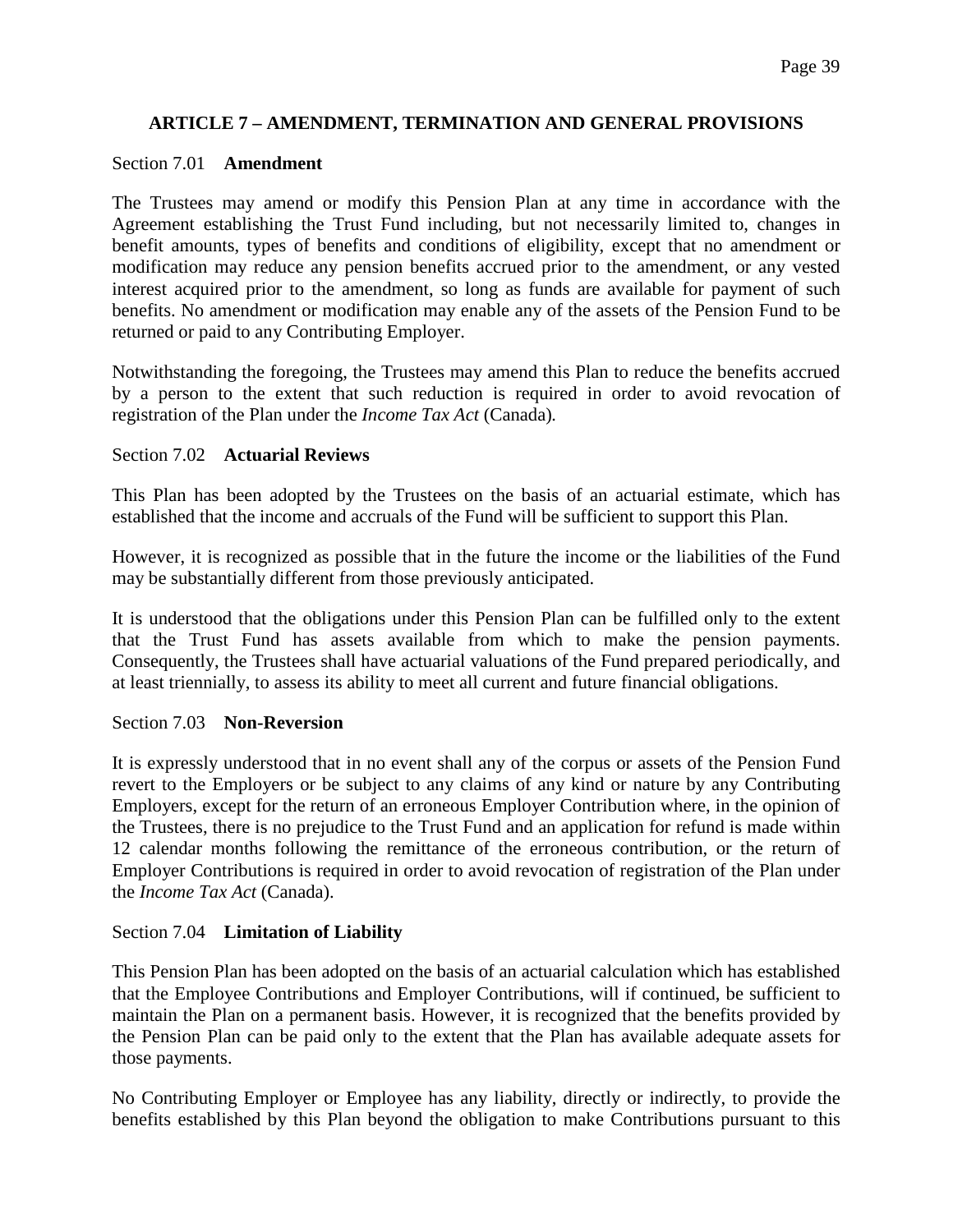Pension Plan. In the event that at any time the Trust Fund does not have sufficient assets to permit continued payments under this Pension Plan, nothing contained in the Pension Plan or the Trust Agreement shall be construed as obligating a Contributing Employer or Employee to make Contributions other than Contributions for which the Contributing Employer or Employee may be obligated by a Collective Agreement, other documents or agreement in order to provide for the benefits established by the Pension Plan. There shall be no liability upon the Trustees individually or collectively, or upon a Contributing Employer, or Union or Local Union to provide the benefits established by this Pension Plan if the Trust Fund does not have sufficient assets to make such benefit payments.

### Section 7.05 **Investments**

The investments and loans of the Trust Fund with respect to assets arising from Employee Contributions and Employer Contributions shall be restricted to those permitted by the Act or by any other laws and regulations which may be applicable.

### Section 7.06 **Termination or Reduction of Obligation to Contribute**

If the Union or Local Union and a Contributing Employer should enter into a Collective Agreement requiring Contributions to the Trust Fund, and then either fail to renew such agreement, or amend or renegotiate the Collective Agreement such that it provides for a smaller amount of Contributions than required by the prior Collective Agreement, the Trustees have the authority to take such action as is necessary to maintain the financial soundness of the Trust Fund.

If subsequent to the conclusion of a Collective Agreement between a Contributing Employer and the Union or Local Union requiring Contributions to the Trust Fund, the Contributing Employer and the Union or Local Union enter into an agreement which does not require the continuation of Contributions to the Trust Fund or reduces the amount of such Contributions, the Trustees shall have the right to terminate or reduce any pension benefits to Employees of the Contributing Employers if the total amount contributed by such Contributing Employer and Employee is less than the actuarially determined value of the pension benefits accrued for such Employees of such Contributing Employer. In addition, the Trustees have the right to adjust the credit of any former Employees of such Contributing Employer in order to maintain a financially sound relationship between the Contributions made on account of such former Employees and the Past Service Credits and Future Service Benefits earned by them.

## Section 7.07 **Plan Termination or Winding Up**

If this Pension Plan is terminated or wound up:

- (a) the assets remaining in the Trust Fund shall, after providing for any administrative expenses, be allotted, to the extent they are sufficient, for the purpose of paying retirement benefits to Participants, Former Participants or their surviving Spouses in the following order of precedence:
	- (i) to provide pensions to Pensioners who shall have retired under the Plan prior to its termination, or their Surviving Spouses, without reference to the order of retirement;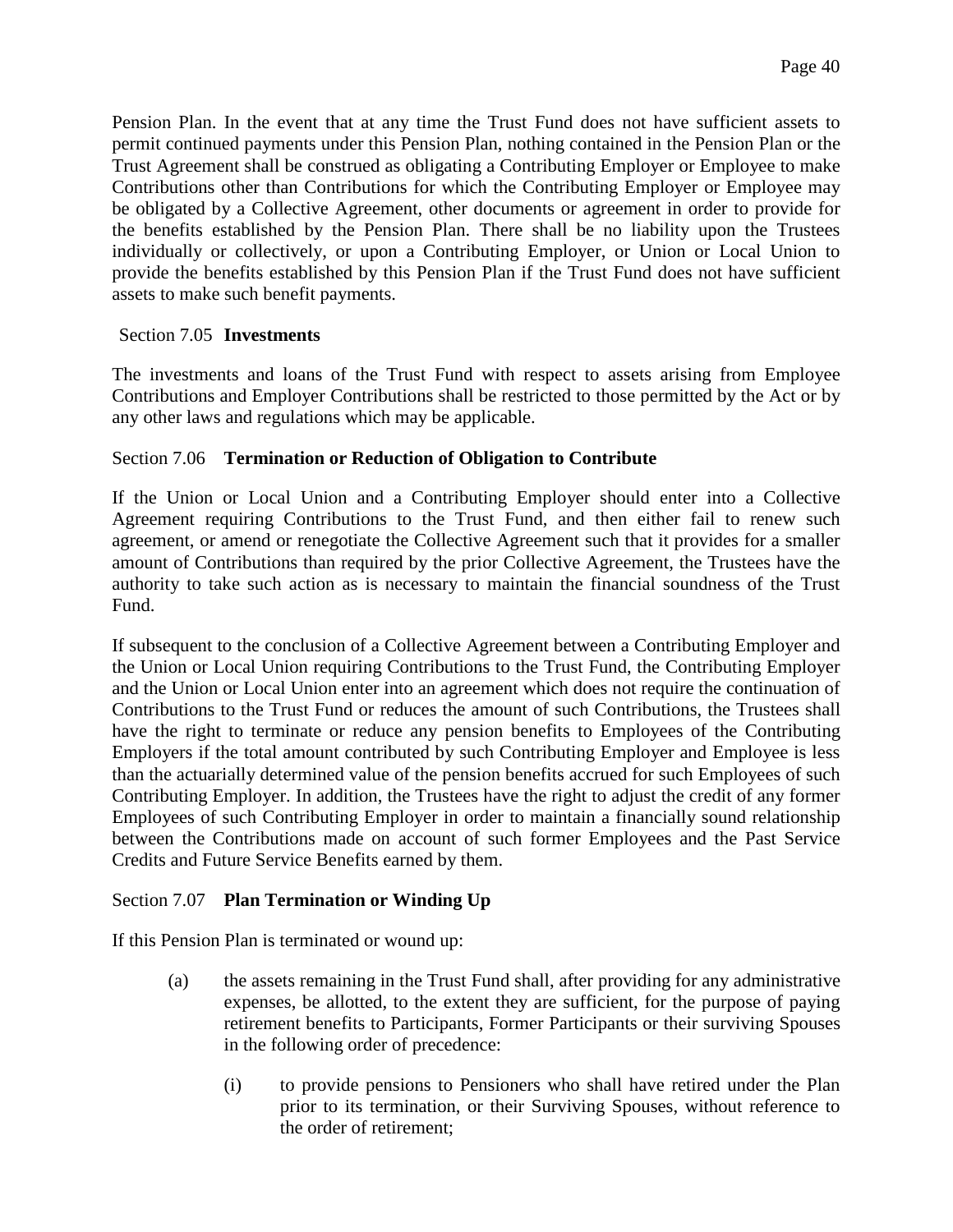- (ii) to provide pensions to Participants or Former Participants age 65 or over on the date of termination, without reference to the order in which they shall have reached the Normal Retirement Date;
- (iii) to provide pensions upon attainment of age 65 to Participants or Former Participants with vested rights, or their surviving Spouses, without reference to the order in which they shall reach age 65;
- (iv) to provide pensions upon attainment of age 65 to all other Participants less than 65 years of age on the date of termination, with reference to the order in which they will attain age 65.

a Contributing Employer is liable to pay to the Trustees all amounts that would otherwise have been required to be paid in accordance with the terms of the Collective Agreement, up to the date of the termination or winding-up of the Plan; and

(b) notwithstanding anything contained in this section, termination of the Plan will be in accordance with the Act and the Regulations thereunder or any other laws and regulations which may be applicable.

## Section 7.08 **Interpretation of the Plan**

The Trustees may adopt such interpretations of this Pension Plan as they consider necessary to carry out the intent and purpose of the Pension Plan, and provide for its effective administration.

#### Section 7.09 **Application of Amendments**

Unless specifically provided for in the amendment, no amendment to this Pension Plan will be deemed to grant new or improved benefits or rights nor reduce the benefits accrued by a person who has ceased to be a Participant or has become a Pensioner prior to the effective date of the amendment.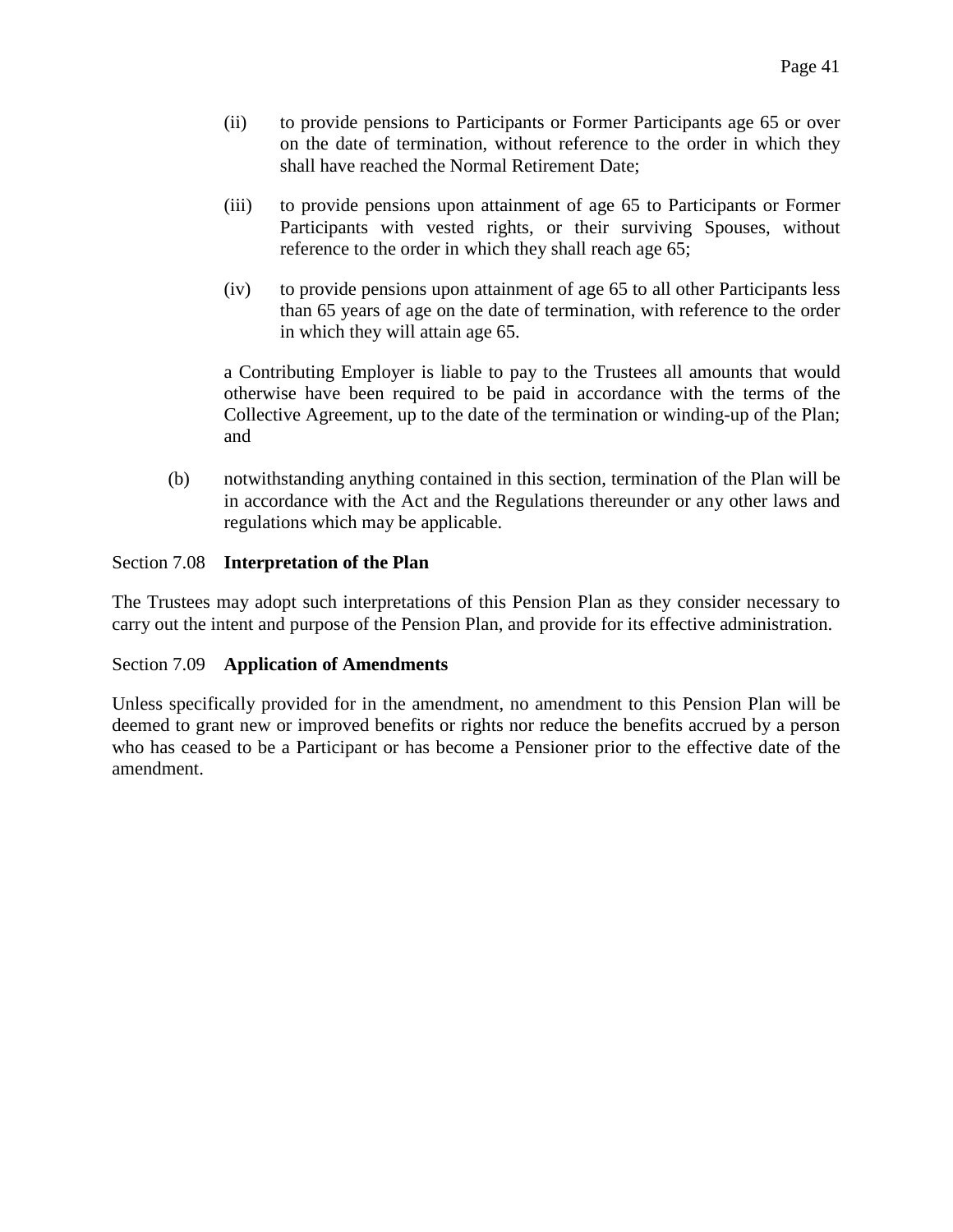### **ARTICLE 8 – TERMINATION OF EMPLOYER PARTICIPATION**

#### Section 8.01 **Cause of Termination**

The participation of a Contributing Employer shall terminate:

- (a) when the Contributing Employer is no longer obligated by a Collective Agreement other documents or agreement to make Contributions to the Trust Fund on the basis required by the Trustees; or
- (b) when the Contributing Employer fails to pay an amount due the Trust Fund, and termination is deemed appropriate by the Trustees; or
- (c) when the Contributing Employer fails to comply with administrative procedures adopted by the Trustees, and termination is deemed appropriate by the Trustees.

### Section 8.02 **Termination of Participation of a Contributing Employer on or before January 1, 2018**

If the participation of a Contributing Employer terminates on or before January 1, 2018, the Trustees shall apply the total amount attributable to Contributions by the terminated Contributing Employer and the Employees, Former Participants, Portability Option Participants and Pensioners of such Contributing Employer, adjusted by the Fund Rate of Return Adjusted for Administrative Expenses, less benefit payments, including lump sum values, already paid, to the provision of pension benefits accrued by the Employees, Former Participants, Portability Option Participants and Pensioners in respect of Covered Employment with such Contributing Employer, including any lump sum values in respect of such benefits. The Fund Rate of Return Adjusted for Administrative Expenses shall be prorated for the year in which the Contributing Employer commenced making Employer Contributions to the Plan and the year the Contributing Employer terminated participation in the Plan. Subject to the requirements of the Act, if such amount is less than the Commuted Value of the accrued pension benefits for the Employees, Former Participants, Portability Option Participants and Pensioners in respect of Covered Employment with the terminated Contributing Employer, the Trustees may terminate or alter benefits, including Residual Amounts and any other lump sum values, for Employees, Former Participants, Portability Option Participants and Pensioners who were employed at any time by the Contributing Employer, in such manner as the Trustees consider appropriate to preserve an actuarially equivalent relationship between the liability for benefits accrued for the Employees, Former Participants, Portability Option Participants and Pensioners involved and the accumulated Contributions of the terminated Contributing Employer. Under no circumstances shall any Employee, Former Participant, Portability Option Participant or Pensioner receive an amount that exceeds the value, as determined by the Trustees, of their accrued benefits.

### Section 8.03 **Termination of Participation of a Contributing Employer after January 1, 2018**

For greater certainty, Section 8.02 does not apply if the participation of a Contributing Employer terminates after January 1, 2018.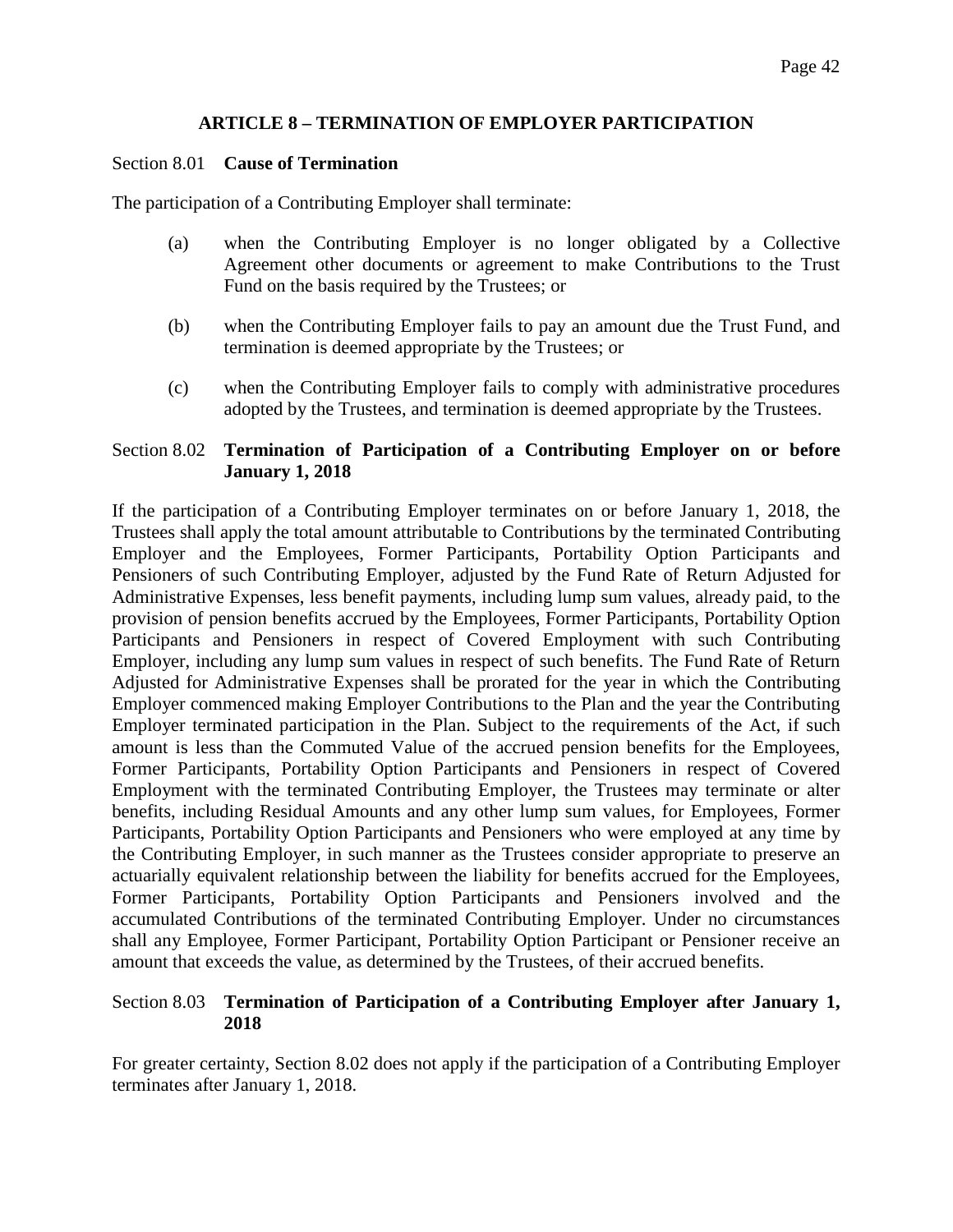### **ARTICLE 9 – PROVISIONS FOR PARTICIPANTS GOVERNED BY OTHER THAN ONTARIO LAW**

### Section 9.01 **Participants Governed by Law of the Province Other Than Ontario**

These Rules and Regulations have been written to comply with the provisions of the Act. For persons governed by the pension law of a province or jurisdiction other than Ontario, the applicable pension law of that other province or jurisdiction shall apply, but only to the extent that the law of such province or jurisdiction does not permit the provisions of these Rules and Regulations to be applied.

### Section 9.02 **Application of Schedules**

Without limiting the generality of Section 9.01, and notwithstanding the provisions of Articles 1 to 8 of these Rules and Regulations, the following provisions shall apply for persons governed by the law of the province or jurisdiction other than Ontario, and the provisions of Articles 1 to 8 shall be considered to be amended with respect to such affected persons.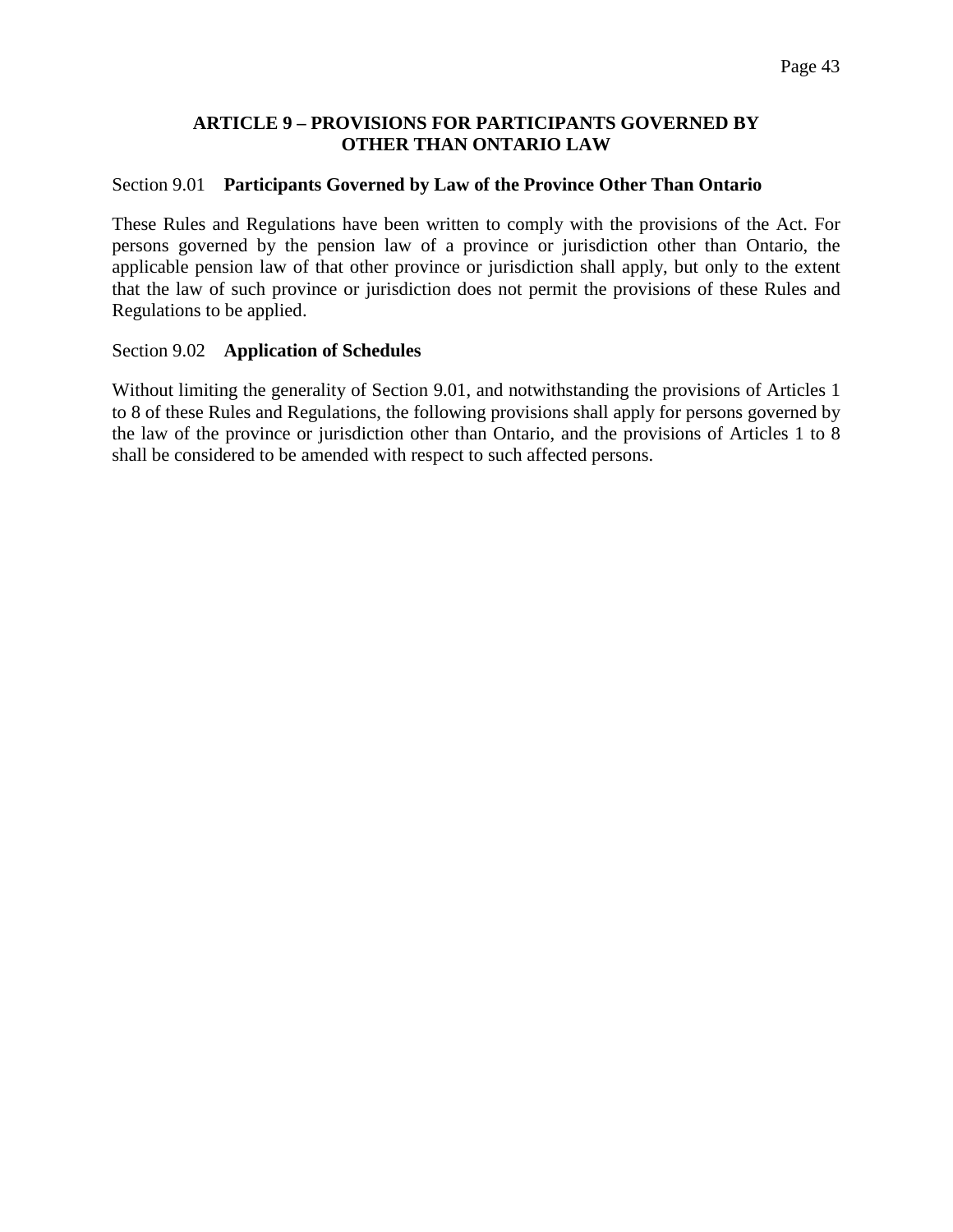## **ARTICLE 10 – APPLICATION OF THIS CONSOLIDATED PLAN TEXT**

#### Section 10.01 **Consolidated Plan Text**

This Plan text reflects the terms and conditions of the Multi-Sector Pension Plan, as set out in the Office Consolidation of the Rules and Regulations of the Multi-Sector Pension Plan dated September 2007, and as further amended by Amendments No. 12 through 32 and as amended for certain typographical changes, and is current as of November 30, 2020. Entitlements of Participants and their spouses and beneficiaries during the period prior to November 30, 2020 are governed by the text of the Multi-Sector Pension Plan as it was at the time, subject only to Plan amendments with retroactive effect.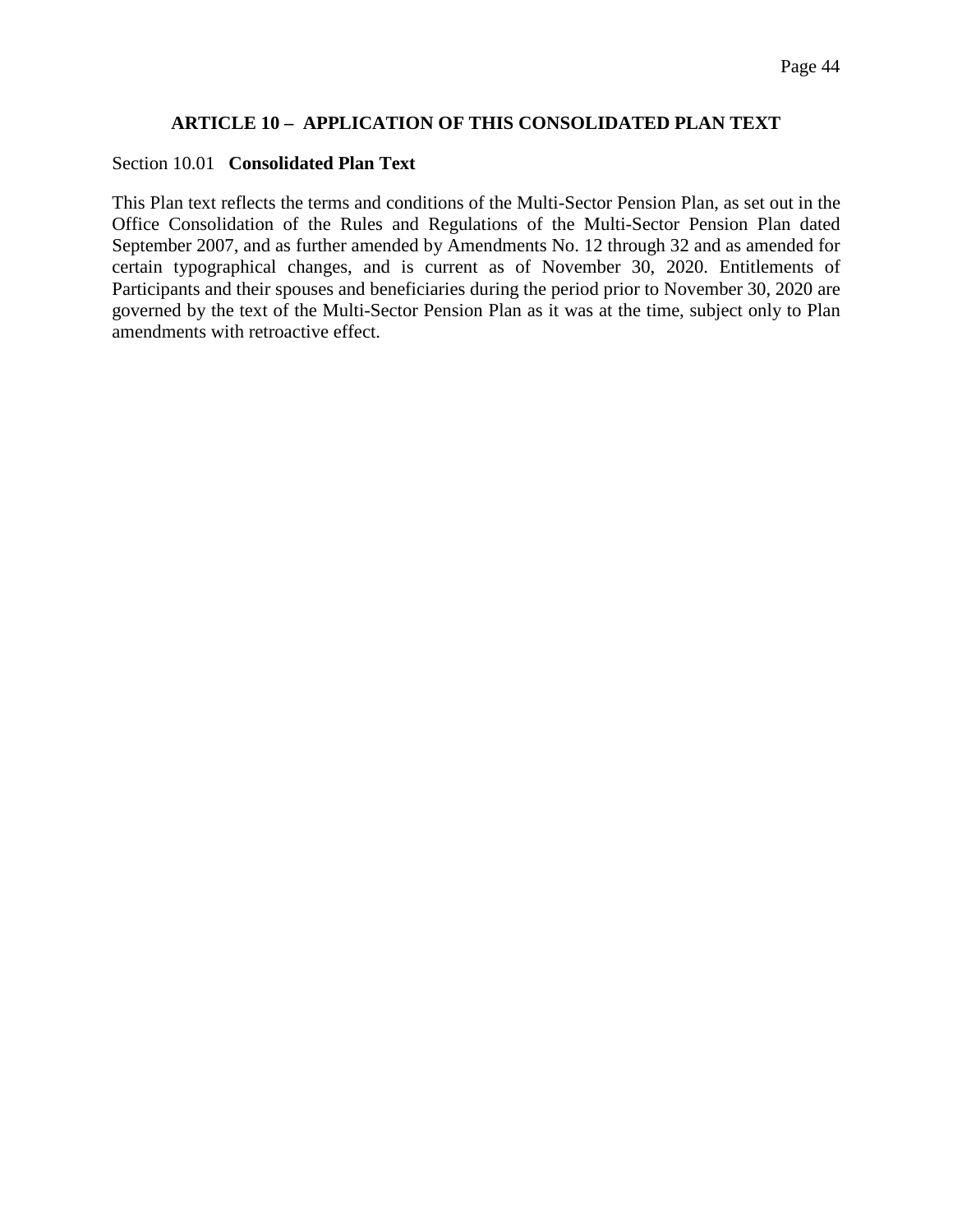## **SCHEDULE "A" - ALBERTA**

For compliance with the Alberta *Employment Pension Plans Act* and the regulations thereunder, the following Rules and Regulations shall apply to Participants and Former Participants subject to the pension laws of Alberta.

### **1. Definition of Beneficiary**

"Beneficiary" when used in reference to any Participant or Former Participant subject to the pension laws of Alberta shall mean an individual designated pursuant to Section 47 of the Alberta *Trustee Act* to receive a benefit payable under the Plan upon the death of the Participant or Former Participant.

### **2. Section 1.32 – Definition of Spouse**

"Spouse", when used in reference to a Participant or Former Participant subject to the pension laws of Alberta, means, as of any relevant date:

- (a) a person who is married to the Participant or Former Participant and had not been living separate and apart from the Participant or Former Participant for a continuous period longer than three years; or
- (b) if there is no person to whom paragraph (a) of this section applies, a person who had been living with the Participant or Former Participant in a marriage-like relationship:
	- (i) for a continuous period of at least three years preceding the relevant date, or
	- (ii) of some permanence, if there is a child of the relationship by birth or adoption.

#### **3. Section 2.06 – Participant**

An Employee subject to the pension laws of Alberta shall become a Participant in the Pension Plan on the first day of the month following the earlier occurrence of the following:

- (a) the Employee's completion of 500 hours of employment with a Contributing Employer,
- (b) the Employee's completion of 350 hours of employment with one or more Contributing Employers during two consecutive calendar years, or
- (c) the Employee having earned at least 35% of the YMPE in each of two consecutive calendar years for hours of work in Covered Employment.

#### **4. Subsection 3.09(b) – Spouse's Waiver of Pre-Retirement Death Benefit**

(b) The right of the Spouse of a Participant or Former Participant to the Pre-Retirement Survivor Benefit may be waived by filing a written waiver in the form prescribed by the *Employment Pension Plan Act*. If this waiver is filed with the Trustees, and not revoked, the Participant or Former Participant shall be considered not to have a Spouse for purposes of the Pre-Retirement Survivor Benefit and the sections on Pre-retirement Death Benefit shall apply.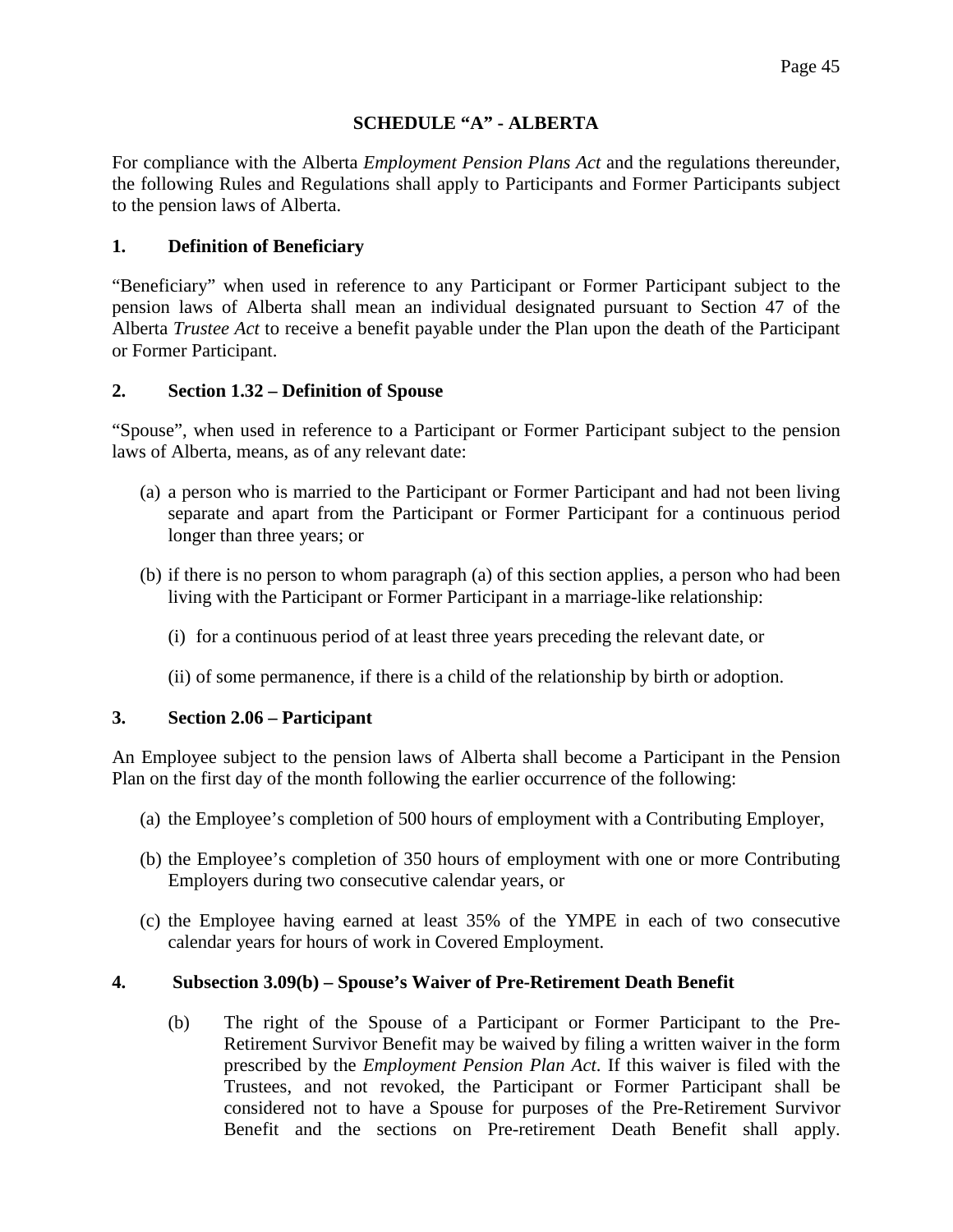Furthermore, if the Participant or Former Participant has designated or designates that Spouse as his Beneficiary, then the waiver also applies with respect to any benefit that the Spouse would otherwise have received as such a Beneficiary.

### **5. Section 3.10 – Pre-Retirement Survivor Benefit – Amount and Portability Options**

In respect to a Participant or Former Participant subject to the pension laws of Alberta, Section 3.10 shall read as follows:

- (a) The surviving Spouse of a deceased Participant or deceased Former Participant subject to the pension laws of Alberta who dies before commencement of pension payment, shall be entitled to receive a Pre-Retirement Survivor Benefit of a monthly pension, payable for the life of the surviving Spouse, the value of which is equal to 100% of the Commuted Value of the Participant's or Former Participant's pension benefit accrued to the date of death. The payment of such a pension shall commence on or after the date that the surviving Spouse attains age 55.
- (b) If a Participant or a Former Participant subject to the pension laws of Alberta dies before commencement of pension payment, his or her surviving Spouse may make an election pursuant to subsection 4.05(a) with respect to the Commuted Value of the Pre-Retirement Survivor Benefit as if the surviving Spouse were the Participant or Former Participant. A transfer by a surviving Spouse pursuant to this subsection need not be locked-in if the surviving Spouse has been declared by the Canada Revenue Agency to be a non-resident for the purposes of the *Income Tax Act* (Canada).
- (c) A surviving Spouse who elects to make the transfer as provided in subsection (b) above must notify the Trustees of his or her election within 90 days of the receipt of the required statement from the Trustees. Upon the completion of such a transfer, a surviving Spouse is not entitled to any further pension benefits in respect of the deceased Participant's or deceased Former Participant's participation in the Pension Plan.
- (d) If a Participant or a Former Participant subject to the pension laws of Alberta dies before Normal Retirement Age, his or her surviving Spouse may make an election pursuant to subsection 4.05(a) with respect to the Commuted Value of the Pre-Retirement Survivor Benefit as if the surviving Spouse were the Participant or Former Participant. A transfer by a surviving Spouse pursuant to this subsection need not be locked-in if the surviving Spouse has been declared by the Canada Revenue Agency to be a non-resident for the purposes of the *Income Tax Act* (Canada).
- (e) A surviving Spouse who elects to make the transfer as provided in subsection (b) above must notify the Trustees of his or her election within 90 days of the receipt of the required statement from the Trustees. Upon electing to make the transfer provided under subsection (d) above, a surviving Spouse is not entitled to any further pension benefits in respect of the deceased Participant's or deceased Former Participant's participation in the Pension Plan.
- (f) A surviving Spouse who does not make an election within the time period as indicated in subsection (e) above shall be deemed to have elected to receive a monthly life annuity.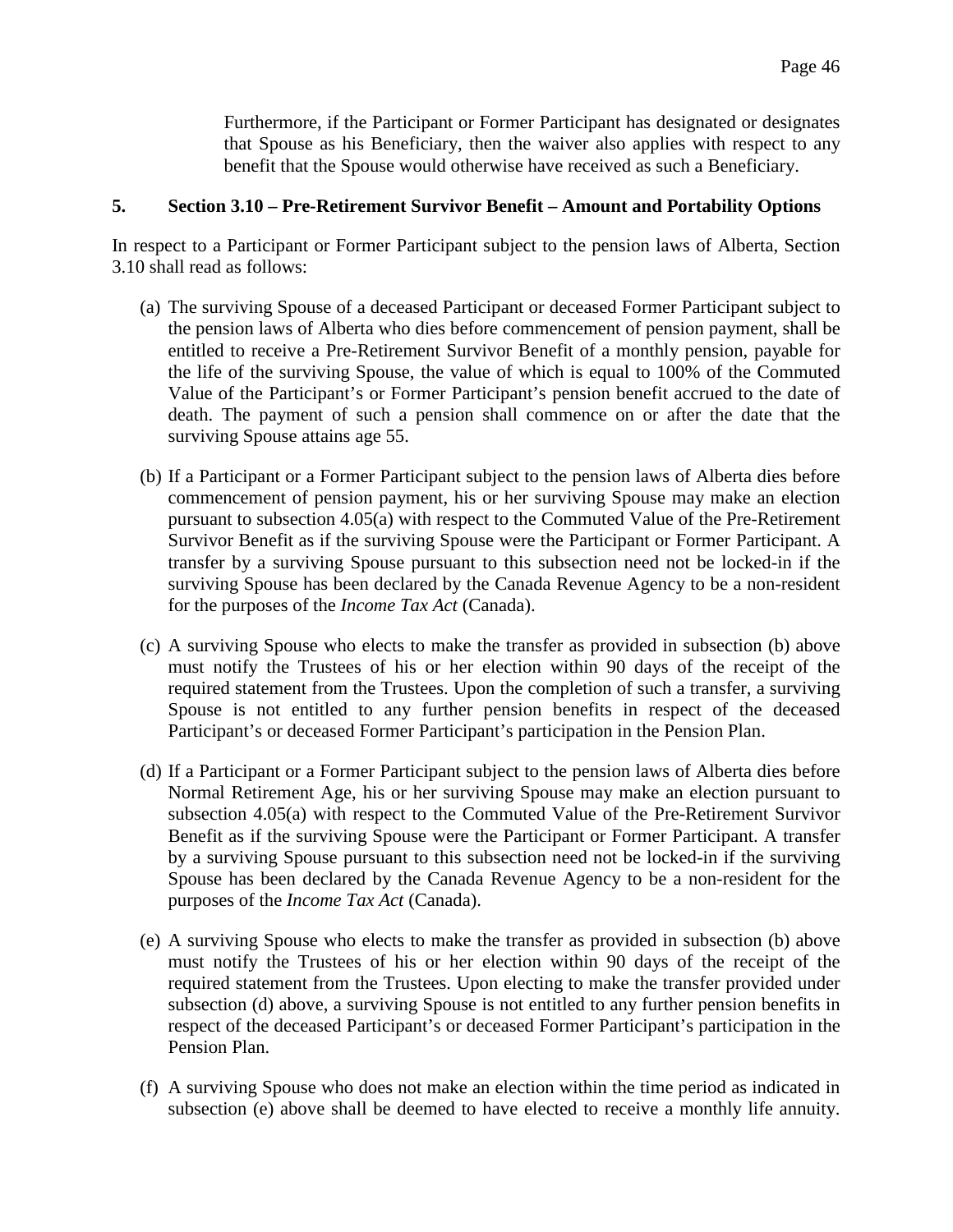Such surviving Spouse shall be deemed not to have the right to make any other election under this section.

(g) In the event of the death of the surviving Spouse before pension payments commence to that Spouse as a result of the death of the Participant or Former Participant and the Spouse has not elected to transfer the Commuted Value of the Benefit pursuant to subsection 4.05(a), the pension benefit shall be payable as a lump sum to the Spouse's designated Beneficiary or estate, as the case may be, which is equal to the pension benefit payable pursuant to subsection 3.10(a).

## **6. Subsection 3.16(b) – Fifty Per Cent Rule**

In addition to the permitted transfers listed in subsection 3.16(b), if Employee contributions by a Participant subject to the pension laws of Alberta plus credited interest exceed 50% of the Commuted Value of the Participant's accrued pension such excess may also be transferred to a registered pension plan if that plan permits.

### **7. Section 4.03 – Break in Service**

For a Participant subject to the pension laws of Alberta, in addition to the circumstances described in Section 4.03 in which he or she may elect to incur a Break in Service, he or she shall incur a Break in Service at the end of any period of two consecutive Calendar Years in which period he or she did not complete at least 350 hours of Covered Employment.

#### **8. Section 4.05 – Portability Option**

In respect of a Participant or Former Participant subject to the pension laws of Alberta, Section 4.05 shall read as follows:

## **Section 4.05 – Portability Option**

- (a) A Participant subject to the pension laws of Alberta who incurs a Break in Service before the attainment of age 55, may elect to transfer the Commuted Value of the Former Participant's accrued benefit to:
	- (i) the pension fund of another registered plan provided that the eventual payment from that other plan will be in a form permitted by the Alberta *Employment Pension Plans Act*, and the regulations thereunder; or
	- (ii) a locked-in retirement account under the conditions prescribed by the Alberta *Employment Pension Plans Act*, and the regulations thereunder.

A transfer pursuant to this subsection need not be locked-in if the Participant has been declared by the Canada Revenue Agency to be a non-resident for purposes of the *Income Tax Act* (Canada). Should the Participant have a Spouse at the time of the unlocking request, the transfer cannot occur unless the consent of the Spouse in the prescribed form has been delivered to the Trustees.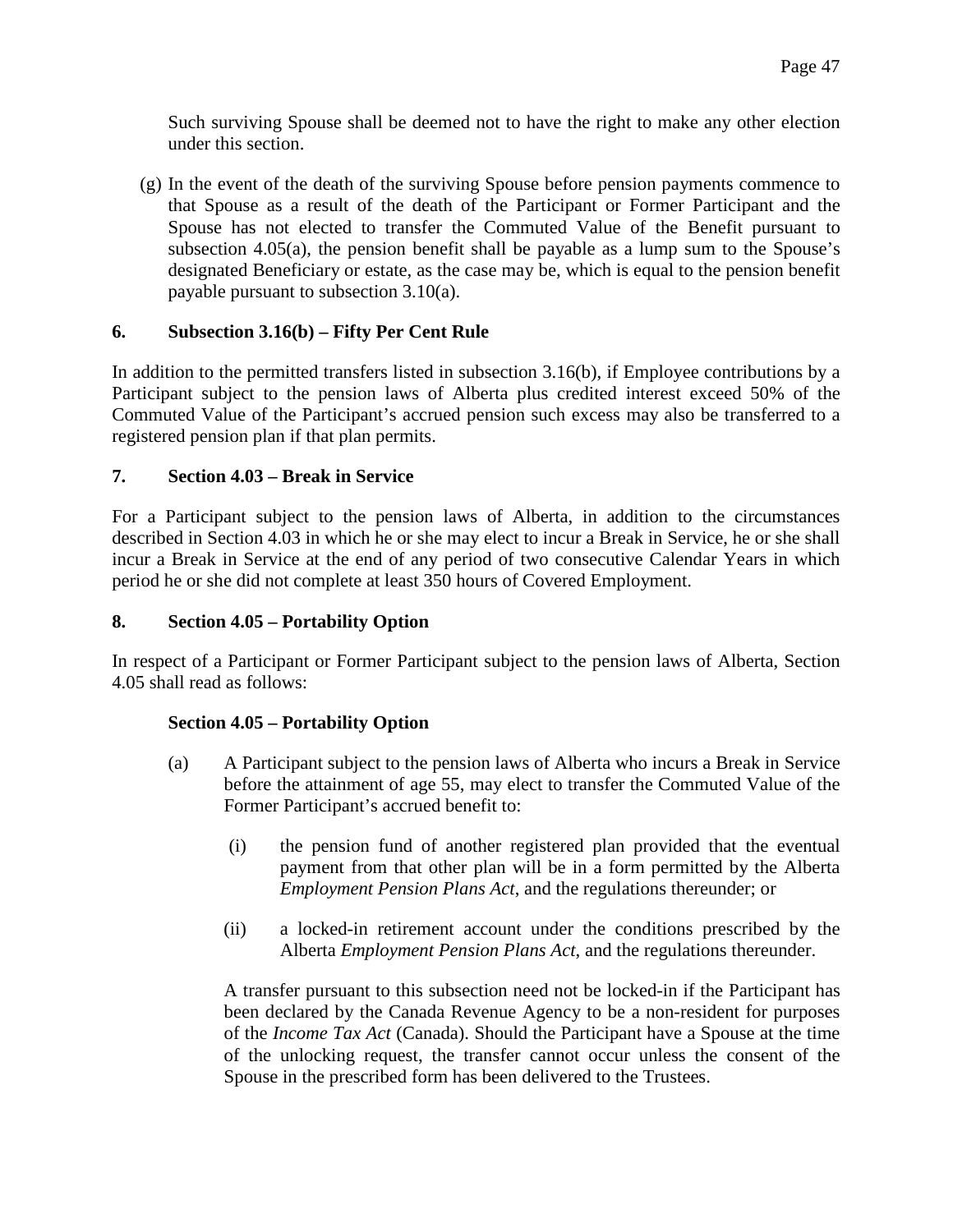- (b) A Former Participant who elects to make a transfer pursuant to subsection 4.05(a) must notify the Trustees of such election within 90 days of the Former Participant's receipt of the required benefit statement from the Trustees.
- (c) A Former Participant who does not make an election within the time period contained in subsection 4.05(b) above shall be deemed to have elected to receive a Deferred Pension and such Former Participant shall not be deemed to have the right to name any other election under this section.
- (d) Notwithstanding the provisions of the preceding subsections, if a transfer would impair the solvency of the Fund, such transfer may not be made without the consent of the Ontario Superintendent of Financial Services or other applicable pension regulatory authority.

### **9. Subsection 4.05(c) – Mandatory Transfer of Small Pension**

For a Participant or Former Participant subject to the pension laws of Alberta, if the Commuted Value of the Participant or Former Participant's accrued pension benefit is less than 20% of the YMPE for the calendar year in which his or her termination of participation or death occurs, the Trustees may require the Former Participant or the surviving Spouse, as the case may be, to transfer the Commuted Value pursuant to subsection 4.05(a).

### **10. Section 4.06 – Credit Due to Work-Related Injury**

The provisions of Section 4.06 are modified with respect to a Participant or Former Participant subject to the pension laws of Alberta by deleting the words "Workplace Safety and Insurance Board of Ontario" and replacing them with the words "Workers' Compensation Board of Alberta".

#### **11. Section 5.05– Commutation of Small Pension**

In respect of a Participant or Former Participant subject to the pension laws of Alberta, Section 5.05 shall read as follows:

Upon the earliest of a Break in Service, retirement, or death, a Participant or Former Participant or the surviving Spouse of a Participant or Former Participant who is deceased may elect to receive a single lump sum payment that is equal to the Commuted Value of his entitlement under the Plan in full settlement of any and all benefits to which such Participant, Former Participant, or surviving Spouse may be entitled under the Plan if the Commuted Value of the pension benefit to which he is entitled does not exceed 20% of the YMPE for the Calendar Year in which the Break in Service, retirement, or death, whichever applies, occurs, or, if later, the application for benefit is received by the Trustees.

#### **12. Section 5.11 – Division of Benefits Upon Termination of Spousal Relationship**

(a) For a Participant or Former Participant subject to the pension laws of Alberta entitlement to benefits under the Plan is subject to any entitlements arising under a matrimonial property order or matrimonial property agreement within the meaning of the Alberta *Matrimonial Property Act* or a similar order or agreement enforceable in Alberta of a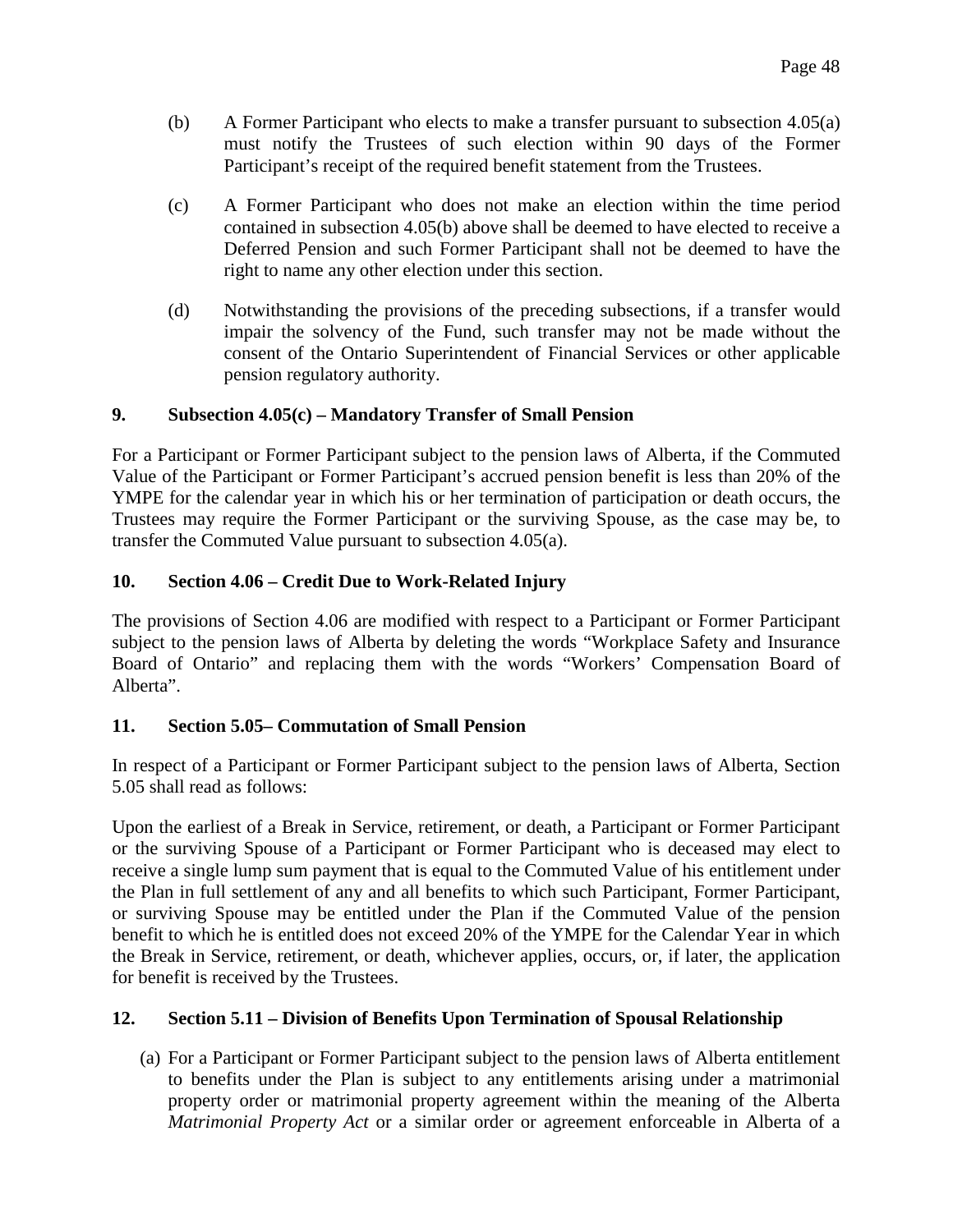court outside Alberta that effects distribution of those benefits. The marital property order or the marital property agreement must be filed with the Trustees in the prescribed manner. For this section to apply:

- (i) a matrimonial property order must have been made, or a matrimonial property agreement must have been entered into, on or after March 1, 2000; or
- (ii) the Participant and his Spouse, or the Former Participant and his Spouse have filed a written election with the Trustees regarding a matrimonial property order made, or a matrimonial property agreement entered into, prior to March 1, 2000.
- (b) The division of pension benefits between a Participant and his or her Spouse, or a Former Participant and his or her Spouse, must not reduce the Participant's or Former Participant's share of the total pre-division pension benefits by more than 50%. The value of the total pre-division pension benefits and the share of those pension benefits distributed to the Spouse of the Participant, or the Spouse of the Former Participant, must be calculated in the manner prescribed by the applicable regulations. The aggregate of the actuarial present values of the shares of the Participant and his or her Spouse, or the Former Participant and his or her Spouse, must equal the actuarial present value of the total pre-division pension benefits. The total pre-division pension benefits and the total share of those pension benefits distributed to the Spouse of the Participant, or the Spouse of the Former Participant, are to be based only on the total period for which the pension benefits were accruing, as calculated in the manner prescribed by the applicable regulations.
- (c) Section 4.05 applies to the share of pension benefits distributed to the Spouse of a Participant or Former Participant in the same way that Section 4.05 applies to the pension benefits of a Participant or Former Participant. However, the requirement that the transfer take place before the Participant attains age 55 has no application to the share of postdivision pension benefits distributed to the Spouse of a Participant or Former Participant.
- (d) Once the full amount of the share of the Spouse of the Participant, or the Spouse of the Former Participant, has been distributed pursuant to Division 4 of the Alberta *Employment Pension Plans Act* and any applicable regulations,
	- (i) that Spouse of the Participant, or that Spouse of the Former Participant, has no further entitlement to any pension benefits or any other right under the Pension Plan, and
	- (ii) the Pension Plan has no further obligation to that Spouse and has no liability to either Spouse or any other person by reason only of the fact that the matrimonial property order or agreement was complied with.
- (e) After the division of pension benefits, the Trustees shall adjust the Participant's share, or the Former Participant's share, in the manner prescribed by any applicable regulations.
- (f) If, on the filing of a matrimonial property order or marital property agreement, the Trustees are unable to comply with it because it is incomplete, it does not comply with the Pension Plan, it does not comply with Division 4 of the Alberta *Employment Pension*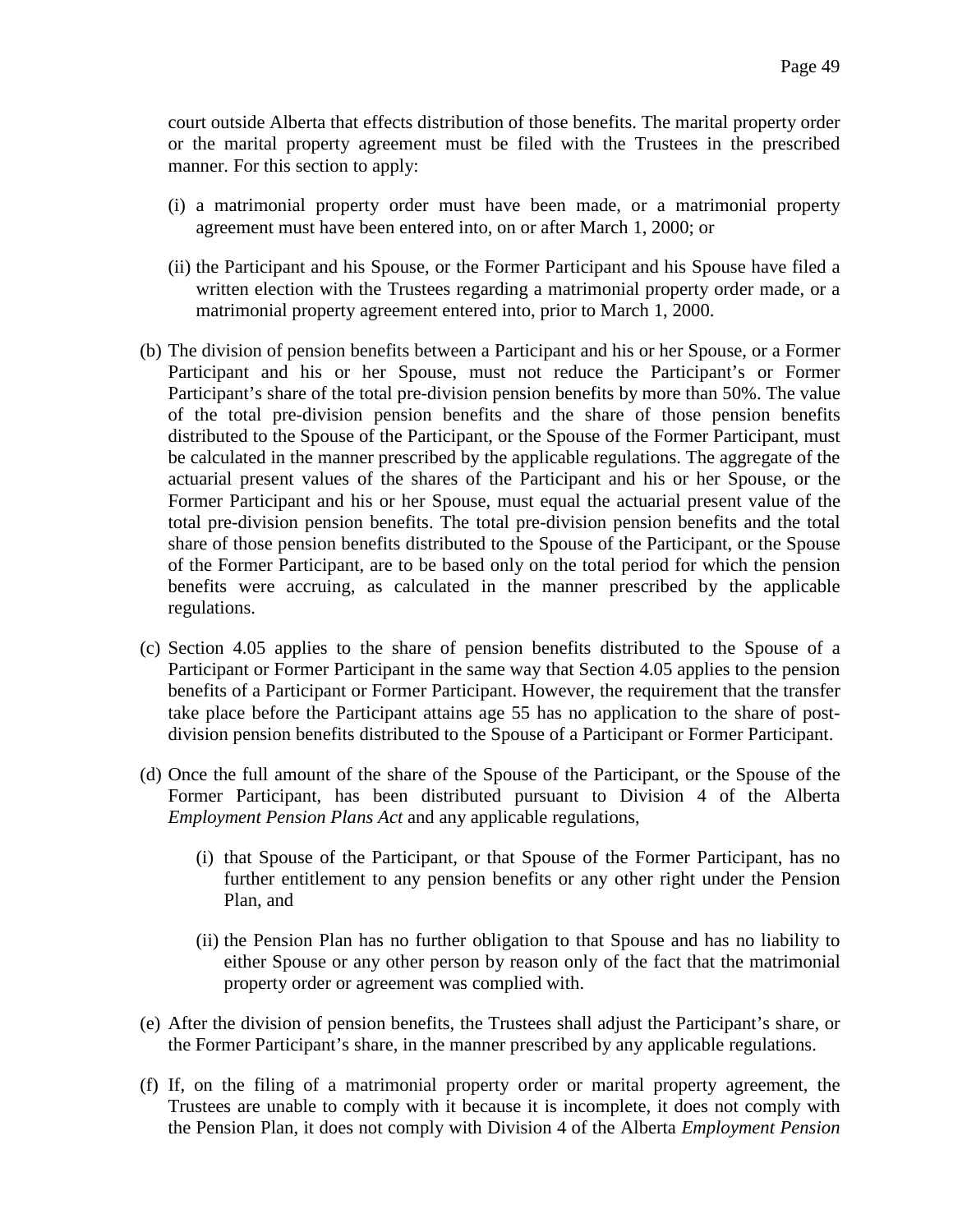*Plans Act*, or there is doubt as to what exactly the Trustees must do to comply with it, the Trustees may apply to the Court to redress the situation arising from their inability to comply.

- $(g)$  The costs of an application under subsection 5.11(f) are to be borne by either or both the Participant and his Spouse, or by either or both the Former Participant and his Spouse, as determined by the Court and, to the extent that any such costs are paid by the Trustees, the Trustees have a right of action in debt against either or both the Participant and his Spouse, or either or both the Former Participant and his Spouse, for those costs in accordance with the Court's decision regarding costs.
- (h) The Trustees may charge a fee for the services provided under Section 5.11 in an amount that does not exceed the amount prescribed.
- (i) The division or distribution of pension benefits under a matrimonial property order or marital property agreement does not constitute an assignment, charge, alienation or anticipation of the pension benefits for the purposes of Section 72 of the Alberta *Employment Pension Plans Act* or Section 5.10 of the Pension Plan. The pension benefits distributed to the Participant and his Spouse, or the Former Participant and his Spouse, have the exemption from legal process provided by Section 72 of the Alberta *Employment Pension Plans Act*.

### **13. Subsection 6.01(b) – For a Participant or Former Participant Who has a Spouse - Joint and Survivor Benefit Waiver**

In respect of Participants or Former Participants subject to the pension laws of Alberta, the second paragraph of subsection 6.01(b) shall read as follows:

The payment of benefits under this standard form may be waived by a Participant or Former Participant subject to the pension laws of Alberta if the Participant or Former Participant files with the Trustees a written waiver in the form prescribed by the Alberta *Employment Pension Plans Act* and the regulations thereunder, that is signed by the Spouse of the Participant or Former Participant in the presence of a witness and outside the presence of the Participant or Former Participant no more than 90 days before commencement of payment of the pension.

## **13.1 Section 6.02(d)(i) — Conditions of Election**

In respect of an individual subject to the pension laws of Alberta, the following paragraph (F) shall be added to section  $6.02(d)(i)$  following paragraph (E):

(F) If a Pensioner dies before the minimum guaranteed monthly payments under the applicable optional form of payment are paid, the Spouse shall be entitled to the monthly payments for the balance of the guarantee period. However, if the Spouse waives his entitlement in respect of any minimum guaranteed monthly payments by signing a written waiver in the form prescribed by the Alberta *Employment Pension Plans Act* and the regulations thereunder, that is signed by the Spouse in the presence of a witness and outside the presence of the Pensioner before commencement of payment of the pension and such waiver is provided to the Trustees before commencement of payment of the pension or the Spouse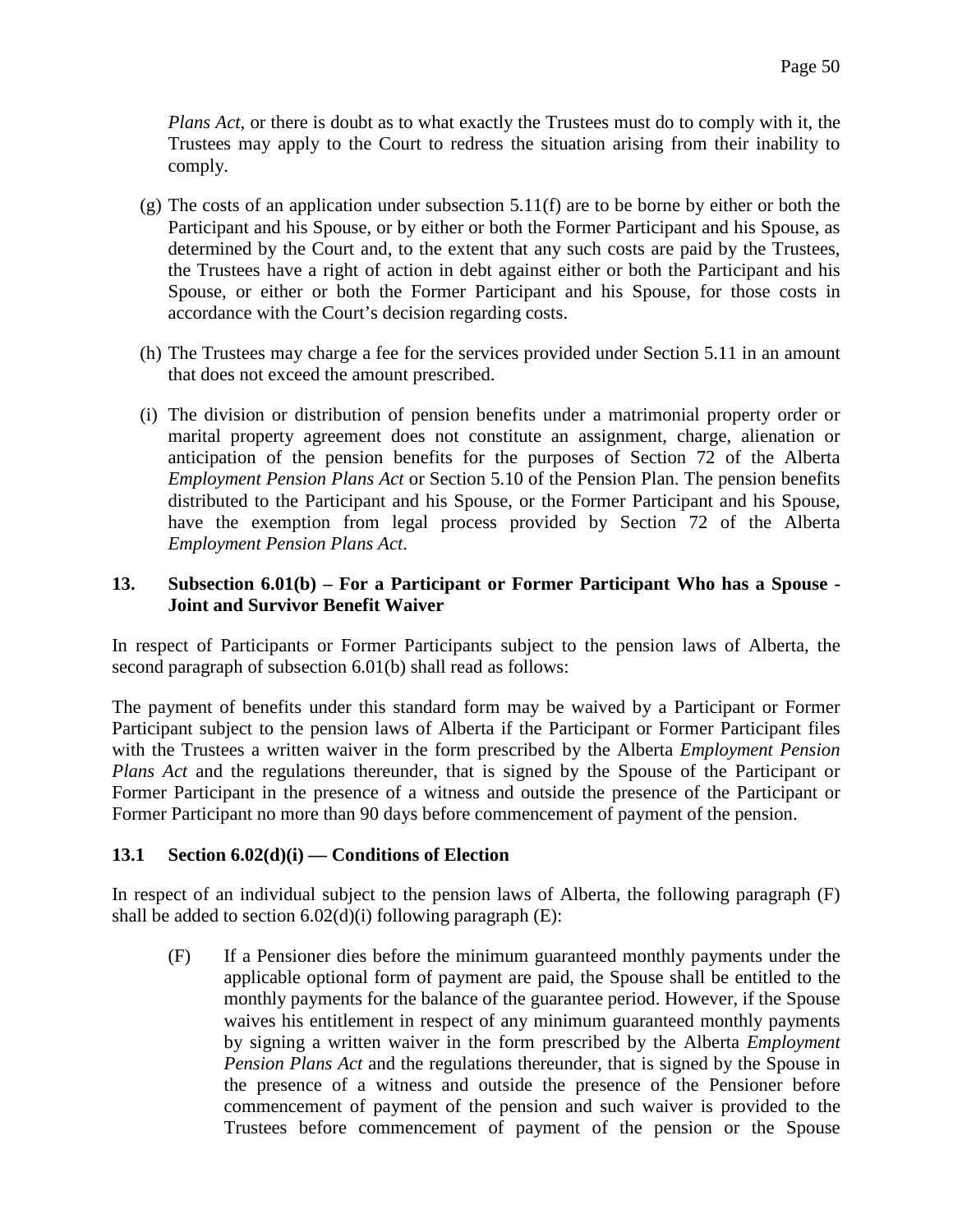predeceases the Pensioner, the Beneficiary of the Pensioner shall be entitled to the monthly payments for the balance of the guarantee period.

## **14. Subsection 6.02(e) – Amount of Pension Payable to Disabled Person with Shortened Life Expectancy**

Subsection 6.02(e) has no application to a Participant or Former Participant subject to the pension laws of Alberta who is receiving a pension from the Pension Plan. A Participant or Former Participant who has a Spouse may only make an election pursuant to subsection 6.02(e) if the Trustees have received a statement from the Spouse, in the prescribed form, stating that the Spouse is aware of the spousal entitlements under the Pension Plan and waives those entitlements. This statement must have been signed by the Spouse in the presence of a witness and outside the presence of the Participant or Former Participant.

## **15. Lump Sum Transferrable to an RRSP or RRIF**

For an individual subject to the pension laws of Alberta, Section 5.12 shall read as follows:

An individual who entitled to receive an amount payable under this Plan in the form of a lump sum payment may elect to have that lump sum payment transferred directly to a registered retirement savings plan or a registered retirement income fund, each as established under the *Income Tax Act* (Canada), to the extent permitted under the *Income Tax Act* (Canada) by notifying the Trustees of such election within the deadline specified under this section.

An individual who is entitled to make an election under this section must notify the Trustees of that election within 90 days of the individual's receipt of the applicable benefit statement from the Trustees.

An individual who does not notify the Trustees of his or her election under this section within the deadline specified under this section will be deemed to have elected to receive a lump sum payment and will not be entitled to make any other election under this section.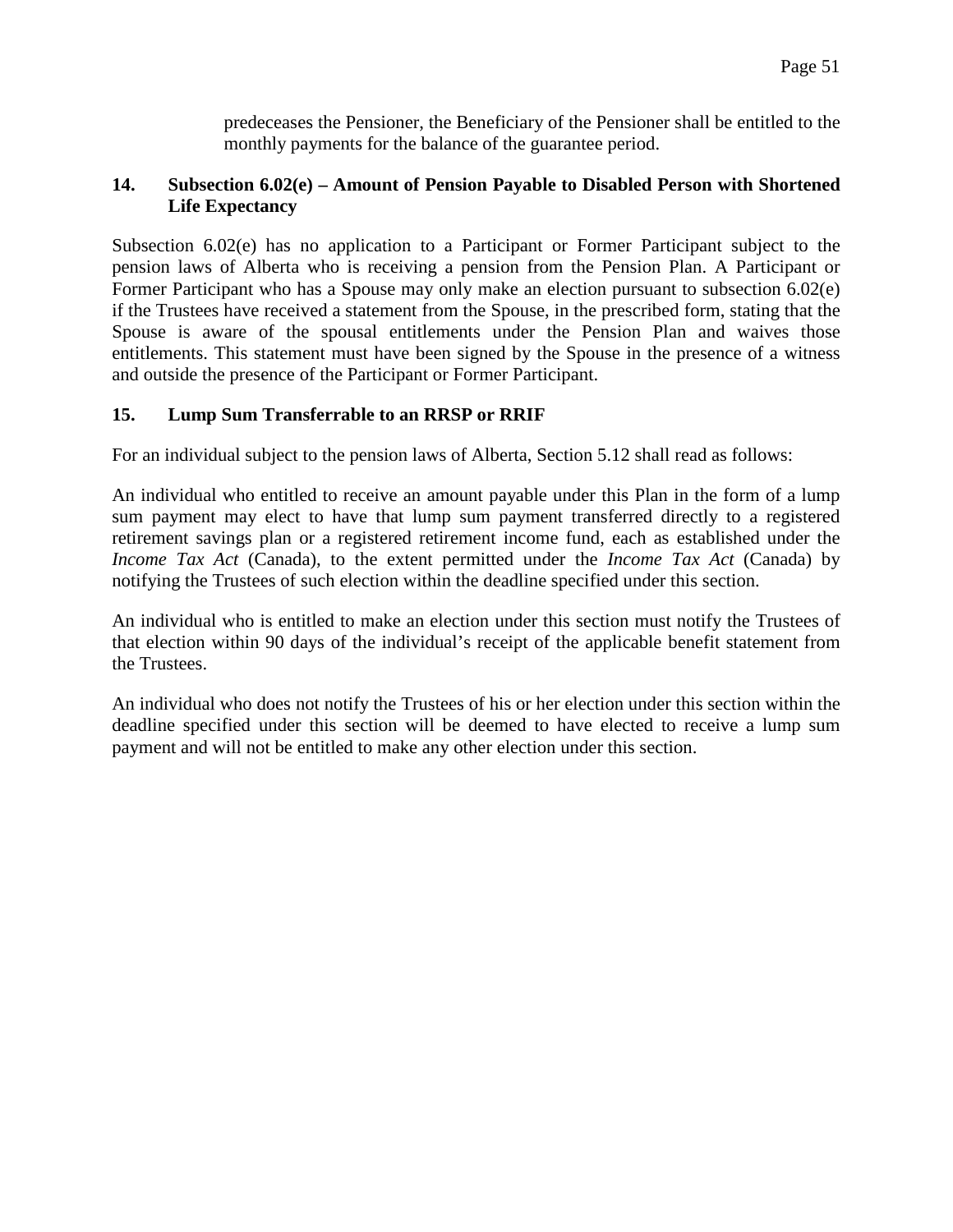#### **SCHEDULE "B" - BRITISH COLUMBIA**

For compliance with the British Columbia *Pension Benefits Standards Act* and the regulations thereunder, the following Rules and Regulations shall apply to Participants and Former Participants subject to the pension laws of British Columbia.

#### **1. Section 1.32 – Definition of Spouse**

"Spouse", when used in reference to a Participant or Former Participant subject to the pension laws of British Columbia, means, as of any relevant date:

- (a) a person who is married to the Participant or Former Participant and had not been living separate and apart from the Participant or Former Participant for a continuous period longer than two years, or
- (b) a person who had been living with the Participant or Former Participant in a marriage-like relationship for a period of at least two years immediately preceding the relevant date.

### **2. Section 2.06 – Participant**

An Employee subject to the pension laws of British Columbia shall become a Participant in the Pension Plan on the first day of the month following the earlier of the following dates:

- (a) the date the Employee has completed 500 hours of Covered Employment with a Contributing Employer, or
- (b) the date the Employee has earnings for hours of work in Covered Employment of not less than 35% of the YMPE in each of two consecutive Calendar Years,

unless the Trustees agree to a different commencement date for participation.

## **3. Section 3.10 – Pre-Retirement Survivor Benefit – Amount & Portability**

In respect of a Participant or Former Participant subject to the pension laws of British Columbia, Section 3.10 will read as follows:

- (a) The surviving Spouse, of a Participant or Former Participant subject to the pension laws of British Columbia, shall be entitled to receive a Pre-Retirement Survivor Benefit of:
	- (i) a monthly amount, payable for the life of the surviving Spouse, the value of which is actuarially equivalent to 100% of the Commuted Value of the Participant's or Former Participant's pension benefit accrued to the date of death plus any excess contributions and interest;
	- (ii) a deferred monthly pension actuarially equivalent to 100% of the Commuted Value of the Participant's or Former Participant's pension benefit accrued to the date of death plus any excess contributions and interest; or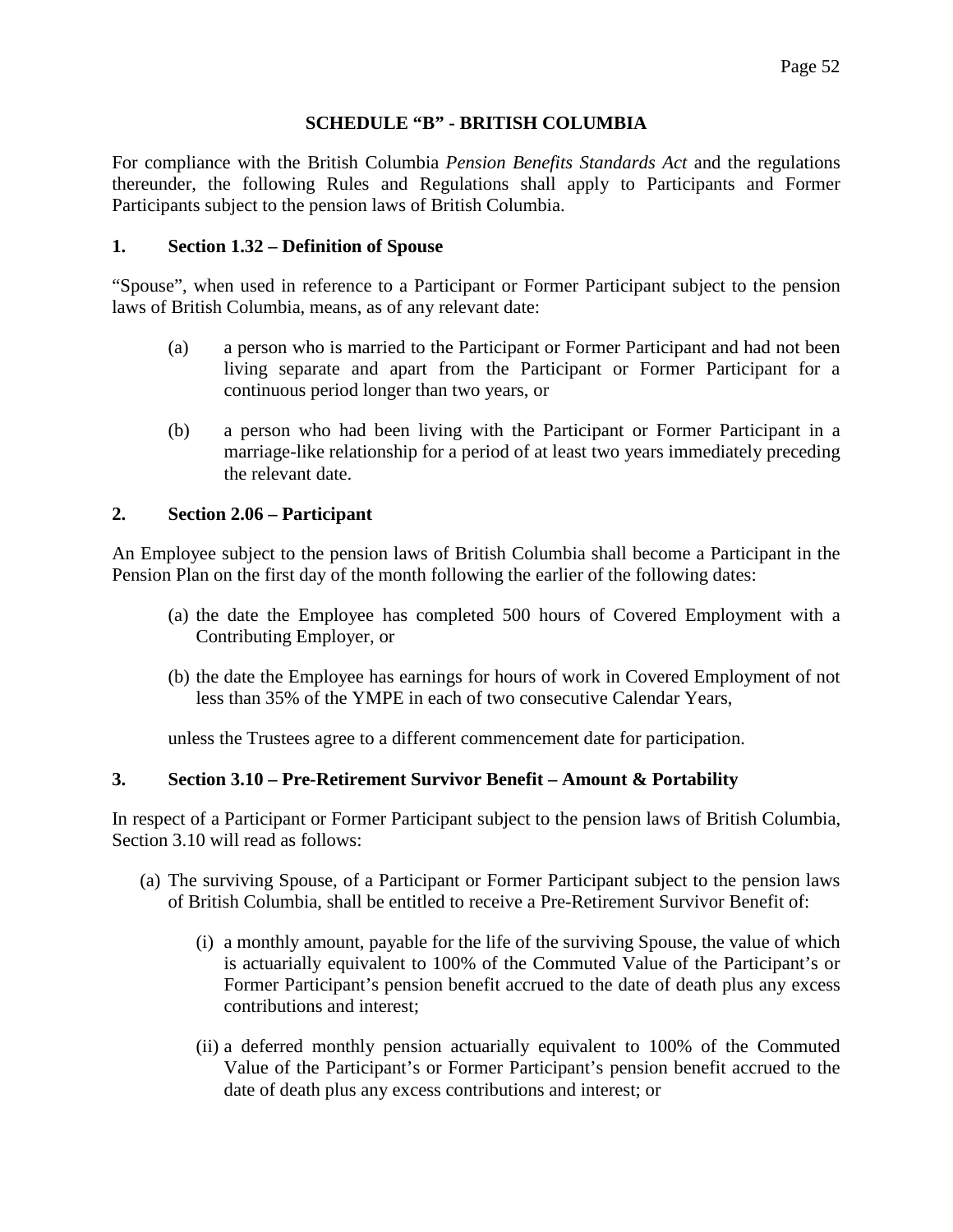(iii)a lump sum payment equal to 100% of the Commuted Value of the Participant's or Former Participant's pension benefit accrued to the date of death plus any excess contributions and interest.

- (b) If a Participant or a Former Participant subject to the pension laws of British Columbia dies before Normal Retirement Age, his or her surviving Spouse may make an election pursuant to subsection 4.05(a) with respect to the Commuted Value of the Pre-Retirement Survivor Benefit as if the surviving Spouse were the Participant or Former Participant. A transfer by a surviving Spouse pursuant to this subsection need not be locked-in if the surviving Spouse has been declared by the Canada Revenue Agency to be a non-resident for the purposes of the *Income Tax Act* (Canada).
- (c) A surviving Spouse who elects to make the transfer as provided in subsection (b) above must notify the Trustees of his or her election within 90 days of the receipt of the required statement from the Trustees. Upon electing to make the transfer provided under subsection (b) above, a surviving Spouse is not entitled to any further pension benefits in respect of the deceased Participant's or Former Participant's participation in the Pension Plan.
- (d) A surviving Spouse who does not make an election within the time period indicated in subsection (c) above shall be deemed to have elected to receive a monthly life annuity. Such surviving Spouse shall be deemed not to have the right to make any other election under this section.
- (e) In the event of the death of the surviving Spouse before pension payments commence to that Spouse following the death of the Participant or Former Participant and the Spouse has not elected to transfer the Commuted Value of the pension benefits pursuant to Section 4.05, the pension benefit shall be payable as a lump sum to the Spouse's Beneficiary or estate, as the case may be, which is equal to the pension benefit payable pursuant to subsection 3.10(a).

# **4. Subsection 3.16(b) – Fifty Per Cent Rule**

In addition to the transfers detailed in subsection 3.16(b), if Employee contributions by a Participant subject to the pension laws of British Columbia plus credited interest exceed 50% of the Commuted Value of the Participant's accrued pension, such excess may also be transferred to a registered pension plan if that plan permits or transferred to an insurance company or prescribed savings institution to purchase a deferred pension or a prescribed retirement income fund.

## **5. Section 4.03 – Break in Service**

For a Participant subject to the pension laws of British Columbia, in addition to the circumstances described in Section 4.03 in which he may elect to incur a Break in Service, he shall incur a Break in Service at the end of any period of two consecutive Calendar Years in which he has not completed at least 350 hours of Covered Employment.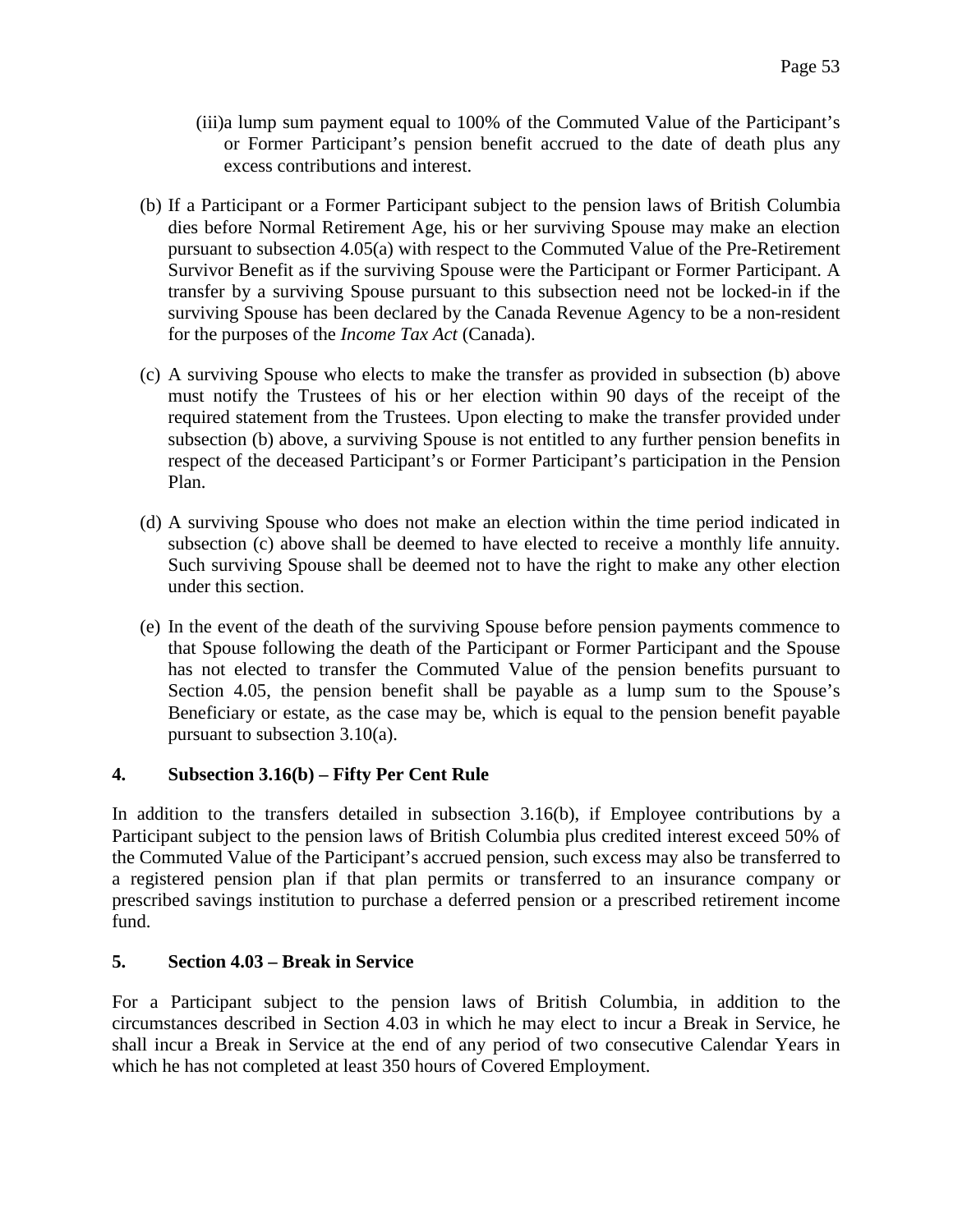## **6. Section 4.05 – Portability Option**

In respect of a Participant or Former Participant subject to the pension laws of British Columbia, subsections 4.05(a) and (b) will read as follows:

#### **Section 4.05 Portability Option**

- (a) A Participant subject to the pension laws of British Columbia who incurs a Break in Service before the attainment of age 55, may elect to transfer the Commuted Value of his or her accrued benefit to:
	- (i) the pension fund of another registered plan if that plan permits; or
	- (ii) a locked-in retirement account under the conditions prescribed by the British Columbia *Pension Benefits Standards Act*, and the regulations thereunder; or
	- (iii) purchase a deferred life annuity under an insurance contract of the type prescribed by the British Columbia *Pension Benefits Standards Act*, and the regulations thereunder; or
	- (iv) a retirement income fund of the type prescribed by the British Columbia *Pension Benefits Standards Act* and the regulations thereunder.

A transfer pursuant to this subsection need not be locked-in if the Participant has been declared by the Canada Revenue Agency to be a non-resident for the purposes of the *Income Tax Act* (Canada). Should the Participant have a Spouse at the time of the unlocking request, the transfer cannot occur unless the consent of the Spouse in the prescribed form has been delivered to the Trustees.

(b) A Former Participant who elects to make the transfer as provided in subsection 4.05(a) must notify the Trustees of such election within 90 days of the issuance of the required benefit statement to the Former Participant.

#### **7. Subsection 4.05(e) – Transfer out of the Plan upon Termination of Participation**

A Participant subject to the pension laws of British Columbia who does not complete at least 350 hours of Covered Employment during any period of two consecutive calendar years, may elect to transfer an amount, equal to the Commuted Value of his deferred Normal Pension or Early Retirement Pension, out of the Pension Plan pursuant to subsection 4.05(a). However, such transfer is not permitted if the Participant accrues further pension benefits in the Pension Plan after the above time period, or if the transfer application is not received by the Trustees prior to the accrual of further pension benefits by the Participant.

#### **8. Subsection 4.05(f) – Mandatory Transfer of Small Pension**

For a Participant or Former Participant subject to the pension laws of British Columbia, if the Commuted Value of the Participant or Former Participant's accrued pension benefit is less than 20% of the YMPE for the calendar year in which his or her termination of participation or death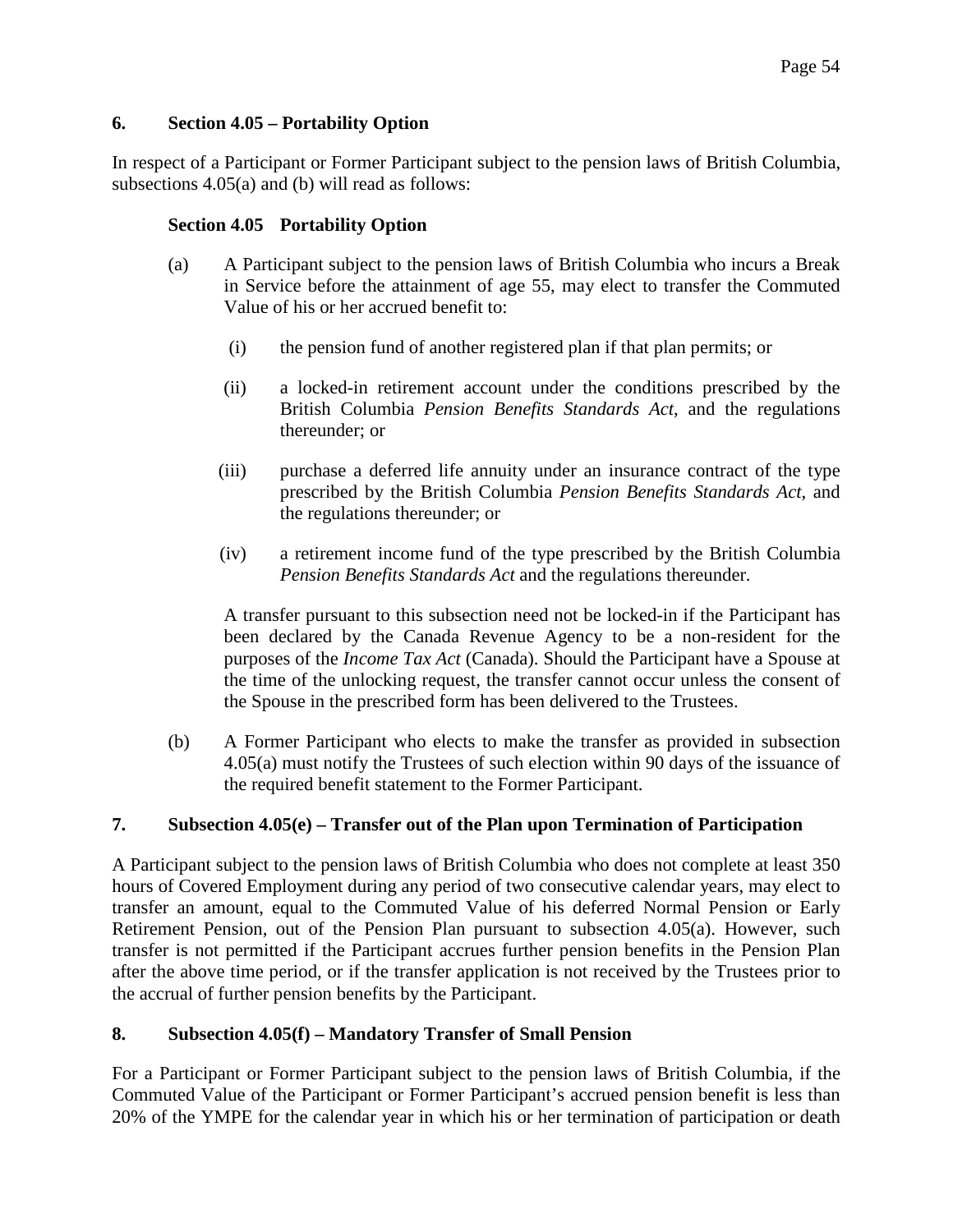occurs, the Trustees may require the Former Participant or the surviving Spouse, as the case may be, to transfer the Commuted Value pursuant to subsection 4.05(a).

## **9. Section 4.06 – Credit Due to Work-Related Injury**

The provisions of Section 4.06 are modified with respect to a Participant or Former Participant subject to the pension laws of British Columbia by deleting the words "Workplace Safety and Insurance Board of Ontario" and replacing them with the words "Workers' Compensation Board of British Columbia".

## **10. Section 5.05 – Commutation of Small Pension**

In respect of a Participant or Former Participant subject to the pension laws of British Columbia, Section 5.05 shall read as follows:

Upon the earliest of a Break in Service, retirement, or death, a Participant or Former Participant or the surviving Spouse of a Participant or Former Participant who is deceased may elect to receive a single lump sum payment that is equal to the Commuted Value of his entitlement under the Plan in full settlement of any and all benefits to which such Participant, Former Participant, or surviving Spouse may be entitled under the Plan if the Commuted Value of the pension benefit to which he is entitled does not exceed 20% of the YMPE for the Calendar Year in which the earliest of the Break in Service, retirement, or death occurs.

## **11. Section 5.11 – Division of Benefits Upon Termination of Spousal Relationship**

- (a) The entitlement to receive pension benefits from the Pension Plan of a Participant or Former Participant subject to the pension laws of British Columbia or the Spouse of a Participant or Former Participant subject to the pension laws of British Columbia is subject to any entitlements arising under a separation agreement or an order made pursuant to Part 5 of the British Columbia *Family Law Act*, or a similar order of a court located outside British Columbia enforceable in British Columbia that affects the payment or distribution of a person's pension benefits arising under a division of pension pursuant to Part 6 of the *Family Law Act*.
- (b) A person claiming entitlement to pension benefits from the Pension Plan has the onus of proving to the satisfaction of the Trustees that the claimant is entitled to those pension benefits. The Trustees may require the claimant to provide evidence to prove entitlement, including evidence by way of affidavit, declaration or certificate.

### **12. Subsection 6.01(b) – For a Participant or a Former Participant Who has a Spouse – Joint and Survivor Benefit Waiver**

In respect of Participants or Former Participants subject to the pension laws of British Columbia, the second paragraph of subsection 6.01(b) shall read as follows:

The payment of benefits under this standard form may be waived by a Participant or Former Participant subject to the pension laws of British Columbia if the Participant or Former Participant files with the Trustees a written waiver in the form prescribed by the British Columbia *Pension Benefits Standards Act* and the regulations thereunder that is signed by the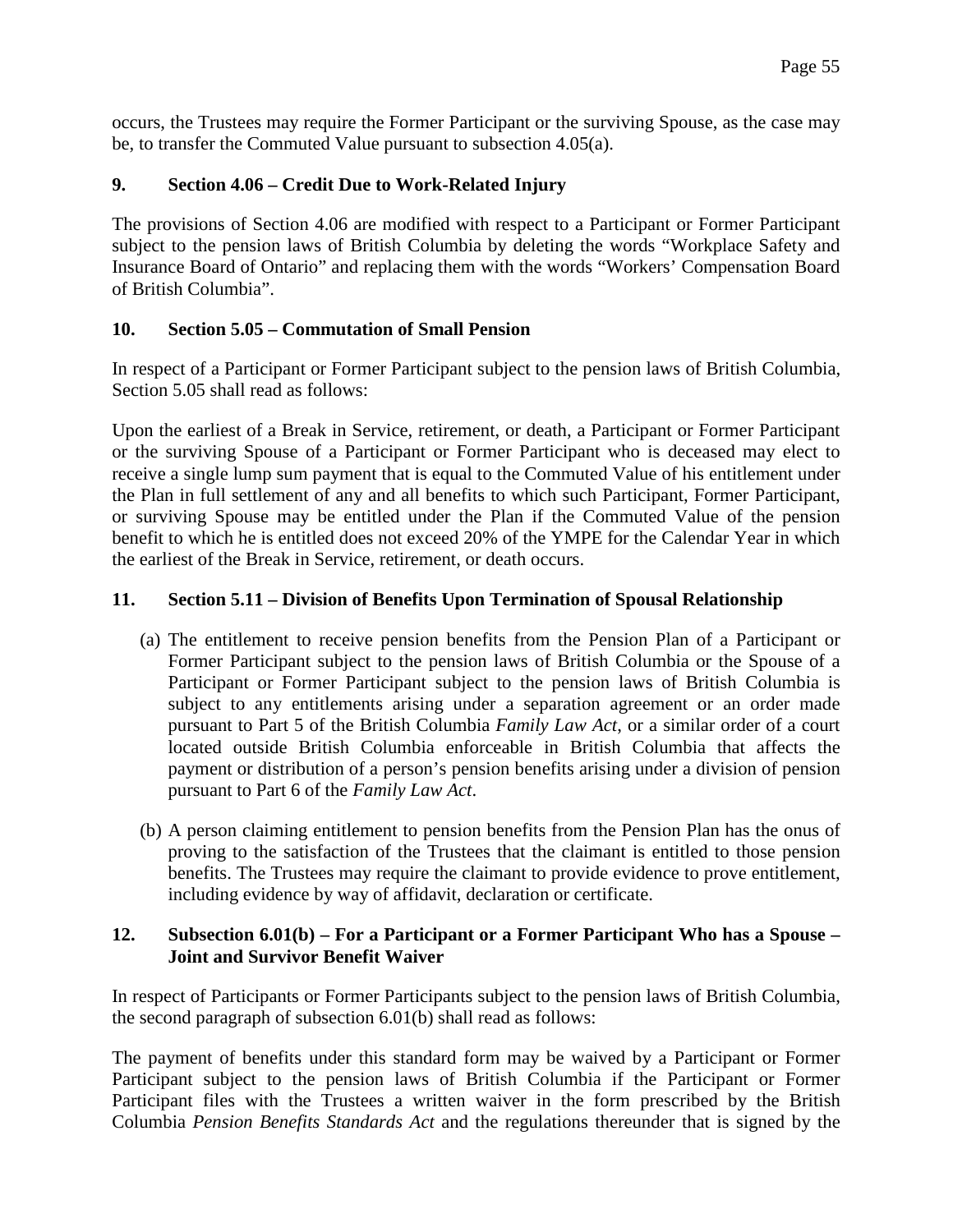Spouse of the Participant or Former Participant in the presence of a witness and outside the presence of the Participant or Former Participant no more than 90 days before commencement of payment of the pension. A surviving Spouse is not eligible for a survivor's pension if prior to commencement of payment of the Participant's or Former Participant's pension the Trustees receive notice of a division of pension entitlement which arises pursuant to a separation agreement or order described in subsection 5.11(a).

## **12.1 Section 6.02(d)(i) — Conditions of Election**

In respect of an individual subject to the pension laws of British Columbia, the following paragraph (F) shall be added to subsection  $6.02(d)(i)$  immediately following paragraph (E):

(F) If a Pensioner dies before the minimum guaranteed monthly payments under the applicable optional form of payment are paid, the Spouse shall be entitled to the monthly payments for the balance of the guarantee period. However, if the Spouse waives his entitlement in respect of any minimum guaranteed monthly payments by signing a written waiver in the form prescribed by the British Columbia *Pension Benefits Standards Act* and the regulations thereunder, that is signed by the Spouse in the presence of a witness and outside the presence of the Pensioner before commencement of payment of the pension and such waiver is provided to the Trustees before commencement of payment of the pension or the Spouse predeceases the Pensioner, the Beneficiary of the Pensioner shall be entitled to the monthly payments for the balance of the guarantee period.

### **13. Subsection 6.02(e) – Amount of Pension Payable to Disabled Person with Shortened Life Expectancy**

The provisions of subsection 6.02(e) have no application to a Participant or Former Participant subject to the pension laws of British Columbia who is receiving a pension from the Pension Plan.

## **14. Section 5.12 — Lump Sum Transferrable to an RRSP or RRIF**

For an individual subject to the pension laws of British Columbia, Section 5.12 shall read as follows:

An individual who entitled to receive an amount payable under this Plan in the form of a lump sum payment may elect to have that lump sum payment transferred directly to a registered retirement savings plan or a registered retirement income fund, each as established under the *Income Tax Act* (Canada), to the extent permitted under the *Income Tax Act* (Canada) by notifying the Trustees of such election within the deadline specified under this section.

An individual who is entitled to make an election under this section must notify the Trustees of that election within 90 days after the Trustees issue the applicable benefit statement to the individual.

An individual who does not notify the Trustees of his or her election under this section within the deadline specified under this section will be deemed to have elected to receive a lump sum payment and will not be entitled to make any other election under this section.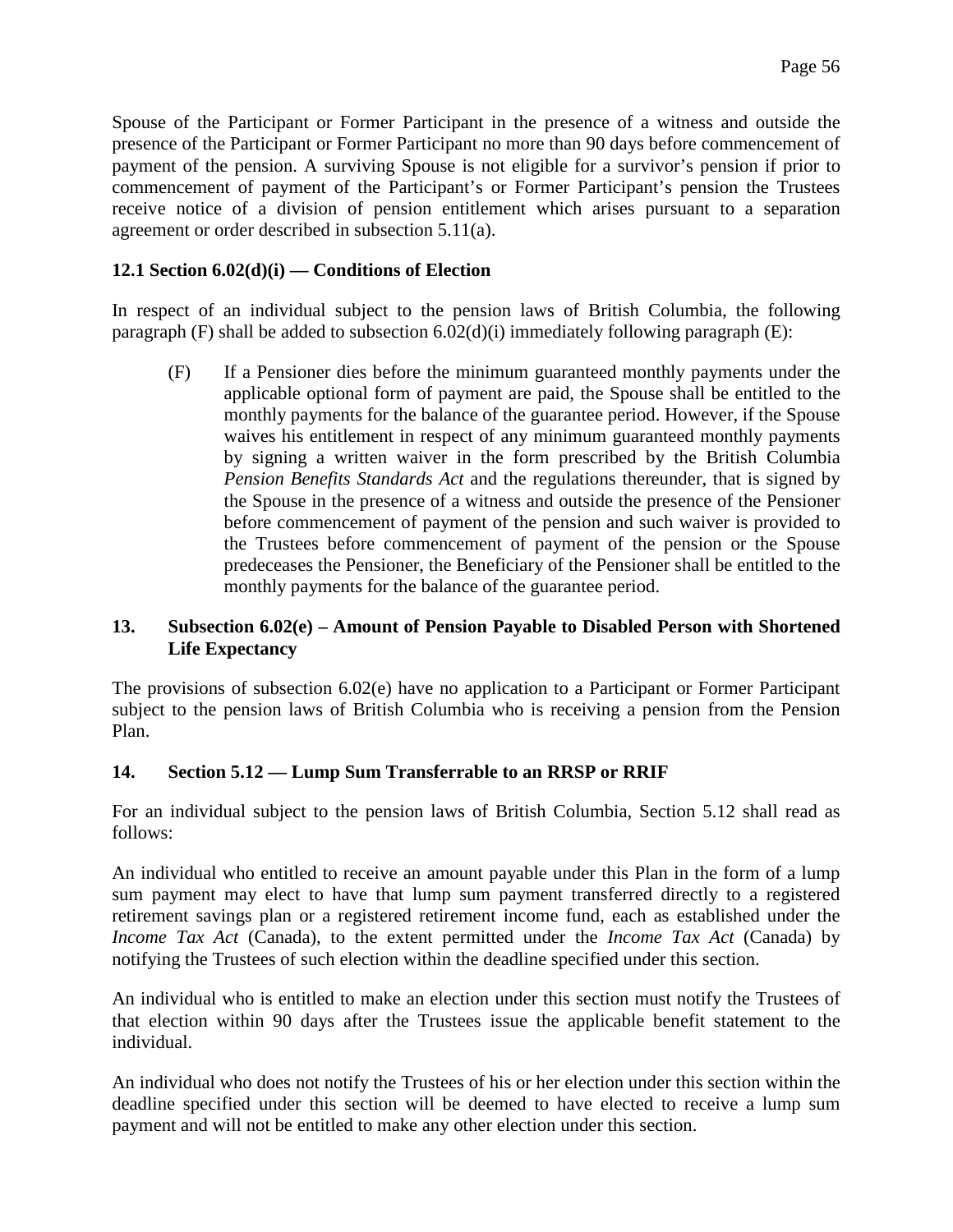### **SCHEDULE "C" - MANITOBA**

For compliance with the Manitoba *Pension Benefits Act* and the regulations thereunder, the following Rules and Regulations shall apply to Participants and Former Participants subject to the pension laws of Manitoba.

#### **1. Section 1.32 - Definition of Spouse**

In respect of a Participant or Former Participant subject to the pension laws of Manitoba, Section 1.32 will read as follows:

"Spouse" when used in reference to a Participant or Former Participant subject to the pension laws of Manitoba shall mean:

- (a) a person who is married to the Participant or Former Participant;
- (b) a person, who with the Participant or Former Participant, has registered their common-law relationship pursuant to Section 13.1 of the *Vital Statistics Act* of Manitoba; or
- (c) a person who, not being married to the Participant or Former Participant, has cohabited with the Participant or Former Participant in a conjugal relationship,
	- (i) for a period of at least three years, if either of them is married; or
	- (ii) for a period of at least one year, if neither of them is married.

#### **2. Section 2.06 - Participant**

In respect of an Employee subject to the pension laws of Manitoba, Section 2.06 will read as follows:

- (d) An Employee subject to the pension laws of Manitoba shall become a Participant in the Pension Plan on the first day of the month following the earliest occurrence of:
	- (i) the Employee's completion of 500 hours of Covered Employment with a Contributing Employer; or
	- (ii) the Employee's completion of 350 hours of Covered Employment with one or more Contributing Employers during two consecutive calendar years,

unless the Trustees agree to a different commencement date for participation.

(e) A non-full-time Employee subject to the pension laws of Manitoba shall become a Participant in the Pension Plan on the first day of the month following which the Employee has earnings of at least 25% of the YMPE in each of two consecutive calendar years for hours of work in Covered Employment.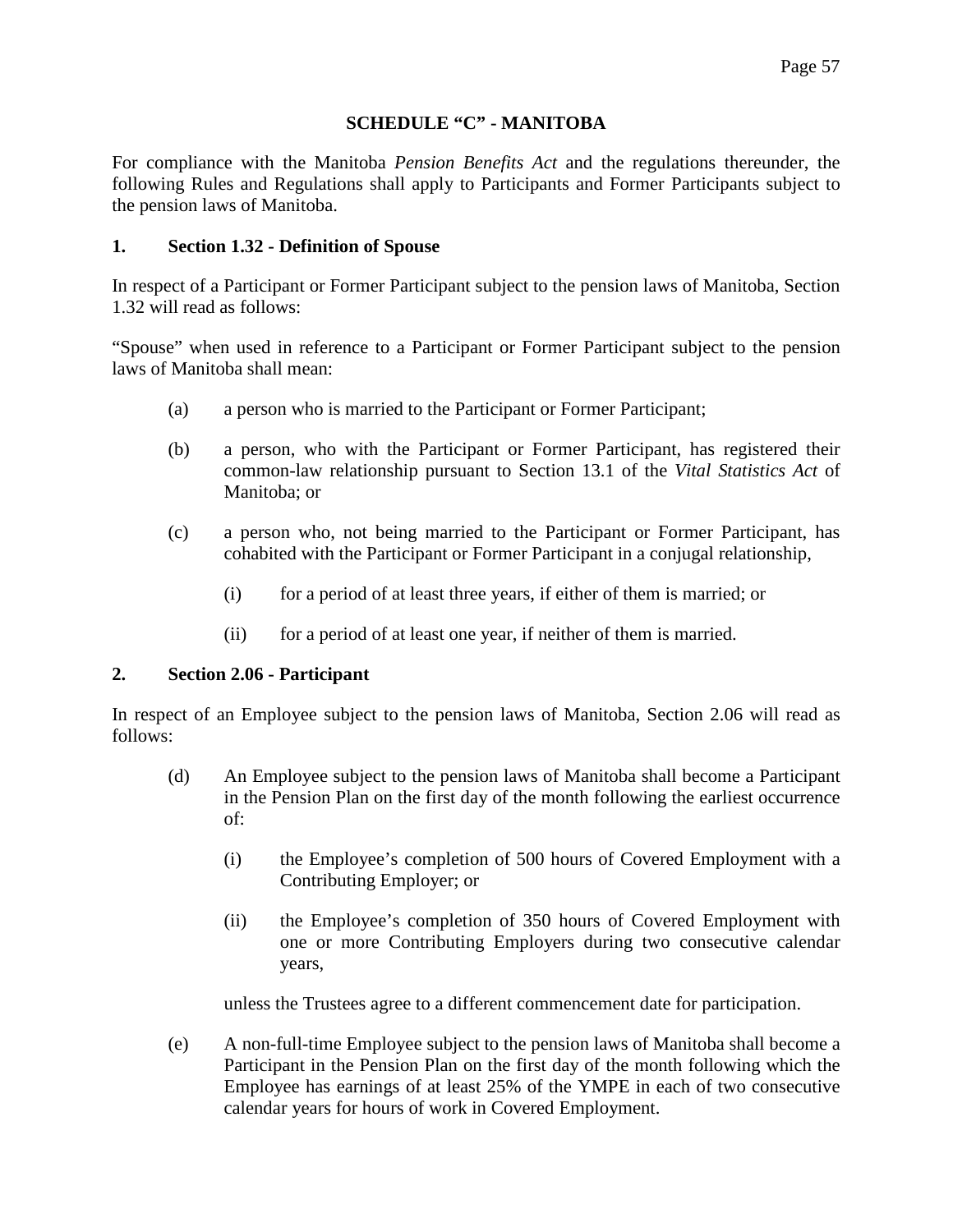## **3. Section 4.03 – Break in Service**

In respect of a Participant subject to the pension laws of Manitoba, the following paragraphs shall be added to Section 4.03:

In addition to the circumstances described in the preceding paragraphs in which he may elect to incur a Break in Service, a Participant shall incur a Break in Service upon the first to occur of:

- (i) the termination of both the Participant's Covered Employment and the Participant's membership in the Canadian Union of Public Employees or the Service Employees International Union, whichever is applicable;
- (ii) the cessation of his membership in a class of Employees that is covered by the Pension Plan; and
- (iii)no Contributions to the Plan have been made by or on behalf of the Participant for a period of two consecutive Calendar Years.

Notwithstanding the foregoing, a Participant shall not incur a Break in Service for a period, not exceeding 54 weeks, immediately before and after which he was working or providing a service for a Contributing Employer and during which he was not working or providing a service for that Contributing Employer but there was a reasonable expectation that he would return to working or providing a service for that Contributing Employer.

### **4. Section 3.09 – Pre-Retirement Survivor Benefit - Eligibility**

In respect of a Participant or Former Participant subject to the pension laws of Manitoba, Section 3.09 will read as follows:

- (a) The Spouse of a Participant or Former Participant subject to the pension laws of Manitoba shall be entitled to a Pre-Retirement Survivor Benefit if that Participant or Former Participant dies before commencement of pension payment..
- (b) A Spouse of a Participant or Former Participant subject to the pension laws of Manitoba shall not be entitled to a Pre-Retirement Survivor Benefit if, at the time of death of the Participant or Former Participant, the Participant or Former Participant was living separate and apart from the Spouse by reason of a breakdown of their relationship or the Spouse has waived his or her entitlement to the Pre-Retirement Survivor Benefit in accordance with subsection (c) and the waiver has not been revoked before the death of the Participant or Former Participant as provided for under subsection (c).
- (c) The right of the Spouse of a Participant or Former Participant subject to the pension laws of Manitoba to the Pre-Retirement Survivor Benefit may be waived by filing a written waiver with the Trustees in the form prescribed by the Act and after being given the information required by the Act in accordance with the requirements of the Act. If this waiver is filed with the Trustees in accordance with this provision and not revoked before the death of the Participant or Former Participant, the Participant or Former Participant shall be considered not to have a Spouse for the purposes of the Pre-Retirement Survivor Benefit and the sections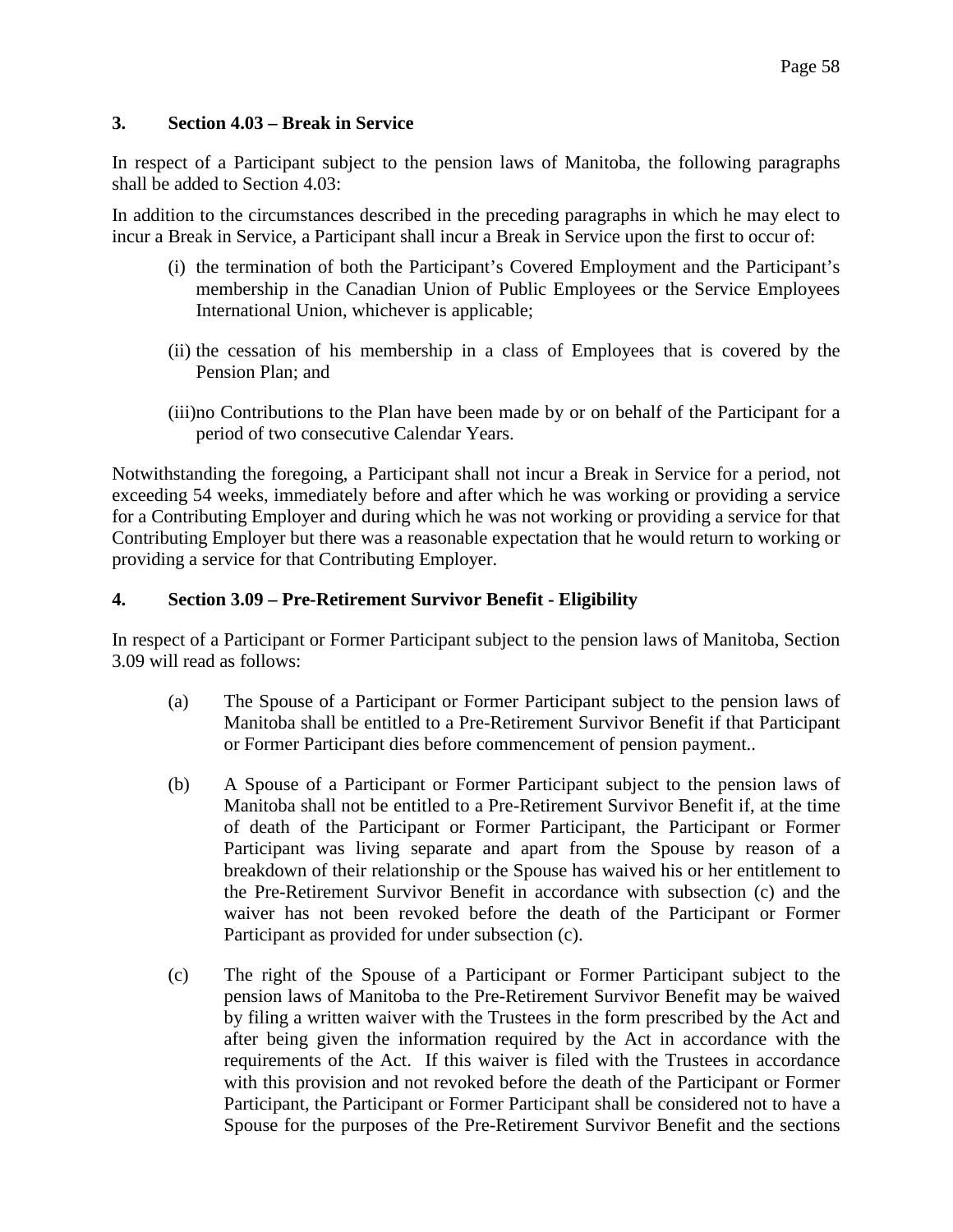on Pre-Retirement Death Benefit shall apply. This waiver may be revoked before the death of the Participant or Former Participant by filing, with the Trustees, a written revocation signed by the Participant or Former Participant and the Spouse who granted the waiver.

### **5. Subsection 3.10 – Pre-Retirement Survivor Benefit – Amount**

In respect of a Participant or Former Participant subject to the pension laws of Manitoba, the following subsections will be added to Section 3.10:

- (d) In the case of a deceased Participant or Former Participant subject to the pension laws of Manitoba, subsection (c) shall have no application.
- (e) The Pre-Retirement Survivor Benefit shall exclude any amount that may become payable on account of the division of the pension or pension benefit credit of the Participant or Former Participant in accordance with Section 5.11.

### **6. Subsections 3.10(f), (g) and (h) – Portability Option**

In respect of a Participant or Former Participant subject to the pension laws of Manitoba, the following further subsections will be added to Section 3.10:

- (f) The surviving Spouse of a Participant or Former Participant subject to the pension laws of Manitoba who is entitled to receive a Pre-Retirement Survivor Benefit may elect to transfer the Pre-Retirement Survivor Benefit to a locked-in retirement account or a life income fund, both as defined in the Act, or to such other plan or arrangement permitted for such a transfer under the Act.
- (g) To elect to transfer the Pre-Retirement Survivor Benefit as described under subsection (f), a surviving Spouse must notify the Trustees of his or her election within 90 days after receipt of the required benefits statement from the Trustees. Upon electing to make the transfer provided under (f) above, a surviving Spouse is not entitled to any further pension benefits in respect of the deceased Participant's or Former Participant's participation in the Pension Plan.
- (h) A surviving Spouse who does not make an election within the time period indicated in subsection (g) shall be deemed to have elected to receive a monthly life annuity from the Plan. Such surviving Spouse shall not to have the right to make any other election under this section.

#### **6.1 3.12 – Pre-Retirement Death Benefit Amount**

In respect of a Participant or Former Participant subject to the pension laws of Manitoba, Section 3.12 shall read as follows:

The Participant's or Former Participant's Beneficiary or estate shall be entitled to receive a Pre-Retirement Death Benefit of a lump sum payment, the value of which is equal to 100% of the Commuted Value of the Participant's or Former Participant's pension benefit accrued to the date of death, however, the Pre-Retirement Death Benefit shall exclude any amount that may become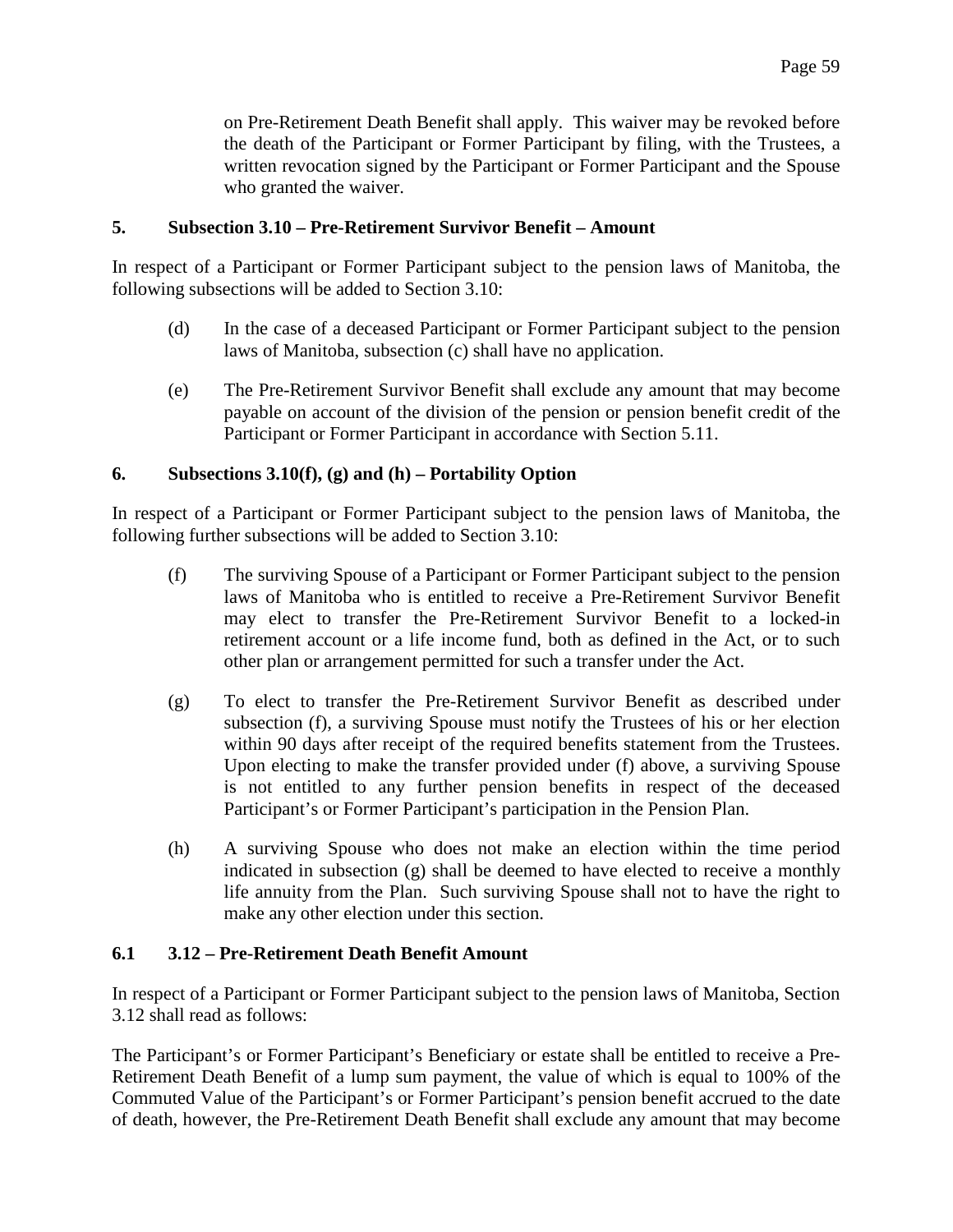payable on account of the division of the pension or pension benefit credit of the Participant or Former Participant in accordance with Section 5.11.

## **7. Subsection 3.16 – Fifty Per Cent Rule**

In respect of a Participant or Former Participant subject to the pension laws of Manitoba, subsection 3.16(b) will read as follows:

- (b) If Employee Contributions plus Credited Interest exceed fifty percent (50%) of the Commuted Value of the accrued pension of the Participant or Former Participant, such excess may be:
	- (i) if elected by the Participant or Former Participant, refunded to the Participant or Former Participant, as the case may be; or
	- (ii) if elected by the Participant or Former Participant, used to provide an additional amount of pension calculated in accordance with recommendations from the Actuary; or
	- (iii) if elected by the Participant or Former Participant, transferred to a registered retirement savings plan or registered retirement income fund as defined in the *Income Tax Act* (Canada), to the extent permitted by the *Income Tax Act* (Canada), or to such other plan or arrangement permitted under the Act for such a transfer; or
	- (iv) in the case of a deceased Participant or Former Participant, paid to the Spouse, Beneficiary, or estate, as the case may be, in a lump sum.

#### **7.1 Section 3.18 – Cessation of Active Membership after Normal Retirement Age**

In respect of an individual subject to the pension laws of Manitoba, Section 3.18 shall be inserted immediately following Section 3.17:

#### **Section 3.18 – Cessation of Active Membership after Normal Retirement Age**

If a Participant or Former Participant ceases to be an active member, as defined in and as provided for under the Act, after reaching the Normal Retirement Age his pension must not be less than the greater of:

- (a) the pension otherwise determined, taking into account the additional benefits accrued after he or she reached the Normal Retirement Age; and
- (b) the actuarial equivalent, as at the date he ceased to be an active member, as defined in and as provided for under the Act, of the pension that would have been payable if he had retired at the Normal Retirement Age.

#### **8. Section 4.05 – Portability Option**

In respect of a Participant or Former Participant subject to the pension laws of Manitoba, subsections 4.05(a) and (b) will read as follows: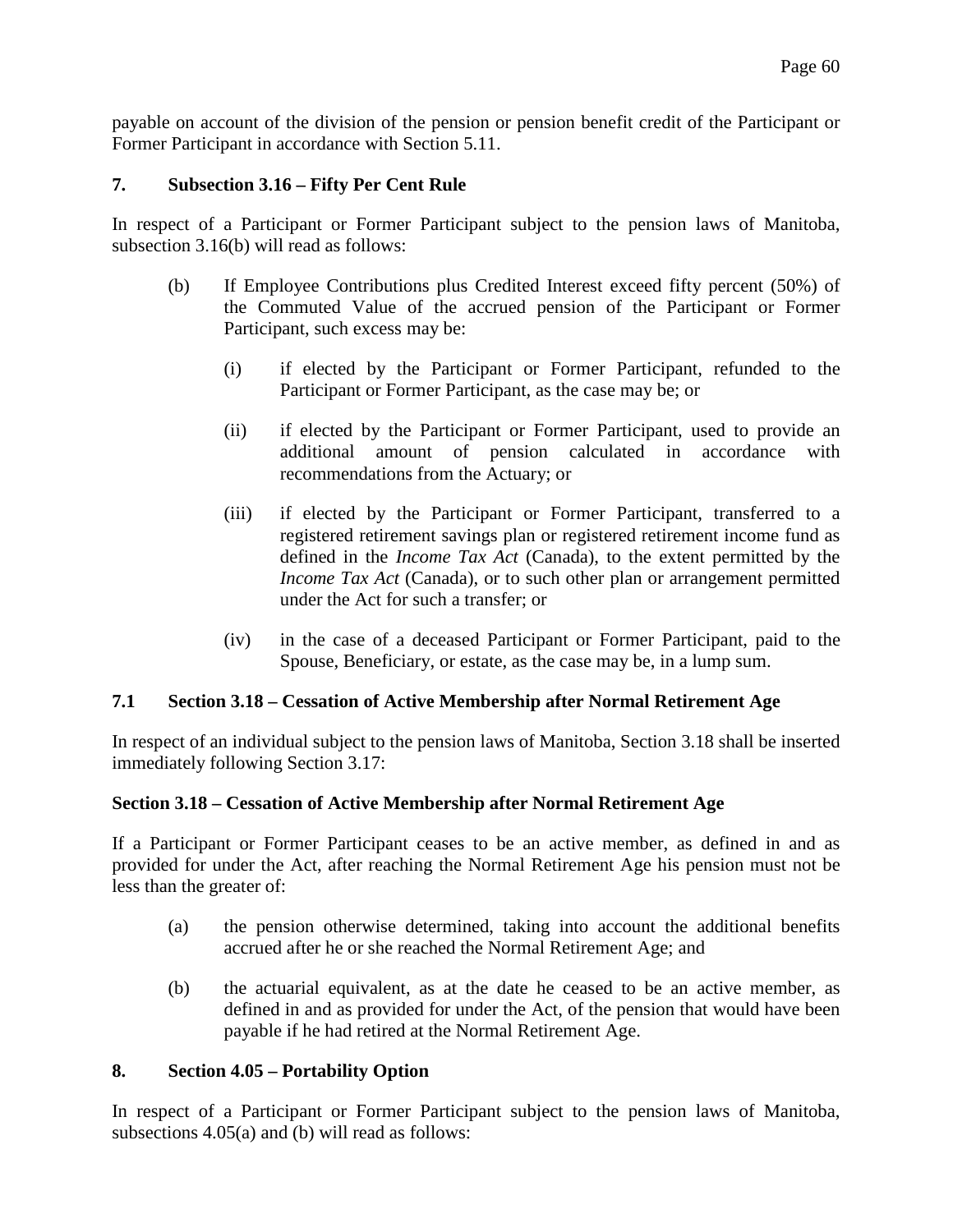## **Section 4.05 – Portability Option**

- (a) A Participant subject to the pension laws of Manitoba who incurs a Break in Service before the attainment of age of 55 may elect to require that the Commuted Value of his accrued benefit be:
	- (i) transferred to the pension fund of another registered pension plan if that plan permits; or
	- (ii) transferred to a locked-in retirement account as defined under the Act; or
	- (iii) used for the purchase for him or her of a life annuity contract of the kind permitted under the Act.
- (b) The Participant subject to the pension laws of Manitoba who elects an option under subsection 4.05(a) must notify the Trustees of such election within ninety (90) days of his receipt of the required benefits statement. A Participant subject to the pension laws of Manitoba who does not make an election within this time period shall be deemed to have elected to receive a Deferred Pension payable from the Plan and shall not have the right to make any other election under this section.

# **9. Section 4.06 – Credit Due to Work-Related Injury**

The provisions of Section 4.06 are modified with respect to a Participant or Former Participant subject to the pension laws of Manitoba by deleting the words "Workplace Safety and Insurance Board of Ontario" and replacing them with the words "Workers Compensation Board of Manitoba".

## **10. Section 5.05 – Commutation of Small Pension**

In respect of a Participant or Former Participant subject to the pension laws of Manitoba, Section 5.05 shall read as follows:

Upon the earliest of a Break in Service, retirement, or death, the Trustees shall make a single lump sum payment to the Participant or Former Participant or the surviving Spouse of a Participant or Former Participant who is deceased that is equal to the Commuted Value of his entitlement under the Plan in full settlement of any and all benefits to which he may be entitled under the Plan if:

- (i) the monthly pension benefit payable to him at Normal Retirement Age is not more than 1/12 of 4% of the YMPE for the Calendar Year in which the earliest of the Break in Service, retirement, or death occurs; or
- (ii) the Commuted Value of the pension benefit to which he is entitled is less than 20% of the YMPE for the Calendar Year in which the earliest of the Break in Service, retirement, or death occurs.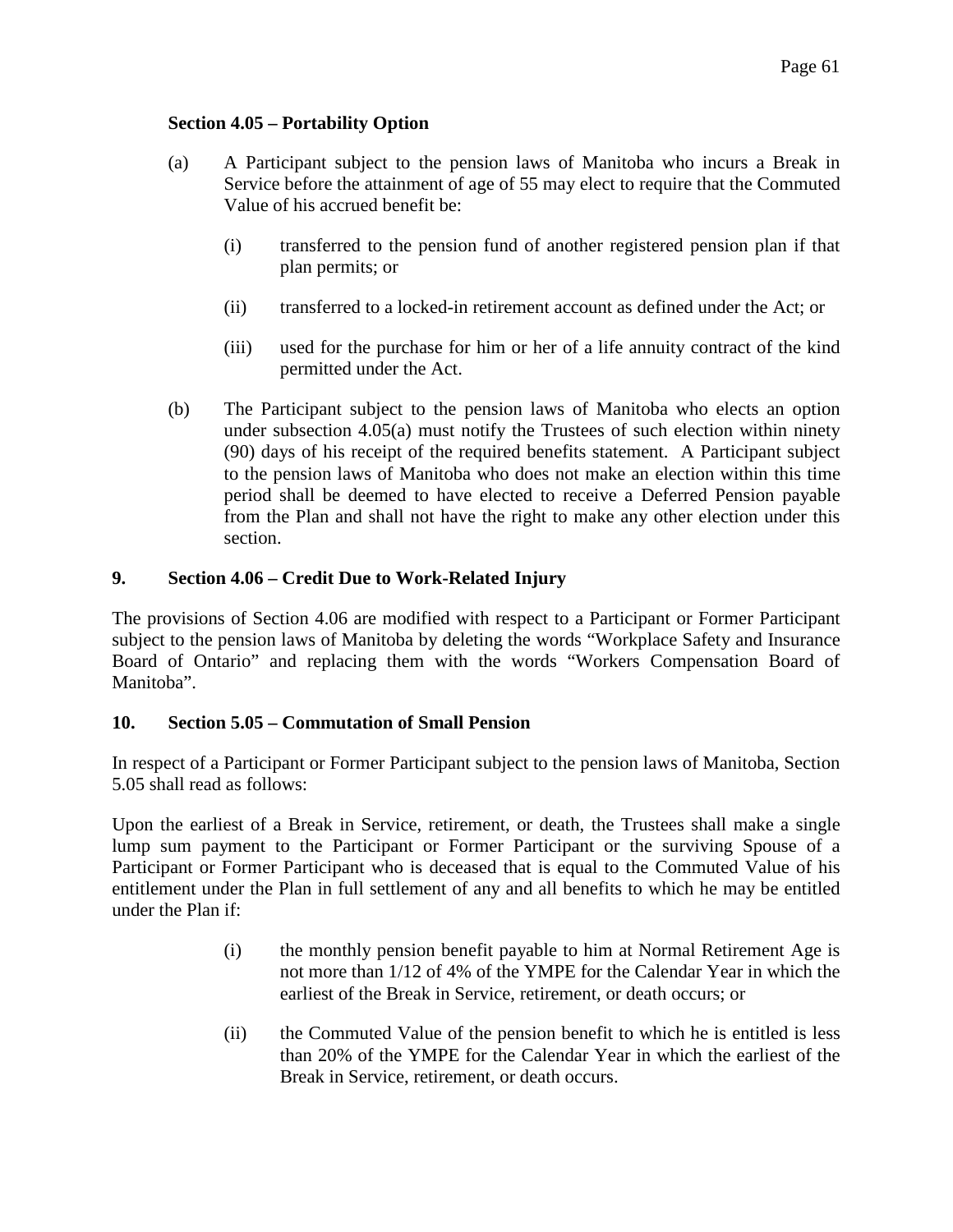If the above conditions are met with respect to the Spouse's share of the Participant's or Former Participant's accrued pension benefits as provided for under Section 5.11, the Commuted Value of the share to which the Spouse is entitled shall be paid as a single lump sum payment in full settlement of any and all benefits to which he may be entitled under the Plan.

## **11. 5.11 – Division of Benefits Upon Termination of Spousal Relationship**

In respect of a Participant or Former Participant subject to the pension laws of Manitoba, Section 5.11 shall read as follows:

- (a) The pension or pension benefit credit under the Plan of a Participant or Former Participant subject to the pension laws of Manitoba shall be divided on breakdown of his or her relationship with his Spouse in accordance with the provisions of the Act.
- (b) Subsection (a) shall apply only to:
	- (i) Spouses who began living separate and apart from each other after 1983; and
	- (ii) Spouses under paragraphs (b) and (c) of Section 1.32 who began living separate and apart from each other on or after June 30, 2004; began living separate and apart from each other after 1983 and before June 30, 2004, if a declaration was filed in respect of their relationship under Section 31(5) of the Act as it read before June 30, 2004; or were living separate and apart on June 30, 2004, but resumed cohabiting with each other for a period of at least ninety (90) days after that day.
- (c) Where a person becomes entitled to a portion of a pension or pension benefit credit under subsection (a), that person is only entitled to receive a portion of the payments payable under the Plan or to transfer the portion of the pension benefit credit to which such person is entitled to (i) another pension plan in which the person is a member, if permitted by the terms of that pension plan, or (ii) a life income fund or locked-in retirement account, both as defined under the Act, or to such other arrangement permitted under the Act.
- (d) A Participant or Former Participant subject to the pension laws of Manitoba and a person who is entitled under the Act and this Plan to a division of the Participant's or Former Participant's pension or pension benefit credit under the Plan may enter into a written agreement that complies with the Act not to divide the pension or pension benefit credit between them. They may enter into such a written agreement after each has received independent legal advice and such other information required under the Act in accordance with the requirements of the Act. Once a written agreement in accordance with this subsection (d) is filed with the Trustees, subsection (a) no longer applies to require a division of the Participant's or Former Participant's pension or pension benefit credit.
- (e) A person who is entitled to a division under subsection (a), or would be so entitled by obtaining a court order, may waive that entitlement, after being given the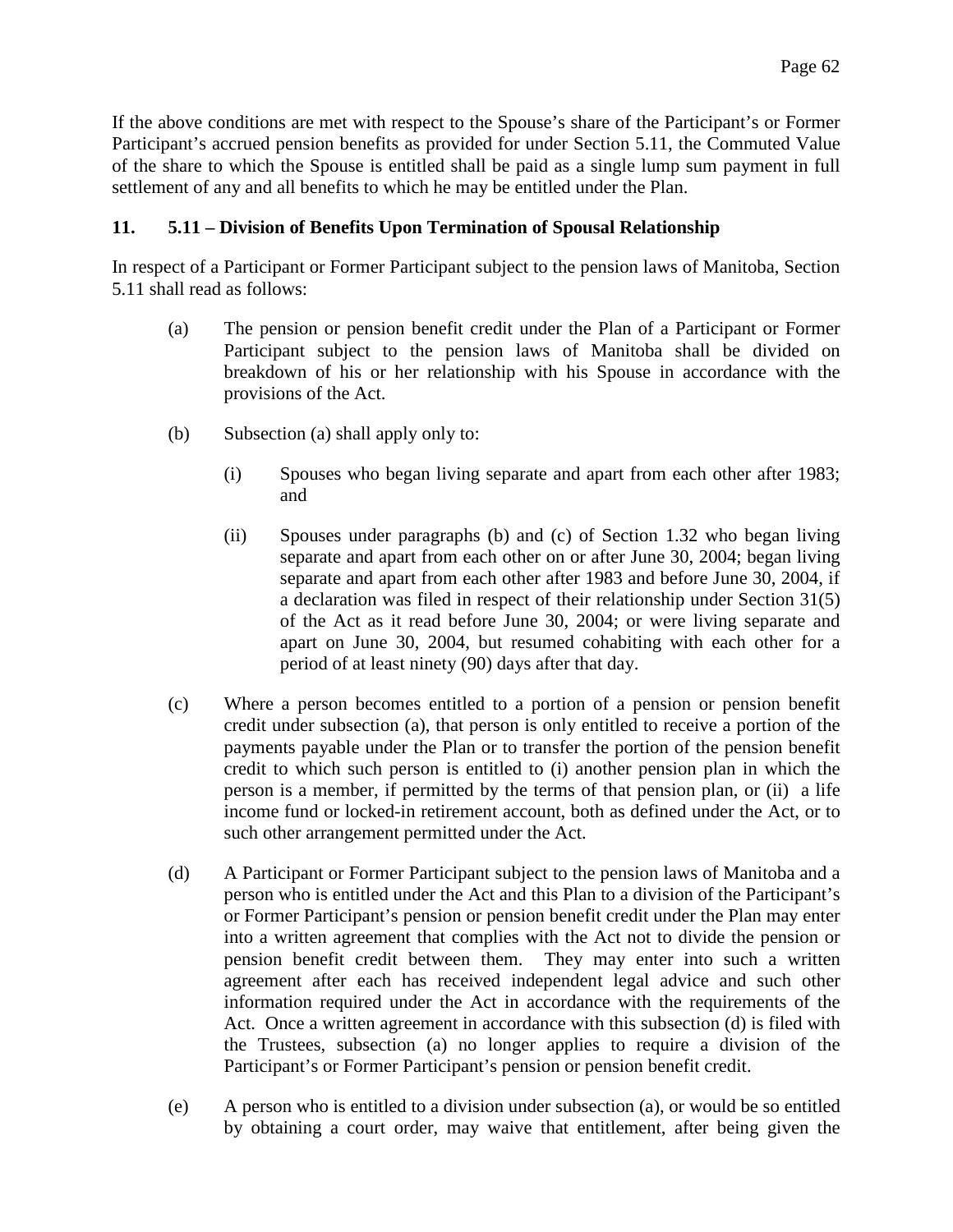information required under the Act in accordance with the Act, by signing and filing with the Trustees a waiver in the form approved under the Act.

## **12. Subsection 6.01(b) – For a Participant or Former Participant Who has a Spouse – Joint and Survivor Benefit**

In respect of a Participant or Former Participant subject to the pension laws of Manitoba, before May 31, 2010, subsection 6.01(b) is to be read by deleting the figure "60%" wherever it occurs and replacing it with "66 2/3%". Effective May 31, 2010, subsection 6.01(b) of the Plan is to be read as providing a 60% Joint and Survivor Benefit in relation to Participants and Former Participants subject to the pension laws of Manitoba.

## **13. Subsection 6.01(b) – For a Participant or Former Participant Who has a Spouse – Joint and Survivor Benefit Waiver**

In respect of a Participant or Former Participant subject to the pension laws of Manitoba, the second paragraph of subsection 6.01(b) shall be replaced with the following paragraphs:

The payment of benefits under this standard form may be waived by the Participant or Former Participant subject to the pension laws of Manitoba if the Participant or Former Participant files with the Trustees a written waiver in the form prescribed by the Act after being given the information required by the Act in accordance with the requirements of the Act. Such a waiver must be signed, within sixty days before the commencement of the pension of the Participant or Former Participant, by the Spouse in the presence of a witness and outside the presence of the Participant or Former Participant. A Spouse who has provided a waiver may revoke the waiver at any time before the pension commences by filing a written revocation with the Trustees. If a waiver is filed with the Trustees in accordance with this provision and not revoked before the pension commences, the Participant or Former Participant shall be considered not to have a Spouse for the purposes of the Joint and Survivor Benefit.

A Spouse is not eligible for a Joint and Survivor Benefit if immediately before the pension commences, the Spouse is living separate and apart from the Participant or Former Participant by reason of the breakdown of their relationship as Spouses.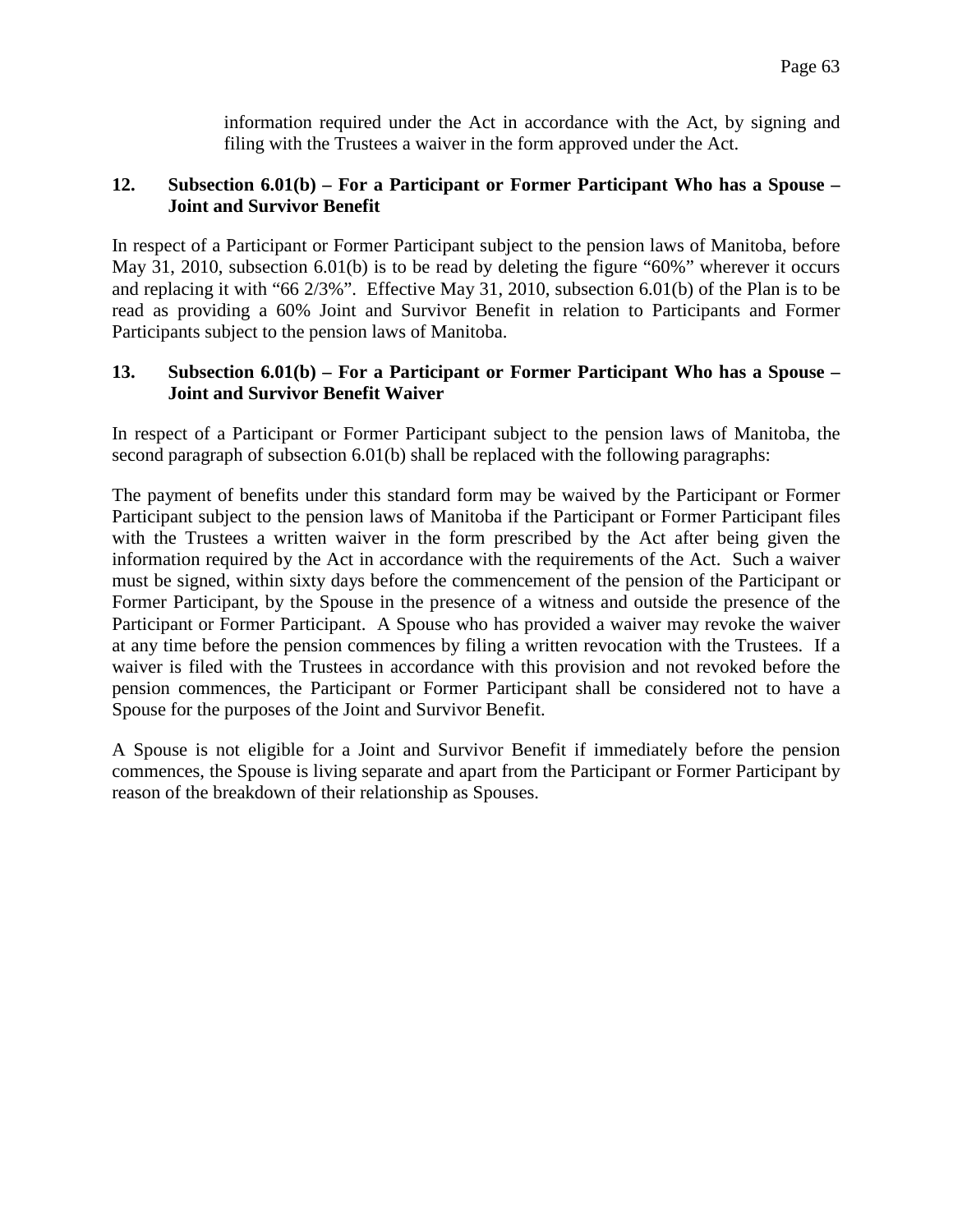## **14. Subsection 6.02(e) – Variation of Benefits for Shortened Life Expectancy**

The provisions of subsection 6.02(e) have no application to a Participant or Former Participant subject to the pension laws of Manitoba who is receiving a pension from the Pension Plan.

#### **15. Section 5.12 — Lump Sum Transferrable to an RRSP or RRIF**

For an individual subject to the pension laws of Manitoba, Section 5.12 shall read as follows:

An individual who entitled to receive an amount payable under this Plan in the form of a lump sum payment may elect to have that lump sum payment transferred directly to a registered retirement savings plan or a registered retirement income fund, each as established under the *Income Tax Act* (Canada), to the extent permitted under the *Income Tax Act* (Canada) by notifying the Trustees of such election within the deadline specified under this section.

An individual who is entitled to make an election under this section must notify the Trustees of that election within 90 days of the individual's receipt of the applicable benefit statement from the Trustees.

An individual who does not notify the Trustees of his or her election under this section within the deadline specified under this section will be deemed to have elected to receive a lump sum payment and will not be entitled to make any other election under this section.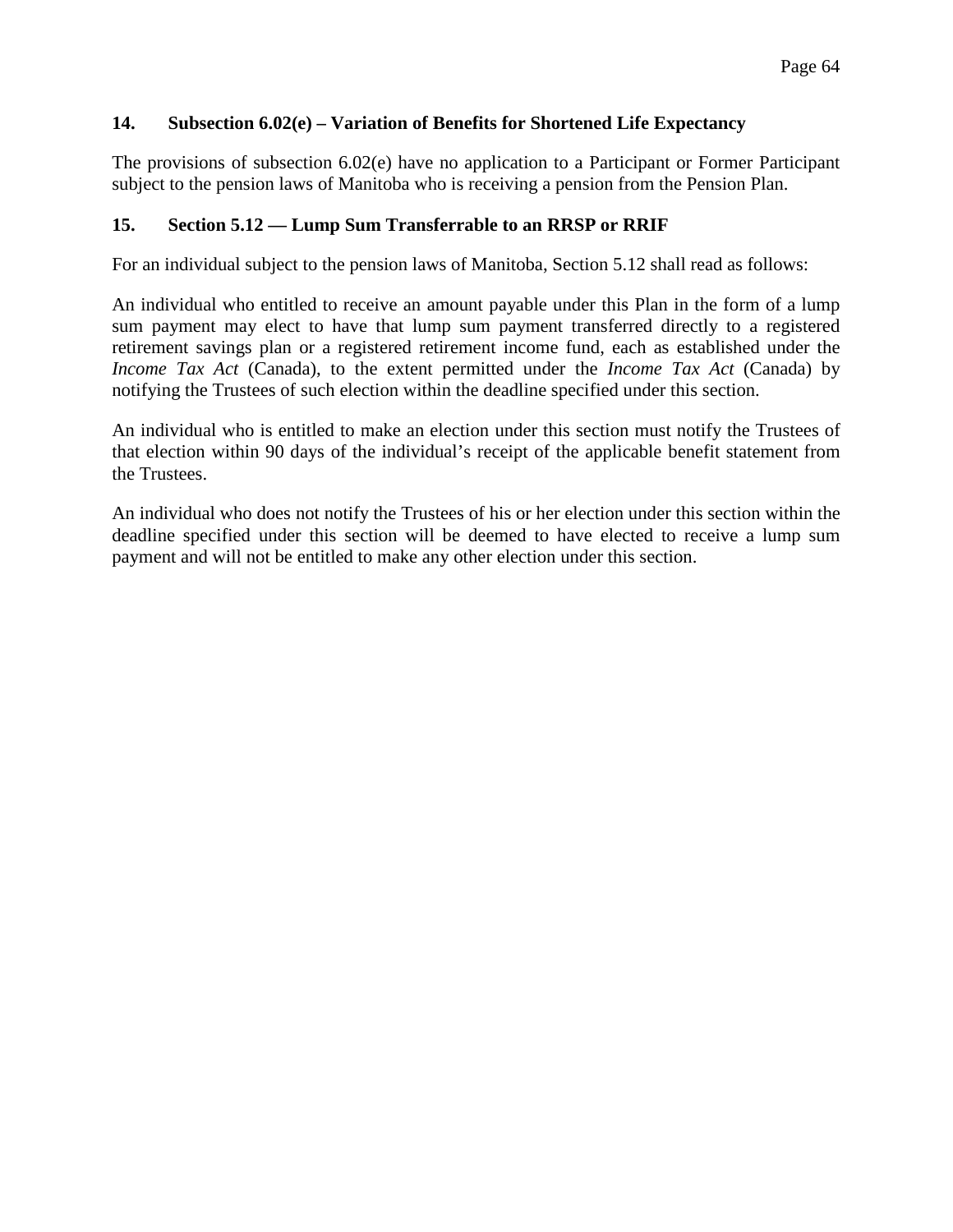### **SCHEDULE "D" - NEW BRUNSWICK**

For compliance with the New Brunswick *Pension Benefits Act* and the regulations thereunder, the following Rules and Regulations shall apply to Participants and Former Participants subject to the pension laws of New Brunswick.

#### **1. Section 1.32 – Definition of Spouse**

"Spouse", when used in reference to a Participant or Former Participant subject to the pension laws of New Brunswick, means a person who at the relevant time:

- (a) is married to the Participant or Former Participant;
- (b) is married to the Participant or Former Participant by a marriage that is voidable and that has not been voided by a declaration of nullity;
- (c) has gone through a form of marriage with the Participant or Former Participant in good faith that is void and is cohabiting or has cohabited with the Participant or Former Participant within the preceding year; or
- (d) not being married to the Participant or Former Participant,
	- (i) in the case of death before retirement of the Participant or Former Participant, a person who was cohabiting in a conjugal relationship with a Participant or Former Participant at the time of death of the Participant or Former Participant and was cohabiting in a conjugal relationship with the Participant or Former Participant for a continuous period of at least two years immediately before the death of the Participant or Former Participant;
	- (ii) in the case of the breakdown of a common law partnership, a person who was cohabiting in a conjugal relationship with the Participant or Former Participant for a continuous period of at least two years immediately before the date of the breakdown of the common law partnership; or
	- (iii) in any other case, a person who, at the particular time under consideration, is cohabiting in a conjugal relationship with the Participant or Former Participant and has so cohabited for a continuous period of at least two years immediately before that time.

For the purposes of this section, the term "common law partnership" means the relationship between a Participant and Former Participant and his Spouse under paragraph (d) of this section.

If a Spouse under paragraph (a), (b) or (c) of this section and a Spouse under paragraph (d) of this section both claim a right to a benefit under this Plan, the Spouse under paragraphs (a), (b) or (c) is entitled to the right or benefit, if otherwise eligible, unless there is a valid domestic contract between the Participant and Former Participant and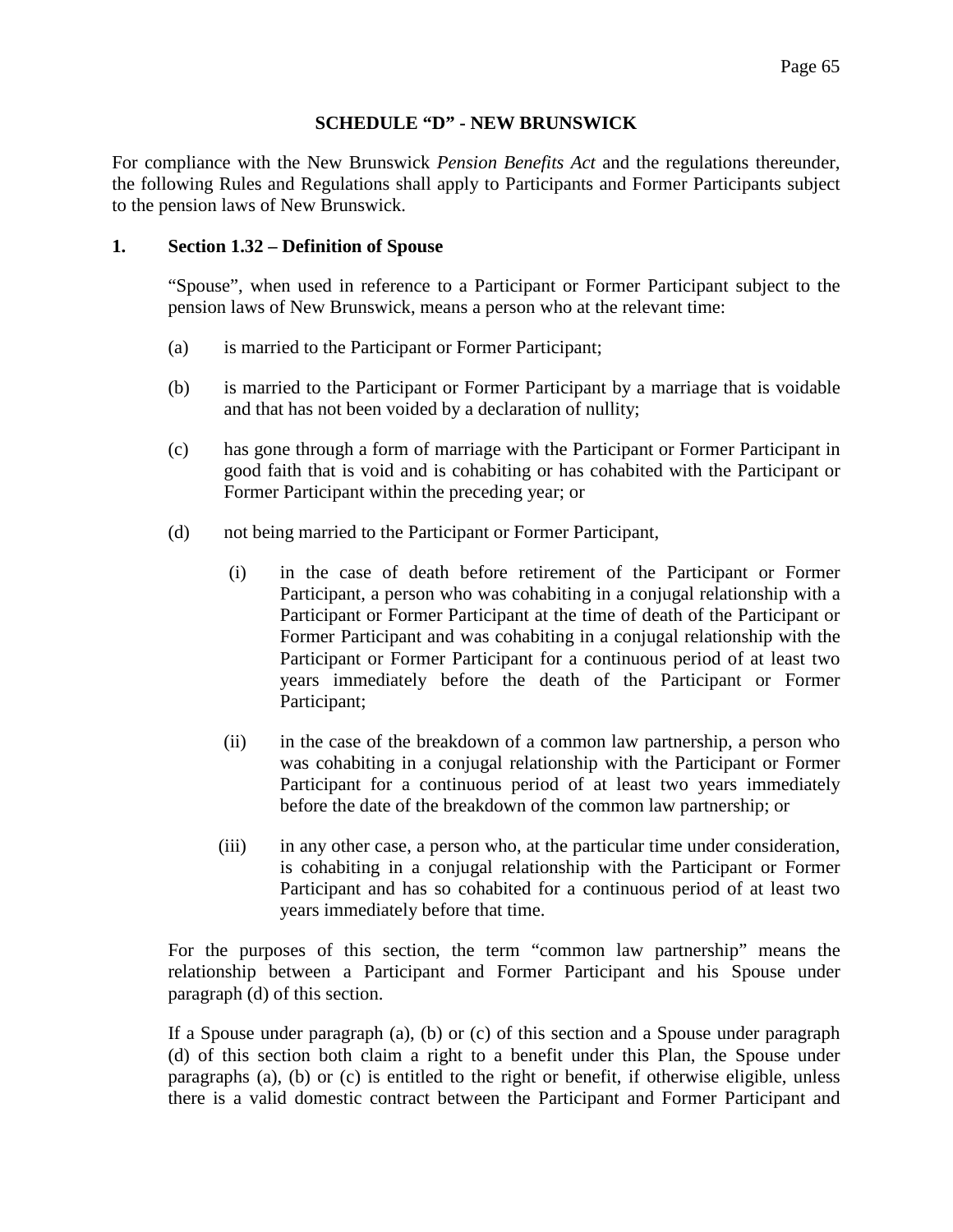such Spouse or a decree, order or judgment of a competent tribunal that bars such Spouse's claim.

## **2. Section 2.06 – Participant**

An Employee subject to the pension laws of New Brunswick shall become a Participant in the Pension Plan on the first day of the month following the earliest occurrence of:

- (a) the Employee's completion of 500 hours of Covered Employment with a Contributing Employer, or
- (b) the Employee's completion of 350 hours of Covered Employment with one or more Contributing Employers during two consecutive calendar years in which the Employee has earnings of not less than 35% of the YMPE in each year,

unless the Trustees agree to a different commencement date for participation.

### **3. Subsection 3.09(b) – Spouse's Waiver of Pre-Retirement Death Benefit**

The provisions of subsection 3.09(b) have no application to a Participant or Former Participant subject to the pension laws of New Brunswick.

#### **4. Subsection 3.10(a) and (b) – Pre-Retirement Survivor Benefit – Amount**

Subsections 3.10(a) and 3.10(b) have no application to the surviving Spouse of a deceased Participant or deceased Former Participant subject to the pension laws of New Brunswick.

#### **5. Subsections 3.16(b)(i) and (ii) – Fifty Per Cent Rule**

The provisions of subsections 3.16(b)(i) and 3.16(b)(ii) have no application to a Participant or Former Participant subject to the pension laws of New Brunswick.

#### **6. Subsection 4.05 – Portability Option**

In respect of a Participant or Former Participant subject to the pension laws of New Brunswick, subsections 4.05(a) and (b) will read as follows:

#### **Section 4.05 Portability Option**

- (a) A Participant subject to the pension laws of New Brunswick who incurs a Break in Service before the attainment of age 55 may elect to transfer the Commuted Value of his accrued benefit in full satisfaction and settlement of his entitlement to any payment or benefit under the Plan or Trust Fund to:
	- (i) the pension fund of another registered pension plan if that plan permits; or
	- (ii) a locked-in savings arrangement prescribed by the Act; or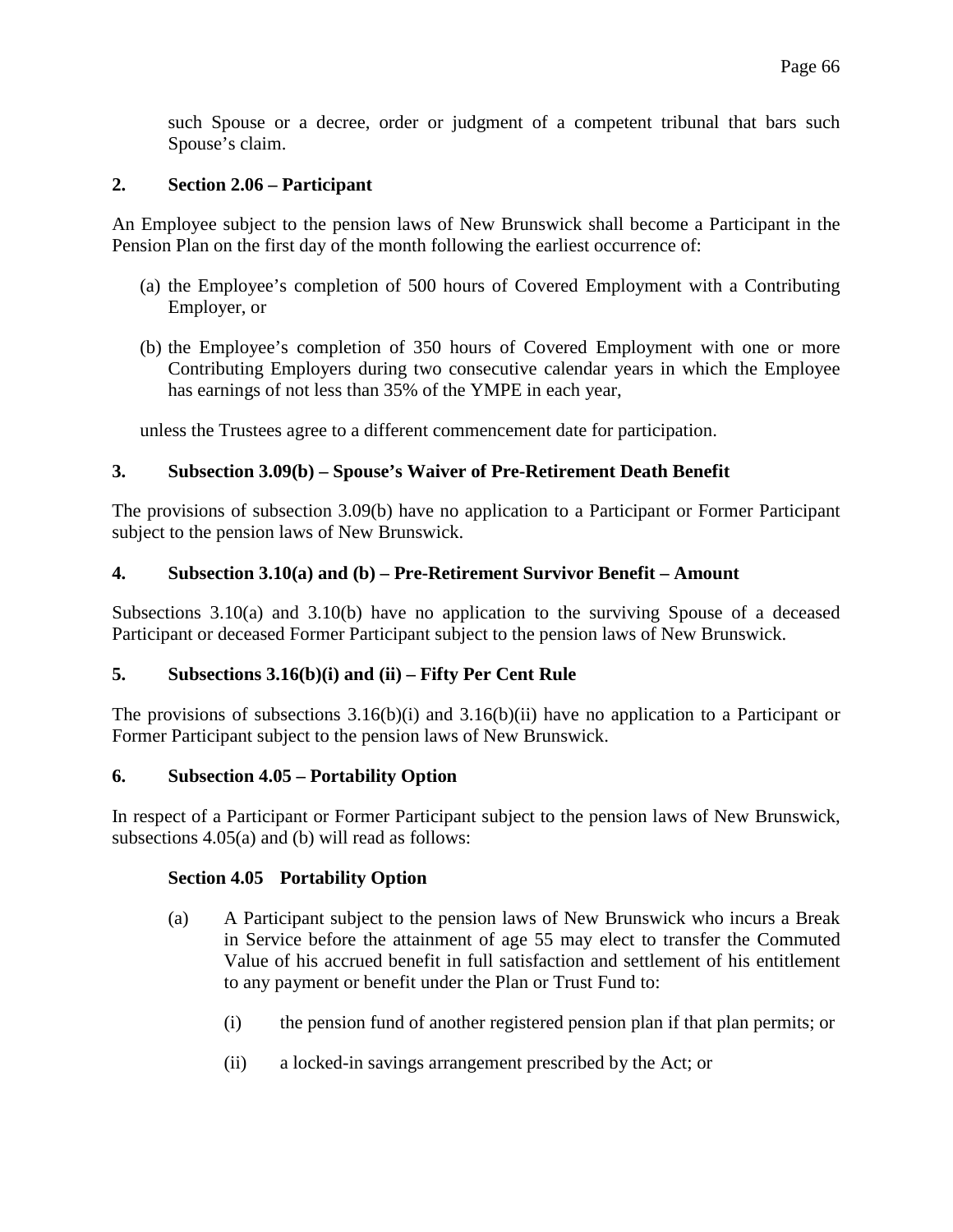- (iii) purchase a deferred life annuity under an insurance contract of the type prescribed by the Act to commence no sooner than the date upon which the Former Participant attains age 55.
- (b) A Former Participant who wants to elect to make a transfer pursuant to subsection 4.05(a) must notify the Trustees of such election under subsection 4.05(a) within 90 days of the Former Participant's receipt of the required benefit statement from the Trustees.

A Former Participant who elects to make a transfer pursuant to subsection 4.05(a) shall cease to be a Former Participant and shall not be entitled to any further payment or benefit from the Plan or the Trust Fund.

### **7. Subsection 4.05(e) – Mandatory Transfer**

The Trustees may require a Former Participant subject to the pension laws of New Brunswick to transfer the Commuted Value of his or her accrued pension benefit pursuant to subsection 4.05(a) if the Commuted Value is less than 10% of the YMPE for the year in which the Former Participant's termination of participation occurred.

### **8. Section 4.06 – Credit Due to Work-Related Injury**

The provisions of Section 4.06 are modified with respect to a Participant or Former Participant subject to the pension laws of New Brunswick by deleting the words "Workplace Safety and Insurance Board of Ontario" and replacing them with the words "Workplace Health, Safety and Compensation Commission of New Brunswick".

#### **9. Section 5.05 – Commutation of Small Pension**

In respect of a Participant or Former Participant subject to the pension laws of New Brunswick, Section 5.05 shall read as follows:

When a Participant or Former Participant incurs a Break in Service or retires, the Participant or Former Participant may elect to receive a single lump sum payment that is equal to the Commuted Value of his entitlement under the Plan in full settlement of any and all benefits to which such Participant or Former Participant may be entitled under the Plan if:

- (i) the Adjusted Commuted Value is less than 40% of the YMPE for the Calendar Year in which the Break in Service or retirement occurs; and
- (ii) the monthly pension benefit payable at Normal Retirement Age to the Participant or Former Participant does not exceed \$80.00 per month; and
- (iii) the Spouse, if any, of the Participant or Former Participant completes a waiver in the form prescribed under the New Brunswick Pension Benefits Act and the regulations thereunder.

For the purposes of this section, the Adjusted Commuted Value means the amount calculated using the following formula: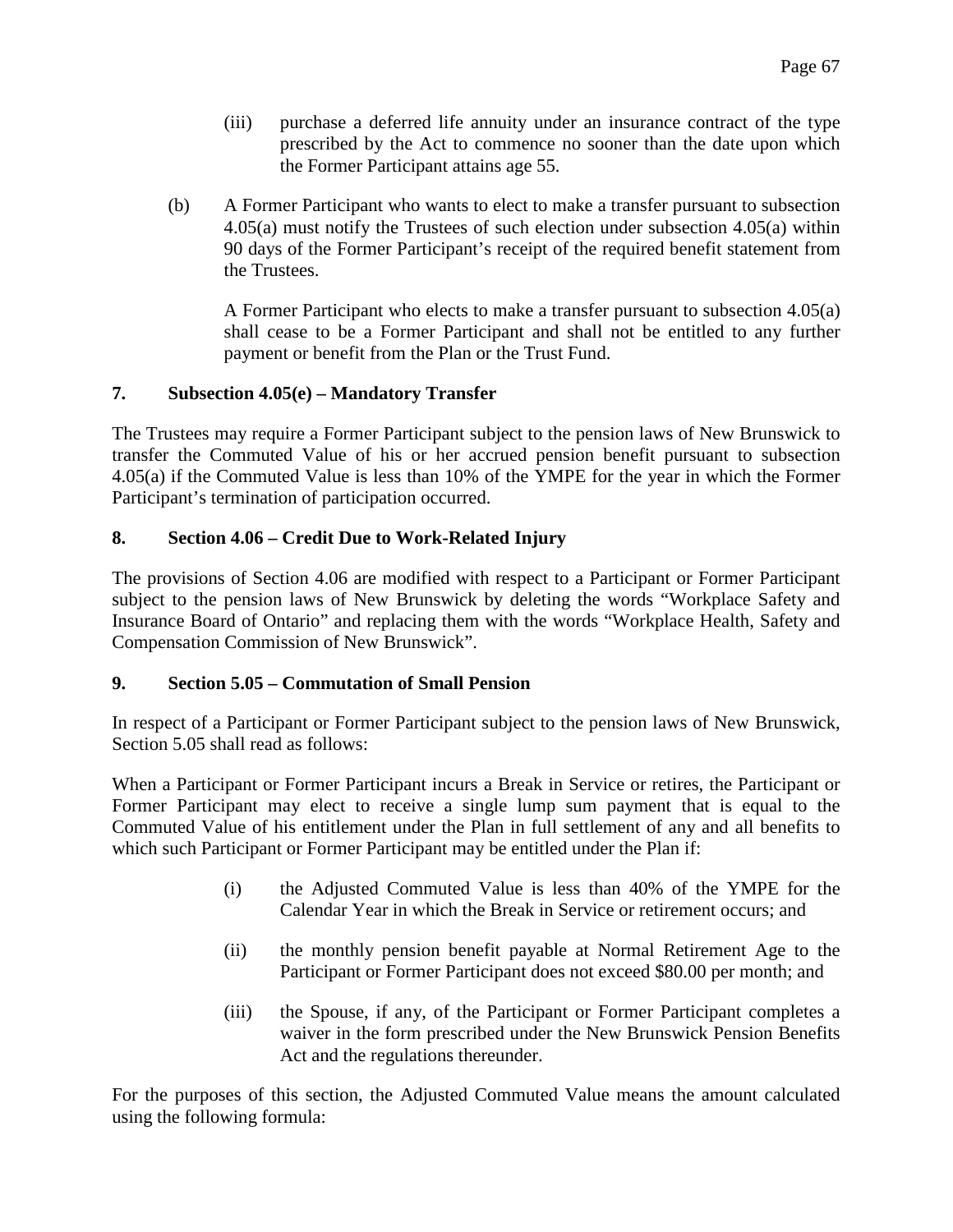$$
A = V x 1.06^{65-n}
$$

Where:

 $A =$  the Adjusted Commuted Value of the pension to which he is entitled;

 $V =$  the Commuted Value of the pension to which he is entitled;

n = the age of the Participant or Former Participant on December 31 of the Calendar Year in which the Break in Service, or retirement occurred but shall not be greater than 65.

## **10. Section 5.11 – Division of Benefits Upon Termination of Spousal Relationship**

- (a) If a court, on an application to divide spousal property under the New Brunswick *Marital Property Act* or under similar legislation in another jurisdiction, makes an order in relation to pension benefits accrued by a Participant or Former Participant subject to the pension laws of New Brunswick, the Commuted Value of the pension benefits shall be determined in accordance with the New Brunswick *Pension Benefits Act* and the regulations thereunder as of the date of breakdown of the spousal relationship and shall be divided in accordance with the order of the court.
- (b) The portion of the pension benefits to which a Spouse of a Participant or Former Participant is entitled pursuant to a court order referred to in subsection (a) must be transferred out of the Pension Plan pursuant to Section 4.05.
- (c) If the Spouse of the Participant or Former Participant fails to direct the Trustees in relation to the manner in which his or her entitlement is to be dealt with under Section 4.05, the Spouse of the Participant or Former Participant shall be deemed to have directed the Trustees to purchase a deferred life annuity.
- (d) If pension benefits under the Pension Plan have been divided in accordance with subsection (a), the Spouse of the Participant or Former Participant has no further rights under the Pension Plan and the pension benefits of the Participant or Former Participant shall be revalued in accordance with the New Brunswick *Pension Benefits Act* and the regulations thereunder.
- (e) If a marriage contract or a separation agreement as defined in the New Brunswick *Marital Property Act* provides for the division of pension benefits accrued under the Pension Plan on breakdown of the spousal relationship, the Commuted Value of the pension benefits shall be determined as of the date of the breakdown of the spousal relationship in accordance with the New Brunswick *Pension Benefits Act* and the regulations thereunder and shall be divided in accordance with the marriage contract or separation agreement.
- (f) A division of pension benefits accrued under the Pension Plan on breakdown of the spousal relationship pursuant to a marriage contract or a separation agreement shall not result in a reduction of the Commuted Value of the pension benefits of the Participant or Former Participant by more than 50%.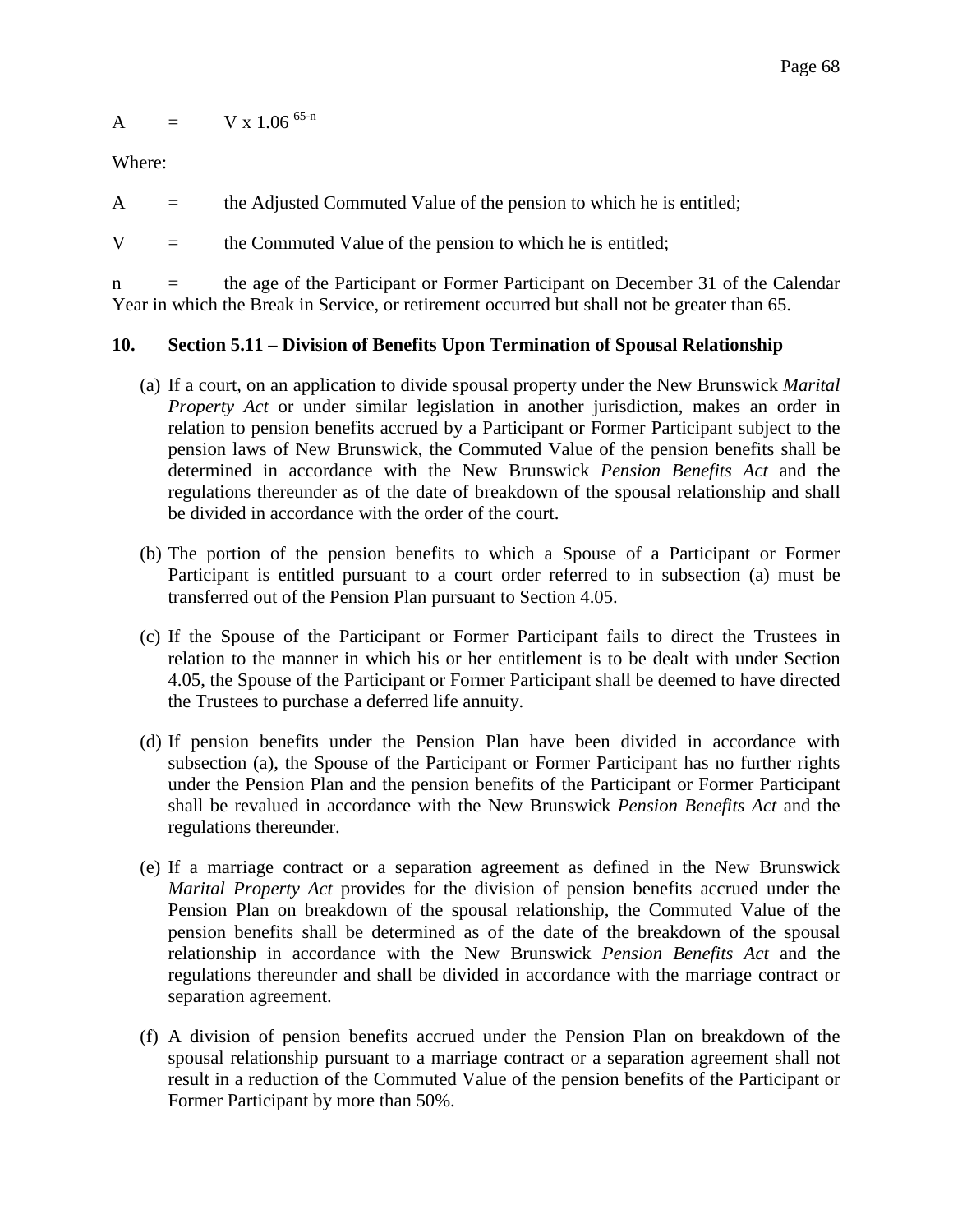- (g) Subsections (b), (c) and (d) apply with the necessary modifications to a division of pension benefits under subsection (e).
- (h) The Commuted Value of pension benefits for the purposes of this section that are not deferred pensions shall be determined as if the Participant had terminated participation on the date of the breakdown of the spousal relationship.
- (i) A division of pension benefits or contributions applies only in relation to pension benefits or contributions accrued between the date of the commencement of the spousal relationship and the date of the breakdown of that relationship.
- (j) The division of pension benefits under this section is limited by any restrictions imposed by the New Brunswick *Pension Benefits Act* or the regulations thereunder regarding the payment of money out of the Pension Plan.
- (k) Where a marriage contract, a separation agreement or an order referred to above provides for payment by the Participant or Former Participant of a sum equal to and in lieu of the amount owing to the Spouse of the Participant or Former Participant in relation to pension benefits, the Trustees and the Pension Plan are not liable for any such payments.

# **11. Subsection 6.02(e) – Variation of Benefits for Shortened Life Expectancy**

The provisions of subsection 6.02(e) have no application to a Participant or Former Participant subject to the pension laws of New Brunswick who is receiving a pension from the Pension Plan.

## **12. Section 5.12 — Lump Sum Transferrable to an RRSP or RRIF**

For an individual subject to the pension laws of New Brunswick, Section 5.12 shall read as follows:

An individual who entitled to receive an amount payable under this Plan in the form of a lump sum payment may elect to have that lump sum payment transferred directly to a registered retirement savings plan or a registered retirement income fund, each as established under the *Income Tax Act* (Canada), to the extent permitted under the *Income Tax Act* (Canada) by notifying the Trustees of such election within the deadline specified under this section.

An individual who is entitled to make an election under this section must notify the Trustees of that election within 90 days of the individual's receipt of the applicable benefit statement from the Trustees.

An individual who does not notify the Trustees of his or her election under this section within the deadline specified under this section will be deemed to have elected to receive a lump sum payment and will not be entitled to make any other election under this section.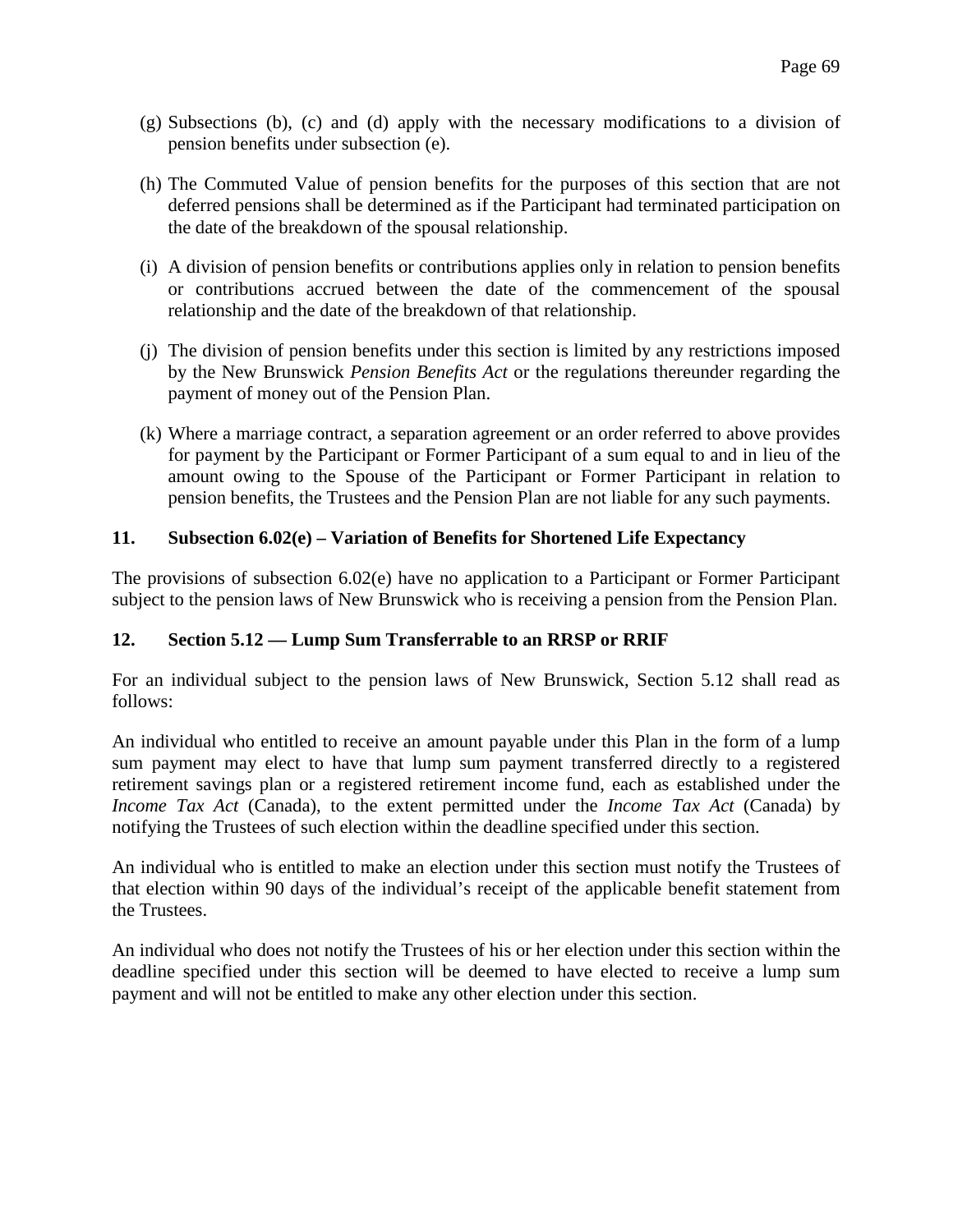### **SCHEDULE "E" - NEWFOUNDLAND AND LABRADOR**

For compliance with the Newfoundland and Labrador *Pension Benefits Act* and the regulations thereunder, the following Rules and Regulations shall apply to Participants and Former Participants subject to the pension laws of Newfoundland and Labrador.

### 1. **Section 1.32 – Definition of Spouse**

"Spouse" when used in reference to any Participant or Former Participant subject to the pension laws of Newfoundland and Labrador shall mean a person who at the relevant time:

- (a) is married to the Participant or Former Participant;
- (b) is married to the Participant or Former Participant by a marriage that is voidable and has not been voided by a declaration of nullity;
- (c) has gone through a form of marriage with the Participant or Former Participant, in good faith, that is void and is cohabiting or has cohabited with the Participant or Former Participant during the preceding year;
- (d) has cohabited continuously with the Participant or Former Participant in a conjugal relationship for not less than three years, if the Participant or Former Participant is the Spouse of another person; or
- (e) has cohabited continuously with the Participant or Former Participant in a conjugal relationship for not less than one year, if the Participant or Former Participant is not the Spouse of another person.

## **2. Section 2.06 – Participant**

An Employee subject to the pension laws of Newfoundland and Labrador shall become a Participant in the Pension Plan on the first day of the month following the earliest occurrence of:

- (a) the Employee's completion of 500 hours of Covered Employment with a Contributing Employer, or
- (b) the Employee having earned from Covered Employment with one or more Contributing Employers not less than 35% of the YMPE in each of two consecutive calendar years,

unless the Trustees agree to a different commencement date for participation.

## **3. Subsection 3.09(b) – Spouse's Waiver of Pre-Retirement Death Benefit**

The provisions of subsection 3.09(b) have no application to a Participant or Former Participant subject to the pension laws of Newfoundland and Labrador.

## **4. Section 3.10 – Pre-Retirement Survivor Benefit – Amount**

In respect of a Participant or Former Participant subject to the pension laws of Newfoundland and Labrador, Section 3.10 will read as follows: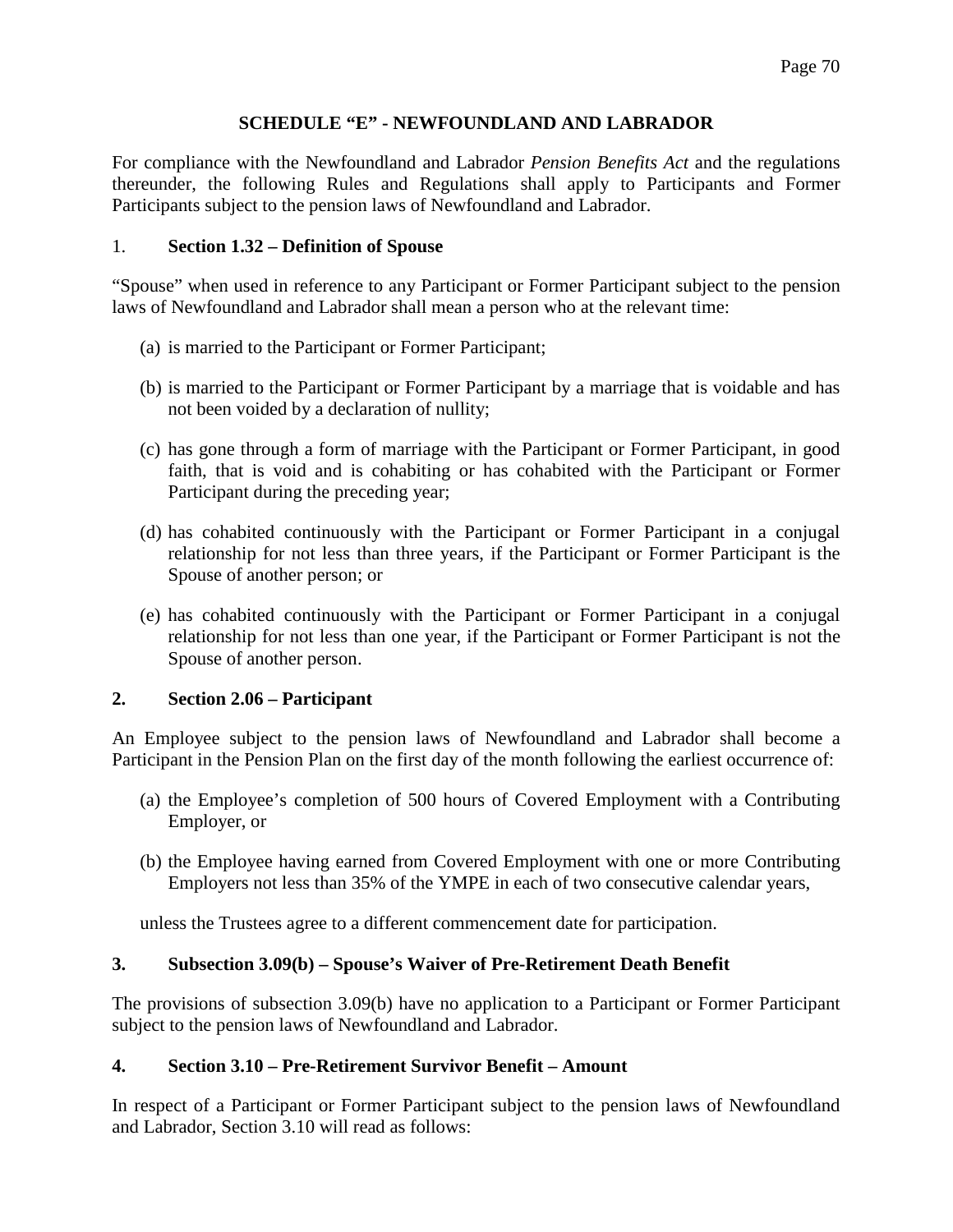## Section 3.10 Pre-Retirement Survivor Benefit – Amount

(a) The surviving Spouse of a Participant or Former Participant who died prior to becoming eligible to receive an Early Retirement Pension shall be entitled to receive a Pre-Retirement Survivor Benefit of a monthly amount, payable for the life of the surviving Spouse, the value of which is actuarially equivalent to 100% of the Commuted Value of the Participant's or Former Participant's pension accrued to his date of death.

Such surviving Spouse may make an election pursuant to subsection 4.05(a) with respect to the Commuted Value of the Pre-Retirement Survivor Benefit as if the surviving Spouse were the Participant or Former Participant.

(b) The surviving Spouse of a Participant or Former Participant who died after becoming eligible to receive an Early Retirement Pension, but before receiving an Early Retirement Pension shall receive the joint and survivor benefit that would have been payable to the surviving Spouse pursuant to subsection 6.01(b) had the deceased Participant or Former Participant been retired and in receipt of the joint and survivor form of pension at the time of his death.

# **5. Section 3.16– Fifty Per Cent Rule**

In addition to the permitted transfers detailed in subsection 3.16(b), if Employee Contributions by a Participant subject to the pension laws of Newfoundland and Labrador plus credited interest exceed 50% of the Commuted Value of the Participant's accrued pension, such excess may also be transferred to a registered pension plan if that plan permits or transferred to an insurance company to purchase a life annuity.

## **6. Section 4.05 – Portability Option**

In respect of a Participant or Former Participant subject to the pension laws of Newfoundland and Labrador, subsections 4.05(a) and (b) will read as follows:

## **Section 4.05 Portability Option**

- (a) A Participant subject to the pension laws of Newfoundland and Labrador who incurs a Break in Service before the attainment of age 55, may elect to transfer the Commuted Value of his or her accrued pension benefit to:
	- (i) the pension fund of another registered plan if that plan permits; or
	- (ii) a locked-in retirement savings arrangement of the kind prescribed by the Newfoundland and Labrador *Pension Benefits Act* and the regulations thereunder; or
	- (iii) purchase a deferred life annuity of the kind prescribed by the Newfoundland and Labrador *Pension Benefits Act* and the regulations thereunder.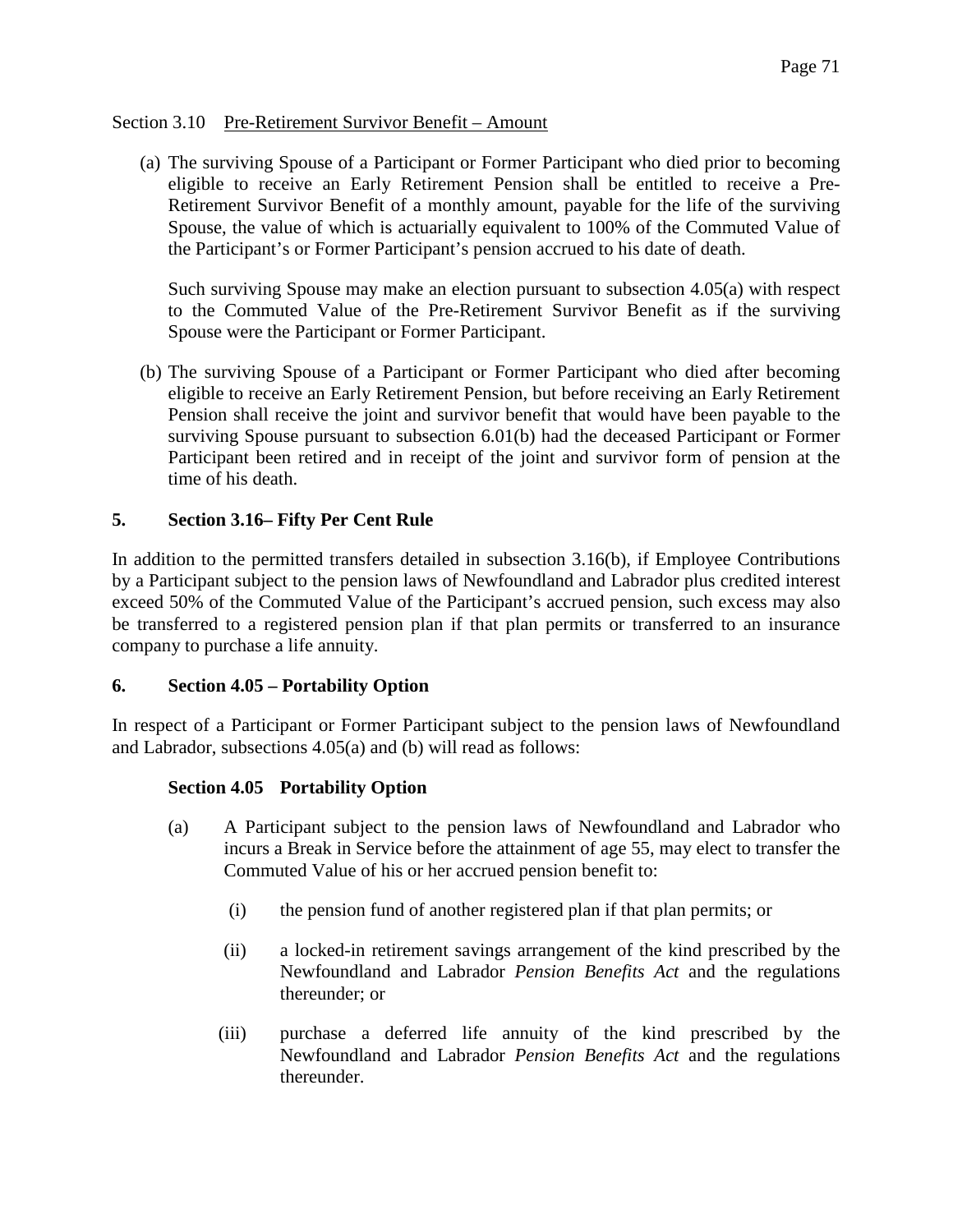(b) A Former Participant who elects to make the transfer as provided in subsection 4.05(a) must notify the Trustees of such election within 60 days of the Former Participant's termination of participation

## **7. Section 4.06 – Credit Due to Work-Related Injury**

The provisions of Section 4.06 are modified with respect to a Participant or Former Participant subject to the pension laws of Newfoundland and Labrador by deleting the words "Workplace Safety and Insurance Board of Ontario" and replacing them with the words "Workplace Health, Safety and Compensation Commission of Newfoundland and Labrador".

### **8. Section 5.11 – Division of Benefits upon Termination of Spousal Relationship**

- (a) The Administrator of the Pension Plan shall divide the pension benefits of a Participant or Former Participant subject to the pension laws of Newfoundland and Labrador:
	- (i) where a court has made an order for the division of Spousal property under the Newfoundland and Labrador *Family Law Act* or a similar order of a court outside the province enforceable in accordance with the court order; or
	- (ii) where the Participant and his or her Spouse or the Former Participant and his or her Spouse have entered into a separation agreement, within the meaning of the Newfoundland and Labrador *Family Law Act,* to divide their Spousal property in accordance with a separation agreement.
- (b) The value of the pension benefits to be divided shall be calculated in accordance with the Newfoundland and Labrador *Pension Benefits Act* and the regulations thereunder but any such division shall not reduce the Commuted Value of the Participant's or Former Participant's pension benefits to less than 50% of their value prior to the division.
- (c) If a Participant is not entitled to a deferred pension benefit at the date of the breakdown of the Spousal relationship, the portion of the Participant's contributions and interest to be credited to the Spouse shall be paid in cash by the Pension Plan to the Spouse.
- (d) Where a Participant or Former Participant is not eligible to receive a pension without reduction, the Spouse is entitled to have a proportionate share of the pension benefit transferred from the Pension Plan to the credit of the Spouse.
- (e) Where a Participant or Former Participant is eligible to receive a pension without reduction but has not yet begun to receive a pension from the Pension Plan, the Spouse is entitled to receive a separate pension from the Pension Plan as prescribed by the Newfoundland and Labrador *Pension Benefits Act* and the regulations thereunder.
- (f) Where a Former Participant is receiving a pension, the Spouse is entitled to a proportionate share of the benefits paid as a separate pension from the Pension Plan until the Spouse's death or the termination of the pension under the Plan, whichever occurs first.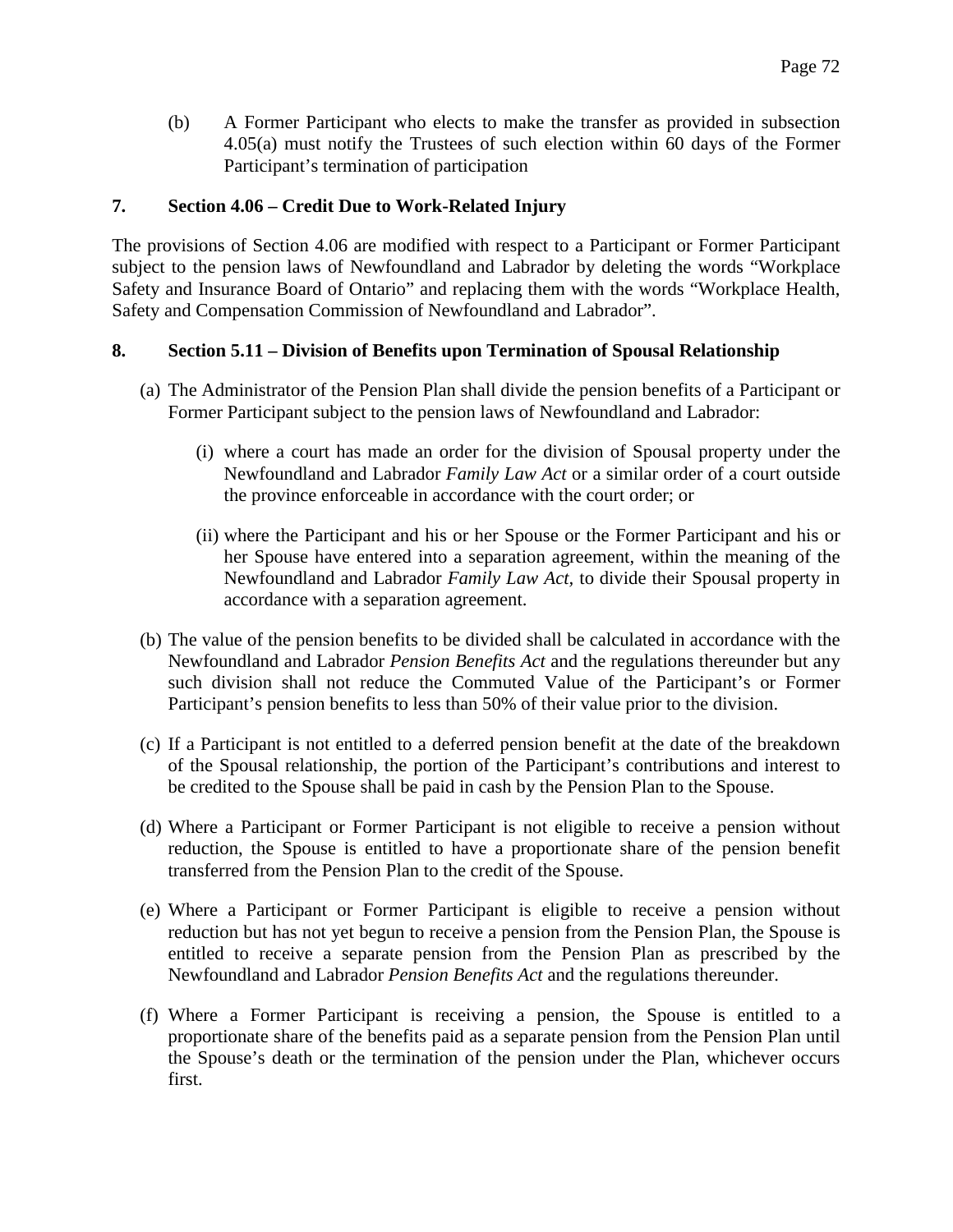- (g) Where an amount has been transferred from the Pension Plan or used to provide a separate pension to a Spouse in accordance with an order or agreement pursuant to subsection (a):
	- (i) the Participant's pension benefit shall be adjusted as prescribed by the Newfoundland and Labrador *Pension Benefits* Act and the regulations thereunder;
	- (ii) the Spouse has no entitlement to any further benefits from the Pension Plan; and
	- (iii)the Pension Plan is not liable to any person for having complied with an order or agreement pursuant to subsection (a).

### **9. Subsection 6.01(b) – For a Participant or a Former Participant who has a Spouse – Joint and Survivor Benefit Waiver**

The requirement that the spousal waiver be filed within the 12 months immediately preceding the commencement of benefit payments has no application to Participants and Former Participants subject to the pension laws of Newfoundland and Labrador and their Spouses.

### **10. Subsection 6.02(e) – Variation of Benefits for Shortened Life Expectancy**

The provisions of subsection 6.02(e) have no application to a Participant or Former Participant subject to the pension laws of Newfoundland and Labrador.

### **11. Section 5.12 — Lump Sum Transferrable to an RRSP or RRIF**

For an individual subject to the pension laws of Newfoundland and Labrador, Section 5.12 shall read as follows:

An individual who entitled to receive an amount payable under this Plan in the form of a lump sum payment may elect to have that lump sum payment transferred directly to a registered retirement savings plan or a registered retirement income fund, each as established under the *Income Tax Act* (Canada), to the extent permitted under the *Income Tax Act* (Canada) by notifying the Trustees of such election within the deadline specified under this section.

An individual who is entitled to make an election under this section must notify the Trustees of that election within 60 days after the Trustees issue the applicable benefit statement to the individual.

An individual who does not notify the Trustees of his or her election under this section within the deadline specified under this section will be deemed to have elected to receive a lump sum payment and will not be entitled to make any other election under this section.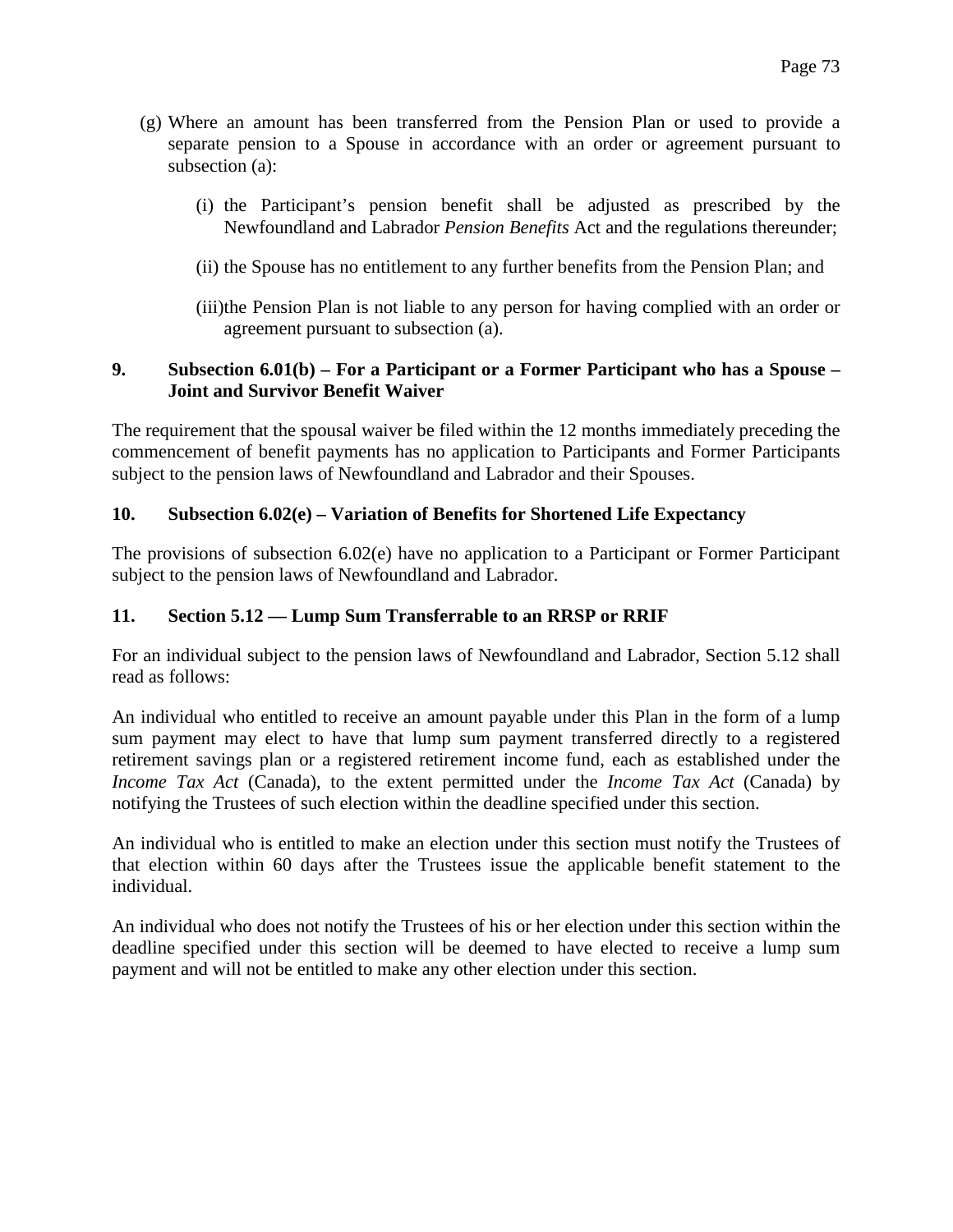### **SCHEDULE "F" - NOVA SCOTIA**

For compliance with the Nova Scotia *Pension Benefits Act* and the regulations thereunder, the following Rules and Regulations shall apply to Participants and Former Participants subject to the pension laws of Nova Scotia.

### **1. Section 1.32 – Definition of Spouse**

"Spouse", when used in reference to any Participant or Former Participant subject to the pension laws of Nova Scotia, means either of two persons who, at the relevant time:

- (i) are married to each other;
- (ii) are married to each other by a marriage that is voidable and that has not been annulled by a declaration of nullity;
- (iii) have gone through a form of marriage with each other, in good faith, that is void and are cohabiting or, where they have ceased to cohabit, have cohabited within the twelve-month period immediately preceding the relevant time;
- (iv) are domestic partners of each other within the meaning of Section 52 of the Nova Scotia *Vital Statistics Act*, or
- (v) not being married to each other, cohabited in a conjugal relationship with each other,
	- (a) for a period of at least three years, if either of them is married, or
	- (b) for a period of at least one year, if neither of them is married.

### **2. Section 2.06 – Participant**

An Employee subject to the pension laws of Nova Scotia shall become a Participant in the Pension Plan on the first day of the month following the earliest occurrence of:

- (a) the Employee's completion of 500 hours of Covered Employment with a Contributing Employer, or
- (b) the Employee's completion of 350 hours of Covered Employment with one or more Contributing Employers during two consecutive calendar years in which the Employee has earnings of not less than 35% of the YMPE in each year,

unless the Trustees agree to a different commencement date for participation.

# **3. Section 4.03 – Break in Service**

For a Participant subject to the pension laws of Nova Scotia, in addition to the circumstances described in Section 4.03 in which he may elect to incur a Break in Service, he shall incur a Break in Service if he so elects after his trade union ceases to represent him in accordance with the Nova Scotia *Trade Union Act* and he joins a different pension plan.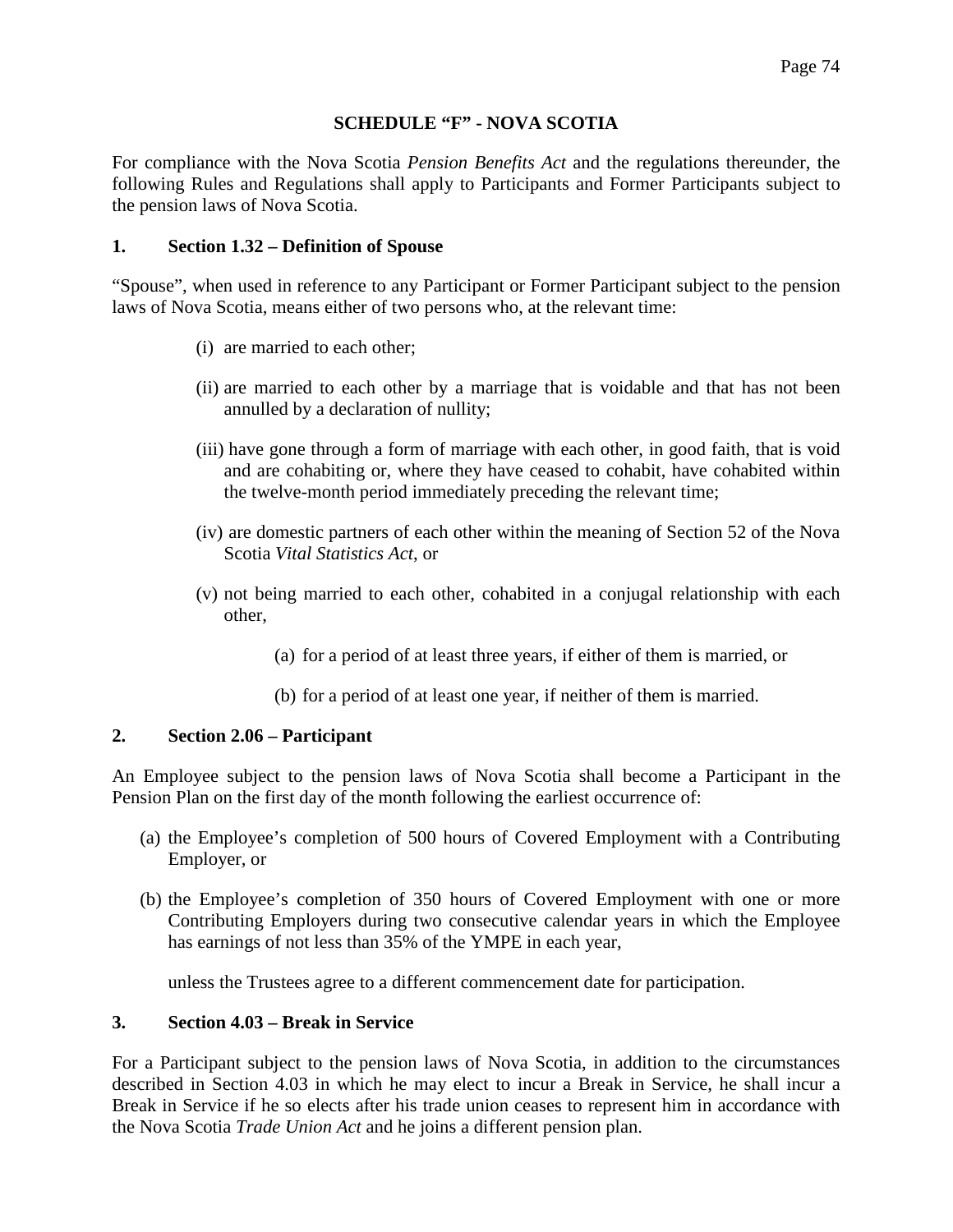# **4. Subsection 3.09(b) – Spouse's Waiver of Pre-Retirement Death Benefit**

The provisions of subsection 3.09(b) have no application to a Participant or Former Participant subject to the pension laws of Nova Scotia.

# **5. Section 3.10 – Pre-Retirement Survivor Benefit – Amount**

In respect of a Participant or Former Participant subject to the pension laws of Nova Scotia, Section 3.10 will read as follows:

The surviving Spouse of a Participant or Former Participant subject to the pension laws of Nova Scotia shall be entitled to receive a Pre-Retirement Survivor Benefit of a lump sum payment equal to 100% of the Commuted Value of the Participant's or Former Participant's pension benefit accrued to the date of death.

# **6. Subsections 3.16(b)(i), (ii) and (iii) – Fifty Per Cent Rule**

The provisions of subsections  $3.16(b)(i)$ ,  $3.16(b)(ii)$  and  $3.16(b)(iii)$  have no application to a Participant or Former Participant subject to the pension laws of Nova Scotia.

# **7. Section 4.05 – Portability Option**

In respect of a Participant or Former Participant subject to the pension laws of Nova Scotia, subsections 4.05(a) and (b) will read as follows:

# **Section 4.05 Portability Option**

- (a) A Participant subject to the pension laws of Nova Scotia who incurs a Break in Service before the attainment of age 55, may elect to transfer the Commuted Value of his or her accrued benefits to:
	- (i) the pension fund of another registered plan if that plan permits; or
	- (ii) a retirement savings arrangement prescribed by the Nova Scotia *Pension Benefits Act* and the regulations thereunder; or
	- (iii) purchase a deferred life annuity under an insurance contract of the type prescribed by the Nova Scotia *Pension Benefits Act* and the regulations thereunder to commence no sooner than the date upon which the Former Participant attains age 55.
- (b) A Former Participant who elects to make the transfer as provided in subsection 4.05(a) must notify the Trustees of such election within 90 days of the Former Participant's receipt of the required benefit statement.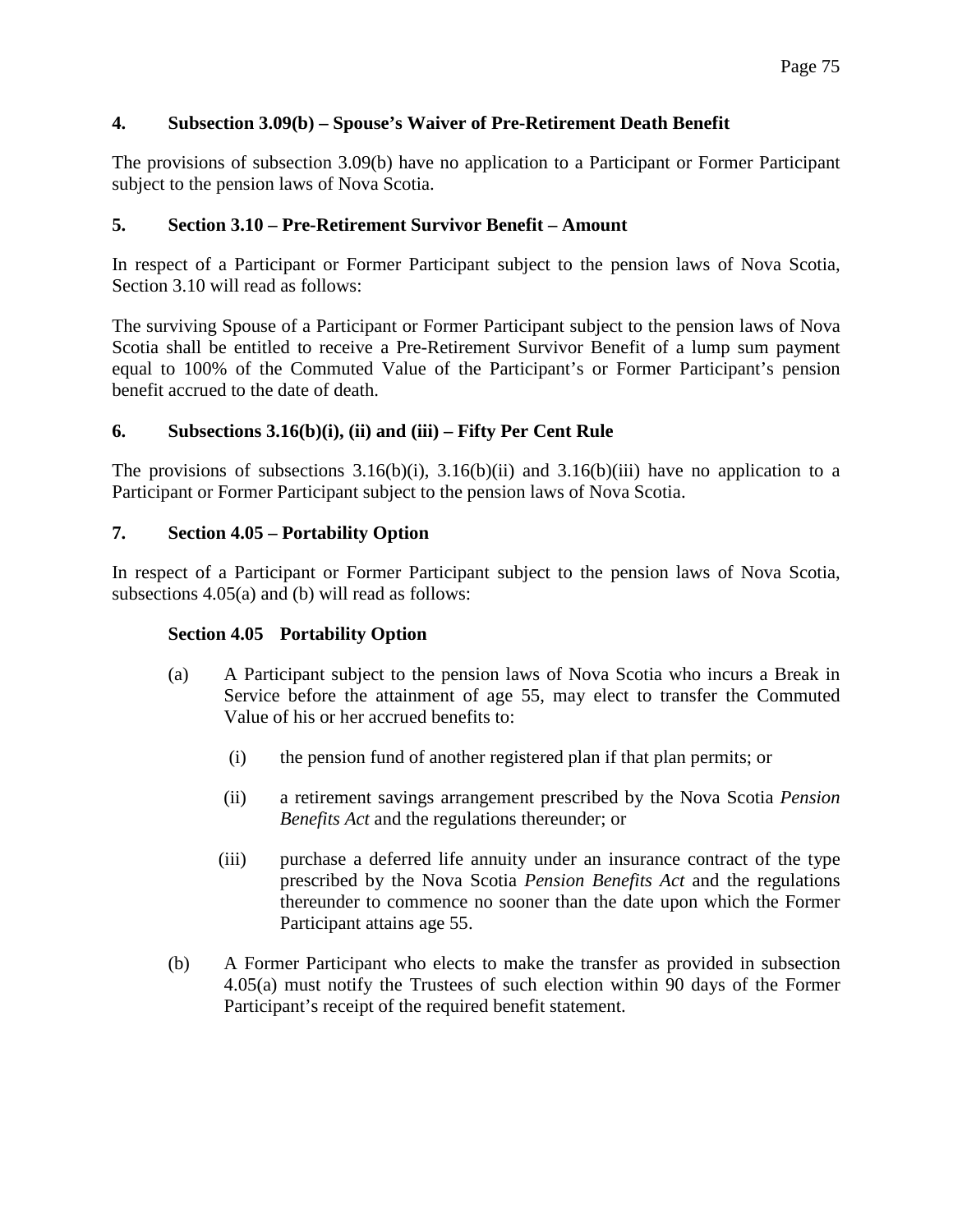# **8. Subsection 4.05(e) – Mandatory Lump Sum Payment**

In respect of a Participant or Former Participant subject to the pension laws of Nova Scotia, the following subsection (e) is applicable.

(e) If the amount of the Commuted Value of the Former Participant's accrued pension benefits to be paid into a prescribed retirement savings arrangement pursuant to subsection  $4.05(a)(ii)$  is greater than the amount prescribed by the *Income Tax Act* (Canada) for such a transfer, the portion that exceeds the prescribed amount shall be paid as a lump sum to the Former Participant.

# **9. Section 4.06 – Credit Due to Work-Related Injury**

The provisions of Section 4.06 are modified with respect to a Participant or Former Participant subject to the pension laws of Nova Scotia by deleting the words "Workplace Safety and Insurance Board of Ontario" and replacing them with the words "Workers' Compensation Board of Nova Scotia".

# **10. Section 5.11 – Division of Benefits Upon Termination of Spousal Relationship**

In respect of a Participant or Former Participant subject to the pension laws of Nova Scotia, Section 5.11 will read as follows:

- (a) Where a Participant or Former Participant is entitled to a pension or pension benefits and
	- (i) a petition for divorce is filed;
	- (ii) an application is filed for a declaration of nullity; or
	- (iii) the Participant of Former Participant and that person's Spouse have been living separate and apart and there is no reasonable prospect of the resumption of cohabitation;

the pension or pension benefits accrued during the marriage or the cohabitation may be divided, in accordance with the regulations, between the Participant or Former Participant and that person's Spouse by an order of the Supreme Court of Nova Scotia, or in such other manner as is prescribed in the regulations.

(b) Notwithstanding subsection (a), the Spouse of the Participant or Former Participant shall not receive more than one half of the pension or pension benefits earned during the marriage or cohabitation of common-law partners.

# **11. Section 5.12 — Lump Sum Transferrable to an RRSP or RRIF**

For an individual subject to the pension laws of Nova Scotia, Section 5.12 shall read as follows:

An individual who entitled to receive an amount payable under this Plan in the form of a lump sum payment may elect to have that lump sum payment transferred directly to a registered retirement savings plan or a registered retirement income fund, each as established under the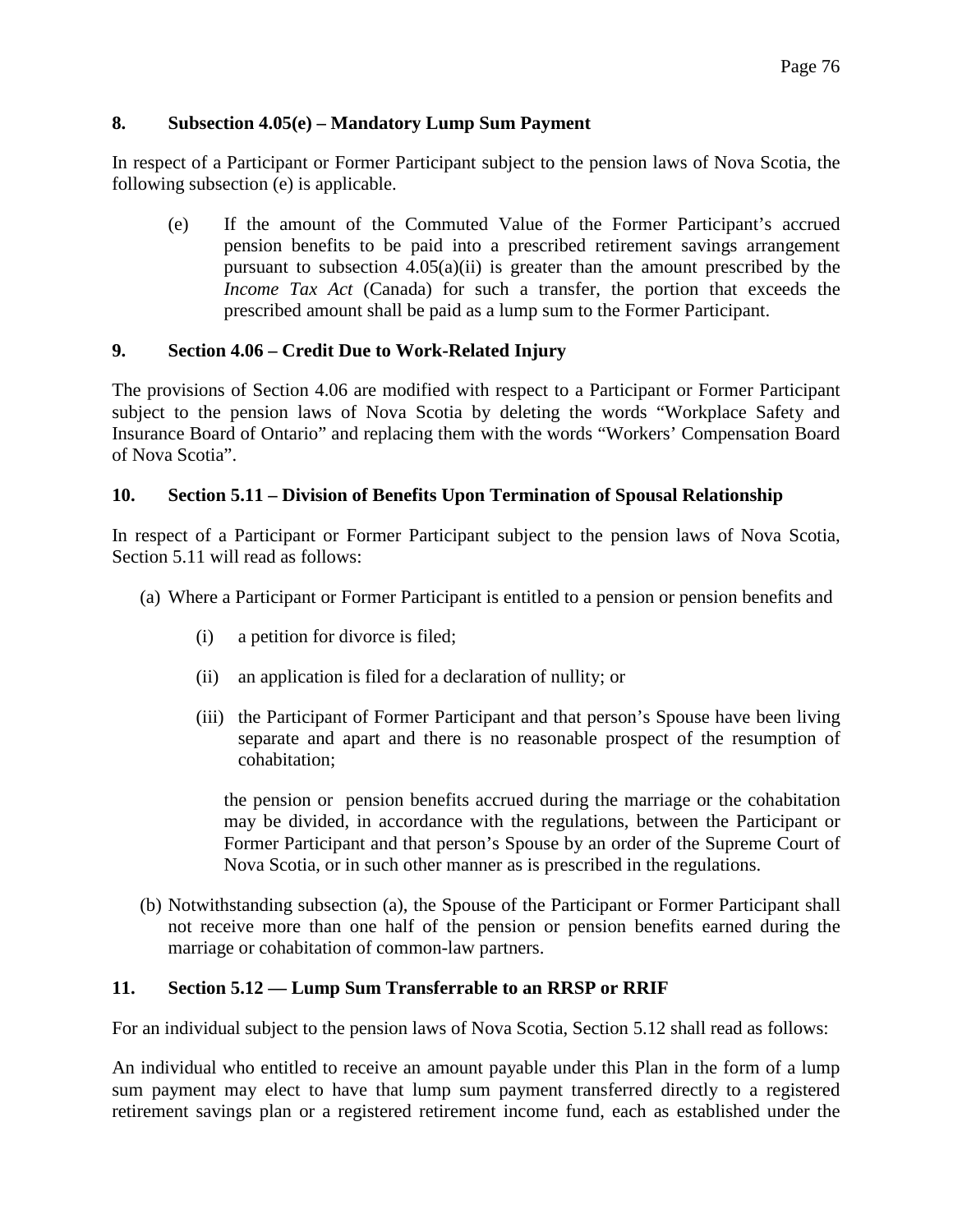*Income Tax Act* (Canada), to the extent permitted under the *Income Tax Act* (Canada) by notifying the Trustees of such election within the deadline specified under this section.

An individual who is entitled to make an election under this section must notify the Trustees of that election within 90 days of the individual's receipt of the applicable benefit statement from the Trustees.

An individual who does not notify the Trustees of his or her election under this section within the deadline specified under this section will be deemed to have elected to receive a lump sum payment and will not be entitled to make any other election under this section.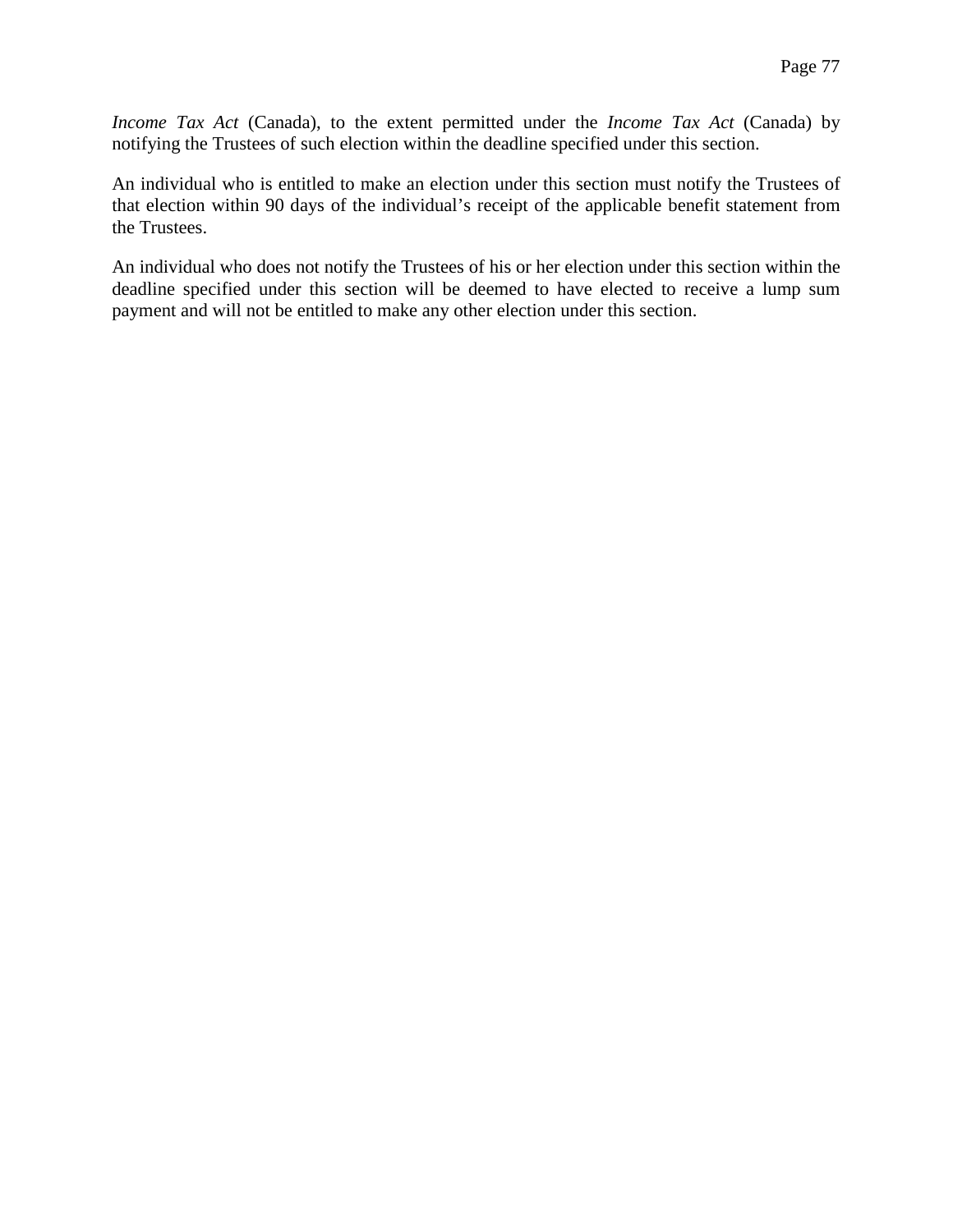### **SCHEDULE "G" - SASKATCHEWAN**

For compliance with the Saskatchewan *Pension Benefits Act*, *1992* and the regulations thereunder, the following Rules and Regulations shall apply to Participants and Former Participants subject to the pension laws of Saskatchewan.

### **1. Section 1.32 – Definition of Spouse**

"Spouse", when used in reference to a Participant or Former Participant subject to the pension laws of Saskatchewan, shall mean a person who is married to the Participant or Former Participant, or if the Participant or Former Participant is not married a person with whom the Participant or Former Participant is cohabiting as a Spouse at the relevant time and who has been cohabiting continuously with the Participant or Former Participant as his or her Spouse for at least one year prior to the relevant time.

### **2. Section 2.06 – Participant**

An Employee subject to the pension laws of Saskatchewan shall become a Participant in the Pension Plan on the first day of the month following the earliest occurrence of:

- (a) the Employee's completion of 500 hours of Covered Employment with a Contributing Employer, or
- (b) the Employee's completion of 350 hours of Covered Employment with one or more Contributing Employers during two consecutive calendar years in which the Employee has earnings of not less than 35% of the YMPE in each year,

unless the Trustees agree to a different commencement date for participation.

#### **3. Section 3.10 – Pre-Retirement Survivor Benefit – Amount**

In respect of a Participant or Former Participant subject to the pension laws of Saskatchewan, Section 3.10 will read as follows:

Section 3.10 Pre-Retirement Survivor Benefit – Amount

- (a) The surviving Spouse shall be entitled to receive a Pre-Retirement Survivor Benefit of:
	- (i) a monthly amount payable for the life of the surviving Spouse, the value of which is actuarially equivalent to 100% of the Commuted Value of the Participant's or Former Participant's pension benefit accrued to the date of death; or
	- (ii) a deferred monthly pension actuarially equivalent to 100% of the Commuted Value of the Participant's or Former Participant's pension benefit accrued to the date of death; or
	- (iii) a lump sum payment equal to the Commuted Value of the Participant's or Former Participant's pension benefit accrued to the date of death;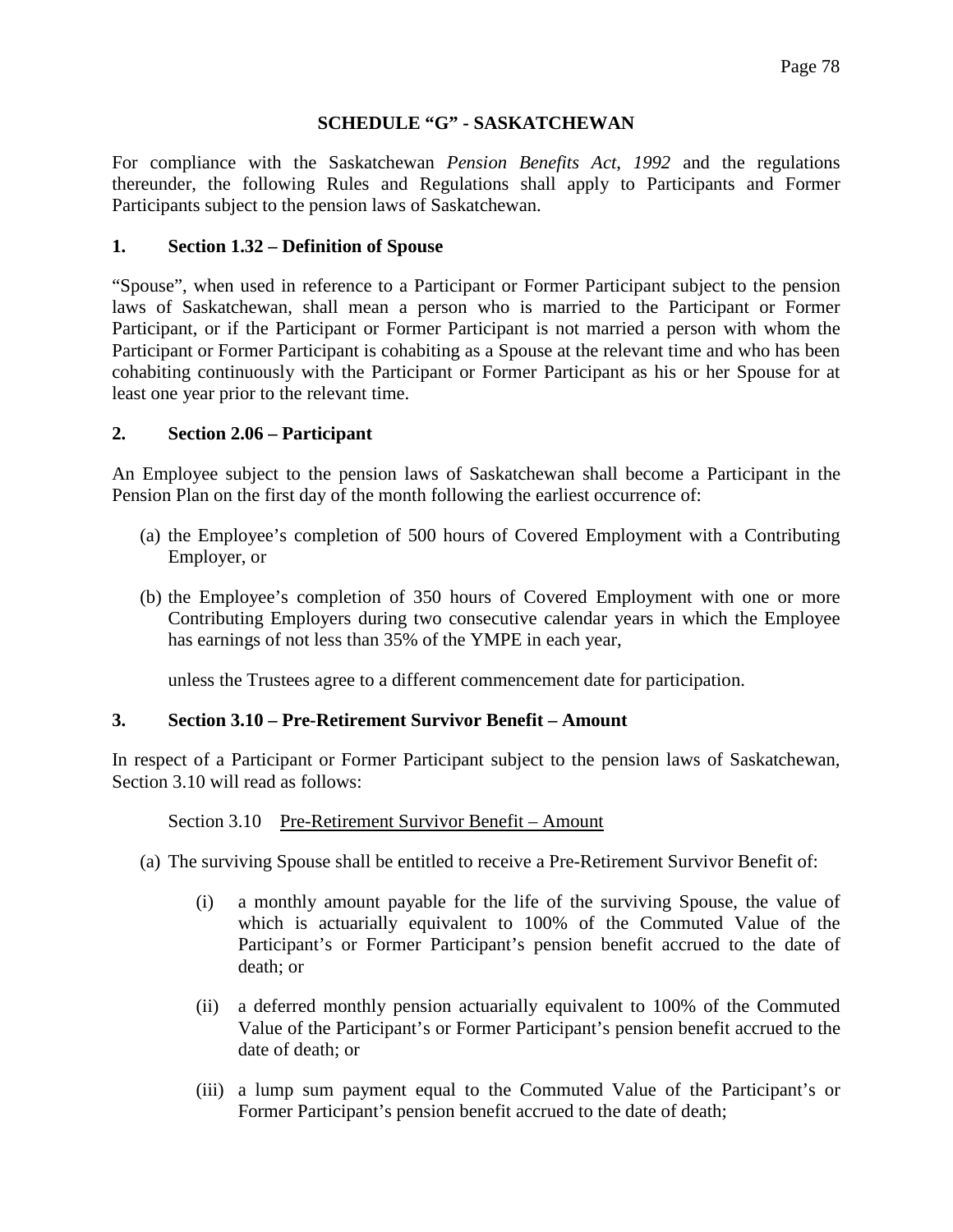- (b) If a Participant or Former Participant eligible to receive an Early Retirement Pension dies before commencement of payment of a pension, the surviving Spouse may elect to receive the joint and survivor benefit that would have been payable to the surviving Spouse pursuant to Section 6.01 had the deceased Participant or Former Participant commenced his or her pension on the date of death.
- (c) If a Participant or a Former Participant subject to the pension laws of Saskatchewan dies before Normal Retirement Age, his surviving Spouse may make the same election as is outlined in subsection 4.05(a) with respect to the Commuted Value of the Pre-Retirement Survivor Benefit as if the surviving Spouse were the Participant or Former Participant or may elect to receive a lump sum payment pursuant to subsection (a) above.
- (d) A surviving Spouse who elects to make the transfer as provided in subsection (c) above must notify the Trustees of his or her election within 180 days of the Trustees receipt of proof of death of the Participant or Former Participant. Upon electing to make the transfer provided under subsection (c) above, a surviving Spouse is not entitled to any further pension benefits in respect of the deceased Participant's or Former Participant's participation in the Pension Plan.
- (e) A surviving Spouse who does not make an election within the time period as indicated in subsection (d) above shall be deemed to have elected to receive a lump sum payment. Such surviving Spouse shall be deemed not to have the right to make any other election under this section.

# **4. Subsection 3.16(b) – Fifty Per Cent Rule**

In addition to the permitted transfers in subsection 3.16(b), if Employee contributions by a Participant subject to the pension laws of Saskatchewan plus credited interest exceed 50% of the Commuted Value of the Participant's accrued pension, such excess may also be transferred to a registered pension plan if that plan permits or to an insurance company to purchase a deferred life annuity.

# **5. Section 4.03 – Break in Service**

For a Participant subject to the pension laws of Saskatchewan, in addition to the circumstances described in Section 4.03 in which he may elect to incur a Break in Service, he shall incur a Break in Service:

- (ii) at the end of any period of two consecutive Calendar Years in which he has not completed at least 350 hours of Covered Employment with one or more Contributing Employers; or
- (iii) upon the cessation of his membership in a class of Employees that is covered by the Pension Plan.

# **6. Section 4.05 – Portability Option**

In respect of a Participant or Former Participant subject to the pension laws of Saskatchewan, subsections 4.05(a) and (b) will read as follows: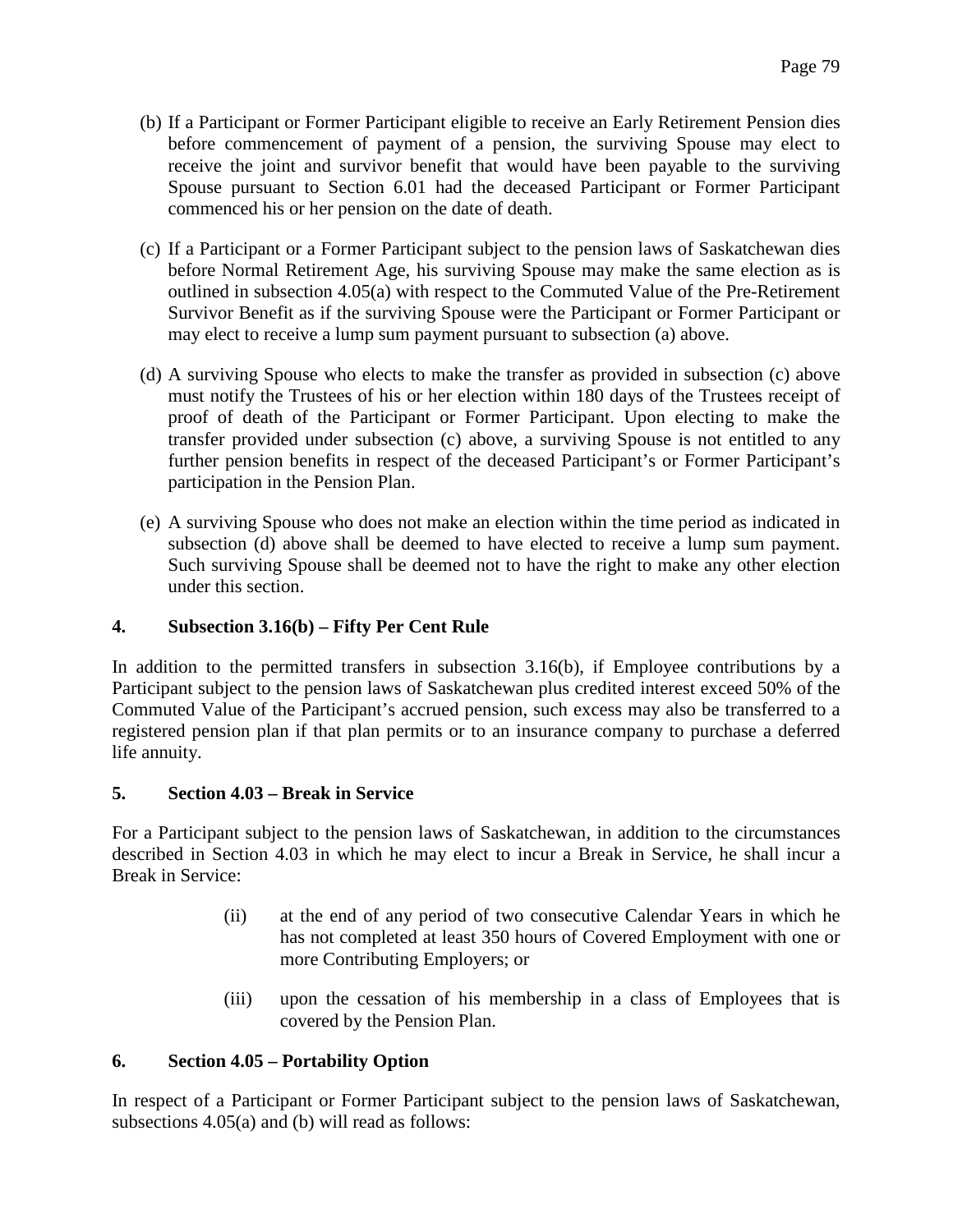### **Section 4.05 Portability Option**

- (a) A Participant subject to the pension laws of Saskatchewan who incurs a Break in Service before the attainment of age 55, may elect to transfer the Commuted Value of his or her accrued benefit to:
	- (i) the pension fund of another registered plan if that plan permits; or
	- (ii) a locked in registered retirement savings plan prescribed by the Saskatchewan *Pension Benefits Act, 1992* and the regulations thereunder; or
	- (iii) purchase a deferred life annuity under an insurance contract that is not commutable and that will not commence earlier than the date upon which the Former Participant attains age 55; or
	- (iv) any other retirement plan prescribed by the Saskatchewan *Pension Benefits Act, 1992* and the regulations thereunder that is registered pursuant to the *Income Tax Act* (Canada).
- (b) A Former Participant who elects to make the transfer as provided in subsection 4.05(a) must notify the Trustees of such election within 90 days of the termination of his or her participation.

#### **7. Subsection 4.05(e) – Mandatory Transfer**

The Trustees may require a Former Participant subject to the pension laws of Saskatchewan to transfer the Commuted Value of his or her accrued pension benefit pursuant to subsection 4.05(a) if the Commuted Value is less than 10% of the YMPE of the year in which the Former Participant's termination of participation occurred.

#### **8. Section 4.06 – Credit Due to Work-Related Injury**

The provisions of Section 4.06 are modified with respect to a Participant or Former Participant subject to the pension laws of Saskatchewan by deleting the words "Workplace Safety and Insurance Board of Ontario" and replacing them with the words "Workers' Compensation Board of Saskatchewan".

#### **9. Section 5.11 – Division of Benefits Upon Termination of Spousal Relationship**

- (a) The Trustees shall on the breakdown of the Spousal relationship of a Participant or a Former Participant, subject to the pension laws of Saskatchewan, divide the pension benefits to which the Participant or a Former Participant is entitled:
	- (i) in accordance with an order for the division of family property pursuant to the Saskatchewan *Family Property Act* or
	- (ii) in accordance with an inter spousal agreement within the meaning of the Saskatchewan *Family Property Act*, between the Participant and his or her Spouse or the Former Participant and his or her Spouse.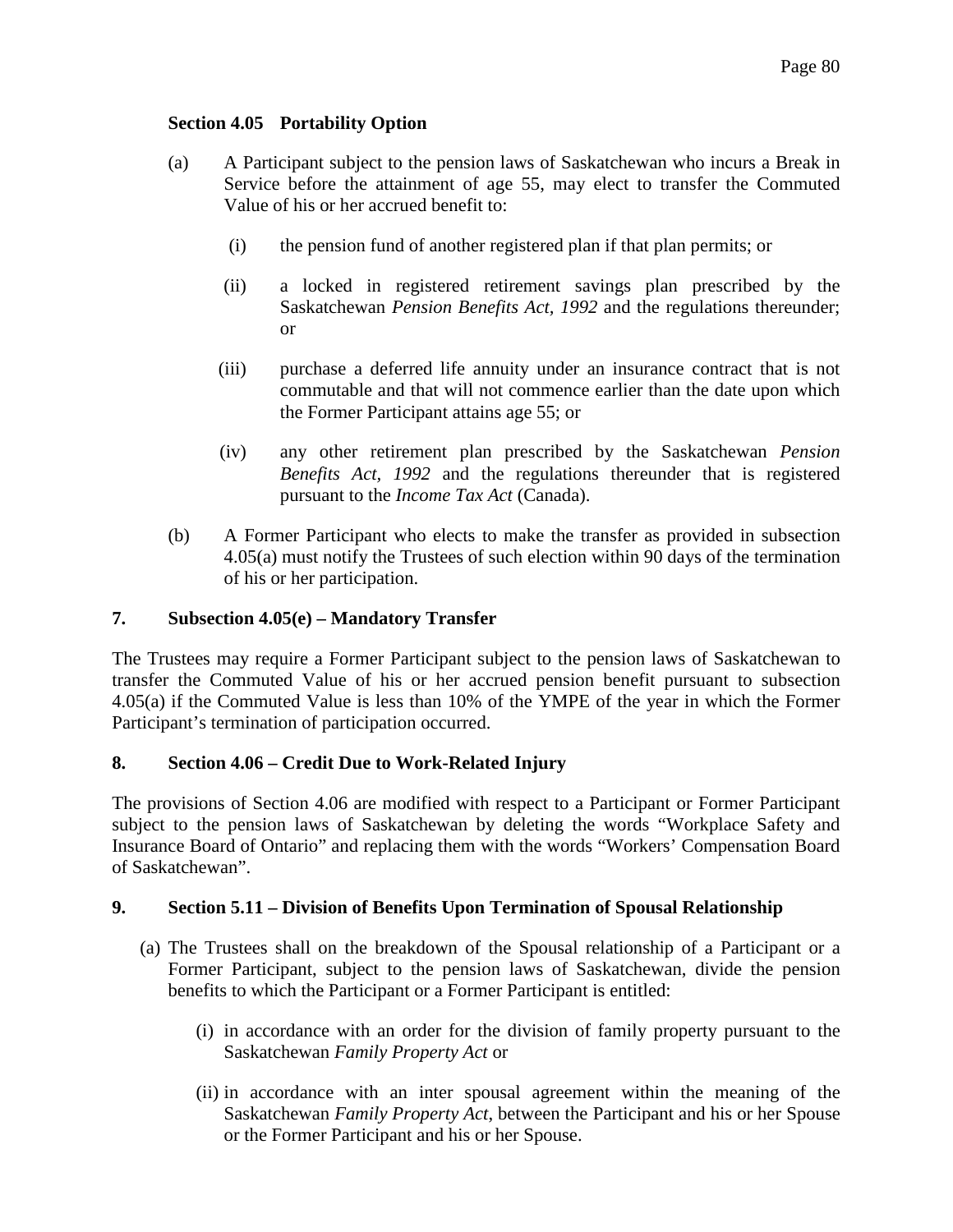- (b) A division of pension benefits pursuant to subsection 5.11(a) must not reduce the Commuted Value of the Participant's or Former Participant's pension benefits to less than 50% of what they were prior to the division.
- (c) In dividing pension benefits which a Participant or Former Participant has not become eligible to receive without reduction, the Trustees shall determine the value of the pension benefits as the Commuted Value of the pension that accrued between the date of the commencement of the spousal relationship and the termination date of the Spousal relationship contained in the order or agreement and calculated as if the Participant or Former Participant had terminated participation in the Pension Plan on the date of termination of the spousal relationship contained in the order or agreement.
- (d) In the case of pension benefits which a Participant or Former Participant is eligible to receive without reduction, the Trustees shall calculate the value of the pension benefits as either the Commuted Value of the pension calculated pursuant to subsection 5.11(c) or as a division of the unreduced pension when the pension becomes payable as provided in the order or agreement.
- (e) In the case of pension benefits which a Participant or Former Participant has commenced receiving, the Trustees shall divide the pension benefits in accordance with the order or agreement.
- (f) Subject to Section 5.05, where the Spouse of a Participant or a Former Participant is entitled to a division of the Commuted Value of pension benefits the portion to which the Spouse is entitled:
	- (i) may be transferred to a prescribed RRSP, where the Spouse provides the Trustees with written directions to do so; or
	- (ii) where a transfer has not been made pursuant to (i) the Commuted Value must be used to provide a pension to the Spouse as if the Spouse were a Former Participant.
- (g) Where an amount has been transferred to a prescribed RRSP or used to provide a pension to a Spouse of a Participant or Former Participant in accordance with an order or agreement as described in subsection 5.11(a):
	- (i) the Spouse has no further claim for entitlement to any pension benefits pursuant to the Pension Plan;
	- (ii) the entitlement of the Participant or Former Participant is to be calculated on the basis of the Commuted Value of his pension benefits after the transfer, or on the amount standing to his credit after the transfer, as the case may be;
	- (iii) neither the Trustees nor the Pension Plan is liable to any person by reason of having complied with an order or agreement as described in subsection 5.11(a).
- (h) Except when an order or agreement as described in subsection 5.11(a) has been filed with the Trustees by the Participant or Former Participant and his Spouse or former Spouse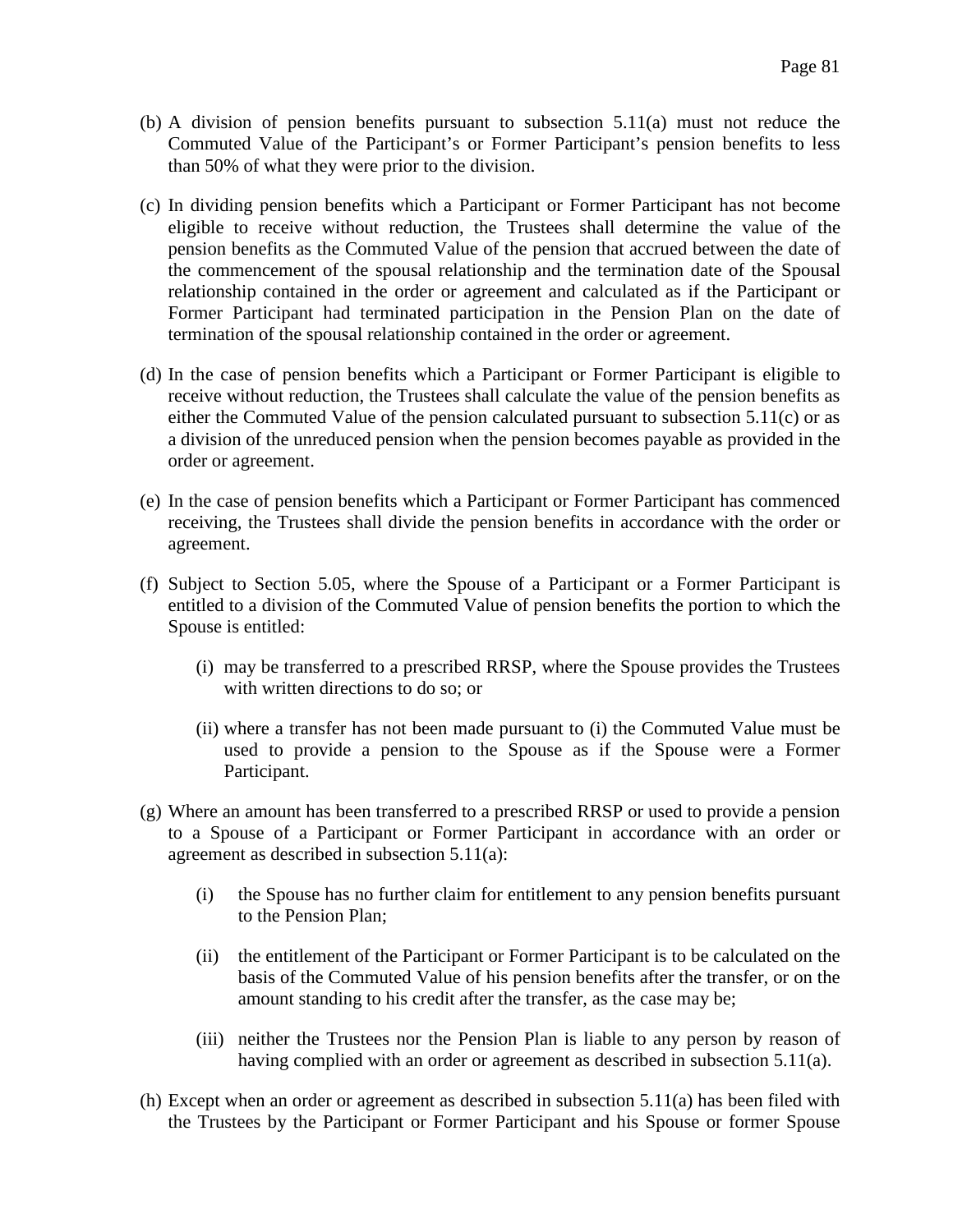jointly, the Trustees shall give a notice in writing to the Participant or Former Participant that an order or agreement has been filed.

- (i) Unless the Trustees receive written notice within 30 days of providing the notice described in 5.11(h) that the Participant or Former Participant objects to the division of the pension benefits on the grounds that:
	- (i) the order or agreement has been varied or is of no force or effect; or,
	- (ii) the terms of the order or agreement have been or are being satisfied by other means; or,
	- (iii) a proceeding has been commenced in a court of competent jurisdiction in Canada to appeal or review the order or to challenge the terms of the agreement;

the Trustees shall comply with the order or agreement in accordance with subsections 5.11(a)(b)(c)(d)(e)(f)(g) and (h).

- (j) A Participant or Former Participant who submits a notice of objection pursuant to subsection 5.11(i) shall include documentary evidence to establish the grounds of objection.
- (k) Should the Trustees receive a notice of objection pursuant to subsection 5.11(i), the Trustees shall apply to the court for directions and the court may make any order that it considers appropriate, except an order of costs against the Fund.

# **10. Subsection 6.01(b) – For a Participant or a Former Participant Who has a Spouse – Joint and Survivor Benefit Waiver**

A Participant or Former Participant subject to the pension laws of Saskatchewan and his or her Spouse who wish to waive entitlement to the Joint and Survivor Benefit must file with the Trustees a written waiver in a form prescribed under the Saskatchewan *Pension Benefits Act* and the regulations thereunder within the 90 days preceding payment of the pension. Such waiver must be signed by the Spouse in the presence of a witness but apart from the Participant or Former Participant. Such a waiver may be revoked in writing by the Spouse and the Participant or Former Participant before payment of the pension begins.

# **11. Subsection 6.02(e) - Variation of Benefits for Shortened Life Expectancy**

The provisions of subsection 6.02(e) have no application to a Participant or Former Participant subject to the pension laws of Saskatchewan who is receiving a pension from the Pension Plan.

# **12. Section 5.12 — Lump Sum Transferrable to an RRSP or RRIF**

For an individual subject to the pension laws of Saskatchewan, Section 5.12 shall read as follows:

An individual who entitled to receive an amount payable under this Plan in the form of a lump sum payment may elect to have that lump sum payment transferred directly to a registered retirement savings plan or a registered retirement income fund, each as established under the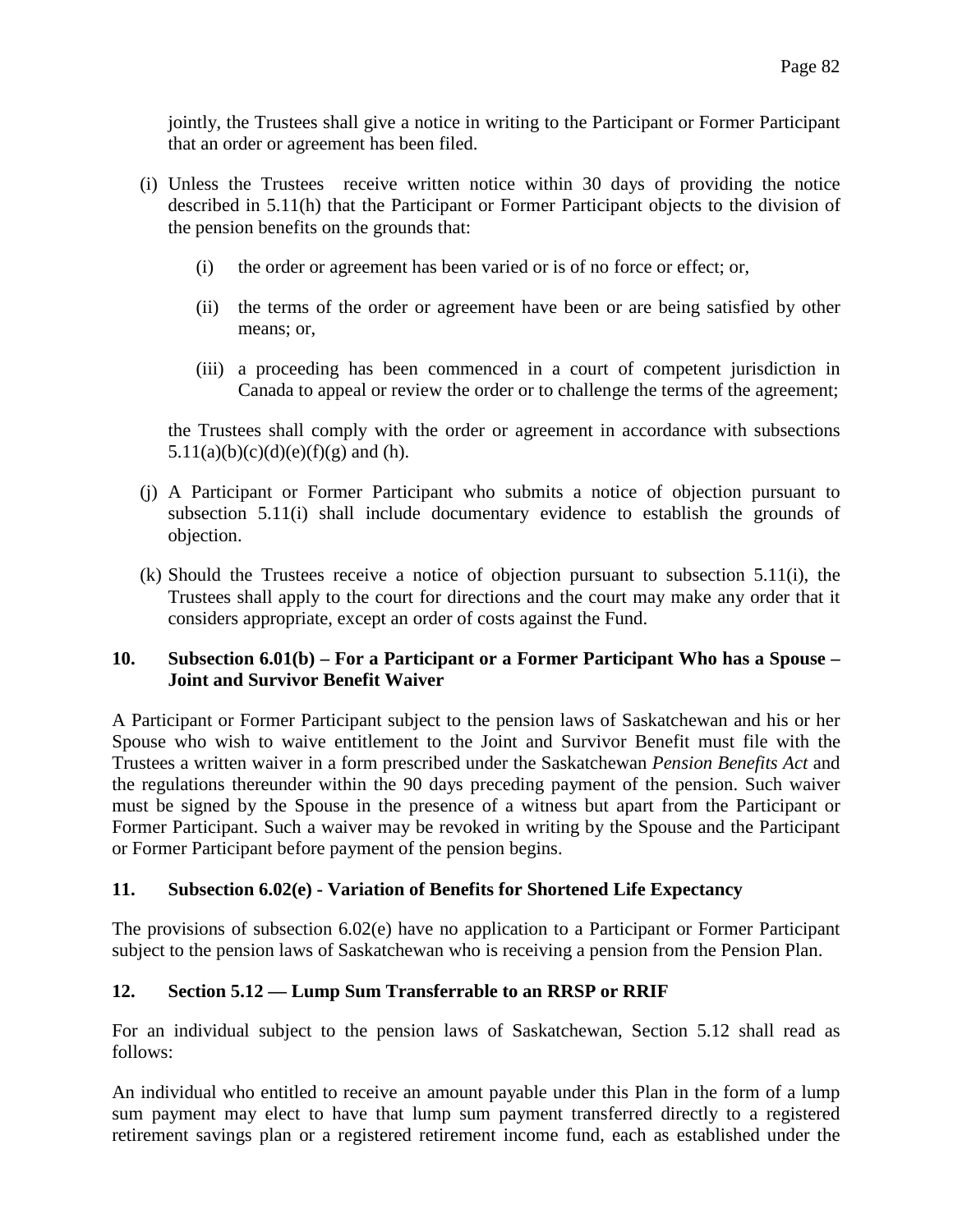*Income Tax Act* (Canada), to the extent permitted under the *Income Tax Act* (Canada) by notifying the Trustees of such election within the deadline specified under this section.

A Former Participant who is entitled to make an election under this section must notify the Trustees of that election within 90 days after he incurred a Break in Service. An individual who is not a Former Participant and who is entitled to make an election under this section must notify the Trustees of that election within 90 days after the individual's receipt of the applicable benefit statement from the Trustees.

An individual who does not notify the Trustees of his or her election under this section within the applicable deadline specified under this section will be deemed to have elected to receive a lump sum payment and will not be entitled to make any other election under this section.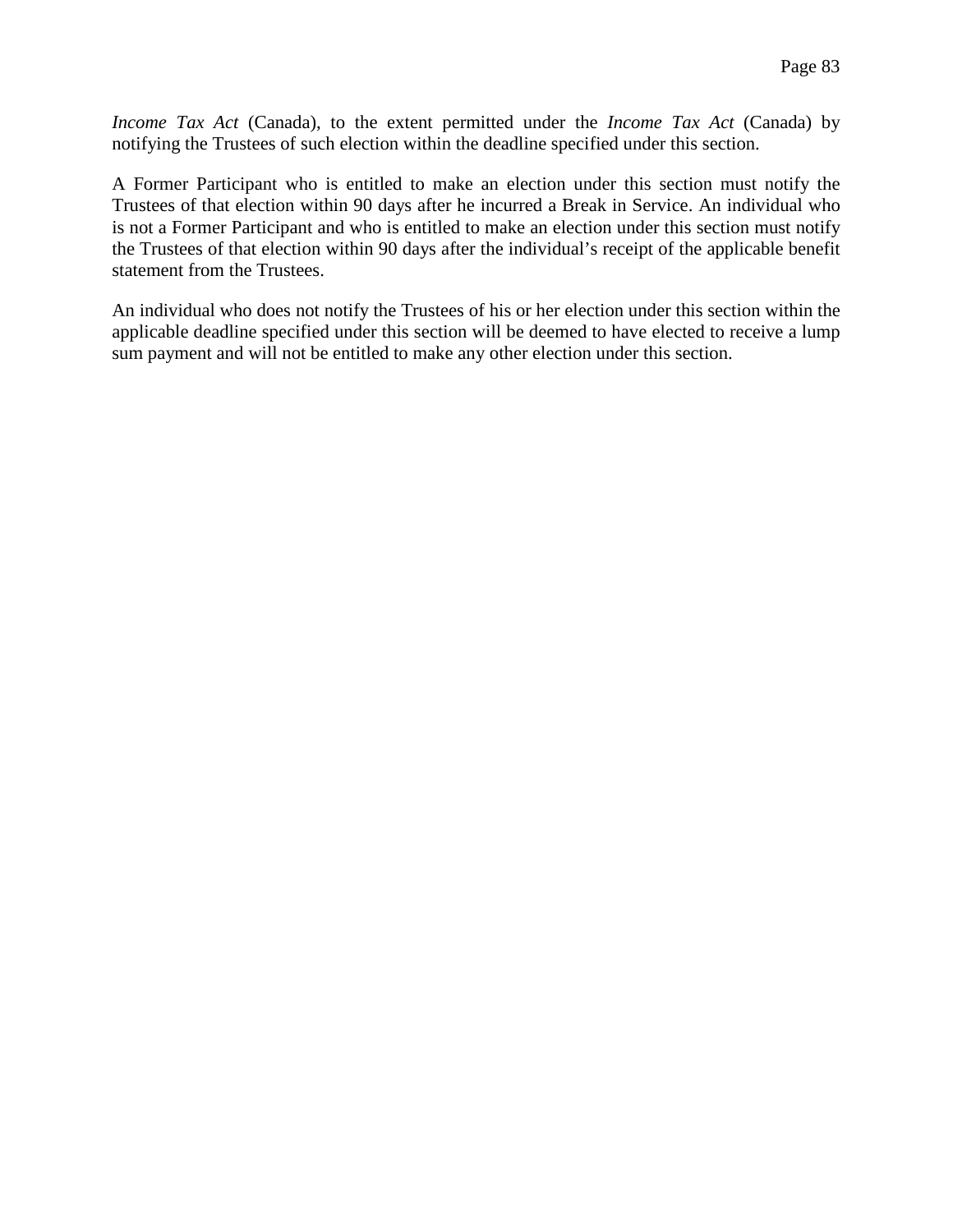### **SCHEDULE "H" - CANADA**

For compliance with the federal *Pension Benefits Standards Act, 1985* and the regulations thereunder, the following Rules and Regulations shall apply to Participants and Former Participants subject to the pension laws of the federal government of Canada.

#### **1. Section 1.32 – Definition of Spouse**

"Spouse", when used in reference to a Participant or Former Participant subject to the pension laws of the federal government of Canada, shall mean:

- (a) a person who at the relevant time is married to the Participant or Former Participant, including a person who is a party to a void or, in Quebec, null marriage with the Participant or Former Participant; or
- (b) a person with whom the Participant or Former Participant is cohabiting in a conjugal relationship at the relevant time and who has been so cohabiting with the Participant or Former Participant for at least one (1) year prior to the relevant time.

In this Plan, except for the purposes of Section 5.11, if, at the relevant time, the Participant or Former Participant has a Spouse as described in paragraph (a) of this section from whom he or she is separated and a Spouse as described in paragraph (b) of this section with whom he or she is cohabiting, a reference to the Spouse of the Participant or Former Participant means the Spouse as described in paragraph (b) in this section.

#### **2. Section 2.06 – Participant**

An Employee subject to the pension laws of the federal government of Canada shall become a Participant in the Pension Plan on the first day of the month following the earliest occurrence of:

- (a) the Employee's completion of 500 hours of Covered Employment with a Contributing Employer, or
- (b) the Employee having earned from Covered Employment with one or more Contributing Employers not less than 35% of the YMPE in each of two consecutive calendar years,

unless the Trustees agree to a different commencement date for participation.

# **3. Subsection 3.09(b) – Spouse's Waiver of Pre-Retirement Death Benefit**

In respect of a Participant or Former Participant subject to the pension laws of the federal government of Canada, subsection 3.09(b) will read as follows:

(b) After the death of a Participant or Former Participant the surviving Spouse may, in writing, surrender, the Pre-Retirement Survivor Benefit to which that surviving Spouse is entitled and instead designate a beneficiary who is a dependant, within the meaning of subsection 8500(1) of the *Income Tax Regulations*, of the surviving Spouse, Participant or Former Participant.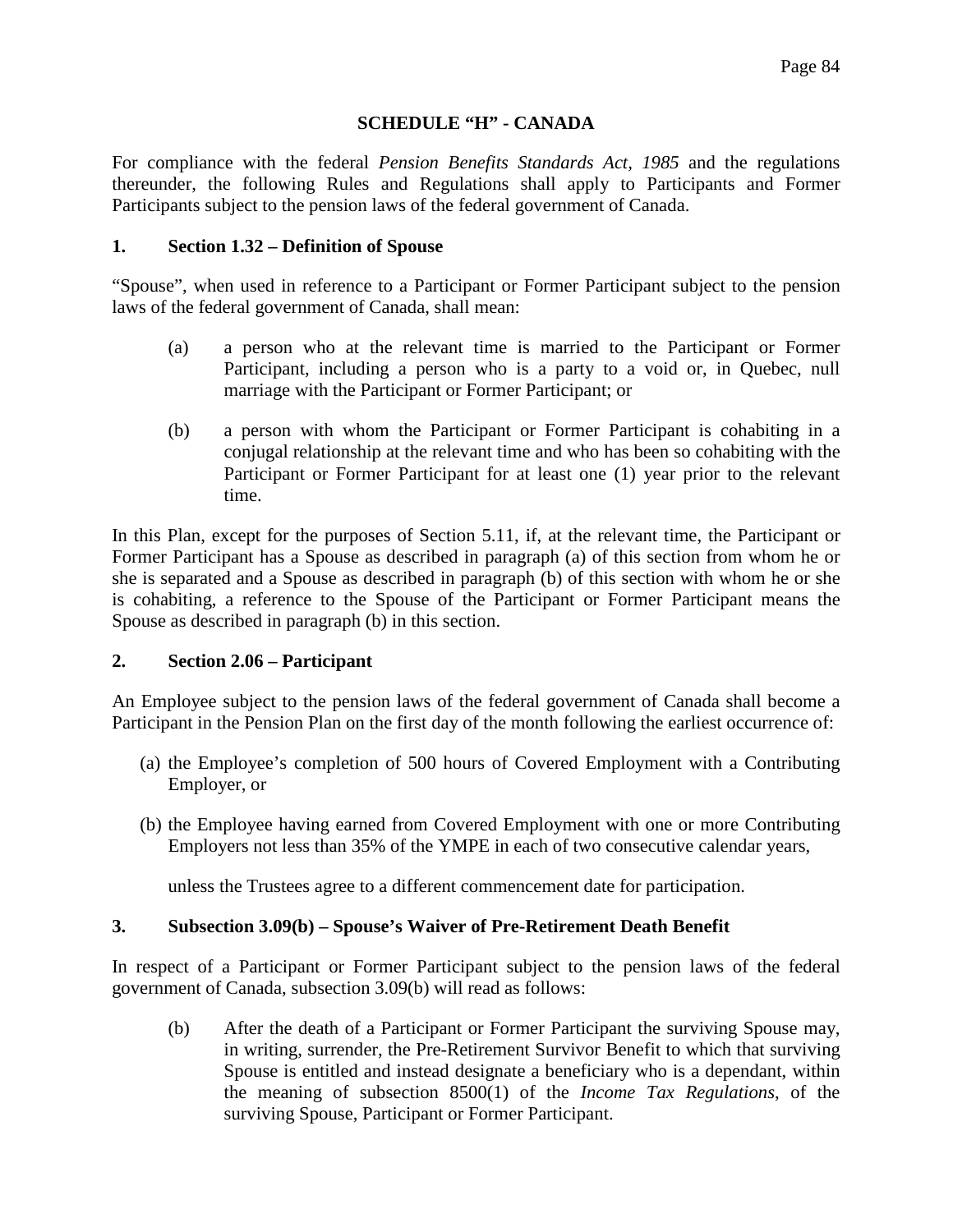# **4. Section 3.10 – Pre-Retirement Survivor Benefit – Amount**

In respect of a Participant or Former Participant subject to the pension laws of the federal government of Canada, Section 3.10 will read as follows:

# Section 3.10 Pre-Retirement Survivor Benefit — Amount

The surviving Spouse shall be entitled to receive a Pre-Retirement Survivor Benefit of:

- (a) a monthly amount payable for the life of the surviving Spouse the value of which is actuarially equivalent to 100% of the Commuted Value of the Participant's or Former Participant's pension benefit accrued to the date of death; or
- (b) a deferred monthly pension actuarially equivalent to 100% of the Commuted Value of the Participant's or Former Participant's pension benefit accrued to the date of death; or
- (c) the surviving Spouse may make the same election as is outlined in subsection 4.05(a) with respect to the Commuted Value of the Pre-Retirement Survivor Benefit as if the surviving Spouse were the Participant or Former Participant.

# **5. [Intentionally blank]**

# **6. Subsection 3.16(b) – Fifty Per Cent Rule**

Subsections 3.16(b)(ii)(iii) and (iv) have no application to a Participant or Former Participant subject to the pension laws of the federal government of Canada.

# **6.1 4.03 – Break in Service**

For a Participant subject to the pension laws of the federal government of Canada, in addition to the circumstances described in Section 4.03 in which he may elect to incur a Break in Service, he shall incur a Break in Service when no Contributions have been made on his behalf for twentyfour consecutive months.

# **7. Section 4.05 – Portability Option**

In respect of a Participant or Former Participant subject to the pension laws of the federal government of Canada, subsections 4.05(a) and (b) will read as follows:

# **Section 4.05 Portability Option**

- (a) A Participant subject to the pension laws of the federal government of Canada who incurs a Break in Service before the attainment of age 55, may elect to transfer the Commuted Value of his or her accrued pension benefit to:
	- (i) the pension fund of another registered plan if that plan permits; or
	- (ii) a locked-in retirement savings plan of the kind prescribed by the federal *Pension Benefits Standards Act, 1985* and the regulations thereunder; or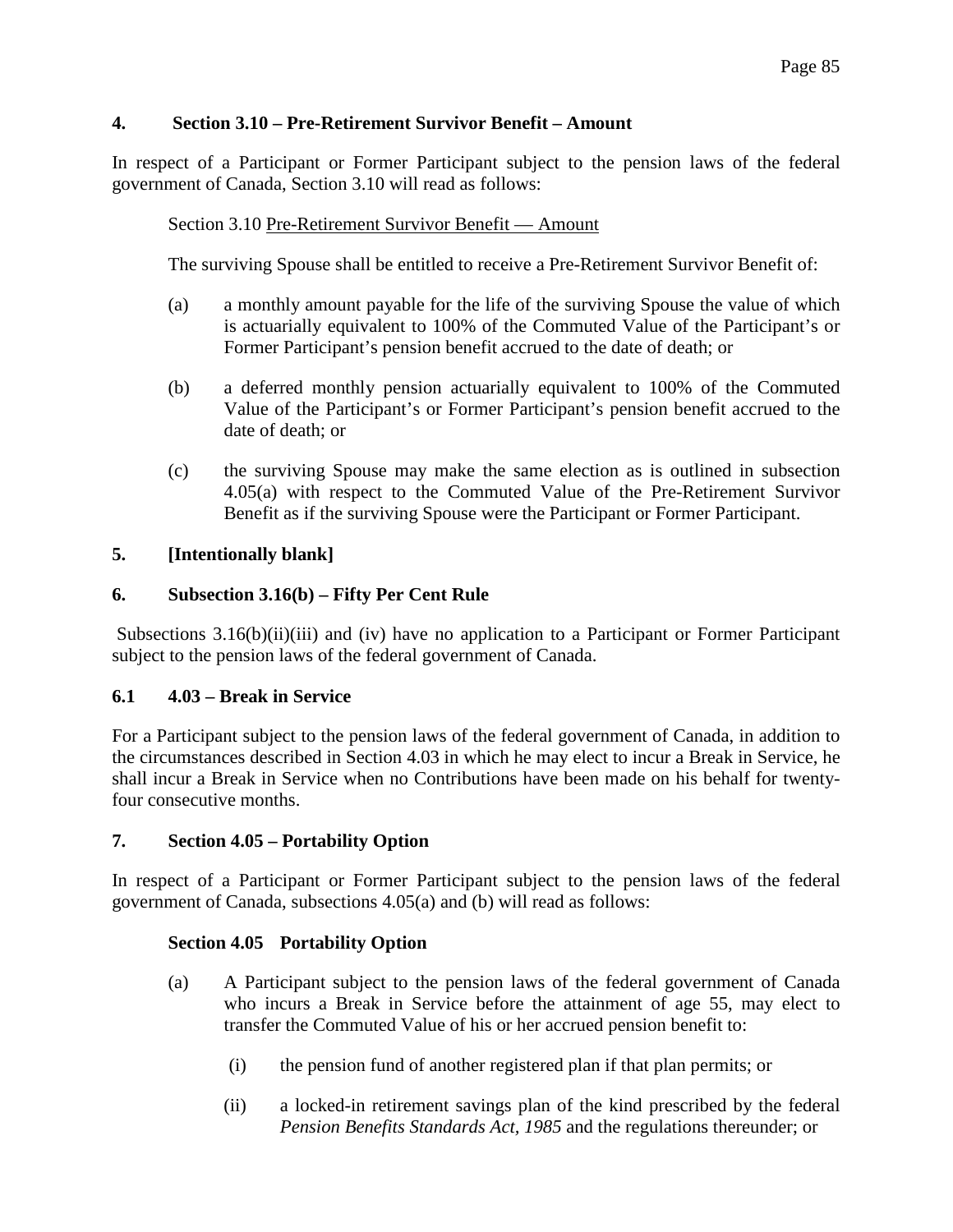- (iii) a life income fund of the kind prescribed by the federal *Pension Benefits Standards Act, 1985* and the regulations thereunder; or
- (iv) purchase an immediate or deferred life annuity of the kind prescribed by the federal *Pension Benefits Standards Act, 1985* and the regulations thereunder.
- (b) A Former Participant who elects to transfer as provided in subsection 4.05(a) must notify the Trustees of such election, in prescribed form, within the later of 90 days after termination of participation or 60 days after the issuance of the required benefit statement to the Former Participant.

### **8. Subsection 4.05(e) – Mandatory Transfer**

In respect of a Participant or Former Participant subject to the pension laws of the federal government of Canada, the following subsection (e) is applicable.

(e) If at any time a Participant ceases to be a Participant of the Plan or dies and more than 50% of the Commuted Value of that Former Participant's accrued benefit is attributable to the Participant's contributions plus interest, the Former Participant or the surviving Spouse, as the case may be, must transfer such excess Commuted Value to one of the options detailed in subsection 4.05(a).

### **9. Section 4.06 – Credit Due to Work-Related Injury**

The provisions of Section 4.06 are modified with respect to a Participant or Former Participant subject to the pension laws of the federal government of Canada by deleting the words "Workplace Safety and Insurance Board of Ontario" and replacing them with the words "workers' compensation regime" which covers the Participant's employment.

#### **10. Section 5.05 – Commutation of Small Pension**

In respect of a Participant or Former Participant subject to the pension laws of the federal government of Canada, Section 5.05 will read as follows:

- (a) Subject to subsection (b), a Participant or Former Participant may elect to receive a single lump sum payment that is equal to the Commuted Value of his entitlement under the Plan in full settlement of any and all benefits to which such Participant or Former Participant may be entitled under the Plan if:
	- (i) the Commuted Value of his entitlement under the Plan is less than 20% of the YMPE for the Calendar Year in which the Break in Service or retirement occurs; and
	- (ii) the monthly pension benefit payable at Normal Retirement Age to the Participant or Former Participant does not exceed \$80.00 per month.
- (b) If the condition specified in paragraph (i) of subsection (a) of this Section 5.05 is satisfied and if the monthly pension benefit payable at Normal Retirement Age to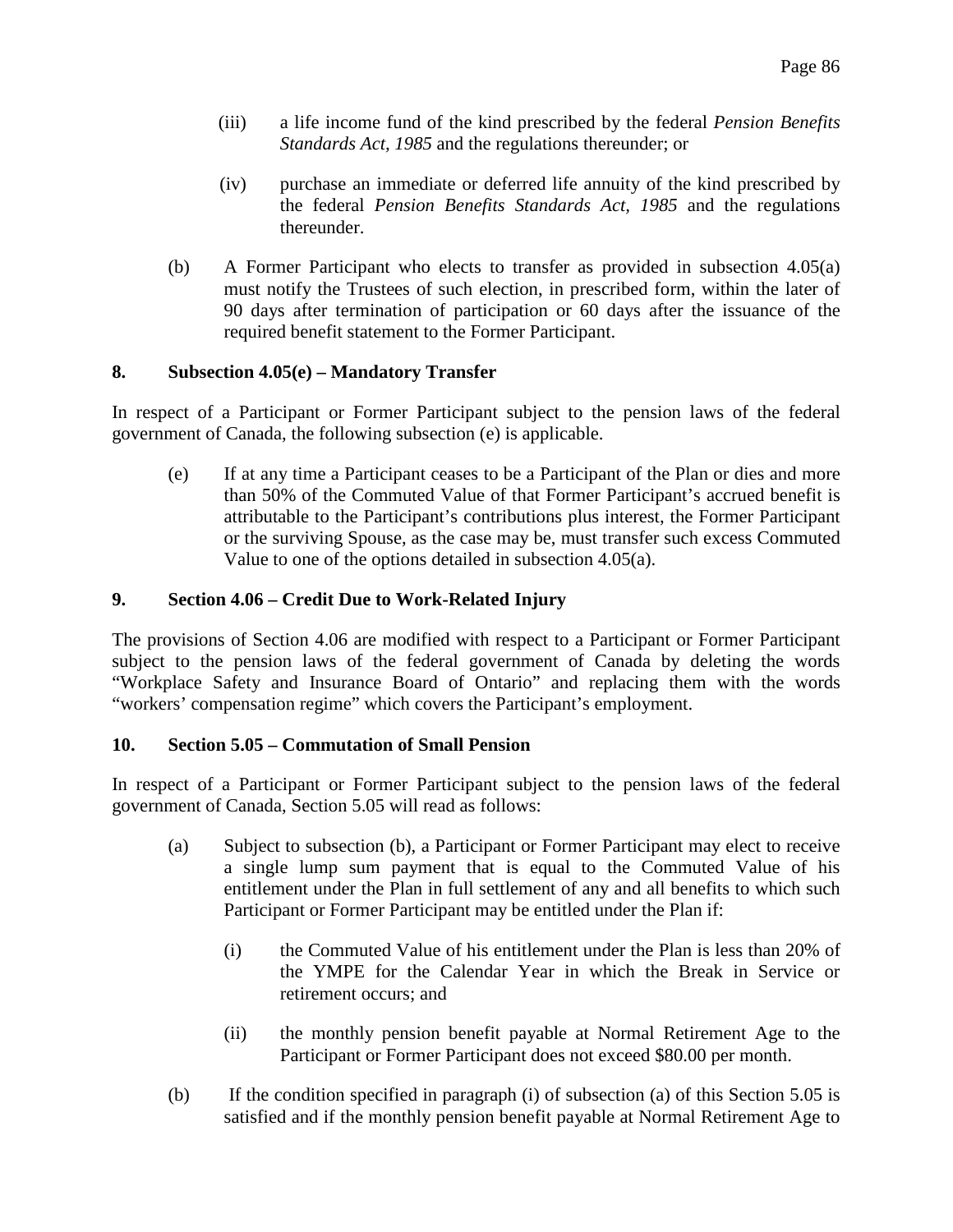the Participant or Former Participant is less than \$25.00 per month, the Trustees shall make a single lump sum payment to the Participant or Former Participant that is equal to the Commuted Value of his entitlement under the Plan in full settlement of any and all benefits to which such Participant or Former Participant may be entitled under the Plan.

### **11. Section 5.11 – Division of Benefits upon Termination of Spousal Relationship**

- (a) For Participants and Former Participants subject to the pension laws of the federal government of Canada the division of pension benefits upon the termination of their spousal relationship is subject to the law of the applicable province relating to the distribution of Spousal property pursuant to a court order or an agreement between them.
- (b) Pension Benefits which are subject to a provincial Spousal property law pursuant to subsection (a) are not subject to the provisions of the federal *Pension Benefits Standards Act, 1985* relating to the valuation or distribution of pension benefits.
- (c) Notwithstanding anything to the contrary in the applicable provincial spousal property law, a Participant or Former Participant may assign all or part of his or her pension benefit to his or her Spouse or Former Spouse effective as of the date of the divorce, annulment, separation or breakdown of the spousal relationship, as the case may be, the Spouse or Former Spouse shall in respect of the assigned portion of the pension benefit, except any benefits payable under subsection 3.16(b), be deemed to have been a Participant in the Plan and to have ceased to be a Participant in the Pension Plan effective the date of the assignment. However, a subsequent Spouse of the recipient of the assigned portion of the pension benefit shall not be entitled to any pension benefit from the Pension Plan in respect of the assigned portion.
- (d) Where all or some of the accrued pension benefits of a Participant or Former Participant is required to be distributed to his or her Spouse or former Spouse under a court order or an agreement between them, the Trustees, on receipt of:
	- (i) a written request from either the Participant or Former Participant or their Spouse or former Spouse that all or part of the Plan benefits, be distributed in accordance with the court order or the agreement, and
	- (ii) a copy of the court order or agreement,

shall determine and henceforth administer the pension benefits in prescribed manner, in accordance with the court order or agreement. However, in the case of a court order, the Trustees shall not administer the pension benefits in accordance with the court order until all appeals therefrom have been finally determined or the time for appealing has expired.

(e) On receipt of a request referred to in subsection (d), the Trustees shall notify the nonrequesting Spouse or former Spouse of the request and shall provide that person with a copy of the court order or agreement submitted in support of the request, but this requirement does not apply in respect of a request or an agreement received by the Trustees in a form or manner that indicates that it was jointly submitted.